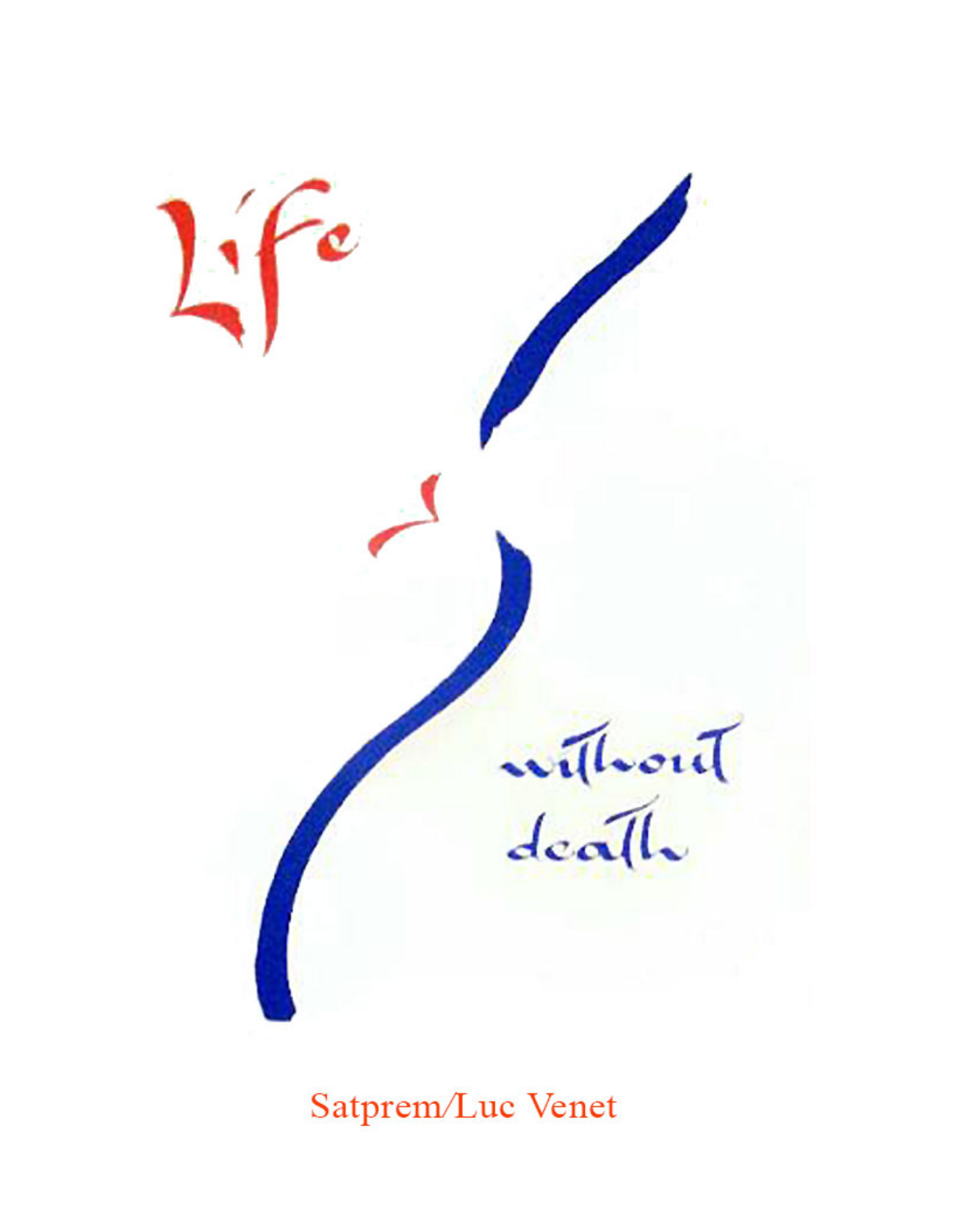# **LIFE WITHOUT DEATH**

*by Satprem and Luc Venet* 

Translated from the French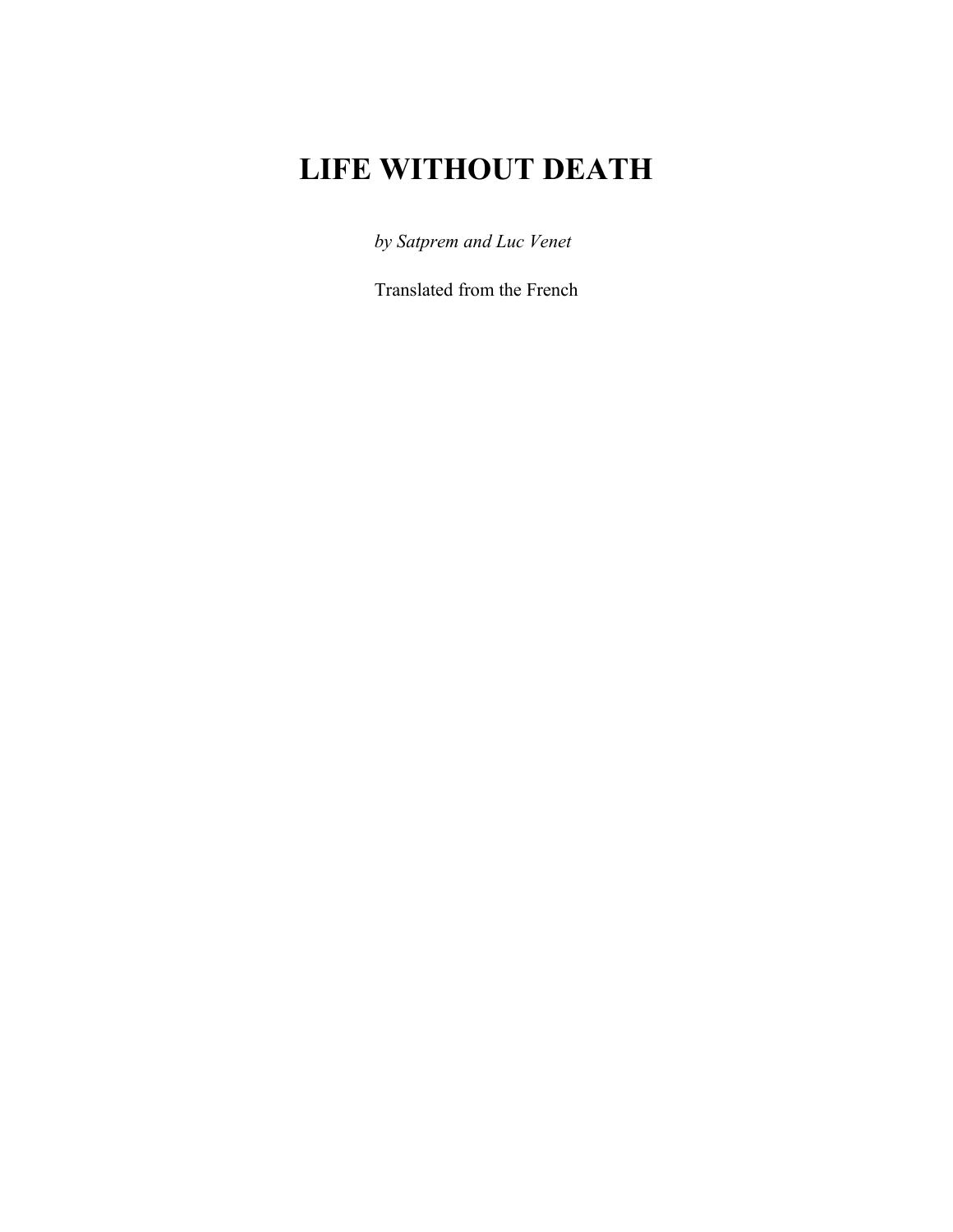# **Table of Contents**

#### **[Introduction](#page-5-0)**

**[PART ONE: SRI AUROBINDO](#page-7-0) [The Door Is Open](#page-8-1) [The Earth](#page-8-0) [Man](#page-10-0) [The Mental Principle](#page-11-0) [Spirituality](#page-12-0) [The Body](#page-13-0) [The Future](#page-14-0) [Matter](#page-15-0) [The Layers of Being](#page-16-1) [The Subconscious](#page-16-0) [Death](#page-20-1) [The Only Solution](#page-20-0) [PART TWO: MOTHER](#page-23-0) [The Plunge into the Body](#page-24-1) [The Supramental Force](#page-24-0) [The Work](#page-27-0) [The Unreality](#page-28-0) [Back and Forth](#page-29-0) [A Body Still Human](#page-31-0) ["The Divine"](#page-32-1) [The Transformation of the Body](#page-32-0) [The Walk in the Dark](#page-34-0) [The Contagion](#page-36-0) [No More Wear and Tear](#page-37-0) [Everything Is Going There](#page-38-0) [The Battle of the World](#page-39-0) [The End of Habits](#page-41-0) [The Resistance](#page-43-0) [The Forced Departure](#page-44-0) [The End of the Story?](#page-46-0) [PART THREE: SATPREM](#page-49-0) [Let Us Try . . .](#page-50-1) [The Breakthrough](#page-50-0) [Let Us Try](#page-52-0) [The Double Mooring](#page-53-0) [The New](#page-54-0) [Uprooting Death](#page-58-0) [Life Without Death](#page-60-0) [The New Power](#page-61-0) [The Spell](#page-63-0)**

**[The Cry](#page-68-0)**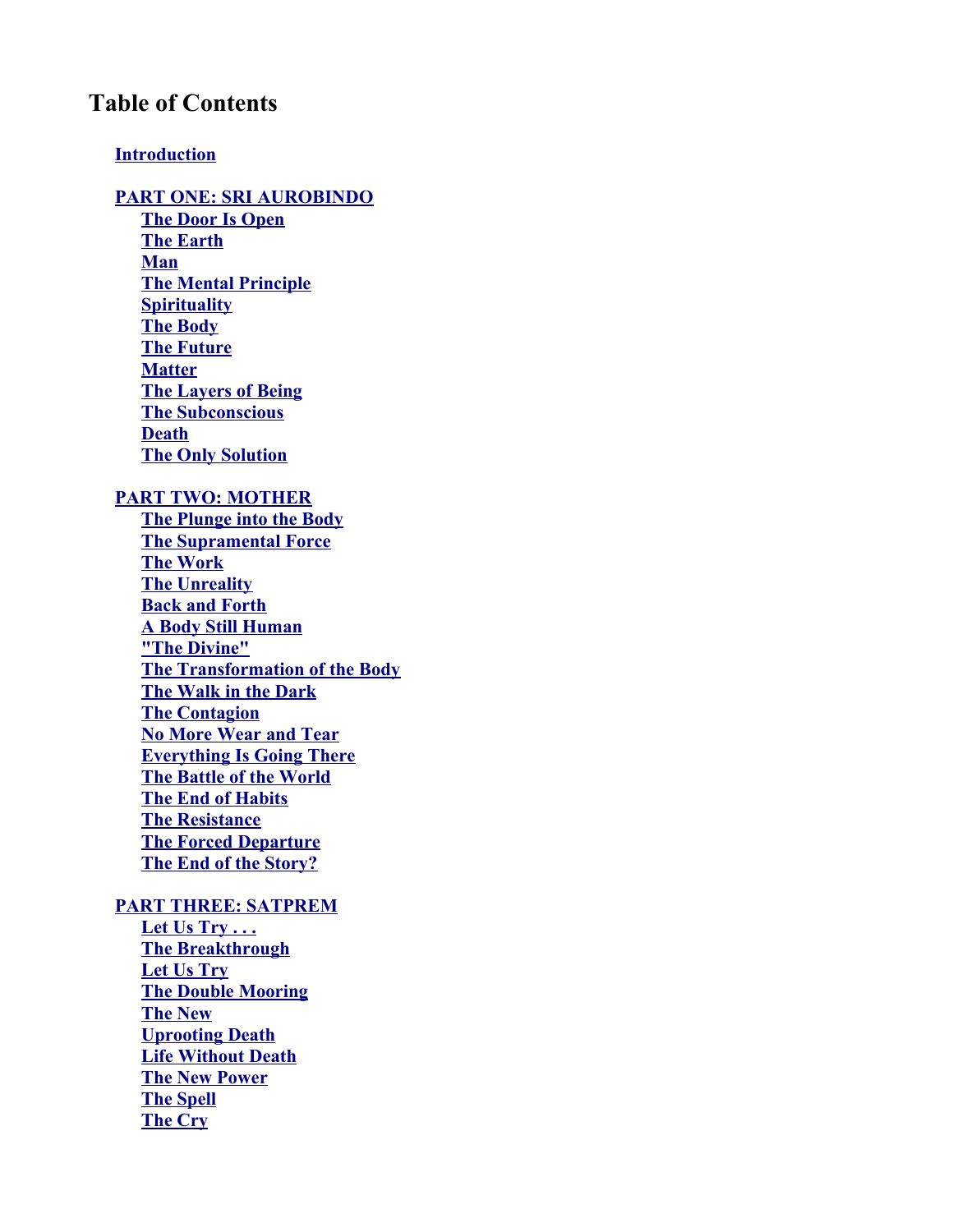**[A Revolution in the Body](#page-69-0) [The Other Air](#page-71-0) [An Automatic Path](#page-73-0) [The Delight in the Body](#page-75-0) [A World Simply True](#page-77-0)**

**[BIOGRAPHICAL NOTES](#page-83-0) [BIBLIOGRAPHY](#page-84-0)**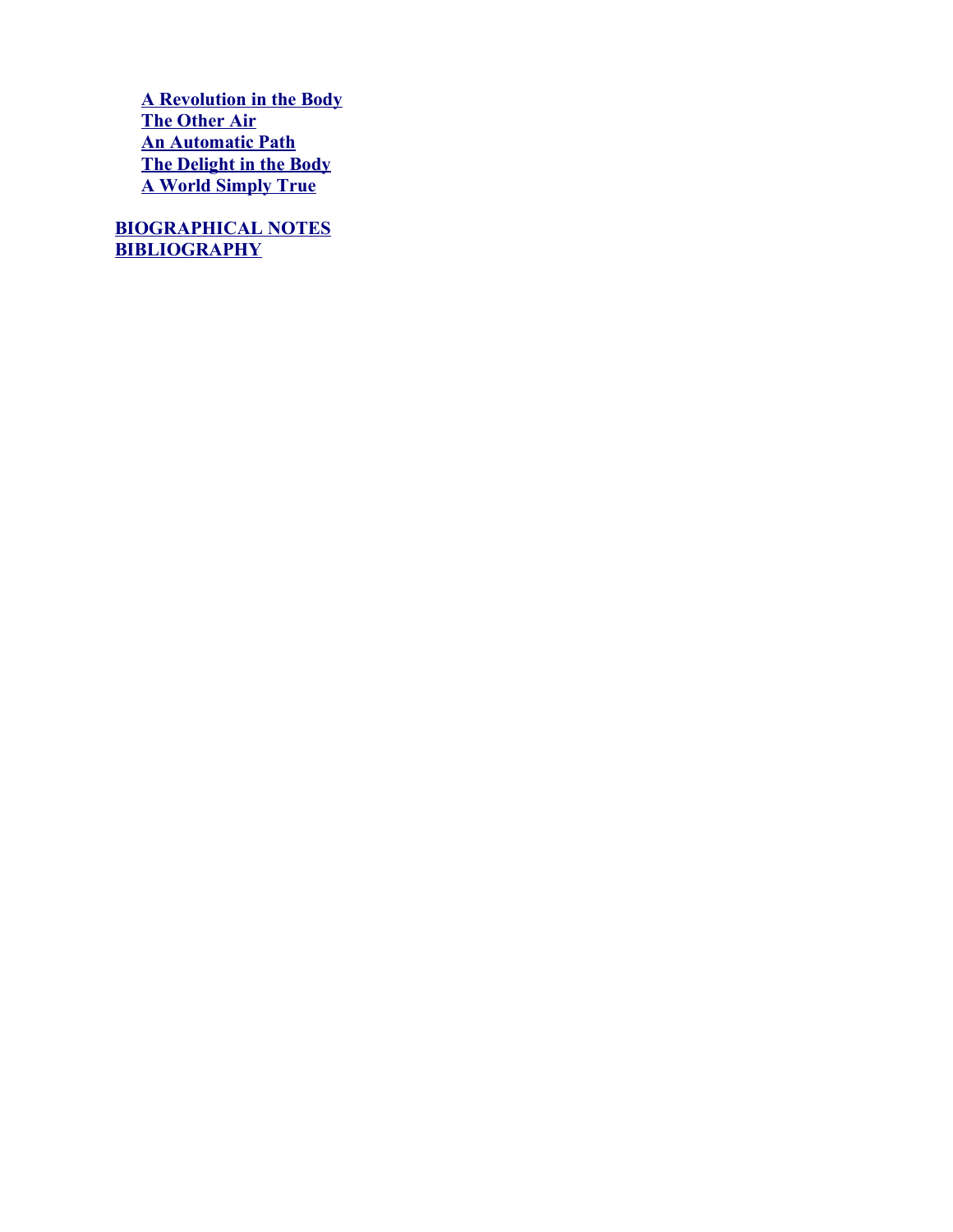Death must be overcome; there must be no more death. This is very clear.

# **MOTHER**

It isn't for cancer that we must find a cure; it's for death.

## **SATPREM**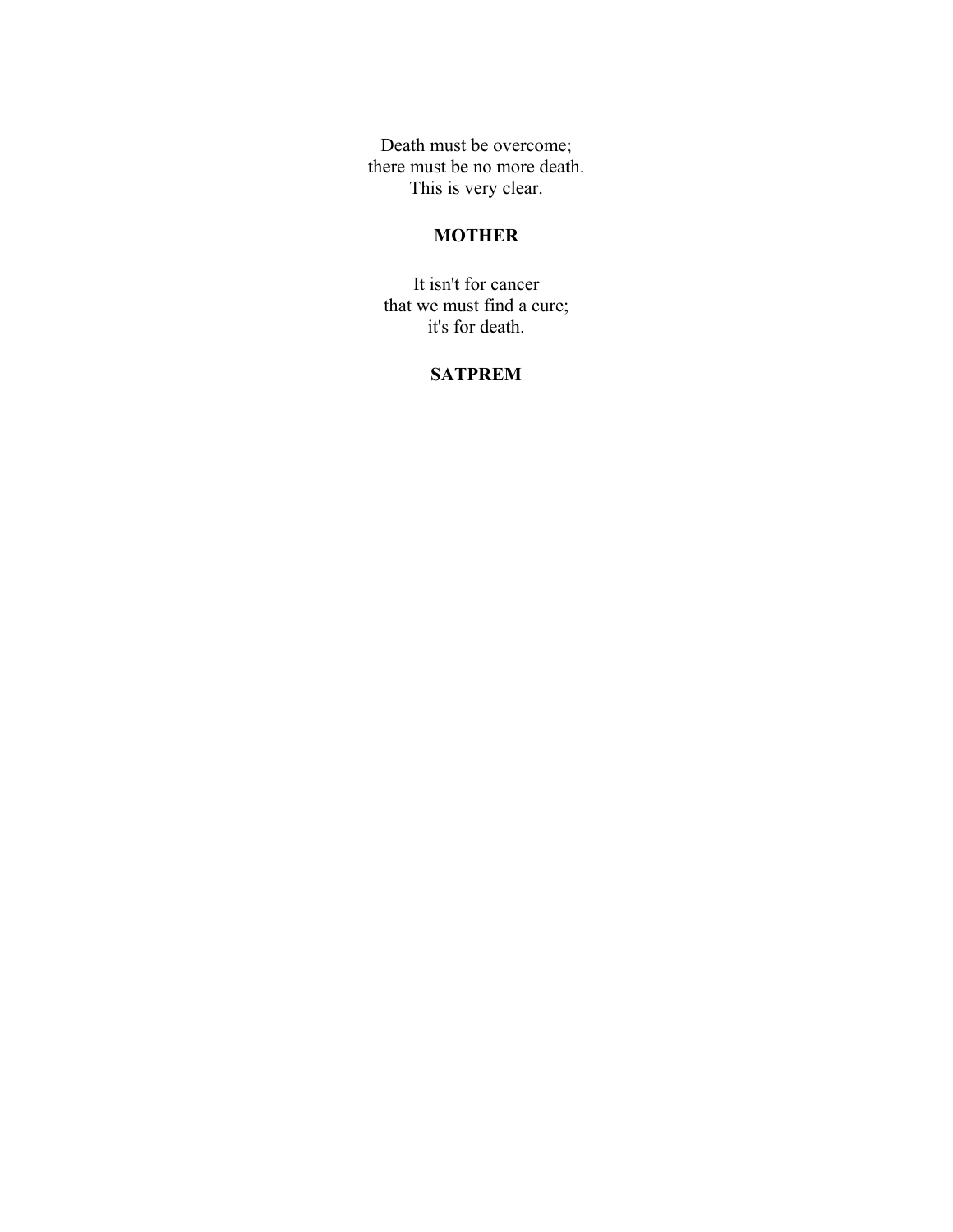#### <span id="page-5-0"></span>**Introduction**

The world is about to change – but perhaps not as we may imagine. In fact, somewhere, the change is already accomplished. There only remains to implement it fully, in broad daylight. The goal of this short book is to try to explain the specific conditions of this change, how it can take place and is already taking place. In it will not be found any methods, formulas or speculations on the state of the future world, only certain patent human truths that each one can use as he pleases.

The change in question here is not external, mechanical or scientific, but internal and human. It is the human world that must change – or perhaps simply the way we see and feel and manipulate our world. It is a question of implementing another way of living on earth, a being after man as radically different from us as we may be from our ancestor, the ape. If such a being is to see the light of day on this earth, the evolutionary wisdom and simplicity will produce it from us, from what we are today, and not out of some mystical and misty heaven, or out of a proliferation of computers – there must exist a link between it and us. Thus, if we observe and study what we are without human complacency, with scientific honesty, we could say, we ought to be able to find in ourselves a key, a means for making that transition, or at least for taking a few steps on the road that leads to the future of our species.

This great adventure into the unknown future was begun by Sri Aurobindo more than seventy years ago. Methodically, using himself as a subject of experiment, he went down one by one through the various levels of his being, of his own human substance, what we usually call "ourselves" in such a simple and natural way that we never really pay attention to it. Sri Aurobindo paid a lot of attention, studied minutely, going down farther and farther, to the extreme limit, to the body's material foundation, what sets the cells in motion, in order to understand how a human being really functions. "I have been testing day and night for years upon years more scrupulously than any scientist his theory or his method on the physical plane," he would say. And what does set the human cells in motion? What is the real mechanism? Later, Mother, his companion, followed him there. She, too, went all the way down into the dangerous and fantastic realm that holds the secrets of the functioning of the human body. That "descent" into one's own being is the whole difficulty and the key to the transition we are seeking. Their experiential observations, their discoveries are of considerable interest for whoever is concerned with the future. Indeed, they found the link, the connection in us that can open the door to the next being. Alas, man's nature is such that for the most part he wants easy formulas, "gimmicks" to ameliorate everyday life. The few disciples that Sri Aurobindo had gathered around himself in order to spread the fruit of his discoveries in humanity at large found it more convenient to make him into a god, then, after his departure in 1950, to inflict the same fate on Mother. "Why do men want to worship!" exclaimed Mother. "It is far better to become than to worship. It's laziness that makes one worship." Thus, hardly anyone around Mother and Sri Aurobindo really understood that their discovery in the cellular consciousness of a human body was the key to an effective change to another state. One had, naturally, to be willing to question one's own makeup, to be willing to leave an old, uncomfortable skin for another that one did not know – one cannot reasonably expect to go toward the new while prudently clinging to the old. Failing to use Sri Aurobindo's wonderful discoveries on oneself, as an evolutionary leaven, it was no doubt easier to empty them of their universal content by reducing them to a dogma, and trying to make a new religion out of them.

Fortunately, there was a grace that did not let this happen. Indeed, we scarcely need another religion. What we need is to give meaning to our present life on earth, to comprehend our real position and where we are going as a species. We do not need more incense but more sense. If we could open, however slightly, the true door of our future, our present world would appear singularly lighter; we would perhaps understand what we are going through and the meaning of the disconcerting chaos that seems to rule over present life on earth.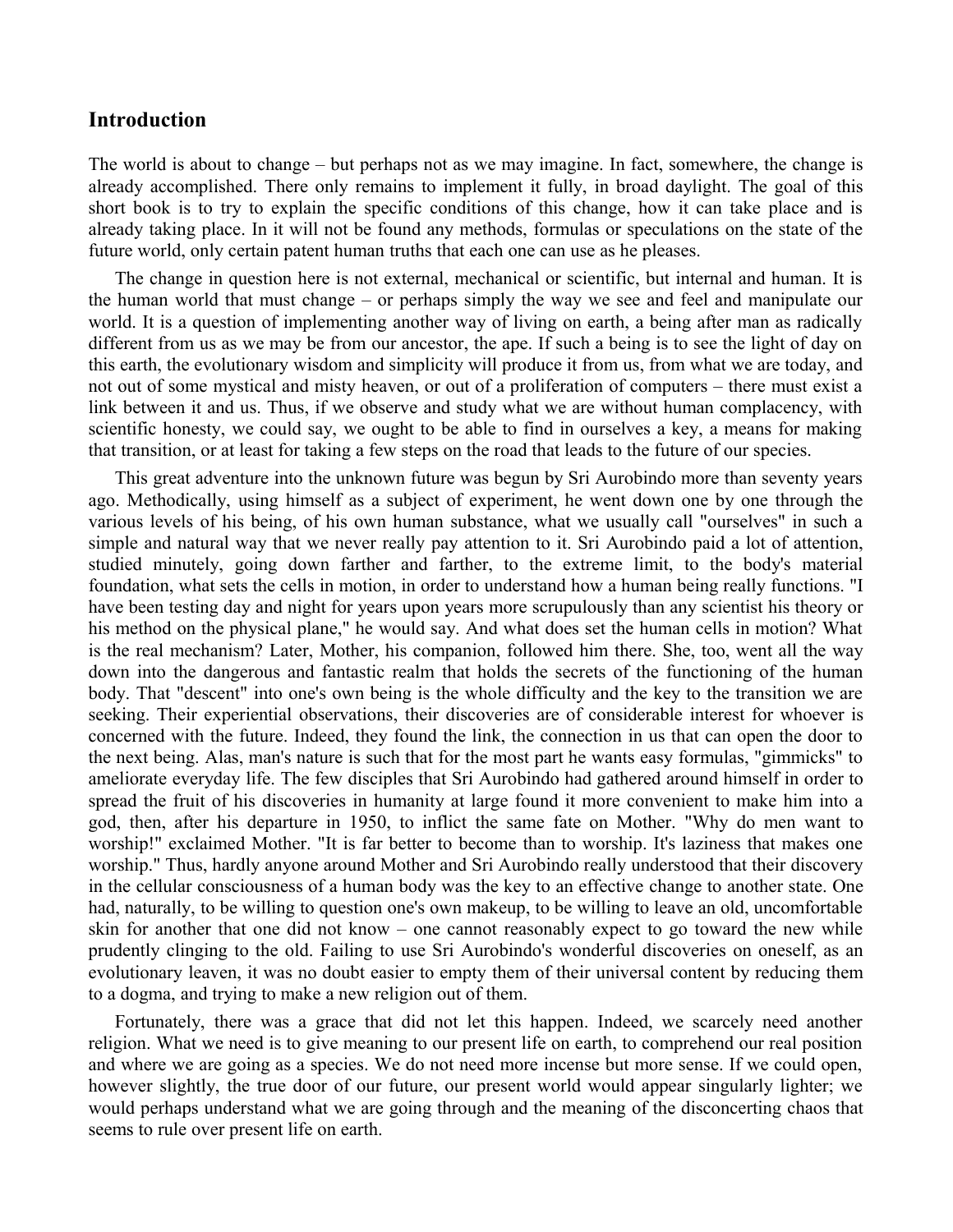Thus, by sheer luck, Mother was able to find a man who understood her, what she was trying to do. To "understand," in this case, did not just mean adhering in principle to the idea of a terrestrial transformation, not just raising it to the status of a personal ideal that one wears everywhere like a necktie, the way disciples tend to do; to understand meant to begin to feel in one's own flesh the first tremors of something new and rather frightening; it meant bringing to light certain deep-seated quirks buried in one's depths, not always pleasant or "divine"; it meant accepting, every minute of the day, to leave a solid and concrete present for a mysterious and intangible future – it meant going against all common sense. One had to be a little crazy – or truly athirst for something else. Years later, Mother said to Satprem, "When I first saw you, it was . . . you know, like something saying, 'That one.'" With Mother there was no need for many words or explanations; it was mainly facts that interested her.

At any rate, that one being understood and was ready to embark on the unknown with her is invaluable to us, left as we are with the human burden. Perhaps the secrets that Mother discovered in the depths of the cells of her body can be of use to us, in our daily life, and perhaps they can also be useful to the collective life of the planet? After Mother left her body in 1973, these secrets had to live somewhere, to be active somewhere – and not just sterilely consigned to some new Tables of the Law. One man had to open his heart and flesh to keep the little flame alive. A human body was needed to house that Fire. Let us rejoice, for the Fire is burning somewhere on this earth; nothing is lost. Whether that man is registered at City Hall under one name or another, whether he was born in France (like Mother) and dresses in Western clothes or not is rather unimportant. He is the Keeper of the Flame; that is the important point – the following pages will show it abundantly. When he can share the secrets that drive him with his fellow human beings, the face of this earth will change; it will be a brand-new earth – or perhaps simply the liberation of the old one. But that depends a little on us, too.

\* \* \*

Let us again emphasize that there can be no ready-made answers or formulas when it comes to what impels human life on earth. Each life is different and unique – and it is good that it should be so. The following texts evoke the extraordinary experience begun by Sri Aurobindo, continued and enlarged by Mother, and embodied by a human brother named Satprem. These texts do not pretend to set forth the human Truth once and for all; the vocabulary and words used could be entirely different without the experience's being in the least affected. What matters is the experience itself and its inherent power to change life on earth. Each person therefore can draw from these texts as he wishes – and maybe uncover a clue for his own life. After all, the human cell is identical in each human being. Through it, the Catholic peasant of the Andes is unknowingly in communion with the Hindu intellectual from Banaras. And since we do not always speak the same language, our cells will perhaps be able to sort things out more easily and simply than our heads. Finally, it is entirely possible that similar experiences are taking place in other points of the globe, in other climates and other languages, for, as we shall see, what matters is not so much our "belief" in this or that as our CRY.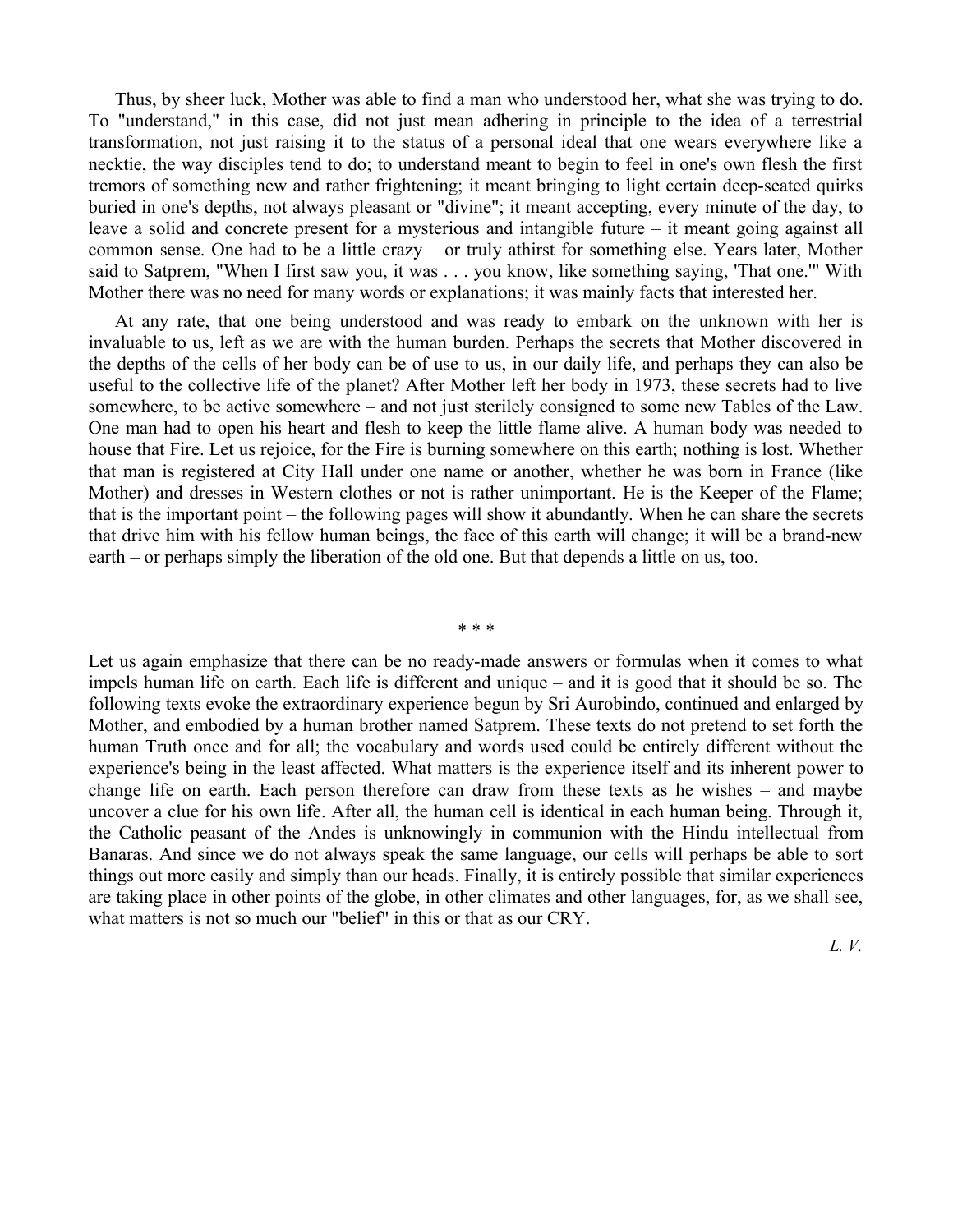# <span id="page-7-0"></span>**PART ONE**

# **SRI AUROBINDO**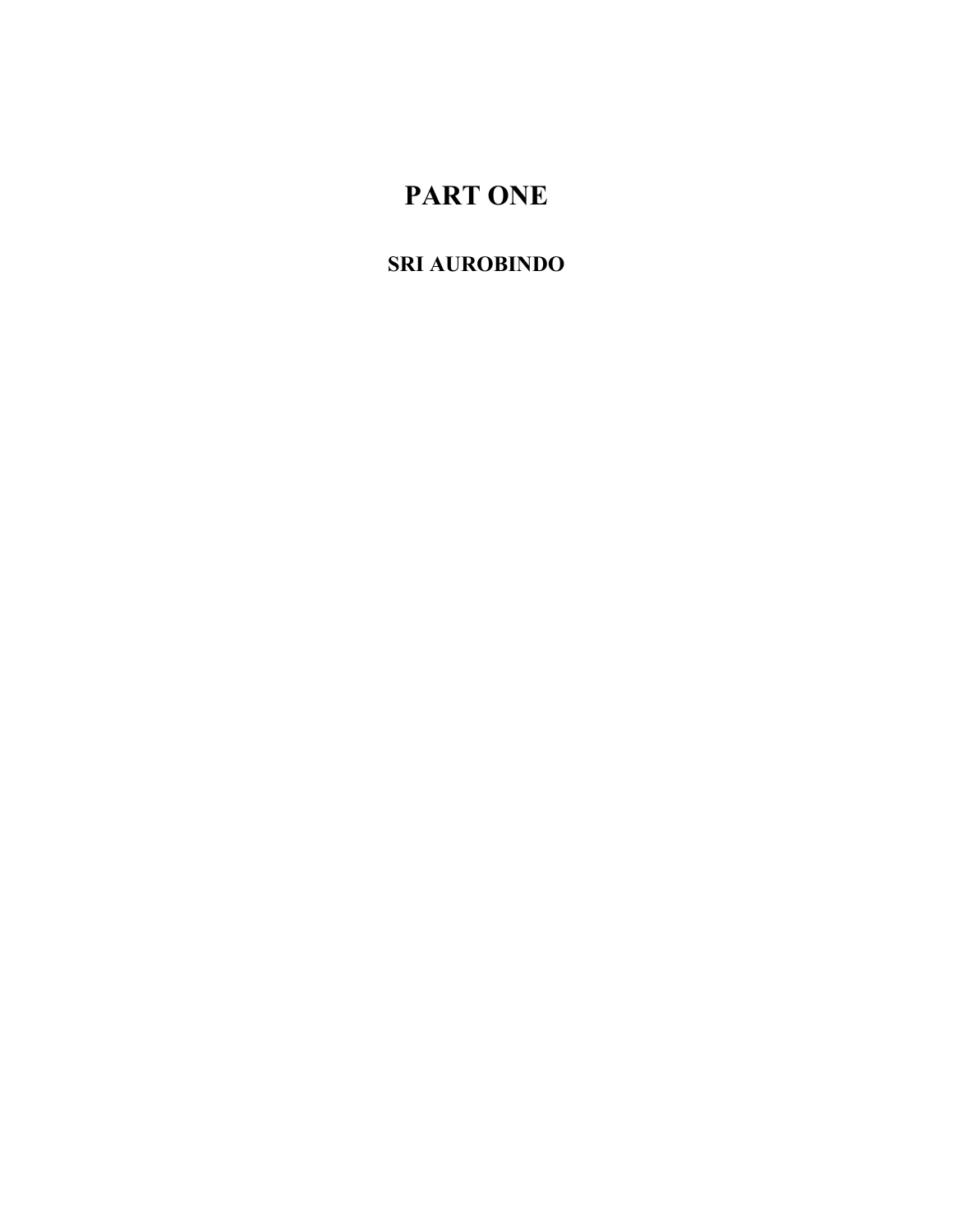#### <span id="page-8-1"></span>**The Door Is Open**

Sri Aurobindo's life was in many respects exemplary. The first part – until he was about forty – was filled with all that an ordinary human life can be filled with, and somewhat more.<sup>[1](#page-8-2)</sup> The second part  $$ from 1910 to 1950 – was spent entirely in Pondicherry and disappears into a deep well of silence of which nothing can apparently be fathomed. Yet it is this second part of Sri Aurobindo's life that is of interest to us, what took place in that silent room on the second floor of the Ashram building, as he sat alone in his big armchair with imposing armrests, gazing at the wall in front of him. What battles was he waging in an invisible reality which yet molds our lives? What depths was he probing in a being that had long ceased to incarnate a small individual periphery? What Hope of new life was his love drawing down here?

If we understand what he was doing, understand that everything in this material world is set in motion by its invisible, "subtle" counterpart – its archetype on the other side of the mirror, we could say – then we understand that it is enough to act on that other side, in that other "dimension," in order to produce an effective result here; and, above all, we understand that no material action here can ever be effective and lasting unless the other one, "elsewhere," has occurred – nothing really changes unless it changes there.

(Sri Aurobindo:) When I speak of the resistance of the material world, I do not mean the external material world but the subtle material. There is the subtle and the external material, and when I say that Matter is impenetrable, I mean that the subtle-material has not accepted the Truth. (33:508)

Thus, Sri Aurobindo's "withdrawal" was hardly a withdrawal at all. He was merely working in the only substance that really matters, the one that holds the power to change life. Therefore, we will constantly need to "adjust" ourselves to this entirely different perception of reality in order to follow Sri Aurobindo; we will have to use intuition as a first step toward a fuller and more concrete understanding, jump over our fine reason, whose range of action is all too limited. After all, if our goal is to change things in their foundation, we must use the appropriate means. The reason and its rigid laws have their usefulness for manipulating and operating on our external world, but if we want to change the laws, we must go down to the root of the laws.

## <span id="page-8-0"></span>**The Earth**

The danger of these "invisible" worlds, of course, is that they are extremely attractive. They are much vaster and richer than the superficial world we live in, made of an infinitely supple substance, and, above all, they hold a real power of action when we know how to act there. In and for themselves, therefore, they exert a powerful attraction to which many have succumbed. In their infinite and eternal perspective, our poor, temporal, and clumsy earth cuts a rather diminutive figure. Let this small and imperfect sphere drift wherever it may – what does it matter! – we are anchored in a boundless and eternal substance, forever free of earthly upheavals.

Unfortunately, this attitude inevitably leads to one small contradiction: Why be born in a body made of earthly matter if it is simply to forsake the earth and live in the clouds? There may be a reason

<span id="page-8-2"></span><sup>1</sup>See biographical notes at the end of this book.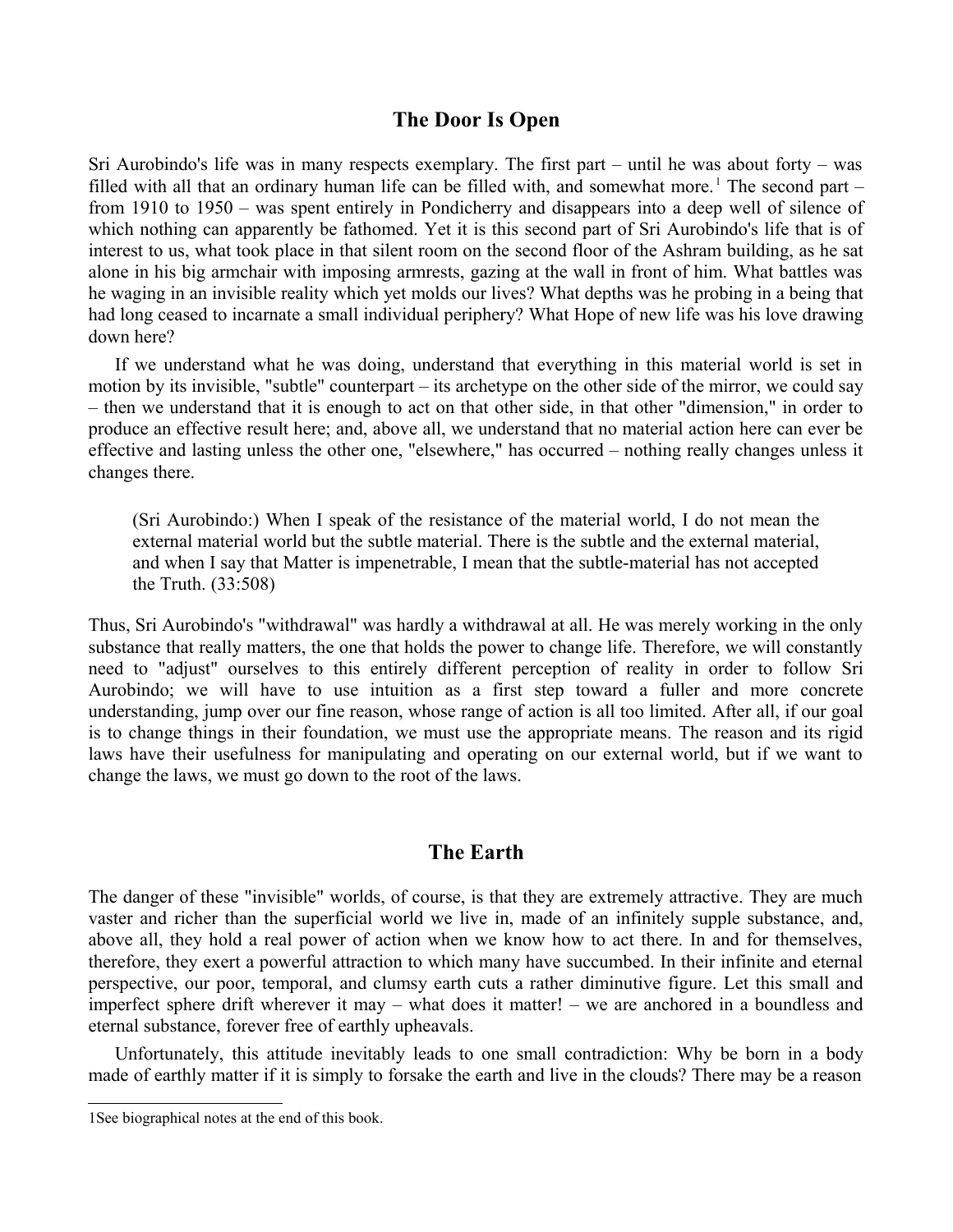for our birth in a body made of material atoms and material cells. And maybe nothing will ever be really fulfilled, happy and one – even "up above" – so long as this question has not found an integral and harmonious and material answer?

Thus, from the start, Sri Aurobindo puts us on notice:

I am concerned with the earth, not with worlds beyond for their own sake; it is a terrestrial realisation that I seek and not a flight to distant summits. (26:124)

And so does Mother:

That's always a possibility – to escape by going elsewhere. Many people have done it. They have gone elsewhere, into another, more or less subtle world. You see, there are millions of ways of escaping; there's only one way of staying, which is to have real courage and endurance, to accept all the appearance of infirmity, powerlessness, incomprehension – the appearance of, yes, a negation of the Truth. But if one does not accept that, things will never change! As for those who want to remain great, luminous, strong, powerful, and so on and so forth, well, let them – they can do nothing for the earth.  $(9/25/65)^2$  $(9/25/65)^2$  $(9/25/65)^2$ 

#### And this:

(Mother:) At times, one gets the feeling that there is an extraordinary secret to discover, and it's right here, almost at one's fingertips, and one is about to catch the Thing, to know. . . . Sometimes, for a second, one catches a glimpse of the Secret; there's an opening, and then it closes up again. Then, again, the veil is removed for a second, and one knows a little more. Yesterday the Secret was right there, completely clear, completely open. . . . And, well, I saw that secret; I saw that it is in earthly matter, on earth, that the Supreme becomes perfect. (6/5/60)

#### Reason

Hence the earth is our real focus of interest. It is a physical solution to the problem of the world that we seek. But our means of attaining it will be spiritual, directed inwardly, for they alone can touch the deeper causes of things, the true springs of the mechanism of life.

(Sri Aurobindo:) The error of the practical reason is an excessive subjection to the apparent fact which it can immediately feel as real and an insufficient courage in carrying profounder facts of potentiality to their logical conclusion. What is, is the realisation of an anterior potentiality; present potentiality is a clue to future realisation. And here potentiality exists; for the mastery of phenomena depends upon a knowledge of their causes and processes and if we know the causes of error, sorrow, pain, death, we may labour with some hope towards their elimination. For knowledge is power and mastery. In fact, we do pursue as an ideal, so far as we may, the elimination of all these negative or adverse phenomena. We seek constantly to minimise the causes of error, pain and suffering.

<span id="page-9-0"></span><sup>2</sup>Mother's quotations in this book are drawn from MOTHER'S AGENDA in 13 volumes. The reference indicates the date of Mother's particular conversation with Satprem (September 25, 1965, in the present case). Sri Aurobindo's quotations are taken mostly from the Centenary Edition. The reference indicates the volume and the page number (see list of volumes at the end of the book).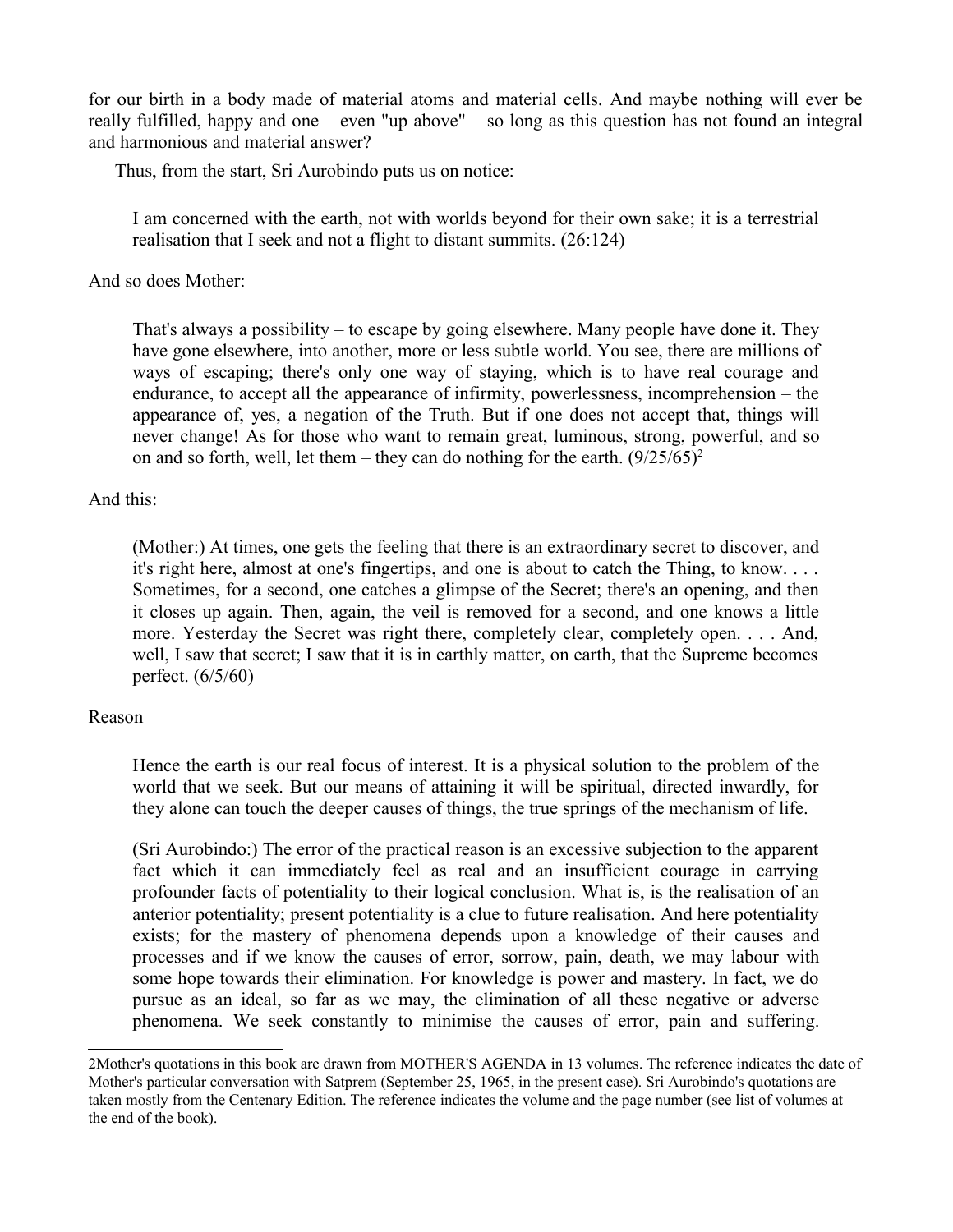Science, as its knowledge increases, dreams of regulating birth and of indefinitely prolonging life, if not of effecting the entire conquest of death. But because we envisage only external or secondary causes, we can only think of removing them to a distance and not of eliminating the actual roots of that against which we struggle. And we are thus limited because we strive towards secondary perceptions and not towards root-knowledge, because we know processes of things, but not their essence. We thus arrive at a more powerful manipulation of circumstances, but not at essential control. But if we could grasp the essential nature and the essential cause of error, suffering and death, we might hope to arrive at a mastery over them which should be not relative but entire. We might hope even to eliminate them altogether and justify the dominant instinct of our nature by the conquest of that absolute good, bliss, knowledge and immortality which our intuitions perceive as the true and ultimate condition of the human being. (18:56)

It is hardly necessary, today, to dwell on the ambiguity of science's "blessings," which always seem to embody the very opposite of their quality, like a seed of death at the core. Perhaps the real problem of science is its awesome effectiveness – if it were not so extraordinarily effective, the human race would have toppled it long ago and discovered the Reality it conceals so well.

(Sri Aurobindo:) Everybody knows that Science is not a statement of the truth of things, but only a language expressing a certain experience of objects, their structure, their mathematics, a coordinated and utilisable impression of their processes – it is nothing more. Matter itself is something (a formation of energy perhaps?) of which we know superficially the structure as it appears to our mind and senses and to certain examining instruments (about which it is now suspected that they largely determine their own results, Nature adapting its replies to the instrument used) but more than that no scientist knows and can know. (22:368)

#### <span id="page-10-0"></span>**Man**

Let us therefore embark with Sri Aurobindo and Mother, leaving all our reasonable baggage behind. A new species on earth is not something reasonable. And why not? Are we so foolish to envision a being after man? Has not Darwin shown that species evolve, that one species is born from another? Why should it be different for man?

(Sri Aurobindo:) Because man is a mental being, he naturally imagines that mind is the one great leader and actor and creator or the indispensable agent in the universe. But this is an error; even for knowledge mind is not the only or the greatest possible instrument, the one aspirant and discoverer. Mind is a clumsy interlude between Nature's vast and precise subconscient action and the vaster infallible superconscient action of the Godhead. There is nothing mind can do that cannot be better done in the mind's immobility and thought-free stillness. (17:11)

The truth is that man is nothing, or not much, but he can become – a great destiny is his if he only consents to have a fairer idea of himself and of the true place he occupies in the universe.

(Sri Aurobindo:) Man in himself is little more than an ambitious nothing. He is a littleness that reaches to a wideness and a grandeur that are beyond him, a dwarf enamoured of the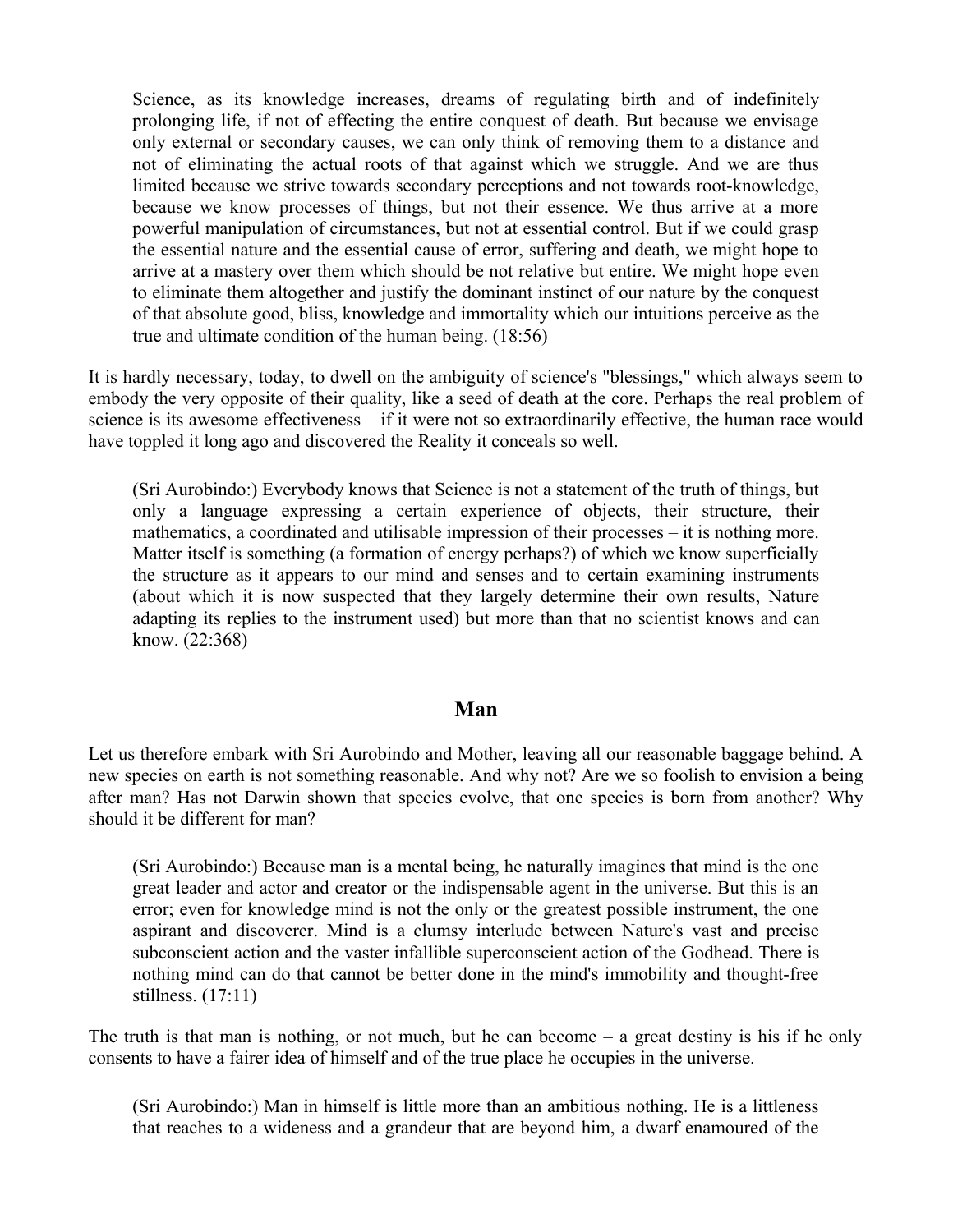heights. His mind is a dark ray in the splendours of the universal Mind. His life is a striving, exulting, suffering, an eager passion-tossed and sorrow-stricken or a blindly and dumbly longing petty moment of the universal Life. His body is a labouring perishable speck in the material universe. This cannot be the end of the mysterious upward surge of Nature. There is something beyond, something that mankind shall be; it is seen now only in broken glimpses through rifts in the great wall of limitations that deny its possibility and existence. An immortal soul is somewhere within him and gives out some sparks of its presence; above an eternal spirit overshadows him and upholds the soul-continuity of his nature. But this greater spirit is obstructed from descent by the hard lid of his constructed personality; and that inner luminous soul is wrapped, stifled, oppressed in dense outer coatings. . . .

Man's greatness is not in what he is, but in what he makes possible. His glory is that he is the closed space and secret workshop of a living labour in which supermanhood is being made ready by a divine Craftsman. But he is admitted too to a yet greater greatness and it is this that, allowed to be unlike the lower creation, he is partly an artisan of this divine change; his conscious assent, his consecrated will and participation are needed that into his body may descend the glory that will replace him. (17:8)

And Sri Aurobindo adds:

Man is a transitional being; he is not final. . . . The step from man to superman is the next approaching achievement in the earth's evolution. It is inevitable because it is at once the intention of the inner Spirit and the logic of Nature's process. (17:7)

# <span id="page-11-0"></span>**The Mental Principle**

This new principle of consciousness that is to use the human receptacle to incarnate itself was called the Supermind or Supramental by Sri Aurobindo. It is the supramental consciousness that is to replace the mental consciousness of present man. And as this new principle of consciousness becomes active within the earthly body (that is, as it actually touches earthly matter), it will devise its own means of expression, its own forms and organs from the ones that exist at present – it will perform evolution, much as the introduction of the mental principle a few million years ago determined the form and conditions of the man we know today. Sri Aurobindo's fantastic labor was to open the door to the possibility of this new consciousness, to "draw" it down here.

(Sri Aurobindo:) I am at present engaged in bringing the Supermind into the physical consciousness, down even to the sub-material. The physical is by nature inert and does not want to be rendered conscient. It offers much greater resistance as it is unwilling to change. One feels as if "digging the earth," as the Veda says. It is literally digging from Supermind above to Supermind below. (33:298)

The descent of the supramental means only that the Power will be there in the earthconsciousness as a living force just as the thinking mental and higher mental are already there. (26:146)

If I feel practically certain of the supramental Descent (I do not fix a date), it is because I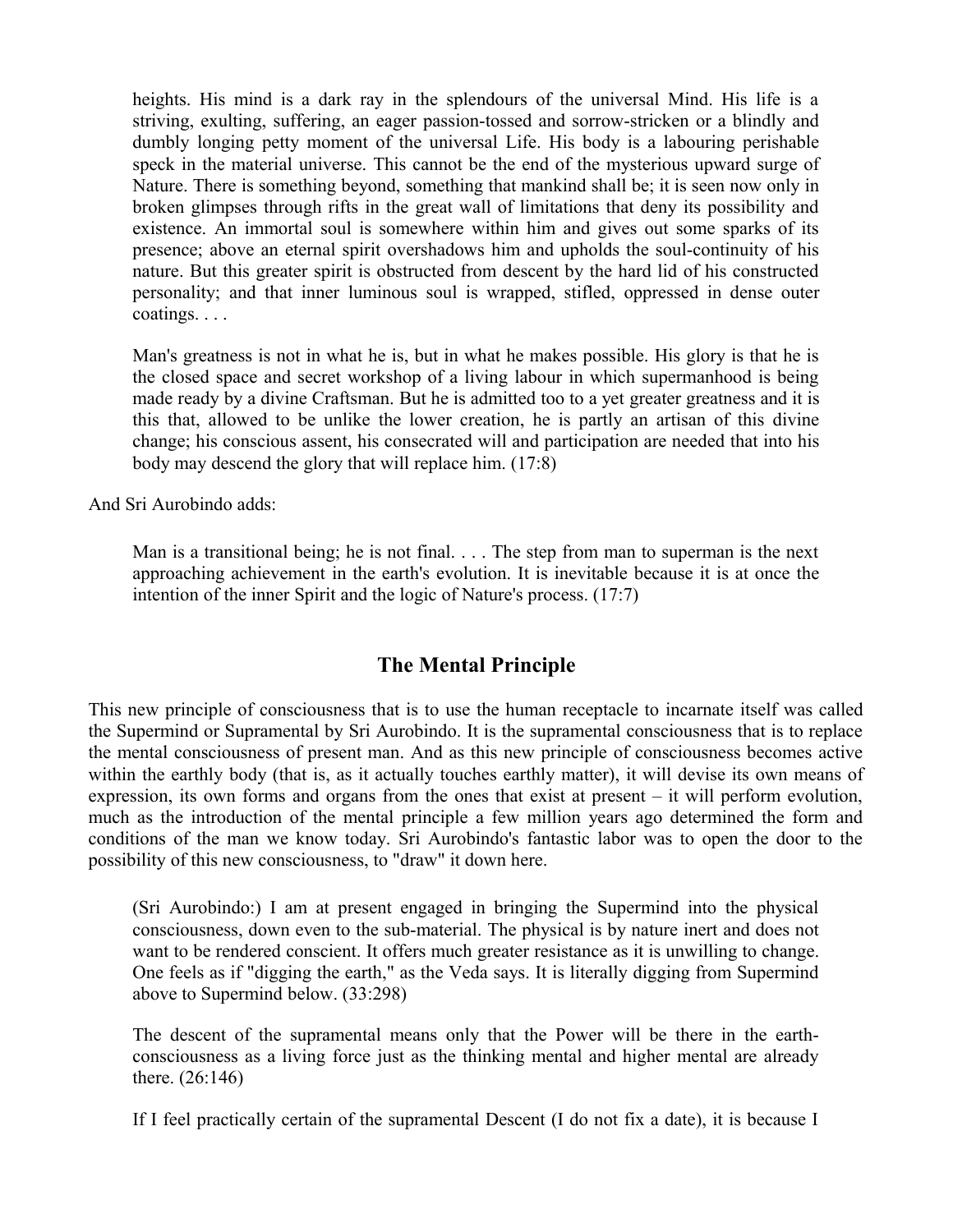have my grounds for the belief, not a faith in the air. I know that the supramental Descent is inevitable – I have faith in view of my experience that the time can be and should be now and not in a later age. (26:469)

Everything is, of course, always "there," since the beginning of time, in a state of potentiality; if it were not already there as a principle, it could never become reality. Things cannot spring from nothing – but they do have to accept to show their face. How does one make the Supermind, a new principle of consciousness, show its face on earth? To give it a name is not enough. How does one "activate" a principle still dormant, a new, supra-mental determinism on an earth entirely dominated by a selfcontained mental determinism? One is at a loss to contemplate what it means really to open a door that does not exist anywhere as a reality. This is nothing short of creation.

But clearly, the first step is for that mental determinism to cease being. In order for the new principle to take its place, the old one must stop being wholly determinant on earth. Sri Aurobindo, therefore, set out in a methodical and conscientious search, in himself at first, of everything that was "determined" or conditioned by the mental activity in our human nature.

Man's usual conception on this subject is that his entire mental activity is limited to his thinking intelligence – his capacity to think things out – and to a few automatic (hence unimportant) nervous reactions and "reflexes" that drive his heart, lungs, digestive functions, etc., and constitute the rest of his sentient and nervous self. Based on this very scanty picture, the spiritual teachings of all ages have urged us to strive for "mental silence" – to stop the higher mental activity, the thought process – so we may enter the "Kingdom of God," "Liberation," "Nirvana," or God knows what. And that is absolutely true, those teachings are absolutely right: to stop thoughts is a wonderful, refreshing bath, a kind of "liberation" indeed; to be able to stop at will the racket that goes on upstairs night and day is an immense – if partial – liberation.

Unfortunately, that does not really solve the problem. Once this first result has been achieved, we begin to perceive, with dizzying precision, a whole unruly mass of "mentally coated" activities in ourselves: emotions, sentiments, reactions to the stimuli of daily life, and even bodily reflexes, such as sensations of cold, heat, hunger, pain, joy, attraction, revulsion, fatigue, restlessness – a whole teeming world with its own laws, its own life, upon which thought (or the stopping of thoughts) has no effect whatsoever. In short, although we may like to think otherwise, mastery of the thought process does not qualify us for leaving the good, everyday humanity. To leave it, or simply to get to the bottom of it, we must obviously go further – or deeper.

## <span id="page-12-0"></span>**Spirituality**

Confronted by this major obstacle, which constantly threatened the solidity and permanence of a painfully acquired realization, the spiritualists found only one answer: to protect their realization behind high walls, to cut themselves off from a life rather too prone to arouse in man the kind of reactions contrary to the ideal pursued. In a monastery, in the Himalayas, one can "devote oneself to God" to one's heart's content, give oneself exclusively to the object of one's search without the constant nagging and embarrassment of ordinary life.

(Mother:) Of course, one understands why the saints, the sages, those who wanted to feel themselves constantly in that divine atmosphere, had removed all material things from their life – because they were not transformed, and so they kept slipping back into the other way of being, and that can become quite . . . unpleasant at times. But to transform this material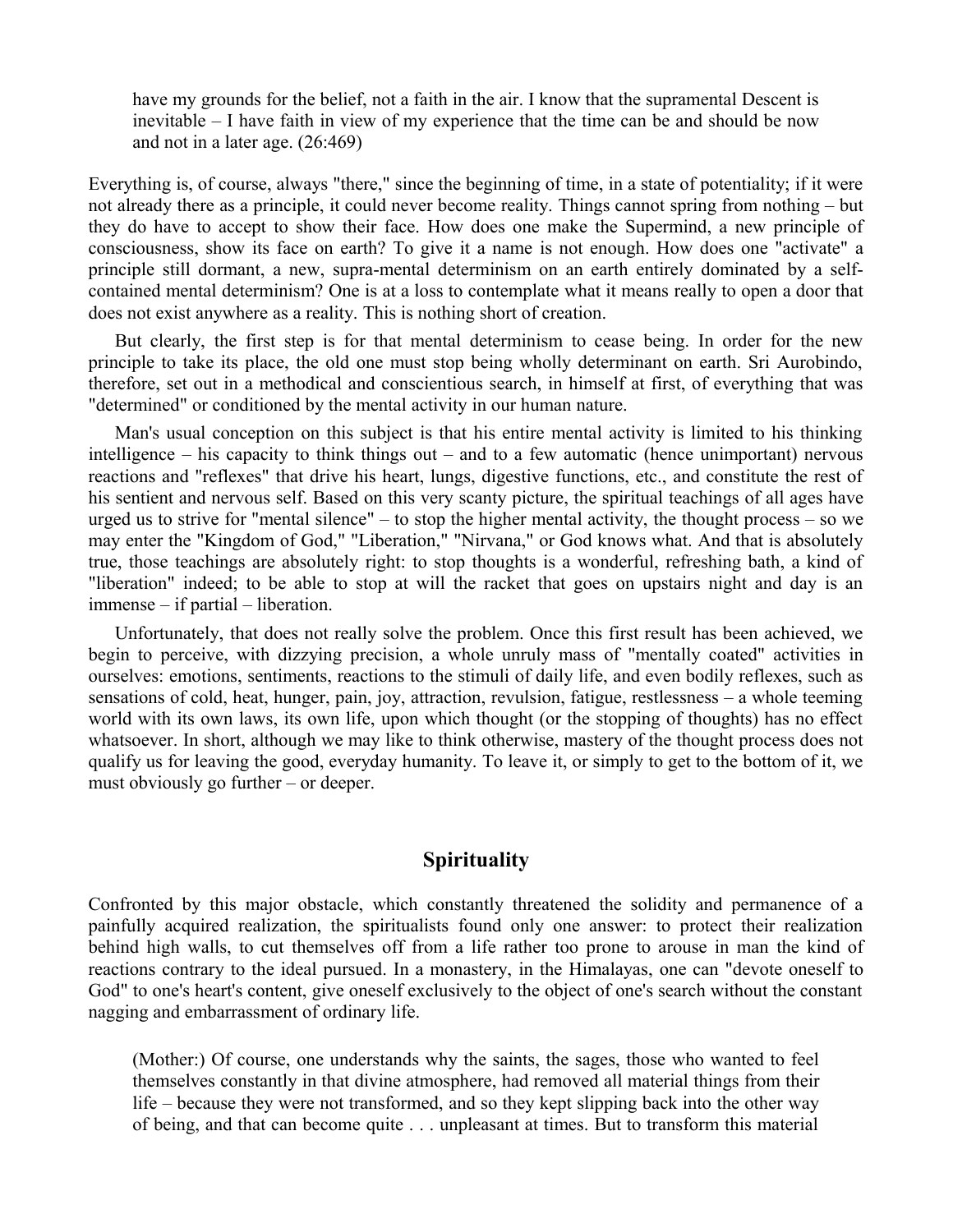life . . . is INCOMPARABLY, immensely superior, in the sense that it gives an extraordinary STABILITY, consciousness and REALITY. (9/30/67)

(Sri Aurobindo:) The spiritual change begins by an influence of the inner being and the higher spiritual mind, an action felt and accepted on the surface; but this by itself can lead only to an illumined mental idealism or to the growth of a religious mind, a religious temperament and some devotion in the heart and piety in the conduct; it is a first approach of mind to spirit, but it cannot make a radical change: more has to be done, we have to live deeper within, we have to exceed our present consciousness and surpass our present status of Nature. (19:722)

The earth-law has to be changed and a new atmosphere has to be created. The question is not merely to have knowledge, power, etc., but to bring it down, the whole difficulty is to make it flow down. (33:148)

(Mother:) When you are on the ascending path, the work is relatively easy. I had already covered that path at the beginning of the century and established a conscious relationship with the Supreme – with "That" which is beyond the Personal and the gods and all external expressions of the Divine, but also beyond the Absolute Impersonal. It is something one cannot speak of; one must experience it. And "that" is what must be brought down into matter. This is the descending path, the one I began with Sri Aurobindo, and there the work is immense. (5/19/59)

#### <span id="page-13-0"></span>**The Body**

Life can only change if we concern ourselves with life. The animal body can only change if we resolve to probe it. When do we stop, even for a minute, to ask our body how it is doing, or simply give a little sign of friendly recognition? We walk with it, sleep with it, cut firewood with it – well, it's so natural, you see; it just works!

(Sri Aurobindo:) In the past the body was regarded by spiritual seekers rather as an obstacle, as something to be overcome and discarded, than as an instrument of spiritual perfection and a field of the spiritual change. It has been condemned as a grossness of Matter, as an insuperable impediment and the limitations of the body as something unchangeable making transformation impossible. This is because the human body even at its best seems only to be driven by an energy of life which has its own limits and is debased in its smaller physical activities by much that is petty or coarse or evil, the body in itself is burdened with the inertia and inconscience of Matter, only partly awake and, although quickened and animated by a nervous activity, subconscient in the fundamental action of its constituent cells and tissues and their secret workings. (16:7)

The importance of the body is obvious; it is because he has developed or been given a body and brain capable of receiving and serving a progressive mental illumination that man has risen above the animal. Equally, it can only be by developing a body or at least a functioning of the physical instrument capable of receiving and serving a still higher illumination that he will rise above himself and realise, not merely in thought and in his internal being but in life, a perfectly divine manhood. Otherwise either the promise of Life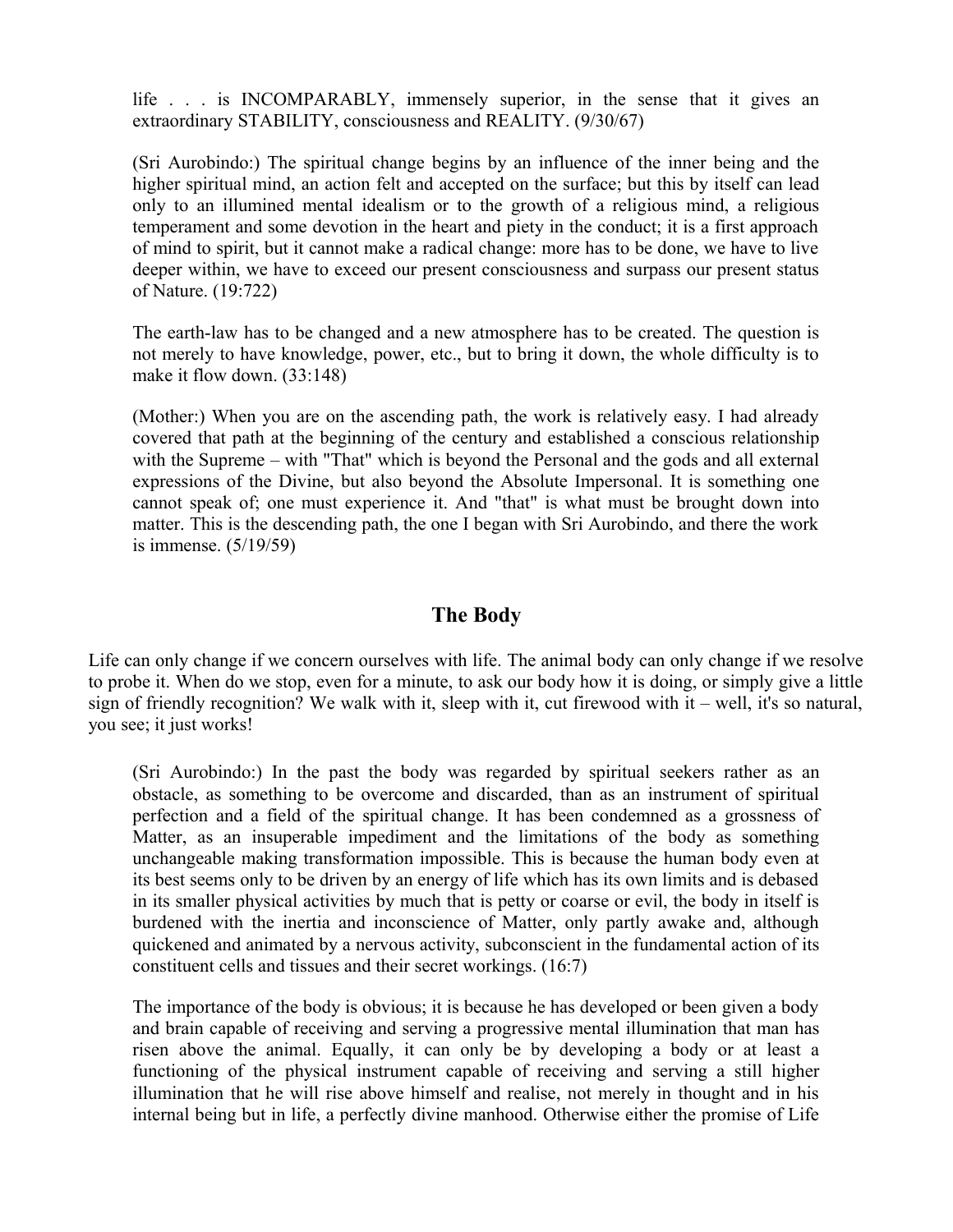is canceled, its meaning annulled and earthly being can only realise Sachchidananda [the Eternal] by abolishing itself, by shedding from it mind, life and body and returning to the pure Infinite, or else man is not the divine instrument, there is a destined limit to the consciously progressive power which distinguishes him from all other terrestrial existences and as he has replaced them in the front of things, so another must eventually replace him and assume his heritage. (18:231)

## <span id="page-14-0"></span>**The Future**

Let us therefore get out of our monasteries and privileged islands to seize total life where it is: in the street, at the office, and wherever our body lives, walks, and breathes. Life is not contradictory; it just is. It is up to us to understand and integrate it. The body, our body, is the site of the battle of the next species. It is the evolutionary crucible in which God wants to work out Man. Sri Aurobindo tells us – proves through his own example – that we can participate in and even hasten the movement. We are invited to participate in our own future.

(Sri Aurobindo:) Man as he is cannot be the last term of that evolution: he is too imperfect an expression of the Spirit, mind itself a too limited form and instrumentation, mind is only a middle term of consciousness, the mental being can only be a transitional being. If, then, man is incapable of exceeding mentality, he must be surpassed and Supermind and superman must manifest and take the lead of the creation. But if his mind is capable of opening to what exceeds it, then there is no more reason why man himself should not arrive at Supermind and supermanhood or at least lend his mentality, life and body to an evolution of that greater term of the Spirit manifesting in Nature. (19:846)

Will we decline the invitation? It would be a pity, especially for us, for everything moves on and progresses constantly in this universe; what stands still must die and fall back to dust.

(Sri Aurobindo:) Otherwise what will be ultimately accomplished is an achievement by the few initiating a new order of beings, while humanity will have passed sentence of unfitness on itself and may fall back into an evolutionary decline or a stationary immobility; for it is the constant upward effort that has kept humanity alive and maintained for it its place in the front of creation. (19:724)

But because the burden which is being laid on mankind is too great for the present littleness of the human personality and its petty mind and small life-instincts, because it cannot operate the needed change, because it is using this new apparatus and organisation to serve the old infraspiritual life-self of humanity, the destiny of the race seems to be heading dangerously, as if impatiently and in spite of itself, under the drive of the vital ego seized by colossal forces which are on the same scale as the huge mechanical organisation of life and scientific knowledge which it has evolved, a scale too large for its reason and will to handle, into a prolonged confusion and perilous crisis and darkness of violent shifting incertitude. Even if it turns out to be a passing phase or appearance and a tolerable structural accommodation is found which will enable mankind to proceed less catastrophically on its uncertain journey, this can only be a respite. For the problem is fundamental and in putting it evolutionary Nature in man is confronting herself with a critical choice which must one day be solved in the true sense if the race is to arrive or even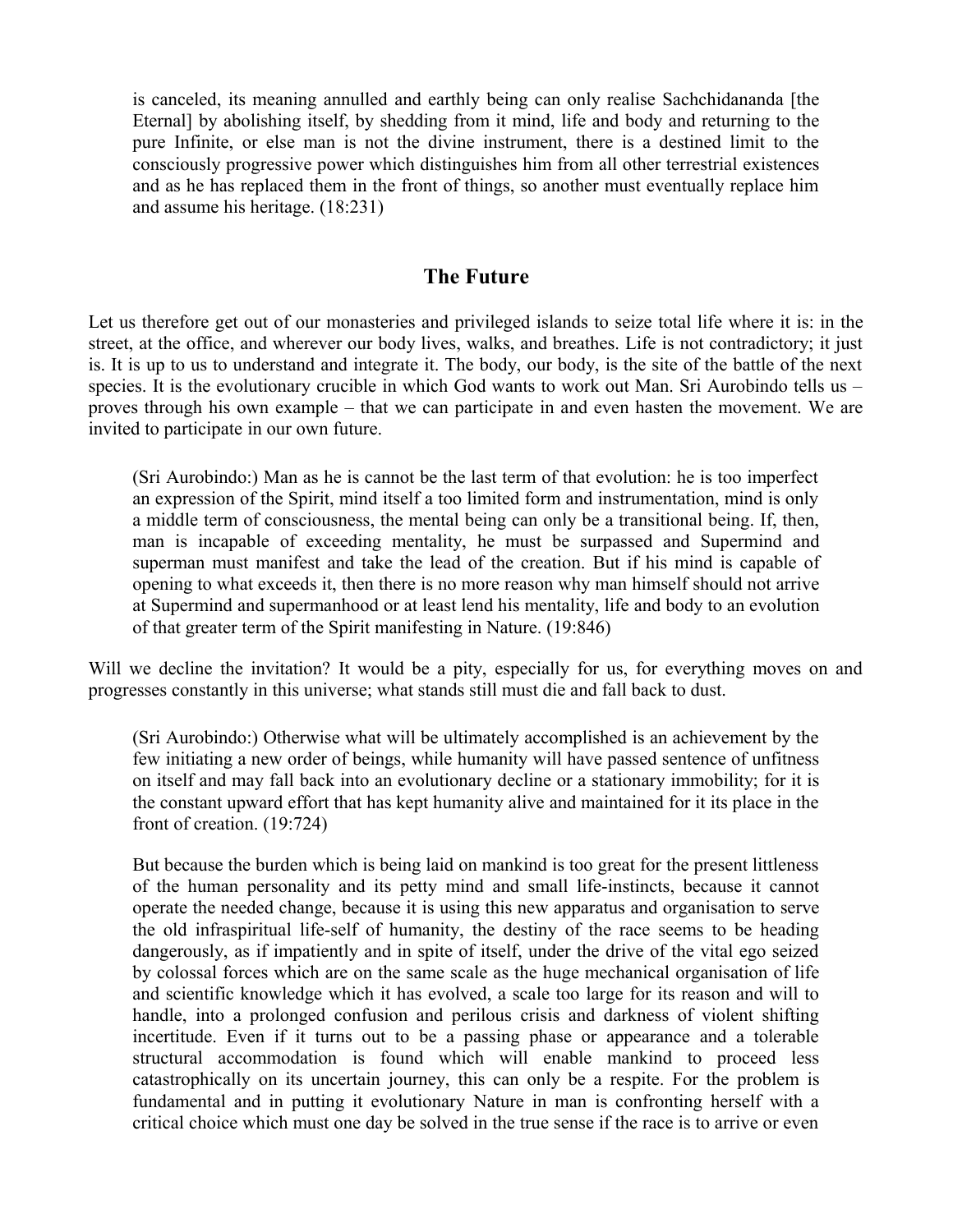to survive. (19:1055)

#### <span id="page-15-0"></span>**Matter**

Fabulous possibilities are open before us. A marvelous future, full of surprises and joy, is awaiting us if we know how to grasp the right thread of our evolution and have the courage to look at ourselves objectively.

To begin with, our own matter, our body, already contains every miracle and every marvel in a dormant state, as it were – we must "awaken" or un-cover them, put them in contact with their solar counterpart above: we must join the Divine below with the Divine above.

(Sri Aurobindo:) Matter, the medium of all this evolution, is seemingly inconscient and inanimate; but it appears to us so only because we are unable to sense consciousness outside a certain limited range, a fixed scale or gamut to which we have access. Below us there are lower ranges to which we are insensible and these we call subconscience or inconscience. Above us are higher ranges which are, to our inferior nature, an unseizable superconscience. The difficulty of Matter is not an absolute inconscience, but an obscured consciousness limited by its own movement – vaguely, dumbly, blindly self-aware, not really responsive to anything outside its own form and forces. At its worst it can be called not so much inconscience as nescience. The awakening of a greater and yet greater consciousness in this Nescience is the miracle of the universe of Matter. . . . In every particle, atom, molecule, cell of Matter there lives hidden and works unknown all the omniscience of the Eternal and all the omnipotence of the Infinite. (17:14)

Involution of a superconscient Spirit in inconscient Matter is the secret of this visible and apparent world and the evolution of this Superconscient out of inconscient Nature is the keyword of the earth's riddle. Earth-life is the self-chosen habitation of a great Divinity and his aeonic will is to change it from a blind prison into his splendid mansion and high heaven-reaching temple.

. . . The long process of terrestrial formation and creation, the ambiguous miracle of life, the struggle of mind to appear and grow in an apparent vast Ignorance and to reign there as interpreter and creator and master, the intimations of a greater something that passes beyond the finite marvel of Mind to the infinite marvels of the Spirit, are not a meaningless and fortuitous passing result of some cosmic Chance with its huge combination of coincidences; they are not the lucky play of some blind material Force. These things are and can be only because of something eternal and divine that concealed itself in energy and form of Matter. The secret of the terrestrial evolution is the slow and progressive liberation of this latent indwelling spirit, the difficult appearance of Something or Someone already involved with all its potential forces in a first formal basis of supporting substance, its greater slowly emerging movements locked up in an initial expressive power of Matter.

. . . Because this infinite Spirit and eternal Divinity is here concealed in the process of material Nature, the evolution of a power beyond Mind is not only possible, but inevitable. If all were result of cosmic Chance there need by no necessity of its appearance, even as there was no necessity for any embarrassing emergence of a stumbling and striving vital consciousness in the mechanical whirl of Matter. And if all were the works of a mechanical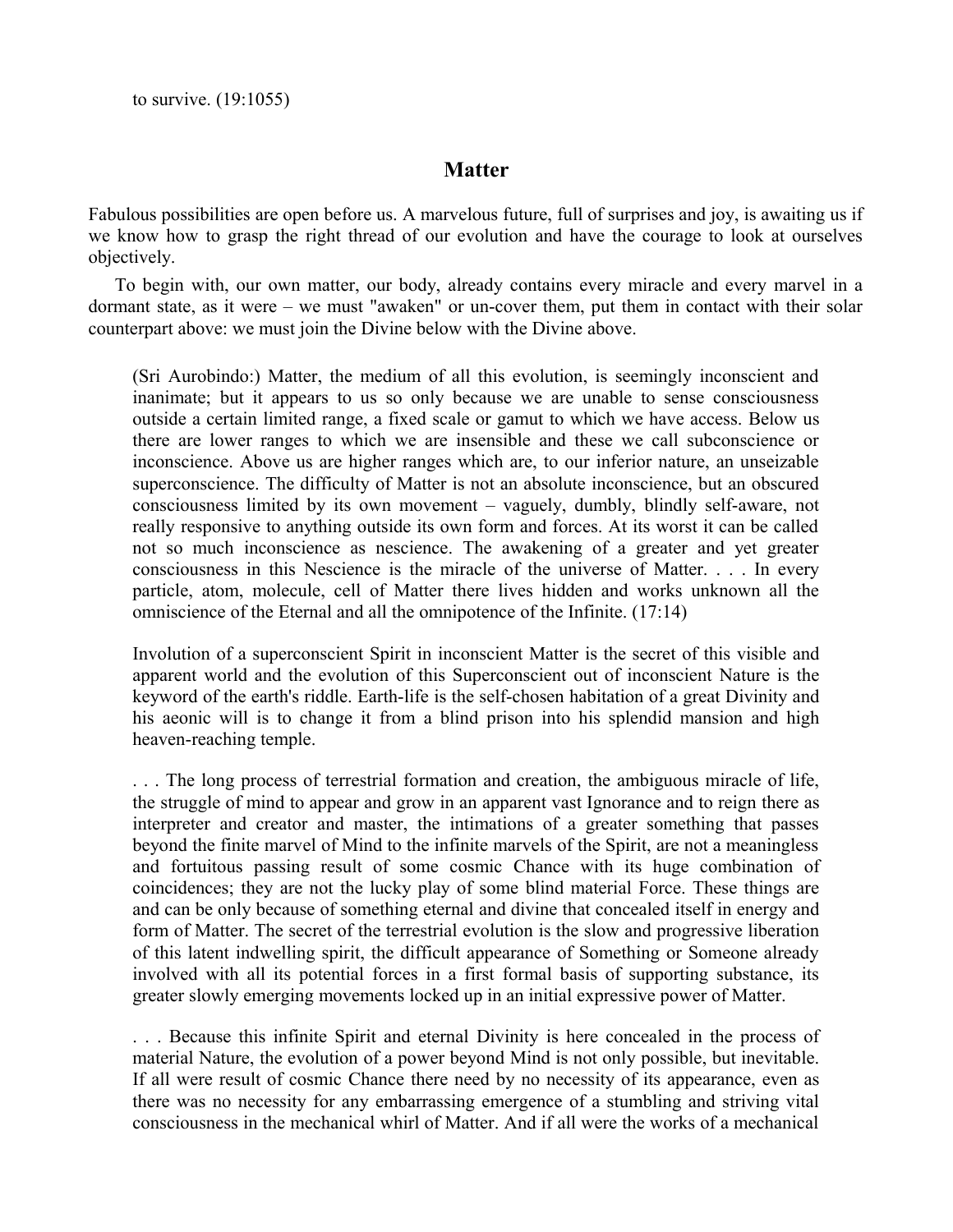Force, then too mind need not have unexpectedly appeared as a superior mechanism labouring to deal with Nature's grosser first machine and supermind would be still more a superfluity and a luminous insolence. Or, if a limited experimenting external Creator were the inventor of this universe, there would be no reason why he should not stop short at mind, content with the ingenuity of his labour. But since the Divinity is involved here and is emerging, it is inevitable that all his powers or degrees of power should emerge one after the other till the whole glory is embodied and visible. (17:17-20)

#### <span id="page-16-1"></span>**The Layers of Being**

Hence, the work of the pioneer is to start "digging" in the various layers of his being in order to put them in contact one by one with Peace, Light, Joy – the pure air of the surface. First, he "digs" in everything that is intellectual mental activity in himself; then, in the emotional layers, the desires and emotional reactions of all kinds (what Mother and Sri Aurobindo called the vital); then, in an unbelievable throng of tiny corporeal reactions, which are so "natural" and automatic that we never pay attention to them, despite the fact that they are the very stuff of our daily physical existence: "I must go down the stairs slowly or I may fall." "See this crease in the carpet there right in front of me? Just perfect to trip and break a leg!" "If I climb the hill too fast, I'll be out of breath; if I make too many appointments, I'll get tired; if I stay more than an hour in the sun, I'll resemble a lobster." And on and on, ad nauseam. Almost nothing in our life is spontaneous; everything is as if perceived in advance and "authorized" or not by a fear-ridden and droning dwarf, hidden somewhere inside our being. Its action is so polished, so "natural," that we end up making no distinction between it and us. Whether we like it or not, it becomes our mouthpiece and the trusted guide for every action in our life. Even catching it in the act is not enough to challenge its authority. This dwarf is what Mother called "the physical mind."

(Mother:) All these last few days, I have been confronting a problem as old as the world and which has become extremely acute. It was, in the most material physical consciousness, what Sri Aurobindo calls "disbelief" – it isn't doubt (doubt belongs mostly to the mind). It's almost the refusal to accept what is obvious the moment it isn't part of the little everyday routine of ordinary sensations and reactions: a sort of incapacity to accept and acknowledge the exceptional. This disbelief is the basis of our consciousness. And it comes with . . . (we call it "thought," but that's a big word for quite an ordinary thing) a physical-mental activity that produces a "thought" and always foresees, imagines or concludes (depending on the case) in a way that I personally call defeatist. That is to say, it automatically brings in the idea of all the bad things that can happen. And this in the most commonplace domain, the most ordinary, narrow and banal life, such as eating, moving, etc. Really the most vulgar things. Where thought is concerned, it is fairly easy to resolve and control, but those reactions which come from all the way down . . . It's so tiny one can hardly express it to oneself. (12/13/60)

#### <span id="page-16-0"></span>**The Subconscious**

Then the pioneer enters a dark zone, full of dangers and risks and as vast as an ocean, a bottomless swamp, the real difficulty of the physical transformation to another species: the subconscious.

(Sri Aurobindo:) You have to go on working and working year after year, point after point,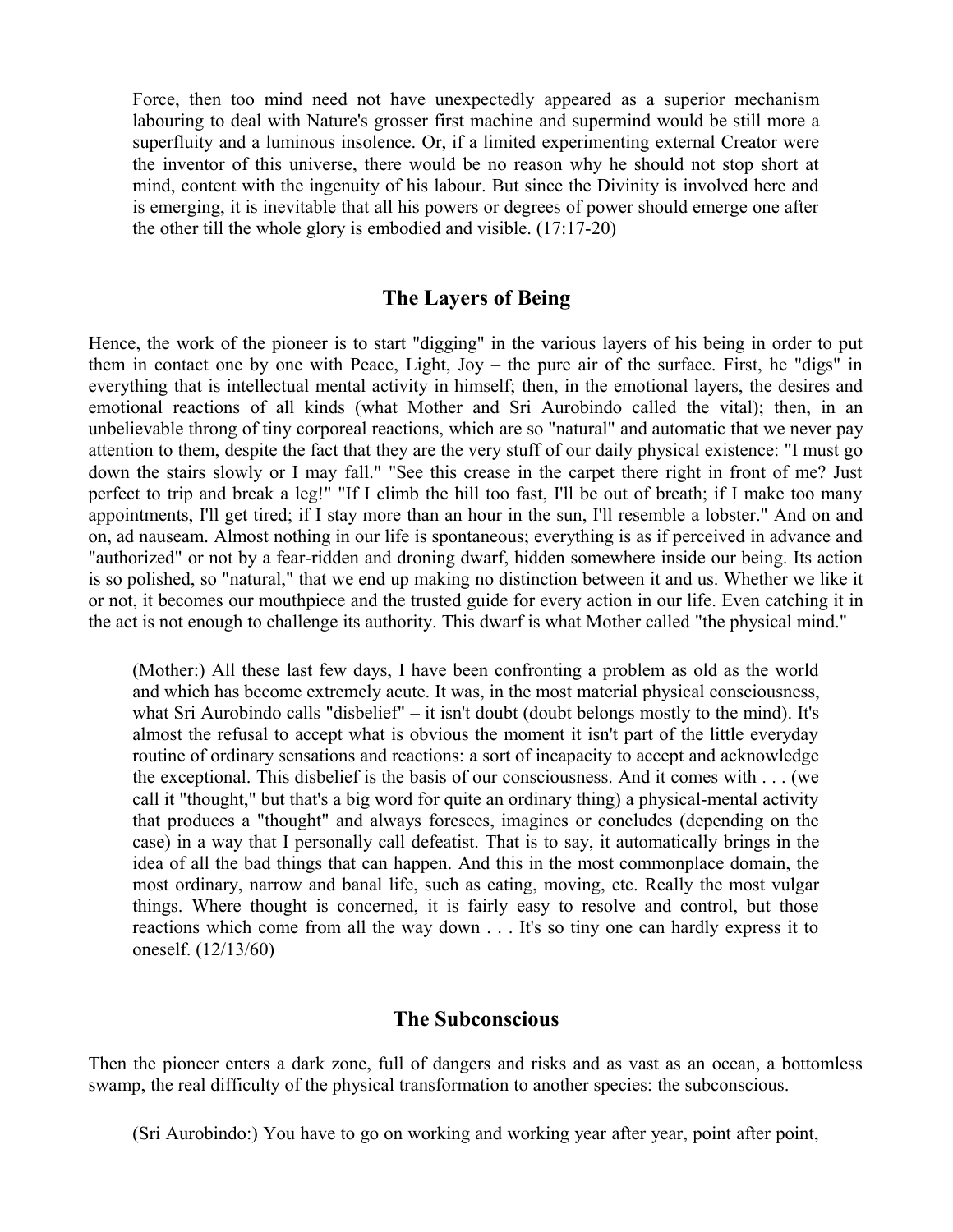till you come to a central point in the subconscient which has to be conquered and it is the crux of the whole problem, hence exceedingly difficult. . . . This point in the subconscient is the seed and it goes on sprouting and sprouting till you have cut out the seed. (36:180)

There are no lights there, no higher illuminations, no Divine. Everybody is equal, without noticeable difference – the Christian and the Buddhist and the man without religion – both feet firmly stuck in mud. It is an indescribable place because it contains everything. It is our base, the ground on which the human species has grown millennium after millennium. It is millions of years old and we all have the dubious privilege of plunging our roots into it, adding our personal contribution to it life after life. Twenty-four hours a day it meticulously records, in its own language, our every gesture and action, conscious or unconscious. We visit there almost every night, during our sleep, and do not retain any recollection of our visits.

(Sri Aurobindo:) It contains all the reactions to life which struggle out as a slowly evolving and self-formulating consciousness, but it contains them not as ideas or perceptions or conscious reactions but as the blind substance of these things. Also all that is consciously experienced sinks down into the subconscient not as experience but as obscure and obstinate impressions of experience and can come up at any time as dreams, as mechanical repetitions of past thought, feeling, action, etc., as "complexes" exploding into action and event etc., etc. The subconscient is the main cause why all things get changed except in appearances. It is the cause why, people say, character cannot be changed, also of the constant return of things one hoped to have got rid of. All seeds are there and all the sanskaras [imprints] of the mind and vital and body,  $-$  it is the main support of death and disease and the last fortress (seemingly impregnable) of the Ignorance. All that is suppressed without being wholly got rid of sinks down there and remains in seed ready to surge up or sprout up at any moment. (32:247)

(Mother:) I am right in the subconscious – a subconscious, oh, hopelessly riddled with weakness, dullness and . . . (what shall I say?) enslaved by a host of things – enslaved by EVERYTHING. Oh, night after night, night after night, it unfolds before me, to show me. Last night it was indescribable! And it goes on and on; it seems limitless. So, naturally, the body feels the effects, poor thing! That's its subconscious, not personal – it's personal and not personal: it becomes personal when it enters the body. You can't imagine the accumulations of impressions that are recorded and stored there, one on top of another. Outwardly, you haven't even noticed anything – the waking consciousness doesn't even notice them, but they keep entering, piling up on top of one another – horrible! (2/18/61)

No real freedom is possible so long as "that" exists and controls life, no divine species on earth and no hope of transformation. A new man means new roots and a new base. It is a complete illusion – the illusion of all spiritual teachings – to call for a New Earth and a New Man while modestly averting one's eyes from that impossible quagmire. (One can understand the reluctance of these spiritual teachings, but then one can also understand why nothing has ever really changed on earth and in man since the advent of the great human religions: They have always prudently skirted the real issue.)

(Sri Aurobindo It is a Herculean labour, for, when one enters there, it is a sort of unexplored continent. Previous Yogis came down to the vital. If I had been made to see it before, probably I would have been less enthusiastic. (31:196)

The truth is, we have to go down there, too, and overcome. That is the true labor and the marvel of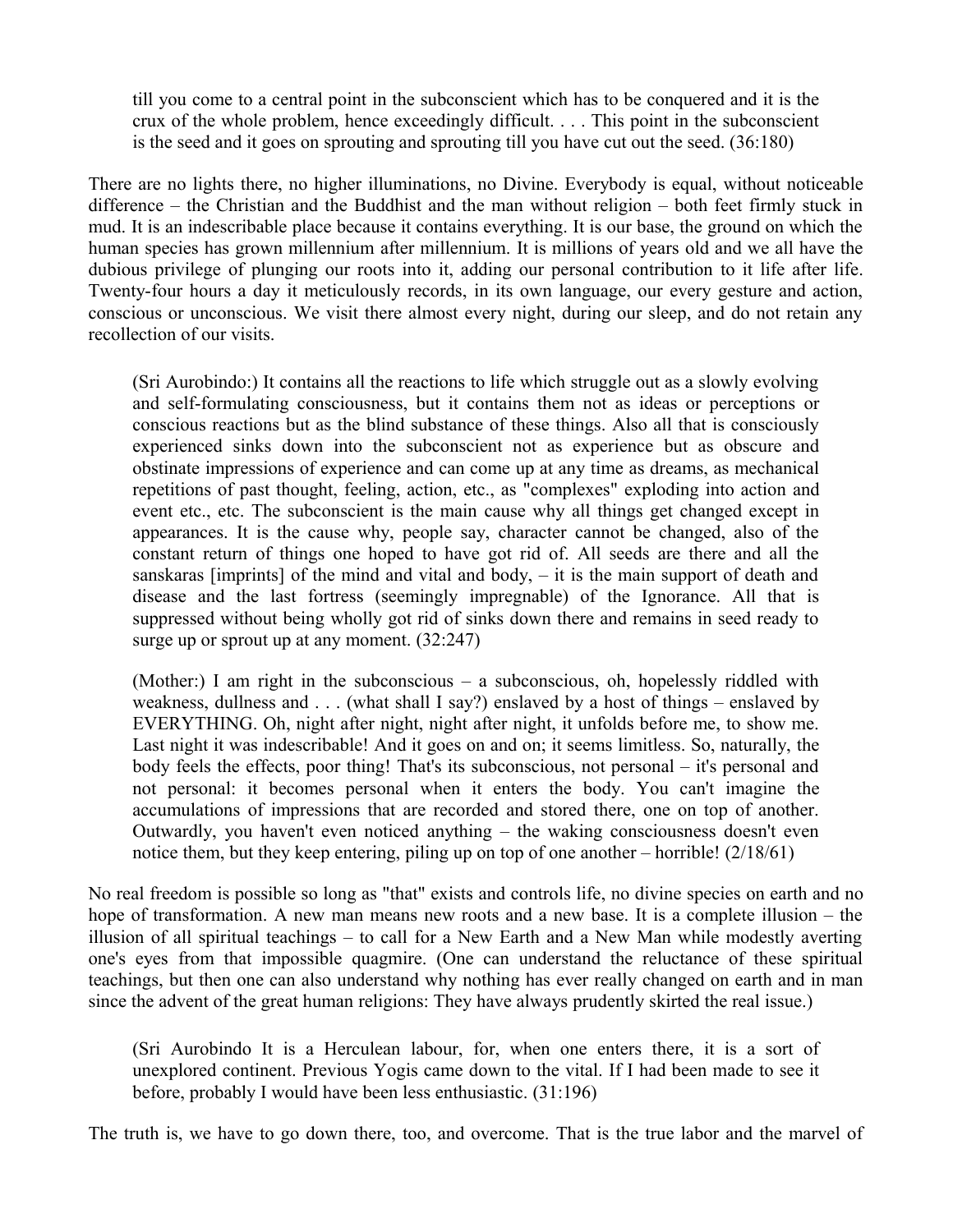Mother and Sri Aurobindo.

(Sri Aurobindo:) As for the Mother and myself, we have had to try all ways, follow all methods, to surmount mountains of difficulties, a far heavier burden to bear than you or anybody else in the Ashram or outside, far more difficult conditions, battles to fight, wounds to endure, ways to cleave through impenetrable morass and desert and forest, hostile masses to conquer – a work such as, I am certain, none else had to do before us. (26:464)

I have had my full share of these things and the Mother has had ten times her full share. But that was because the finders of the Way had to face these things in order to conquer. No difficulty that can come on the Sadhak [disciple] but has faced us on the path; against many we have had to struggle hundreds of times (in fact, that is an understatement) before we could overcome; many still remain protesting that they have a right until the perfect perfection is there. But we have never consented to admit their inevitable necessity for others. It is, in fact, to ensure an easier path to others hereafter that we have borne that burden. (26:465)

And he added:

But it is not necessary nor tolerable that all that should be repeated over again to the full in the experience of others. It is because we have the complete experience that we can show a straighter and easier road to others  $-$  if they will consent to take it. (26:464)

Mother too, indomitably, descended into the pit:

What I am made to see every night is horrible. Horrible. It's as if one were trying to thoroughly disgust me with my work. That subconscious is truly a mass of horrors. . . . The impression is that it's bottomless and limitless, that there always will be new combinations, always as horrible. But that is not true. It does change. It does change . . . but, oh, what a difficult task! And so intractable. Intractable in that you think you've come to the end of something (you don't think so, you know better than that, but you hope!), and it comes right back in another form, which seems even worse than the previous one! (11/3/62)

I don't know if it's the last battle, but these last few days it has gone down very deep, into the least enlightened part of the cells: what still belongs the most to the world of Unconsciousness and Inertia, what is the most foreign to the divine Presence. You could say it's the original substance used by Life, with a sort of incapacity to respond, to feel any reason for that life. . . . This is an identification with the world at large, with the earth as a whole. An absolutely dreadful and hopeless condition, something that has neither meaning nor goal nor purpose, that lacks any joy of its own and . . . that is worse than unpleasant – meaningless and totally devoid of feeling. Something that has no reason for being, and yet which is. It was . . . it is a dreadful situation.

I have the feeling it's quite close to the bottom. . . . And this is the base, the foundation of all materialism. (8/21/63)

The "bottom" has to be cleaned in order for the "top" to accept to come down and materialize in it.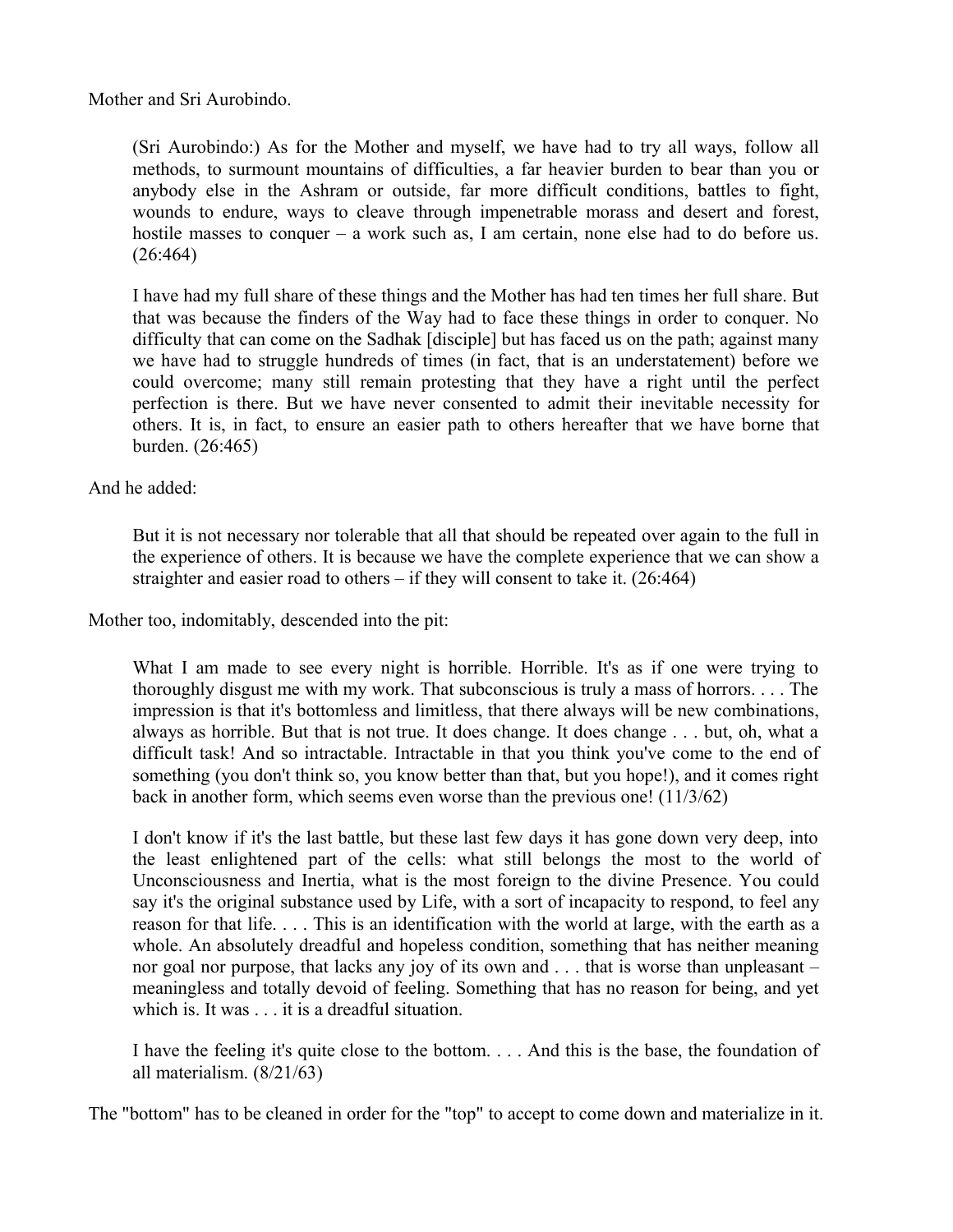(Sri Aurobindo:) No, it is not with the Empyrean that I am busy: I wish it were. It is rather with the opposite end of things; it is in the Abyss that I have to plunge to build a bridge between the two. But that too is necessary for my work and one has to face it. (26:153)

But the joining of the two can also be explosive. For the Light does not tolerate the least speck of dust in its path. Everything it touches must be in the image of its own nature – pure. The least obstacle (or imperfectly purified element) reacts violently, as if violated under the pressure of the unaccustomed Ray. The result in the being, or the beings around – or even in the world around – may take the form of a fine catastrophe.

(Sri Aurobindo:) The attempt to bring a great general descent having only produced a great ascent of subconscient mud, I had given up that. . . . At present I am only trying to prevent people from making hysterical, subconscient asses of themselves, so that I may not be too much disturbed in my operations – not yet with too much success. (32:389)

(Mother:) It is as though that Force I mentioned were penetrating like a power drill, deeper and deeper toward the subconscious. There are unbelievable things in the subconscious – unbelievable. And it keeps going deeper and deeper . . . IMPERATIVELY. So the human subconscious cries out: "Oh, not yet! Please, not yet! Not so fast!" This is what you are up against. It's a general subconscious. (4/12/72)

Perhaps it is what we see everywhere around us?

(Sri Aurobindo:) Things are bad, are growing worse and may at any time grow worst or worse than worst if that is possible – and anything, however paradoxical, seems possible in the present perturbed world. The best thing for them is to realise that all this was necessary because certain possibilities had to emerge and be got rid of, if a new and better world was at all to come into being: it would not have done to postpone them for a later time. It is, as in yoga, where things active or latent in the being have to be put into action in the light so that they may be grappled with and thrown out or to emerge from latency in the depths for the same purificatory purpose. Also they can remember the adage that night is darkest before dawn and that the coming of dawn is inevitable. But they must remember too that the new world whose coming we envisage is not to be made of the same texture as the old and different only in pattern, and that it must come by other means – from within and not from without; so the best way is not to be too much preoccupied with the lamentable things that are happening outside, but themselves to grow within so that they may be ready for the new world, whatever the form it may take. [Letter written in July 1948] (26:1611)

But why, we might ask, is it necessary to confront that horrible subconscious directly? Why can't we keep a "yogic" smile before those base and vulgar things, look at them benignly – from above – and manipulate them with the pincers of a "higher" consciousness and power? Why must we stick our necks out? It is a question that Satprem did not fail to ask Mother.

(Satprem:) But is it necessary to go down to the level of all these subconscious things? Can one not act on them from above?

(Mother:) Act on them from above? . . . I have been acting on them from above for more than thirty years, my child! But it changes nothing – it changes something, but it doesn't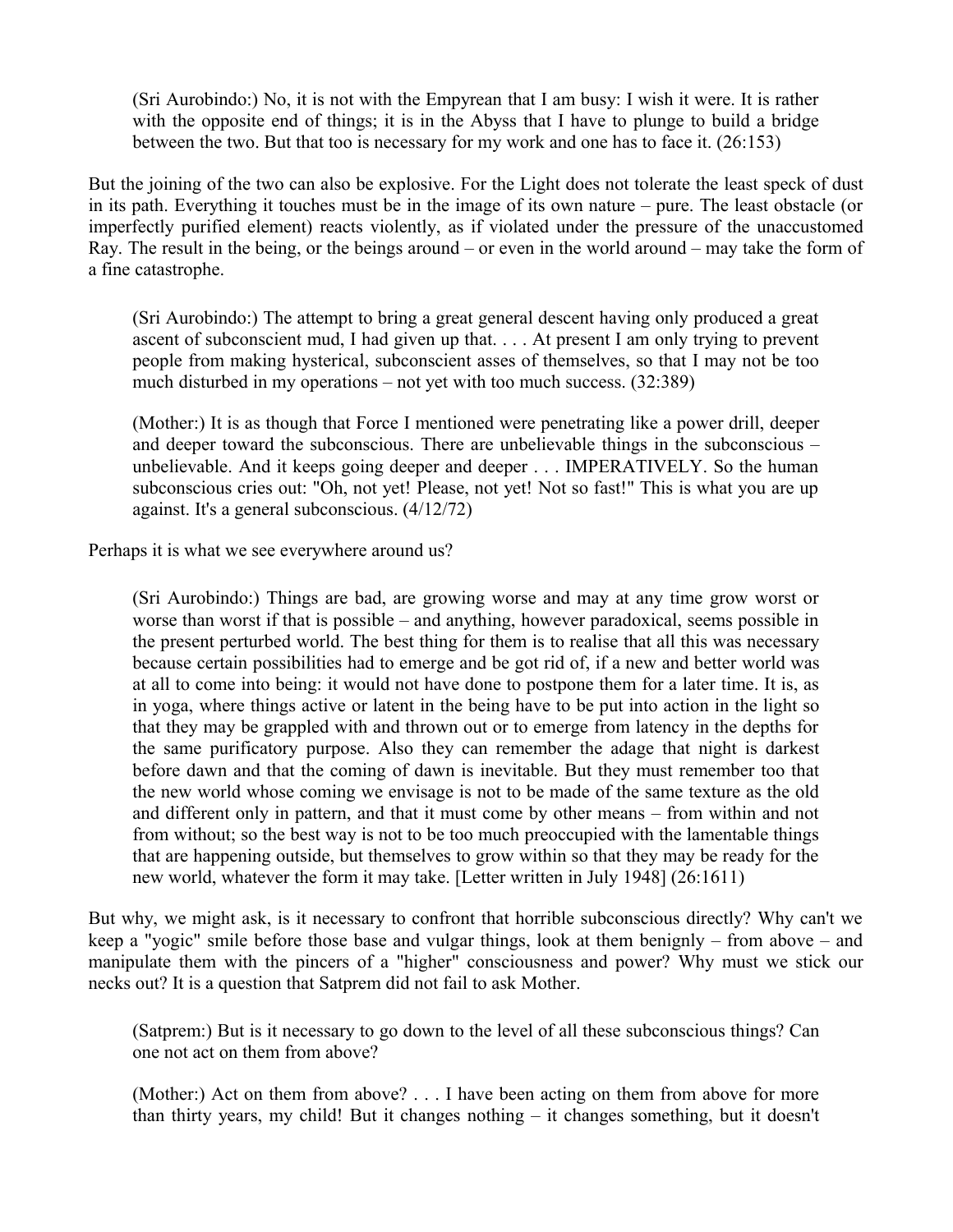transform.

(Satprem:) So one must go down to that level?

(Mother:) Yes. Acting from above may hold things back, keep them under control, prevent them from taking unpleasant initiatives, but that's not – to transform is to transform.

As long as we talk of even mastery, it can be done – it can be done very well from above. But, to transform, you must go down, and that's the terrible part. . . . Otherwise things will never be transformed; they'll remain as they are.

You see, you can even pose as a superman! (Mother laughs) But it's still like this (gesture in midair). It isn't the true thing; it isn't the new creation, not the next step of terrestrial evolution. (2/18/61)

#### <span id="page-20-1"></span>**Death**

Finally, in the subconscious one encounters the ever-present Enemy, the one that has thwarted all our human attempts since the beginning of time, that clips our wings and our dreams in mid-flight despite all our prayers – death. Death, to be sure, does not dream – we will come back to this.

(Sri Aurobindo:) On life was laid the haunting finger of Death. (28:208)

Death is the question Nature puts continually to Life and her reminder to it that it has not yet found itself. (16:386)

(Mother:) Because of physical death, the subconscious is defeatist. You see, whatever progress has been achieved, whatever effort has been exerted, the subconscious has a feeling that things will always end that way, because they have always ended that way until now. (12/22/71)

Actually, as long as there is death, things will always end badly. (11/13/63)

It's almost as if it were the question given me to resolve. (9/28/63)

## <span id="page-20-0"></span>**The Only Solution**

The problem is thus set forth: it is global. Nothing can be left out, nothing can remain in the dark, not even a speck of dust. Everything must be dealt with, the total world question, otherwise nothing is achieved and nothing is transformed.

Mother and Sri Aurobindo saw the problem very well. They perfectly understood its magnitude and where it plunged its roots. But would they be capable of changing the world alone, of hastening the mutation of the species by going down symbolically into their own body, since everything is one at bottom? What "catastrophes" would they trigger by trying to bring order into an old unrepentant disorder? What subterranean eruptions would the supramental light, which Sri Aurobindo was drawing down day after day into his body, produce? One cannot disturb life's foundations with impunity. Were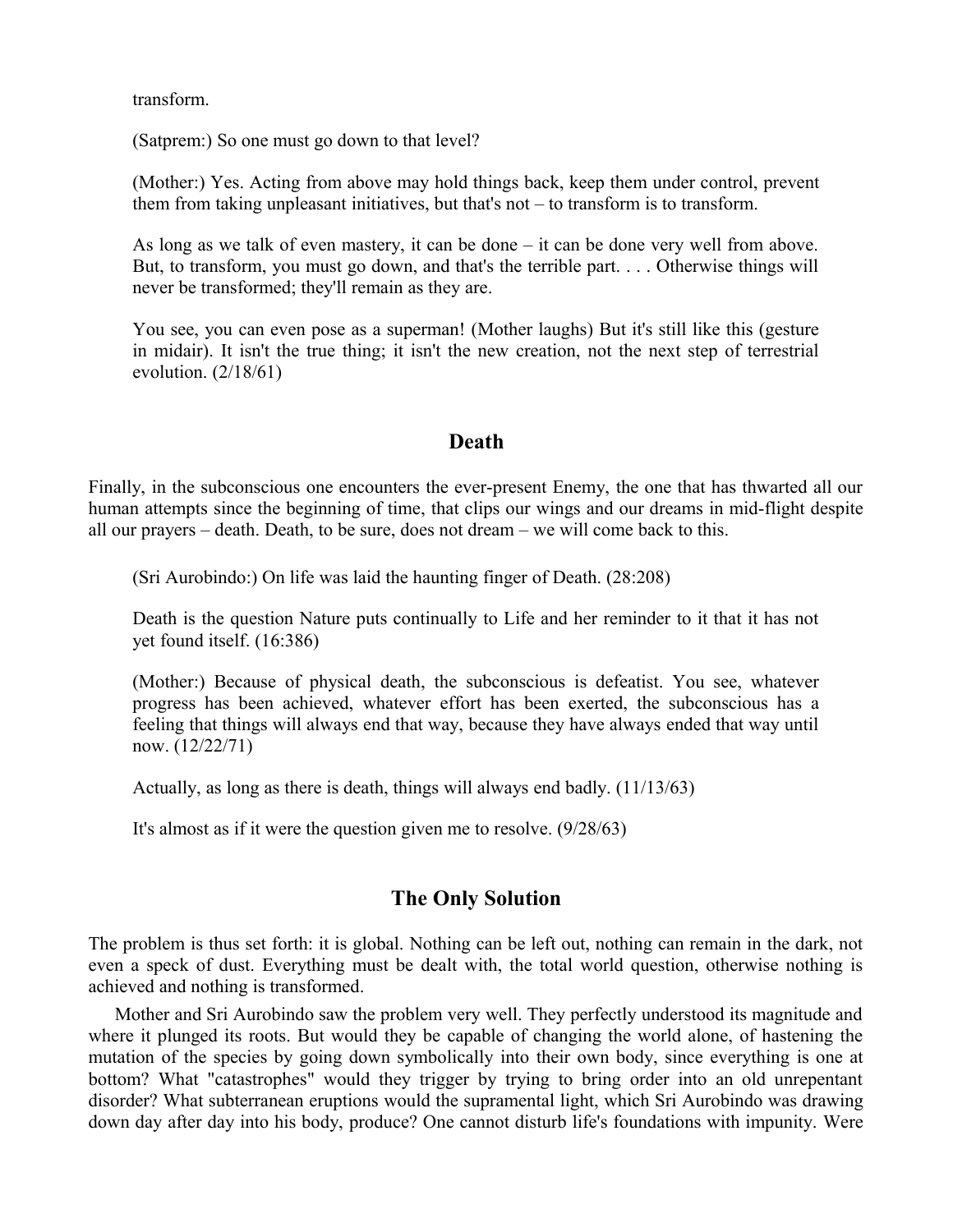they not going too fast? Was the world ready for such a drastic change? But, in truth, the world is never ready to change! A minimum of willingness is needed on our part, a minimum of blind faith in the future. We have to take the plunge, come what may. The choice is between a long-drawn-out decomposition we know all too well and an unknown future, which can be full of pleasant surprises if we are careful, at each step, to put our endeavour under the protection of the Godhead that guides this universe. At any rate, there seems to be an abundance of signs everywhere: the time for change has come. It is up to each of us to read the signs and quietly set to work, wherever we may be.

Mother and Sri Aurobindo, too, were going to set to work. That "plunge" into the body, into the material consciousness, the consciousness of the cells of the body (the cells have a "consciousness," their own mode of being, otherwise they would not exist), was going to occupy all the time that the disciples were willing to leave them. The disciples were, of course, also part of the "problem" – everything was connected.

(Sri Aurobindo:) I feel a great longing that the Sadhaks [disciples] should be free of all these strifes and doubts; for so long as the present state of things continues with fires of this kind raging all around and the atmosphere in turmoil, the work I am trying to do (certainly not for my own sake or for any personal reason) will always remain under the stroke of jeopardy and I do not know how the descent I am labouring for is to fulfill itself. In fact, the Mother and I have to give nine-tenths of our energy to smoothing down things, to keeping the Sadhaks tolerably contented etc. etc. etc. One-tenth and in the Mother's case not even that can go to the real work; it is not enough. (26:489)

Sri Aurobindo, soon followed by Mother, was going to go down into the body. It is hard to imagine what a "sacrifice" this represented for him. All the lights painstakingly conquered "above," all the bliss and "higher powers" are automatically annulled, canceled by the still uncultivated ground one goes down into. Everything has to be learned again. There are no more visions, no more spiritual flights, no more interiorization: the laws of matter can only be changed if they are fully assumed.

(Sri Aurobindo:) Working on the physical is like digging the ground; the physical is absolutely inert, dead like stone. When the work began there, all former energies disappeared, experiences stopped; if they came, they didn't last. The process is exceedingly slow. One rises, falls, rises again and falls again, constantly meeting with the suggestions of the Vedic Asuras [devils]: "You can't do anything, you are bound to fail." (34:179)

Mother and Sri Aurobindo had everything to lose by immolating themselves in a substance so contrary to what they were – and they did lose everything . . . to gain everything for the human species.

(Mother:) This is a very humble work in its appearance, very quiet. There are no illuminations filling you with joy. All that is all right for people looking for spiritual joys – that belongs to the past.

. . . All the powers, the siddhis, the realizations, all those things are – they are a big show, a big spiritual show. That's not it! It is very modest – very modest, unassuming, humble, undemonstrative. To get something visible, a tangible result, takes years and years of work, silently, quietly, with great precautions. (8/28/62)

I know perfectly well, because I've had experiences, that when you are satisfied with being a saint or a sage, the whole time you keep the right attitude, everything is fine. The body is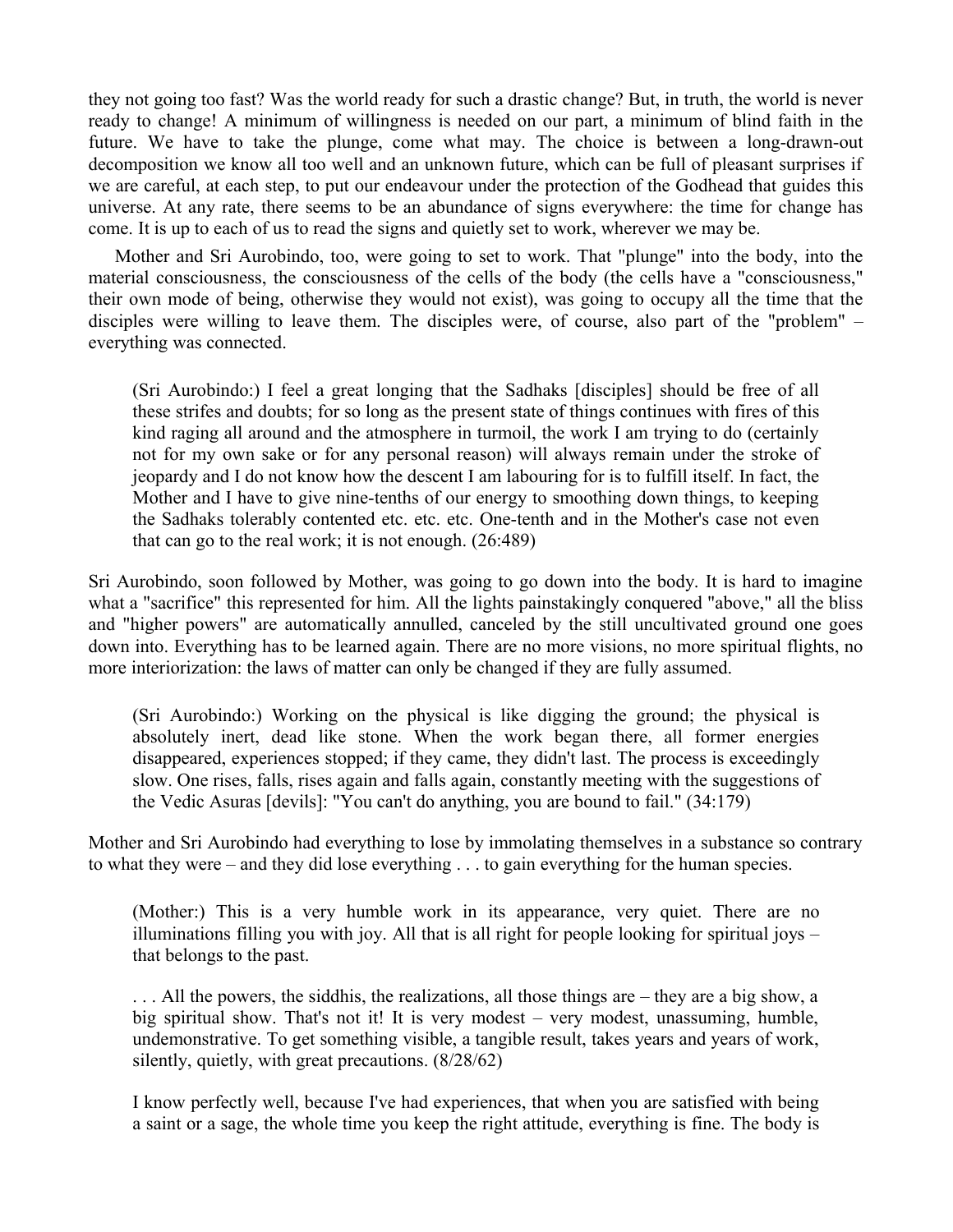not sick, and even if there are attacks, it recovers very easily. Everything is fine . . . SO LONG AS THAT WILL FOR TRANSFORMATION DOES NOT EXIST. It's the protest against the will for transformation. Whereas if you say, "All right, fine. Let things be as they are. I don't care, I'm perfectly happy and in a blissful state," the body starts to be happy again! That's it. It's the introduction of something completely new into this matter, and the body protests.  $(7/15/61)$ 

It isn't a joke, you know, transformation! Yesterday I had such a feeling that ALL the constructions, ALL the habits, the ways of looking at things, the ordinary reactions, all of that was falling to pieces – completely. The impression of being suspended in something . . . completely different, something . . . I don't know. And really the feeling that EVERYTHING one has lived, everything one has known, everything one has done, is a complete illusion. That's what I experienced yesterday evening.

It's one thing to have the spiritual experience that material life is an illusion (some people find it painful, but I found it so extraordinarily beautiful and happy that it was one of the most beautiful experiences of my life), but here it's the whole spiritual construction as one has lived it that . . . becomes a complete illusion! – not the same illusion, but a far more serious illusion. And I am not exactly a baby – I've been here 47 years! And I have been doing a conscious yoga for something like . . . yes, certainly 60 years, with all that memories – the memories of an immortal life – can bring you. And look where I am! (3/27/61)

It is a slow, meticulous work in which each cell, each atom must be dealt with and conquered individually.

(Sri Aurobindo:) The physical layer is a very obstinate thing and it requires to be worked out in detail. You work out one thing and think it is done; something else arises and you have again to go over the same ground. It is not like the mind or the vital where it is easier for the Higher Power to work. Besides, there – in the mind and in the vital – you can establish a general law, leaving out the details; the physical is not so; it requires constant patience and minutie [attention to details]. (33:309)

(Mother:) From the purely psychological point of view, it is a relatively easy and swift task, but when you come to this (Mother touches her body), to the external form and so-called matter, oh, it's a world! . . . It's like lessons being given to you – it's so interesting! Lessons with all the consequences and explanations. You spend one day, two days, on a tiny, tiny little discovery. Then you see, in the body-consciousness, after that day or those hours of work, that the light is there, that something is changed – it's changed, the reactions are no longer the same, but . . . (Mother makes a gesture as if to express the enormous magnitude of the task). (8/30/67)

There remains to learn how one goes down into a body: what does it mean practically? What discoveries were Sri Aurobindo and Mother going to make there? And how can that mysterious Supermind change our present life in matter and that of the human species in general?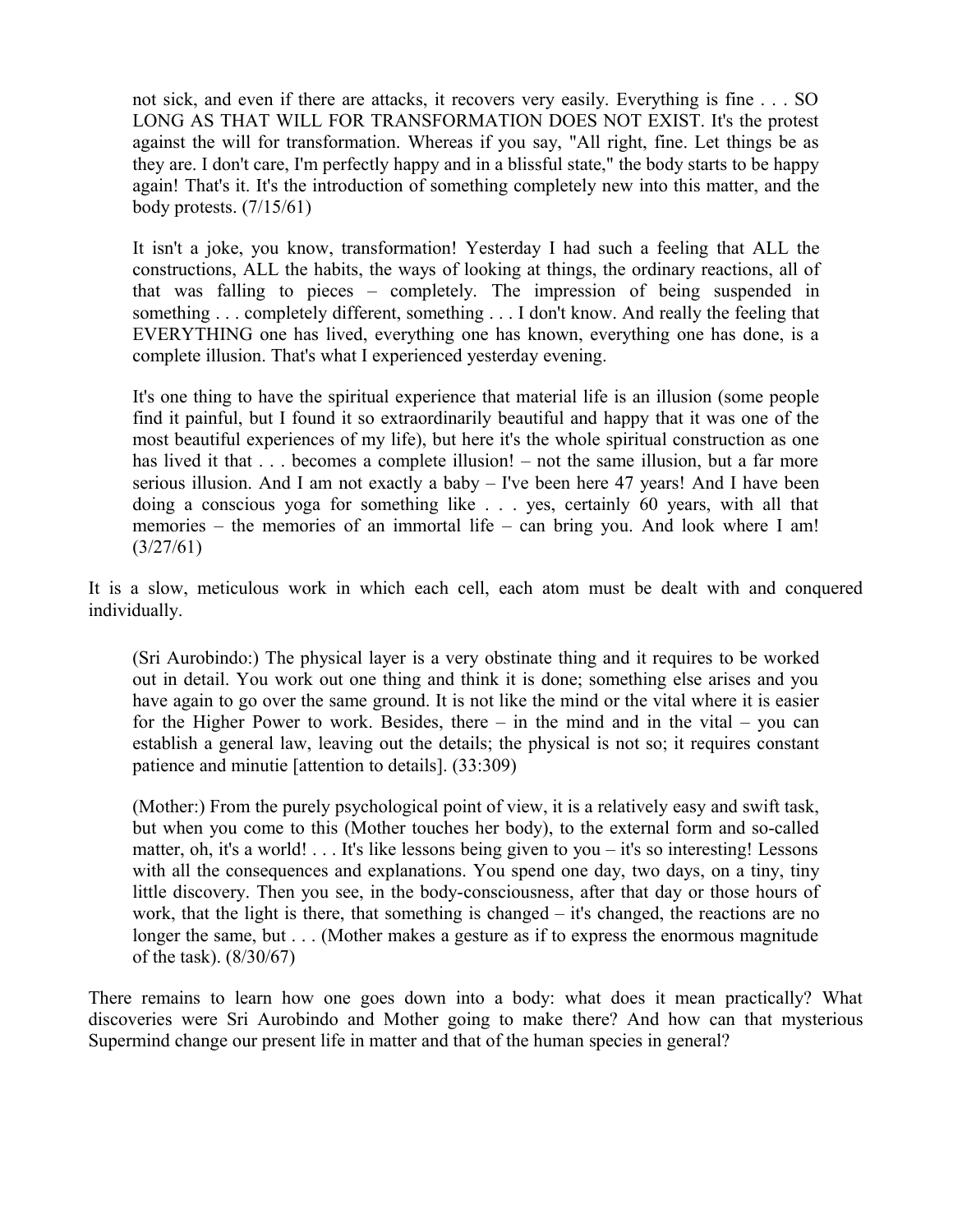# <span id="page-23-0"></span>**PART TWO**

**MOTHER**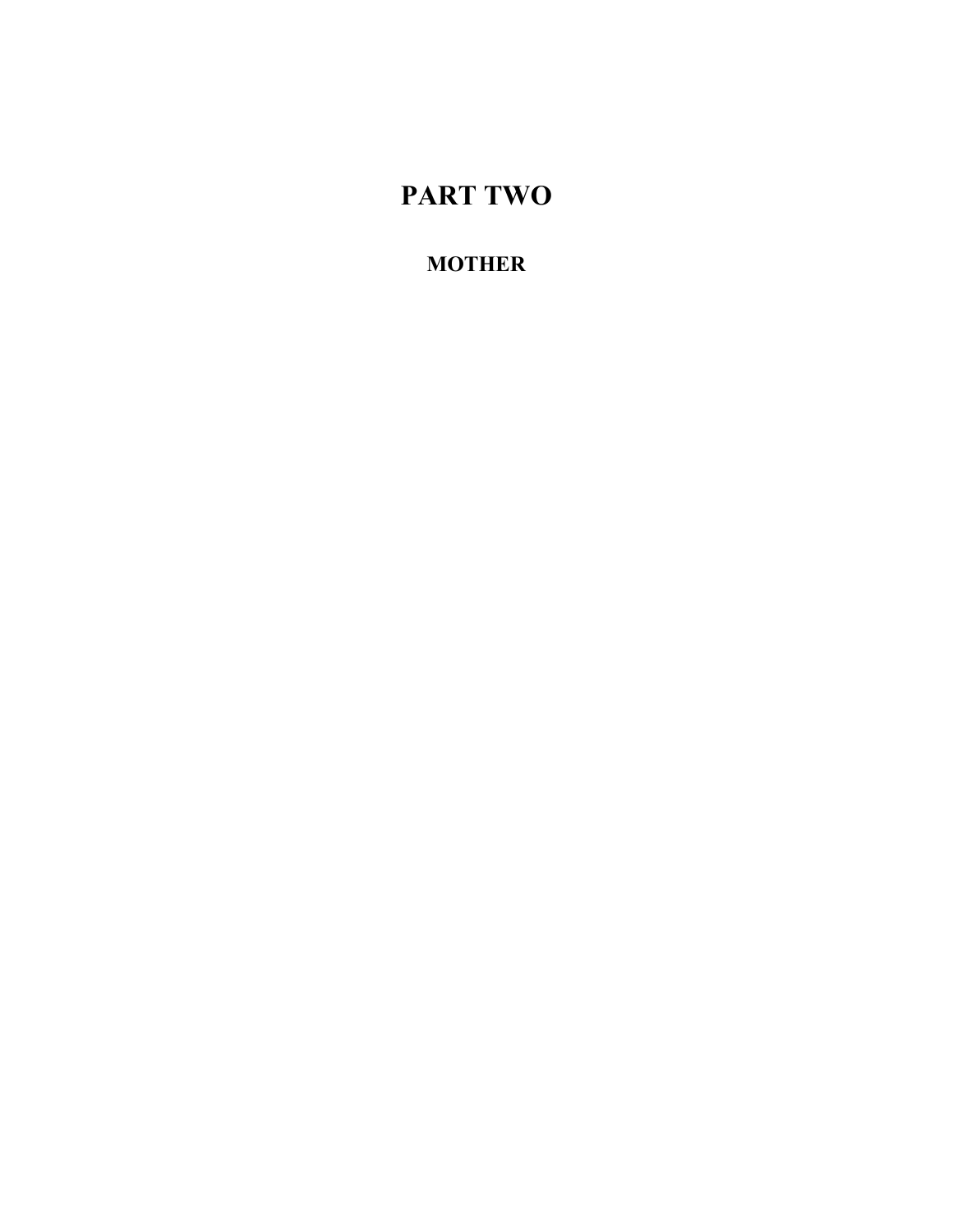#### <span id="page-24-1"></span>**The Plunge into the Body**

Mother and Sri Aurobindo have opened the way to a new species. It is accomplished. For whoever wants to set out, there now exist paths blazed in the horrible subconscious swamp. Matter's terrible inertia has given way; it has been touched and illumined by the higher light. It is the first time that counts. There just remains to follow the signposts and to undergo the experience oneself: to put one's own matter, layer after layer, in contact with "That," as Satprem did after Sri Aurobindo and Mother. It can be done – he has done it. This is not another "spiritual" dream, a nice little meditation on the heights that leaves us physically unchanged; it is a concrete and tangible and transforming reality (and quite formidable, says Satprem). Who wants to try? Do we have that much to lose anyway in leaving the increasingly precarious human groove?

Practically, whoever is interested would simply have to lose himself body and soul in The Agenda, the log of Mother's own experience, which she recounted day after day to Satprem during their private conversations. Everything is there for one who knows how to read; the secrets are wide open – it's just a matter of taking the plunge.

#### <span id="page-24-0"></span>**The Supramental Force**

To give an idea of this Agenda, let us listen to Mother describe one of her very first experiences with the supramental force, when the connection was made between the heights and the depths. It took place in 1961:

At midnight I was in my bed. And from midnight to 1 o'clock – I was completely awake in my bed; I don't know if my eyes were open or closed, but I was fully awake, NOT IN TRANCE; I could hear every sound, the clocks, etc. Suddenly the whole body (but a slightly larger body, which exceeded the purely physical form) became ONE single vibration, extremely rapid and intense, but immobile. I don't know how you can explain that, because it did not move in space, and yet it was a vibration (that is, it wasn't immobile), but it was immobile in space. It was IN the body, as if there were a vibration in EACH cell and everything were one single vibratory mass. . . . I was absolutely still in my bed. Then, WITHOUT MOVING, without any movement, it began to rise consciously – without moving at all. I was like this (Mother clasps her hands together and holds them at the level of the forehead as if her whole body were rising like a prayer). Consciously, like an ascent of this [body-]consciousness toward the supreme Consciousness.

And it kept rising like that, without moving, for a quarter of an hour. The consciousness rose and rose and rose and rose – rose until . . . the junction took place. A completely awake, conscious junction – NOT IN TRANCE. And the consciousness became the ONE, perfect, eternal consciousness, beyond time, beyond space, beyond movement, beyond . . . beyond everything – with, I don't know, an ecstasy, a bliss, something ineffable.

And it was the consciousness of the BODY.

I had had that experience while being exteriorized and in trance, but this time it was THE BODY, the consciousness of the body. It remained like that for some time (I knew it was a quarter of an hour because the clock chimed), but it was absolutely beyond time, you know.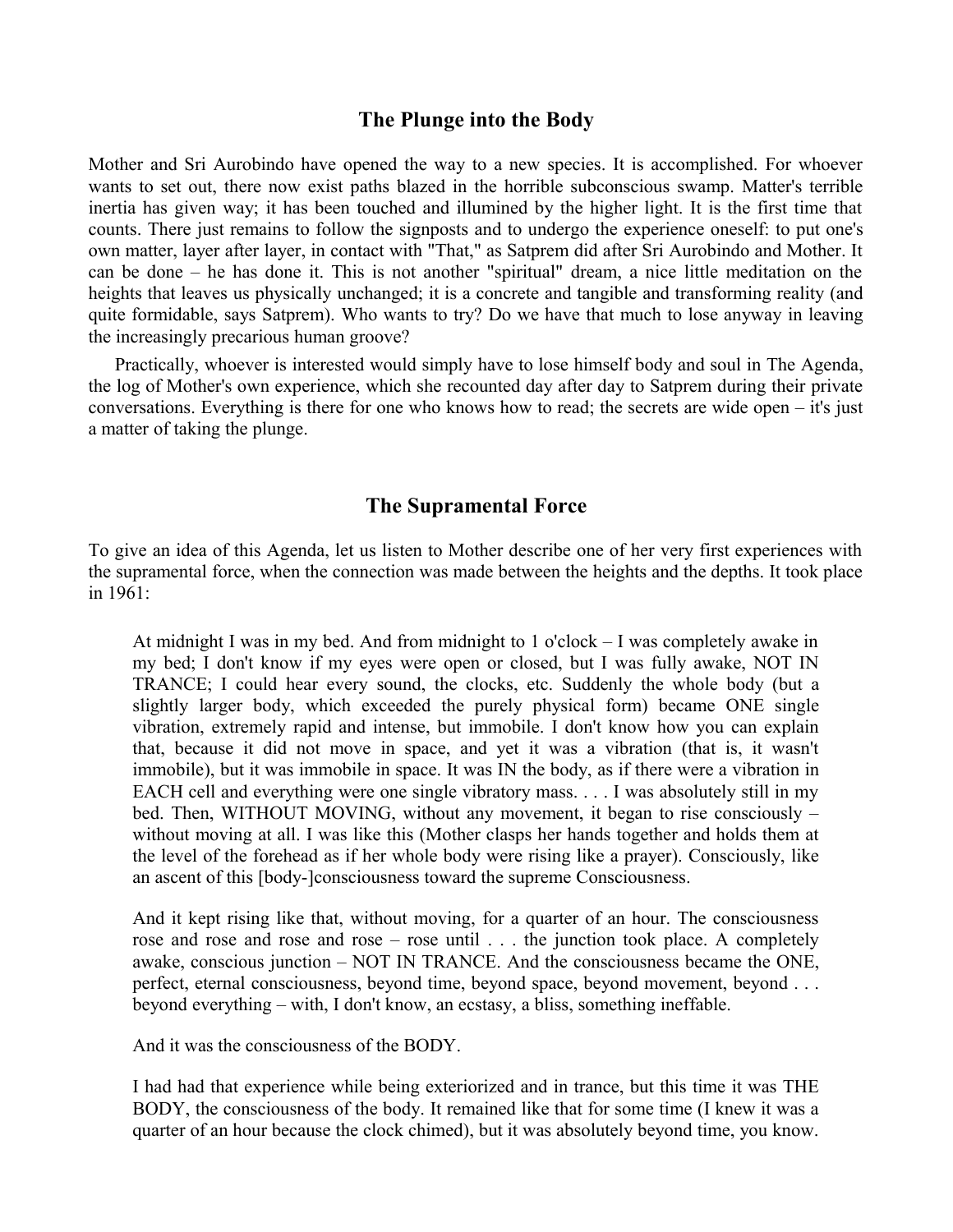It was an eternity. Then, with the same precision, the same calm, the same deliberate, clear and concentrated consciousness (absolutely NOTHING MENTAL), I started to come back down. And as I was coming down, I noticed that all the difficulties I was struggling with the other day, which caused that ailment, were ab-so-lute-ly gone, ANNULLED – mastery. Not even mastery, in fact: the nonexistence of anything whatsoever to master; just THE vibration from top to bottom. And there was no more top or bottom or anything of the sort.  $(1/24/61)$ 

Such is the first revelation, the first "miracle" of that supramental force: it annuls all our difficulties and human problems – our "ailments" – as though they DID NOT EXIST AND HAD NEVER EXISTED. (Yet the illness Mother had been struggling with for some days was a physical illness.) It is not a "power" that must battle the disorder or illness in order to impose itself. There is no battle, no effort; it appears and the illness no longer exists (Mother said it was "un-realized," removed from reality.)

A phenomenon that gives pause.

Mother would experience that "miracle" hundreds of times, in all sorts of circumstances, for the myriad ills that constantly afflict us: One drop of Supramental on the wound and everything would vanish.

(Mother:) This very morning I was following the movement. I was watching how that vibration of Truth works on certain disorders in the body (tiny bodily problems, you know: discomforts, disorders, and the like). I was watching how that vibration of Truth abolishes those discomforts and disorders. It was very clear, very obvious, and COMPLETELY SEPARATE from any spiritual, religious, or psychological notion, in the sense that, clearly, somebody having that knowledge of opposing one vibration to another wouldn't need to be a "disciple" at all or a man with a philosophical knowledge or anything of the sort; he would just need to master that in order to live a perfectly harmonious existence. It was absolutely concrete and irrefutable. (3/28/64)

The Supramental does not belong to any school. It is not a way of thinking or even praying; it is a terrestrial, massive and irrefutable fact.

(Mother:) You know how it is to be really uncomfortable, miserable, to feel nauseous, powerless, to be even incapable of moving, thinking, or anything. Really in a bad way, you know. And all of a sudden – Consciousness, the bodily consciousness of the vibration of Love, which is the very essence of creation. Just one second, and everything is illumined – pftt! Gone. Everything is gone! So you look at yourself in disbelief – it's all gone. You were feeling really miserable. It's gone. (11/23/65)

At the beginning Mother was quite surprised. She had been fighting all her life against the world's darkness in all its forms. She had given her life to it. It had been a nonstop battle, day and night, to bring a little harmony and simple joy to the many wounds of the world, to the men and women around her as well as to more remote events and difficulties. But here, suddenly, there was no more struggle. It is as if the illness or problem vanished into a nonexistence from which it had perhaps only come out accidentally? In other words, every time Mother was able to establish the contact with the Supramental IN HER BODY, the "miracle" happened again. The world's horror and falsehood disappeared – and not just in the imagination, but quite concretely and physically (a raging toothache is something quite "concrete"!).

As the years passed, Mother experienced the phenomenon in herself (when she suffered a physical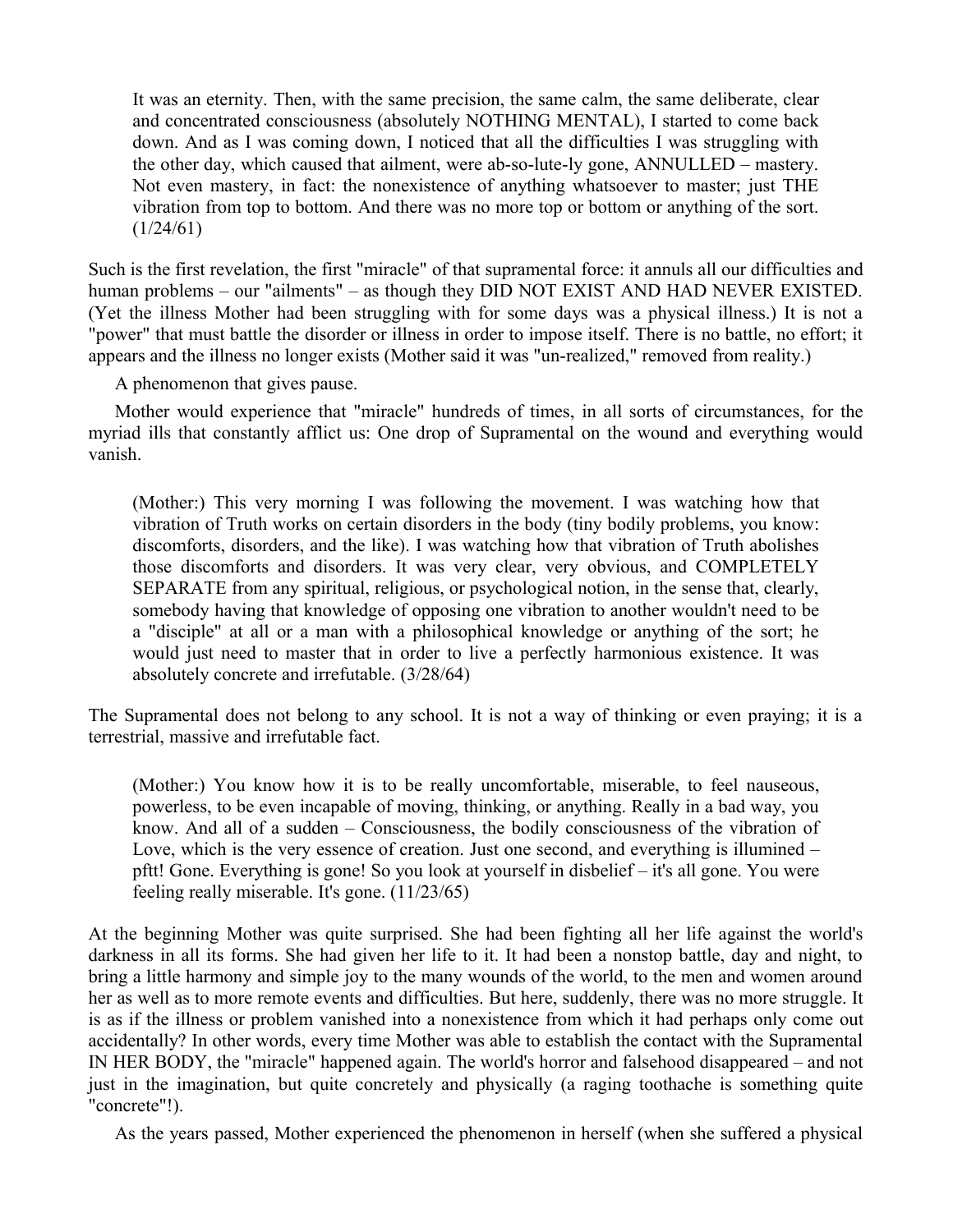discomfort or even a more serious functional disorder, of the heart, for instance), but she also noticed that the same "miracle" could occur outside herself, in the people or circumstances surrounding her, and even at a greater distance on the earth. She "cured" unwittingly and without moving a finger, simply by putting the sore point in contact with "that" – and whether that point was inside her or outside did not seem to make any difference in the result. The corporeal boundaries had vanished, far and near had vanished, and even time acted strangely. But let us hear Mother give us a few concrete examples of the behavior of that strange Supramental:

The experience is repeated in every detail, every kind of situation, like a live demonstration. And it isn't a "long process" of transformation; it's like something suddenly being turned inside out (Mother twists two of her fingers). And instead of seeing ugliness, falsehood, horror, suffering, and all that – suddenly the body lives in bliss. Yet everything is the same; nothing has changed, except consciousness.

The only unknown is how this experience will be translated materially. For this body, it is quite clear: for, say, one or two or three hours, it was in terrible pain; it felt quite miserable (not a moral pain, mind you, a very physical pain), and suddenly, brrff – all gone! . . . But that is for one body. What is the effect on others? The body is beginning to perceive the possibility in other consciousnesses as well. From the moral standpoint – that is, attitude, character, reactions – it is quite visible. Sometimes even from the physical standpoint, too: all of a sudden, something disappears – like what we experienced when Sri Aurobindo removed a pain (Mother makes a gesture showing a hand from the subtle physical taking away the pain); we would wonder and . . ., well, it was gone, vanished! But it isn't yet constant, not established. It's just a proof that it can be like that, since it happens in some instances – it can be like that.  $(12/21/68)$ 

Time is interminable in the old consciousness, and it no longer exists in this one. I don't know how to describe it. If I used big words, I would say: that old consciousness is . . . like death, as though you were going to die at each instant: you're in pain, you – it's the consciousness leading to death. While the other . . . (vast, immutable, smiling gesture) is life, peaceful life, eternal life. (11/17/71)

There is a strange state of transition in the most material consciousness, the consciousness of the body. A transition from that state of subjugation, powerlessness, in which you are constantly at the mercy of forces, vibrations, unexpected movements, all sorts of stray impulses – and Power. Power asserting itself and realizing itself. It's a transition between the two, with all sorts of experiences, from the most mental part of that consciousness to the most obscure, the most material. It's a transition between almost total powerlessness – a kind of Fate, the imposition of a whole set of determinisms against which you can do nothing, which crush you – and a clear, defined Will, which is all-powerful as soon as it expresses itself. (1/15/64)

It's – yes, I think the only word to describe the sensation one has is absolute – an absolute. That's the sensation: to experience the Absolute. The Absolute – absolute Knowledge, absolute Will, absolute Power. Nothing, absolutely nothing can resist. And it's an absolute that is so merciful! It's something next to which everything we consider kind and merciful is – oof, nothing whatsoever! It is Mercy together with absolute power. It is not Wisdom, not Knowledge, it's – it has nothing to do with our ways. For several hours, never has this body, in the ninety-one years it has been on this earth, felt such a happiness: freedom,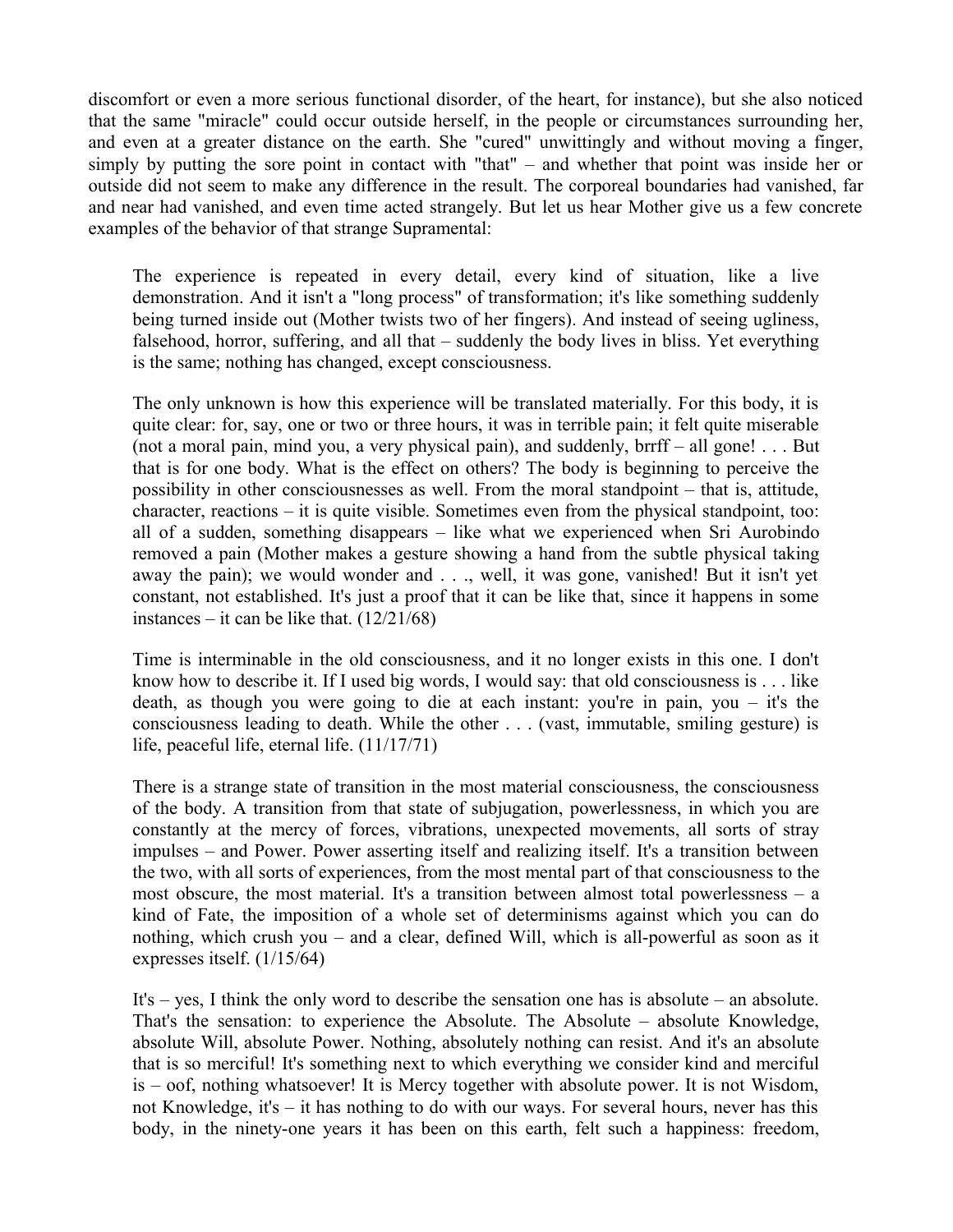absolute power, and no limits (gesture here and there and everywhere), no limits, no impossibility, nothing. (2/15/69)

And absolutely everything, every circumstance, is as catastrophic as can be: problems, complications, difficulties, everything is raging furiously like wild animals – but it's over. The body KNOWS it's over. It may take centuries, but it's over. It may take centuries to disappear, but it is now over. It is now sure, absolutely sure and certain (Mother lowers a finger), that the very concrete and absolute realization one could only have when one left matter will be possible RIGHT HERE. (3/14/70)

## <span id="page-27-0"></span>**The Work**

Mother's only work (if one may say so!) was to put more and more material substance in contact with that supramental light.

(Mother:) The education of the physical consciousness (not the body's global consciousness, but the consciousness of the cells) consists in teaching them, first, that there is a choice (it appears as a choice): to choose the divine Presence, the divine Consciousness, the divine Power (all this without words), the "something that we define as the absolute Master. It is a choice of every second between Nature's old laws, together with some mental influence and the whole life such as it is organized – a choice between that, the rule of that, and the rule of the supreme Consciousness. And it's every second of the day (it's infinitely interesting), with practical examples – for instance, the nerves: If a nerve obeys this or that law of Nature, together with the mental conclusions and all that – all that machinery – then the pain starts up; but if it obeys the influence of the supreme Consciousness, then a curious thing happens: it isn't like something getting "cured"; rather, it's as if it disappeared as a sort of unreality. (6/26/68)

The cells must learn to seek their support only in the Divine, until such time as they can feel they are the expression of the Divine. . . . This is what I am experiencing now. I do have the experience of changing the effect of things, but it isn't materialized, so I can't express it in words. But, truly, what is important is that the cells should feel, first, that they are entirely governed by the Divine (which is translated by the state of "what You will, what You will  $\dots$ "), then a sort of receptivity (what shall I say? $\dots$ ), not immobile, but  $\dots$ one could probably call it a passive receptivity. (Mother opens her hands in a smile) I don't know how to explain. All words are wrong, but one could say: "You alone exist." The cells should feel: "You alone exist." Like that. But all this seems so hard – the words harden the experience. It's a sort of plasticity or suppleness (a trusting, very trusting suppleness): what You will, what You will.  $\ldots$  (10/16/71)

The work, you see, consists in changing the conscious base of all the cells – but not all at once! That would be impossible. Even little by little, it's very difficult. The moment the conscious base changes, it's – there's almost like a panic in the cells and the feeling: "Oh, what's going to happen to me?" So from time to time, it's difficult. They are taken in groups, almost by faculty or part of faculty, and for some it's a little difficult. Sometimes there is almost an anguish, you know. You're suspended in nothing. It may last a few seconds, but those few seconds are terrible. (2/19/69)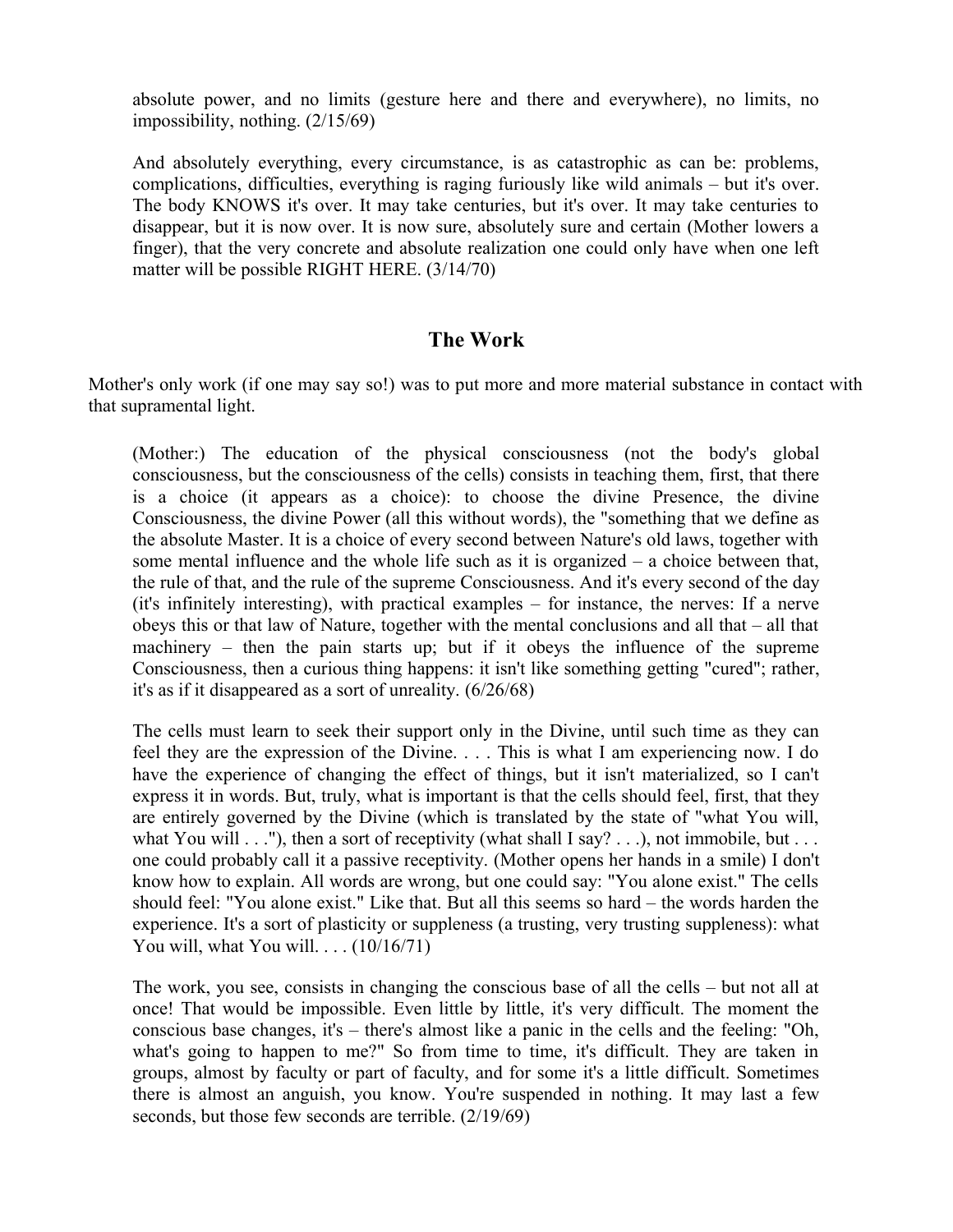# <span id="page-28-0"></span>**The Unreality**

She kept cleaning and cleaning the "intermediate layers" that prevent total contact, all the sediment that human habit has deposited in our bodies and that seems to encase us in a deadly matrix in which everything is catastrophic, everything can become an accident or an illness, everything can go wrong – truly as if we were enclosed, locked up in an unreal world and we had only to remove that matrix, to let a little light penetrate into the cells, for everything to change (that is, for us to leave the unreality of a world we call real).

(Mother:) It's like something sticky all around you, touching you everywhere. You cannot take one step, cannot do anything without encountering the black and sticky fingers of Falsehood. (12/31/63)

And what is this creation? Well, separation and malice, cruelty (a thirst to hurt, one could say), disease and decomposition and death – destruction. All this is part of the same thing. What has happened?! . . . And the experience I had was the UNREALITY of those things, as if we had entered an unreal falsehood and everything disappears when we get out of it – it no longer exists, no longer is. This is what is so frightening! That it should be, for us, so real, so concrete, so dreadful – and none of it exists. It's only – we've entered Falsehood. Why? How? What? (5/31/69)

Why, all sensations are false, my child! It's something I've experienced dozens of times a day, in every detail. You feel you need this, need that, you hurt here, hurt there – but it's all false. In fact, you have left the state of Harmony, that Harmony which is always present – but you've left it, and you need this, need that, hurt here, hurt there. Something is missing, and That is what is missing. (7/10/65)

This is really something! Why didn't we think of it before! All our ills are false, our pain is false, our ignorance and weaknesses are false, and even our "laws" are false. We are merely shut inside a "room" of unreality, which exists solely by the recognition we lend to it. We just have to get out – or stop believing in it – and that'll be it. However, one does not get out in one's head, or through transcendental meditation; one gets out in one's cells. Unless we go down to that level, we will keep building castles in the air.

(Mother:) From the negative standpoint  $- I$  am talking of the difficulties to be overcome  $$ one of the most serious obstacles is the legitimacy that the ignorant and false external consciousness, the ordinary consciousness, gives to all the so-called physical laws, causes, effects and consequences – to all that science has discovered in the material and physical realm. All that is indisputable reality for the consciousness, a reality that stands independent and absolute in the face of the eternal divine Reality. And it is so automatic that it's unconscious. (5/10/58)

The moment the body becomes conscious, it becomes conscious of its own falsehood! It becomes conscious of this law, that law, that third law, that fourth law, that tenth law – everything is "laws." "We are ruled by the physical laws: such a thing will produce such a result, and if you do this, such and such will happen, etc." Why, it oozes from every pore! I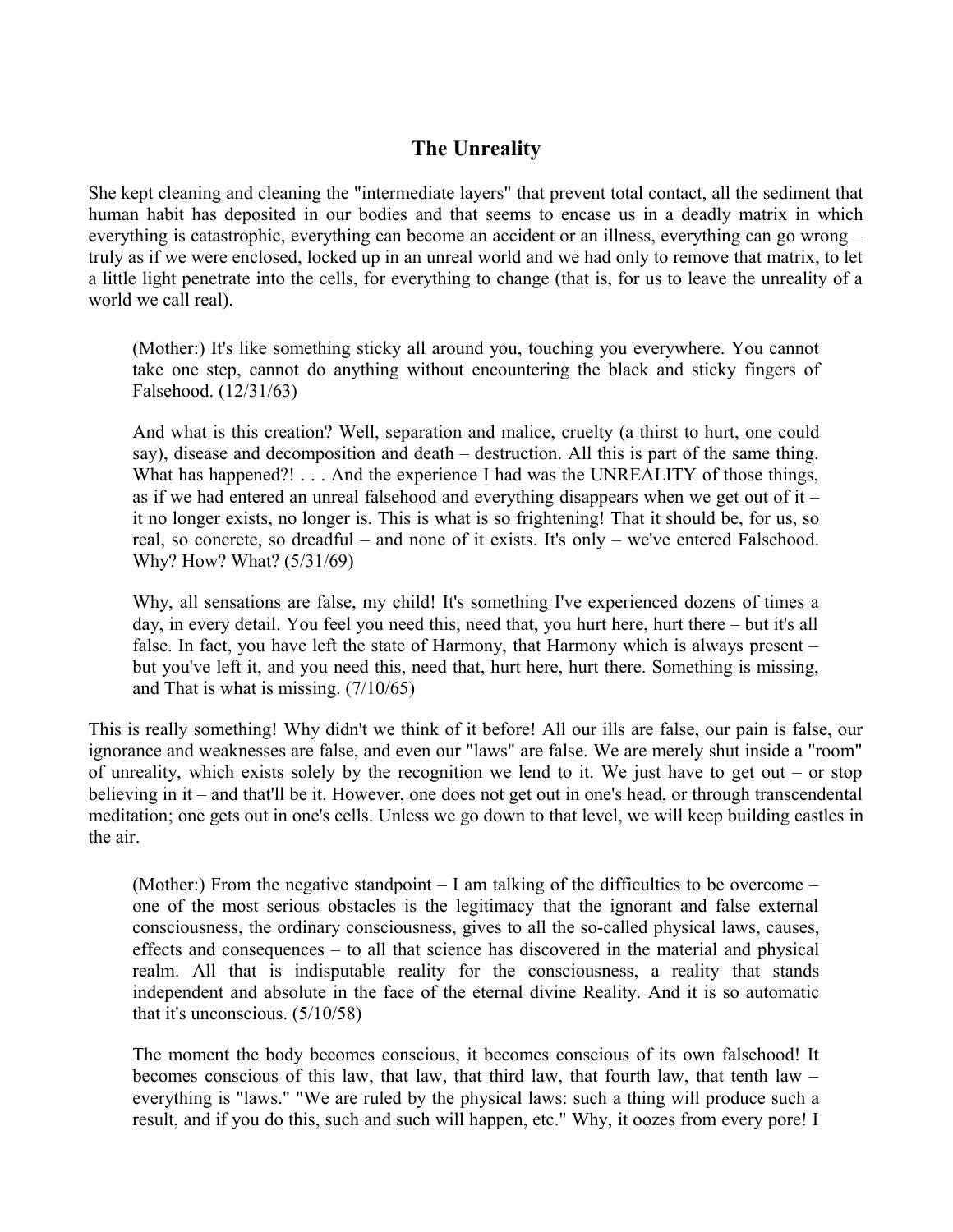know it. I know it very well. It exudes falsehood. In the body, we have no faith in the divine Grace – none, none, none whatsoever! If we have not undergone tapasya [yogic discipline] the way I have, we say, "Well, all the inner, moral things, all the feelings and psychology are all very well; we want the Divine and we are ready to do anything; but, nonetheless, material facts are material facts; they are concrete and real: an illness is an illness, food is food, and the consequence of all we do is a consequence, and if – blah, blah, blah, blah, blah, blah!"

We have to understand that this isn't true – it isn't true. It's a lie. It's nothing but a big lie. It isn't true – it is NOT true!  $(5/10/58)$ 

All the constraints, all the attachments to external things, all that is finished, completely over with, completely over – absolute freedom. I mean, there's only That left, the Supreme Master, who is master. From that standpoint, it can only be a gain. It is such a radical realization. . . . It seems like an absolute of freedom, something considered impossible to realize while living a normal life on earth. It's equivalent to the experience of absolute freedom one has in the higher parts of the being when the dependence on the body has been removed. But what's remarkable (I want to emphasize this) is that it's the consciousness of the body that experiences all this – and a body that is visibly still here!  $(3/9/66)$ 

## <span id="page-29-0"></span>**Back and Forth**

So she went constantly from one world to another, from this one, so compellingly real and true for us, to the other, no less real, but of a . . . smiling reality.

(Mother:) It's quite extraordinary. There is something happening to me all the time, at least fifty times a day (it's especially clear at night): outwardly, it's as if you moved from one room to another, or from one house to another, but you cross the threshold, or go through the wall, without being aware of it, automatically. Being in one room is translated outwardly by a very comfortable condition, completely free of any pain anywhere, and by a great peace – a joyous, perfectly quiet peace – in a word, an ideal state that last sometimes a long, long time. . . . Then, all of a sudden, for no perceptible or apparent reason (I still haven't been able to figure out why or how), you – it's as if you fell into the other room, or other house, as if you tripped; and you start feeling a pain here, a pain there; you're uncomfortable. (5/31/62)

There's a curious sensation, a peculiar perception of the two functionings – which are not even . . . you can't even say they are "superimposed" – the true functioning and the functioning distorted by the individual sense of an individual body. They are almost simultaneous, which is what makes it so difficult to explain. . . . There are a lot of things not functioning properly in the body (I don't know if you would call them illnesses – maybe doctors would, I don't know, but at any rate, it's something not functioning properly), organs not functioning properly: heart, stomach, intestines, lungs, etc.; and at the same time (you can't really call it a "functioning"), the true state. Which means that certain disorders appear only when the consciousness is  $-$  it's as though the consciousness were pulled or pushed, or placed, in a certain position, and then those improper functionings appear instantly, but not as a consequence (I mean, the consciousness just becomes aware of their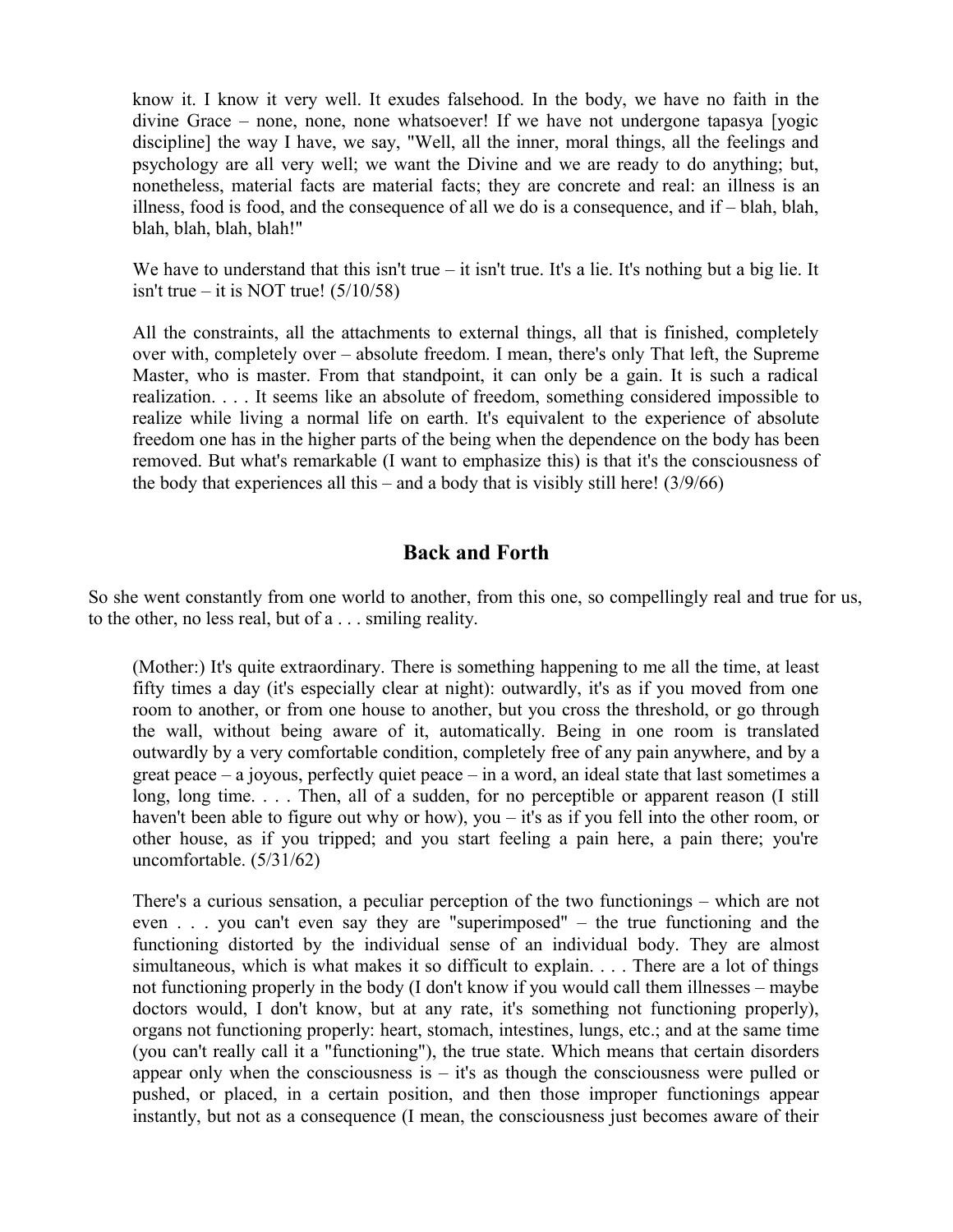existence). And if the consciousness remains long enough in that position, there are what we usually call consequences: the improper functioning has consequences. . . . But if the consciousness regains its true position, it stops instantly. And sometimes it's like this (Mother places the fingers of her open right hand between those of her open left hand to show overlapping or interpenetration), I mean, like this and that, like this and that (Mother moves the fingers of her right hand back and forth between those of her left hand to show a sort of coming and going of consciousness between two states), this position and that position, this one and that one. It goes from one to the other in a matter of a few seconds, so you can almost perceive the two functionings simultaneously. That's how I was able to understand what was happening to me, otherwise I wouldn't have understood. I would only have thought I was in a particular state, then slipped into another state. It isn't so; it's – everything, all the substance, all the vibrations must follow their normal course, you see – it's just the perception of the consciousness that is altered.

Which means that if we push this knowledge to its limit, that is, if we generalize, life (what we generally call "life," physical life, the life of the body) and death ARE ONE AND THE SAME THING. They are simultaneous. . . . It's only consciousness doing this and doing that, moving this way or that way (same coming and going gesture of the fingers). I don't know if I am making sense, but it's fantastic. (9/8/62)

What is becoming very clear is that, although everything remains the same and the position of the consciousness remains the same, there occurs a reversal from this way to that way (Mother turns her hand from one side to the other). I don't know how to explain. In one case, I mean for the ordinary human consciousness (not ordinary, but present), the pain is almost unbearable; and while everything remains exactly the same, with that little reversal (I don't know how to describe it, perhaps you could call it "contact with the Divine," I don't know), while everything remains the same (it's phenomenon of consciousness) – a marvelous bliss, with every physical circumstance IDENTICAL, you understand. . . . And I experience this all the time. Unfortunately (Mother laughs), the painful side is the longer of the two! When I am quiet, still, then naturally the other takes over.

Even a toothache and all that, which, externally, for the material consciousness, is so real(!) – even that is no longer . . . When the true consciousness takes over it no longer has the same character. I don't know how to explain it. There must be what we would call a "cure" in our ordinary consciousness, but it isn't a cure; the nature of it changes. (7/11/70)

What Sri Aurobindo says here about illnesses is exactly what I am experiencing: the force of habit and all the mental constructions, all that seems "inevitable" and "irrevocable" in illnesses. It's as if examples were multiplying in order to demonstrate . . . so we can learn that it's only a question of attitude – of attitude – a question of going beyond  $\ldots$  beyond that mental prison in which humanity has locked itself up, and . . . of breathing above.

And that's what the body is experiencing. Before, those who had inner experiences would say, "True, it's that way up above, but here . . ." Now the "but here" will soon no longer apply. That's the conquest we are in the process of making, the momentous change: that physical life should be ruled by the higher consciousness and not by the mental world. It's the "change of government." . . . It's difficult, laborious, painful; there's some breakage, naturally, but . . . But, truly, there's a change – a visible change. And that's the true change; it's what will enable the new Consciousness to express itself. The body is learning. It is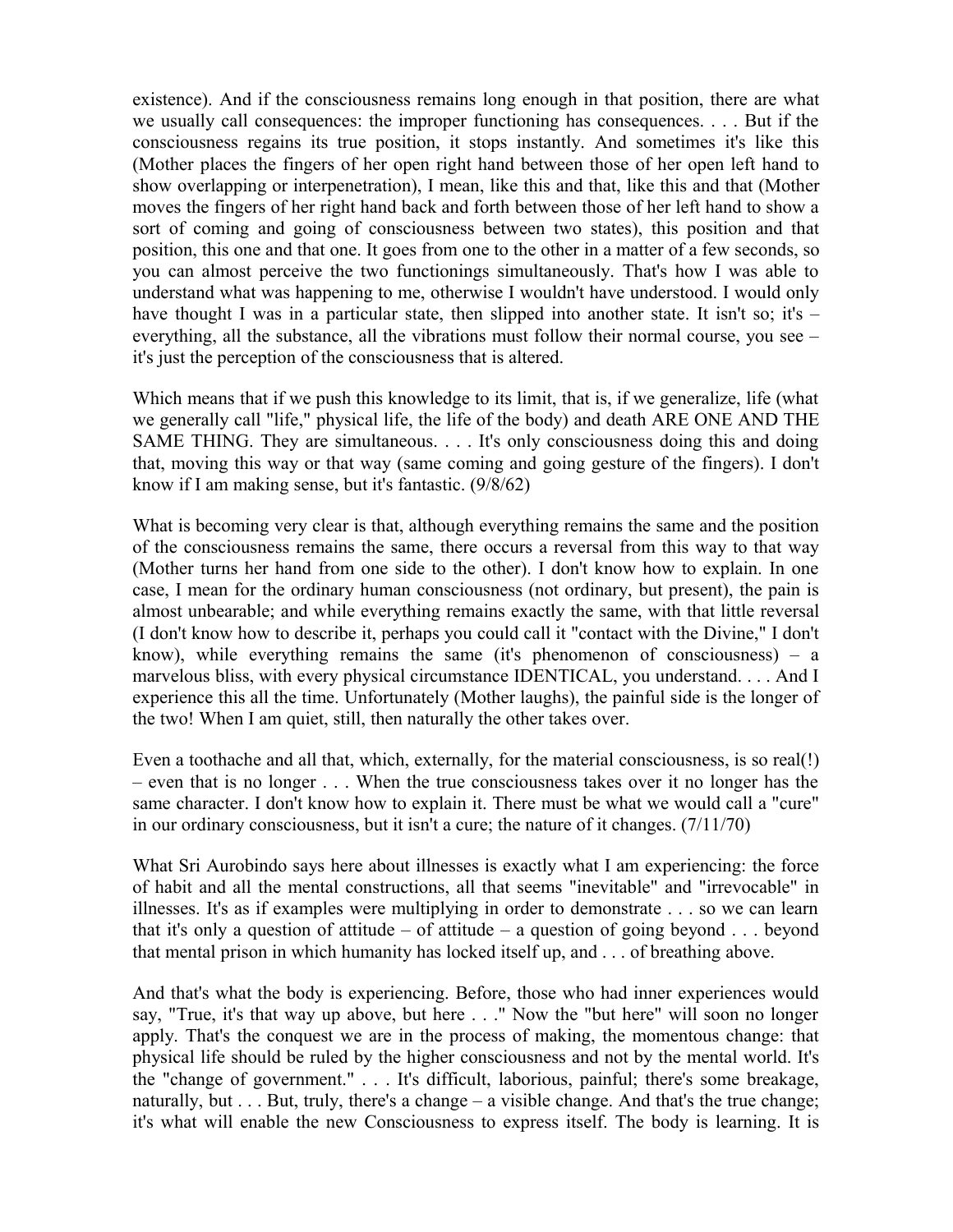#### <span id="page-31-0"></span>**A Body Still Human**

(Mother:) Every time the rule or domination of Nature's ordinary laws is replaced at one point or another (or must be replaced or is about to be replaced at any point) by the authority of the divine Consciousness, that creates a state of transition that has every appearance of a frightful disorder and a very great danger. And so long as the body does not know, as long as it is in its state of ignorance, it is thrown into a panic and thinks it's a serious illness – and sometimes, with the help of the imagination, it does become a serious illness. Yet, originally, it isn't that; it's just the withdrawal of the rule of ordinary Nature, with its auxiliary of personal vital and mental laws. (2/3/68)

It is very difficult for the body to change, because it lives only out of habit. So every time something of the new way of living slips in, free of thought, free or reasoning, free of anything resembling an idea, almost free of sensation – almost automatically – the newness of it throws the cells into a panic. So EVERYTHING has to be changed, you see. It's no longer the heart that must pump the blood or receive the Force; it's no longer all that – it must function in another way. The base of it all must be changed, the functioning completely modified – while every single one of these cells tries to make sure that everything should work as usual!

Terrible. A strange difficulty.

If the inner being – the true being – is in control, the body does things automatically, through the power of the true being; but then, it doesn't become conscious of its own change; it doesn't collaborate in the change; and it might take . . . maybe thousands of years for the change to occur. The true being must remain like this (gesture of stepping back, of remaining in the background), and the body must do things by itself. That is, it must hold the Lord, receive the Lord, offer itself to the Lord, BE the Lord. It does have the aspiration, oh, quite intense – it's blazing – that part is all right. But the Lord (smiling) doesn't work in the usual way! And the moment He simply tries to take control of one function or another, even partially (not totally), all the relations, all the movements are instantly altered – panic. Panic at that particular point. The result: you faint, or you are on the verge of fainting, or you are seized with horrible pain, or at any rate something apparently becomes extremely upset. So what is to be done? . . . Wait patiently until that small number or large number of cells, that little corner of consciousness, has learned its lesson. It takes one day, two days, three days, and that "great" traumatic event quiets down, becomes clarified, and those particular cells say to themselves (they begin to), "God, how stupid we are! . . . " It takes a little while. Now they've understood.

But there are thousands upon thousands upon thousands of them! (1/9/63)

All of a sudden the body finds itself . . . outside of all habits, all actions, reactions, consequences, etc., and that's . . . (Mother opens her eyes in wonder), then it goes away. It's so new for the material consciousness that, every time, you feel on the verge of mental derangement (or rather, derangement of consciousness, not mental derangement; happily, it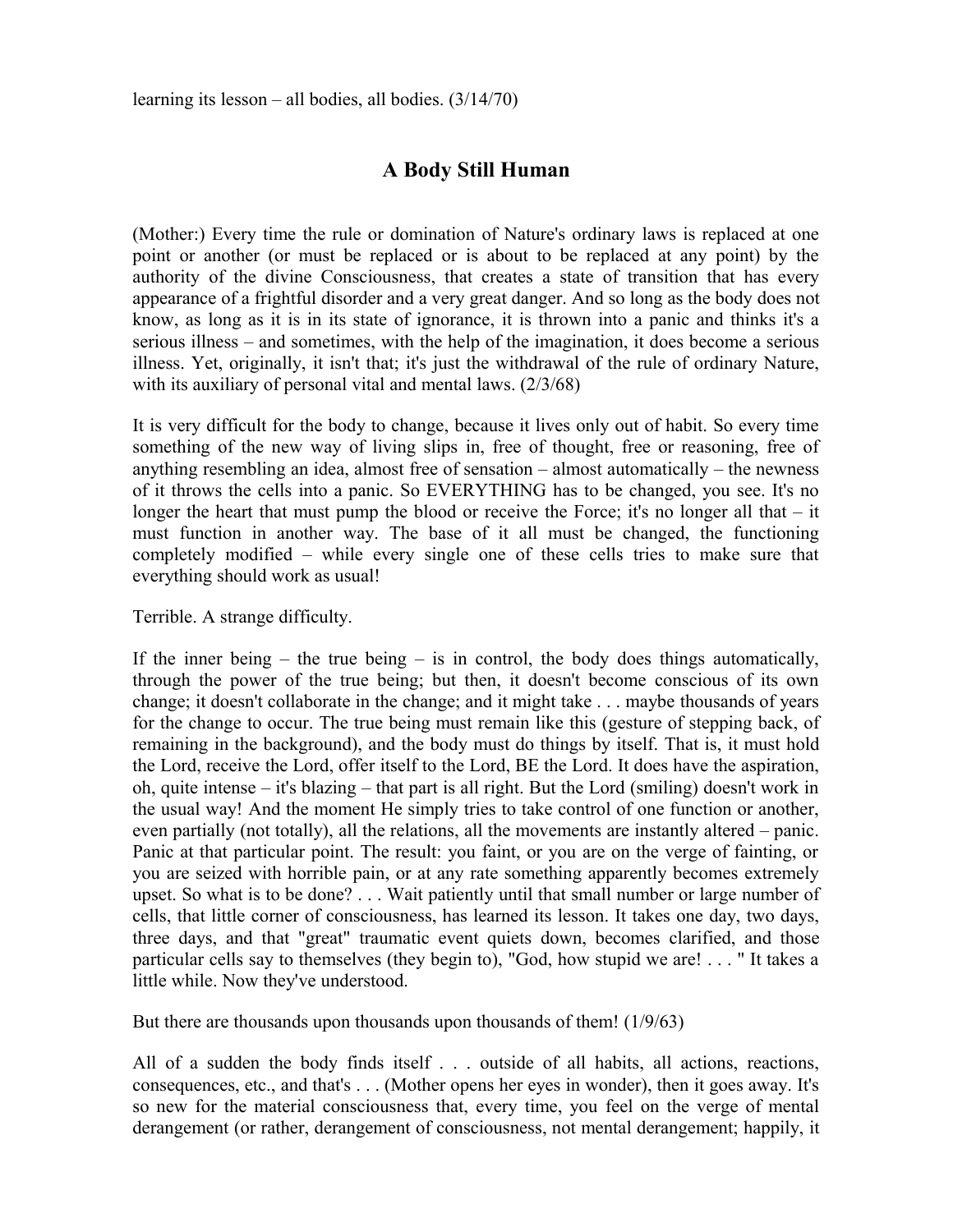has nothing to do with the mind!). But for a minute the consciousness panics. . . . The body has enough sense to – it knows it isn't ill – it knows it isn't an illness; it's just an attempt at transformation. It knows it full well, but . . . there are all those centuries of habit. (5/20/70)

# <span id="page-32-1"></span>**"The Divine"**

Mother was really the focal point of an impossible contradiction. Through a body constituted and formed in the ordinary way, she was in touch with a world totally contrary to the ordinary way, a world where our good and evil no longer had the same meaning, where the fixity of our laws, the sense of finiteness, distance, and even time, became something different, . . . which Mother liked to call "the Lord," that is, a "something" one still cannot name without using circumlocutions, yet which seemed endowed with a very concrete reality since "He" directed everything in the body at every second of life.

(Mother:) I say "the Divine" – what is the "Divine"? Well, I don't know – and I can't say that I don't know, either. And even saying that is wrong. That's not it. Everything is NOT IT. (10/13/71)

But the body has learned that, even without ego, it is what it is; for it is that by the divine Will and not at all by the ego – we exist by the divine Will and not by the ego. The ego has been a means – a centuries-old means. Now it is worthless; its time is over. It has had its time, its usefulness – it's over, it's the past, far back in the past. Now . . . (Mother lowers her fist) it's consciousness, it's the Divine – individuality is the Divine.

And this body has clearly understood, felt, "realized," as they say in English, that the sense of being a separate personality is totally unnecessary, TOTALLY unnecessary, not in the least indispensable to its existence. It exists by another power and another will, which is not individual or personal – the divine Will. And it will become what it is supposed to be only when it feels there's no difference between it and the Divine. That's all. Everything else is falsehood – false, false, false – and a falsehood that must go. There's only one reality, only one life, only one consciousness (Mother lowers her fist) – the Divine. (6/9/71)

There was such a sense of warmth, of intimacy, of . . . sweetness, and such a power at the same time, oh, so concrete! The whole atmosphere, the whole atmosphere had become concrete: everything, but everything tasted like the Lord. I don't know how to explain that. It was completely material, as if I had a mouthful of it! It was everywhere, in everything. And so PHYSICAL! Like – you could compare it to the most delicious taste you can experience (it had a very, very material feel and taste to it). It's as if you could feel something solid in your hand when you closed it – such a warm and sweet and powerful vibration, so powerful, so concrete! (5/19/61)

## <span id="page-32-0"></span>**The Transformation of the Body**

Nonetheless, there still remained the fundamental question of a body made in an old, outmoded way, which had to respond and function in the new way....

(Sri Aurobindo:) It might be that a psychological change, a mastery of the nature by the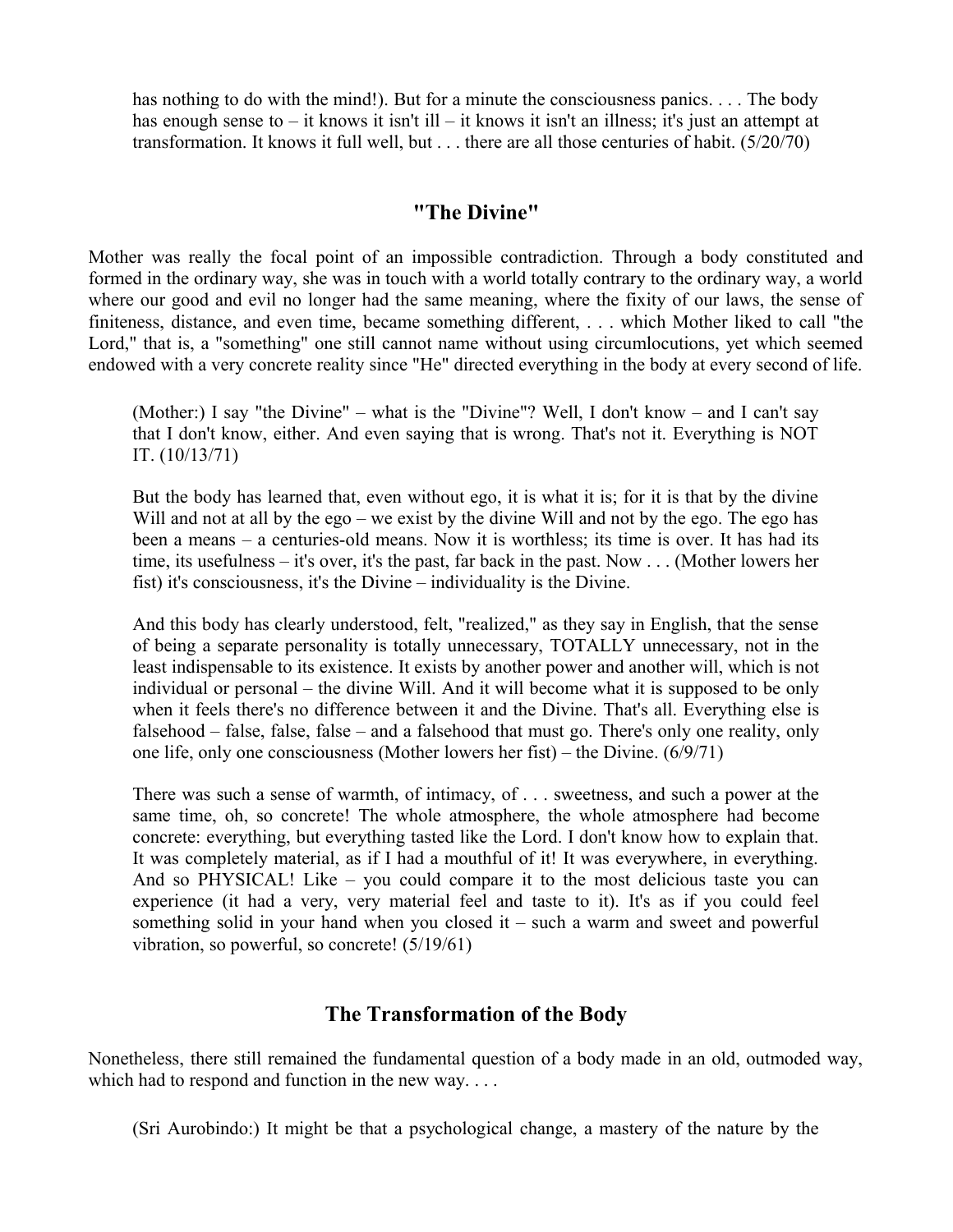soul, a transformation of the mind into a principle of light, of the life-force into power and purity would be the first approach, the first attempt to solve the problem, to escape beyond the merely human formula and establish something that could be called a divine life upon earth, a first sketch of supermanhood, of a supramental being living in the circumstances of the earth-nature. But this could not be the complete and radical change needed; it would not be the total transformation, the fullness of a divine life in a divine body. There would be a body still human and indeed animal in its origin and fundamental character and this would impose its own inevitable limitations on the higher parts of the embodied being. As limitation by ignorance and error is the fundamental defect of an untransformed mind, as limitation by the imperfect impulses and strainings and wants of desire are the defects of an untransformed life-force, so also imperfection, a limitation in the response of its halfconsciousness to the demands made upon it and the grossness and stains of its original animality would be the defect of an untransformed or imperfectly transformed body. These could not but hamper and even pull down towards themselves the action of the higher parts of the Nature. A transformation of the body must be the condition for a total transformation of the nature. (16:21)

(Mother:) Take the change in the functioning of the organs, for example. What is the procedure? And both [ways] are already starting to exist side by side. . . . What is required for one to disappear and for the other to stay all by itself, changed? Changed, because as it is now, it would not be sufficient to make the body function; there are all those functions the body must still perform which it couldn't perform. It would stay in a blissful state, would enjoy its condition – but it couldn't enjoy it for long, for all its needs would still be there! This is the difficulty. Those who come later, in a hundred years, two hundred years, won't have these difficulties. They will just have to choose: no longer to belong to the old system or to belong to the new. But at present? . . . A stomach must digest, you see! There has to be a new way of adapting oneself to the forces of Nature, a new functioning.  $(2/13/62)$ 

When you think about it, it's easy enough to understand: if the question were merely to stop something and begin something ELSE, it could be done rather swiftly. But to keep the body alive (to keep it working, that is) while, at the same time, introducing a new functioning adequate enough to keep the body alive, and a transformation – that makes for a kind of very difficult combination to realize. . . . Especially, you see, as regards the heart. The heart replaced by the center of Power, a formidable dynamic power! At what moment do you suppress the circulation and throw in the Force?? (10/6/62)

It's a hundred times more wonderful than we can ever imagine. The problem is to know whether this (pointing to the body) will be able to follow. . . . To follow means not only to last, but to acquire new strength and a new life. That I don't know. (10/30/71)

The contradiction, the tension in that body was tremendous. Things could not last that way – something had to give or . . . Or what?

(Mother:) It [the body] says, "Actually, it's especially for others that it would make a difference [if it died]! For me, it's . . . " Because, you see, they are still in that sort of illusion that one dies when the body dies. But even this [Mother's body] is not sure which is true anymore! . . . For the body, it should be matter that is the truth – but then, even it is not too sure (laughing) what matter is anymore! There is the other, the other way of looking at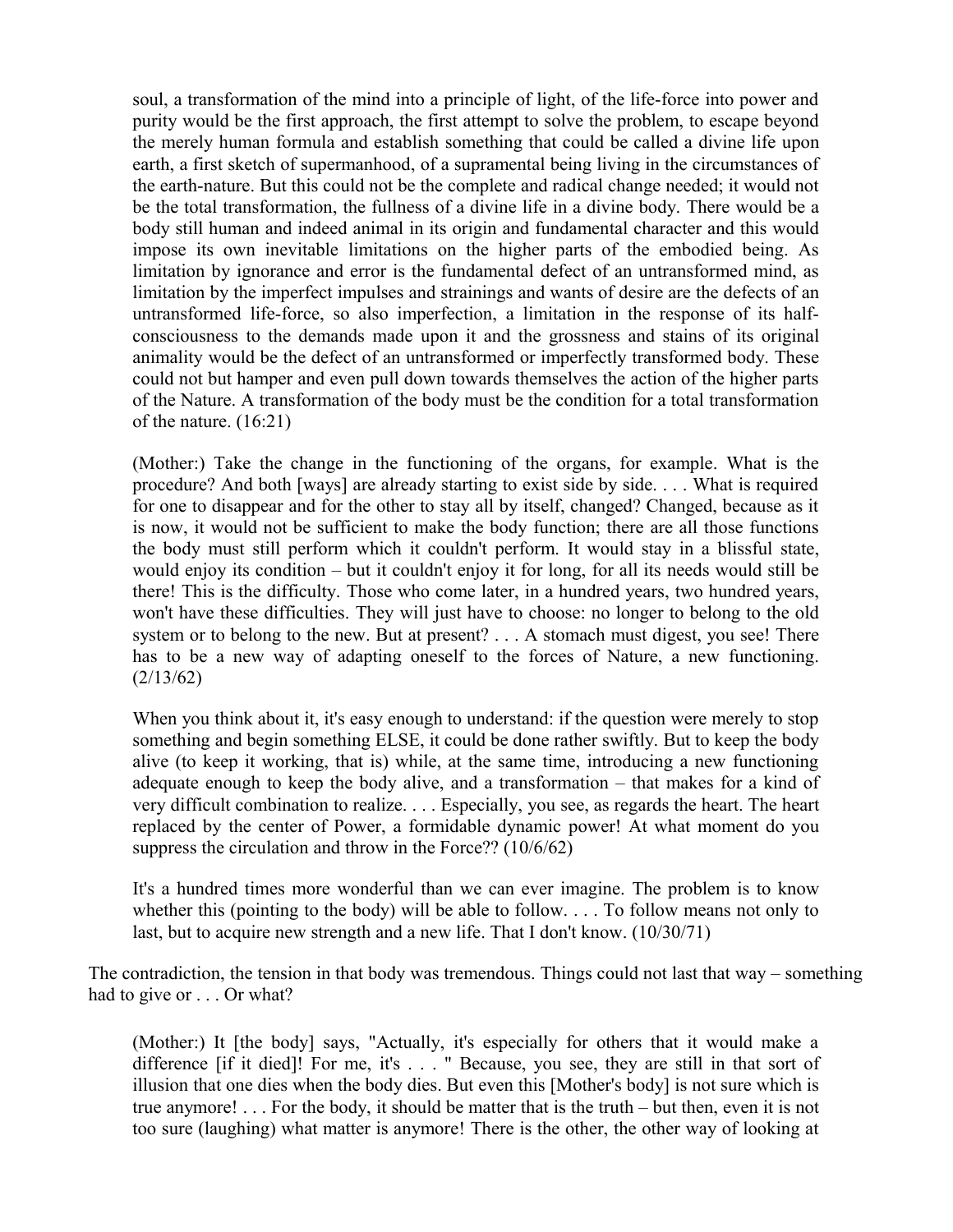things and feeling and being – another way of being. So the body is beginning to wonder. . . . It knows the old way is finished, but it's beginning to wonder what it will be like, that is, the way of perceiving, of relating to things: "What sort of relation will the new consciousness have with the old consciousness of those who are still human? . . . " All things will remain as they are, but there will be a new way of perceiving them, a new relationship. . . . It comes – it's strange, it comes like a breath and then goes away again. Like a breath of a new way of looking at things, a new way of feeling, of hearing. It's like something getting closer and then being veiled. And then, the appearance [of Mother's body] is . . . (Mother makes a chaotic gesture). Yet, quite visibly, I am not sick, but there are moments when . . . it's very difficult. Very difficult. And several times, I have experienced both [ways] at the same time. . . . So (laughing) the body says to itself, "Well, if they only knew what you're going through, they'd say you are mad as a hatter!" (4/29/70)

You know, that whole base – from automatism to all the movements we make out of habit (there's an enormous quantity of things we do automatically) – is gone. And so it's  $\dots$ difficult. . . . Especially – especially eating, because for a very long time now (many, many years), I've had no interest in food, none whatever. I take it only . . . I take it with a certain knowledge of what's necessary, and that's it. But now it's . . . almost difficult to swallow. That's the main problem: a great difficulty swallowing. . . . I have some trouble breathing, too. I am short-winded. What is going to happen? I have no idea. (Mother laughs) (4/8/70)

As it undergoes its transfer of authority (what I call the transfer of authority), the body goes through difficult moments, truly difficult moments. And by normal standards it doesn't make any sense because the difficulties seem to increase with what could be called the "conversion" – but . . . for the true vision (when you are in the true vision), it's the rest of the Falsehood that causes all the problems. (1/31/70)

## <span id="page-34-0"></span>**The Walk in the Dark**

Mother was full of questions. The future seemed so mysterious. She had to take each step in the dark, in total unknowingness. (If one knew beforehand the fate of the new species, it would be there already.)

(Mother:) These last few days, I have been looking. . . . This path has never been followed by anyone! Sri Aurobindo was the first one and he left before telling us what he was doing. I am absolutely blazing a trail in a jungle – worse than a jungle. For the last two days, the feeling of knowing absolutely nothing – nothing.  $(7/15/61)$ 

The first time I saw Sri Aurobindo, he told me, "Others came to prepare the way and they left, but this time, it's to DO." And he, too, left.

He left. He did tell me, "You will do it." But he said it "like that," the way he used to say things, you know. It was not a statement that gives you an absolute certitude. . . .

I can't say that I am raising the question, because I am not  $-$  I am not raising it  $-$  but both possibilities are there (suspended gesture), and neither gets answered. There are times when I have the vision of the things I need to  $d$ o $)$  – it comes but against a backdrop of complete uncertainty.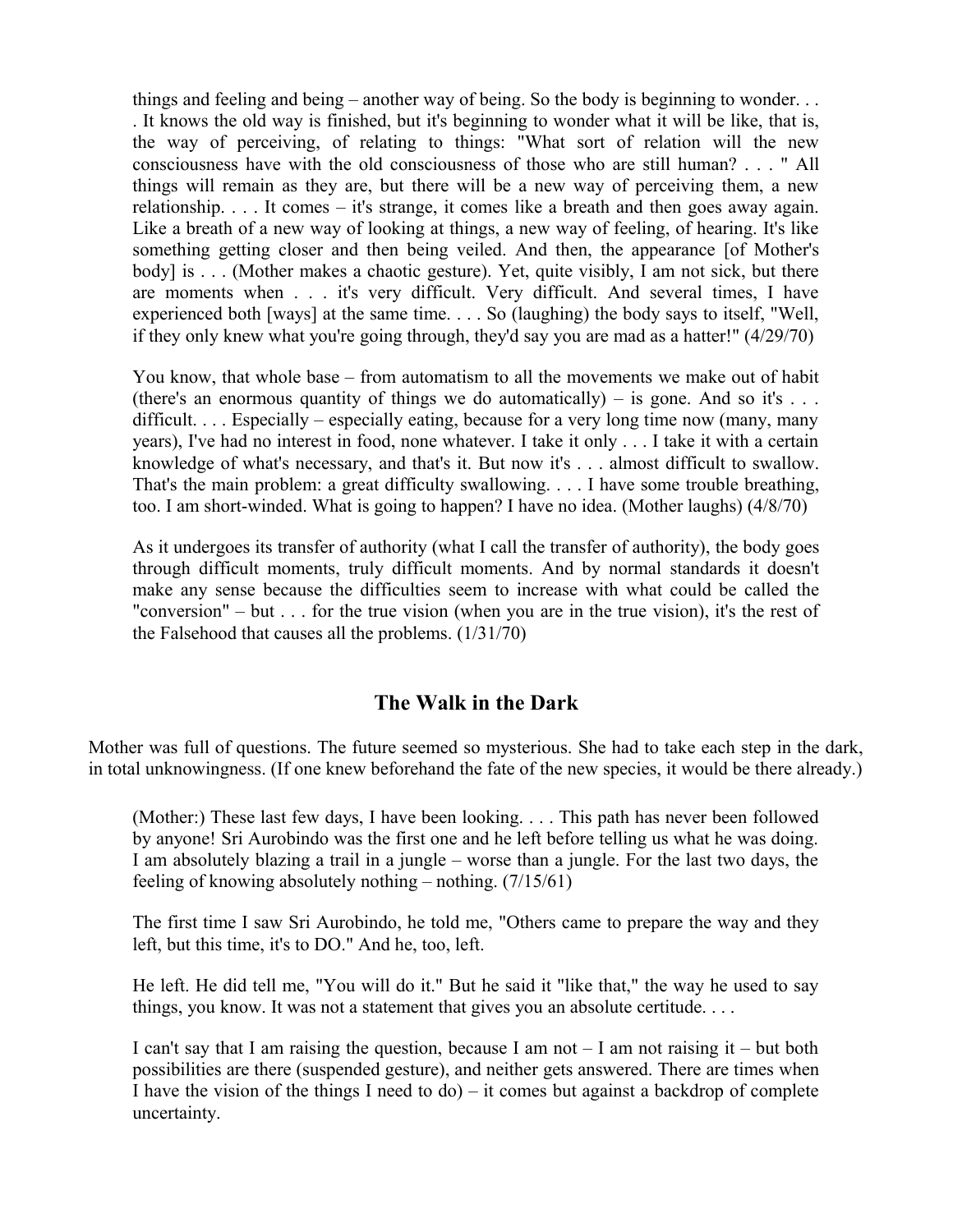And the next minute comes the possibility to go through to the end of the transformation, with a clear vision of what needs to be done, but the background is . . . there's no Assurance in the background that it WILL BE SO. Neither in one case nor in the other. And I know it's deliberate, because it's necessary for the work in the cells. If, for example, I received the Command of the Supreme (I do receive it sometimes, clear, as clear as . . .), if I received from Him the certitude that, whatever the appearances of the path, this body will go through to the end of the transformation, well, there would be some slackening somewhere, and that would be very detrimental. (9/25/65)

The only solution was to go on, to continue to incarnate that new way of being on earth in the minutest details of life. And perhaps the Supramental had more than one surprise up its sleeve? What seems impossible and contradictory today might not be so tomorrow? All the same, that transition from one way to another, from one body to another preoccupied Mother very much. . . .

Sometimes, I wonder if it isn't sheer madness to want to attempt this. . . . Shouldn't I simply let this body dissolve and let other, better-adapted bodies be prepared? I don't know. I don't know, you see! No one has done it before, so there's nobody to tell me. (2/13/62)

When you have someone who has gone through the experience and has naturally Wisdom, it's so simple! Before, for the least thing, I didn't even have to say anything to Sri Aurobindo and it was taken care of. Now, it's I who am doing the work, and I have nobody to turn to; nobody has done it! So that, too, is a source of tension. (8/26/64)

I hope this body is capable. There's that doubt, you see.

(Satprem:) Of course you're capable, Mother. This is the time to do it, otherwise you wouldn't be here. If you are here, in this condition, it's precisely because the time has come.

(Mother:) Yes, naturally! I know – of course, I know this is the time when . . . This is the time to make the Attempt, but is it going to succeed? I don't know.  $\dots$  Is it – to put things more clearly, if you will – is it destined to succeed? There lies the doubt. Is it destined to succeed?

(Satprem:) To me, it just seems impossible not to – it's impossible for it not to succeed.

(Mother:) Why?

(Satprem:) Because you're the body of the world!

Because this is really the Hope.

(Mother:) Isn't that poetry?

(Satprem:) Of course not, Mother! That's really how it is. One just has to look around: the world is more and more hellish.

(Mother:) Oh, yes. Quite true.

(Satprem:) Well, that's what is in your body. (9/12/70)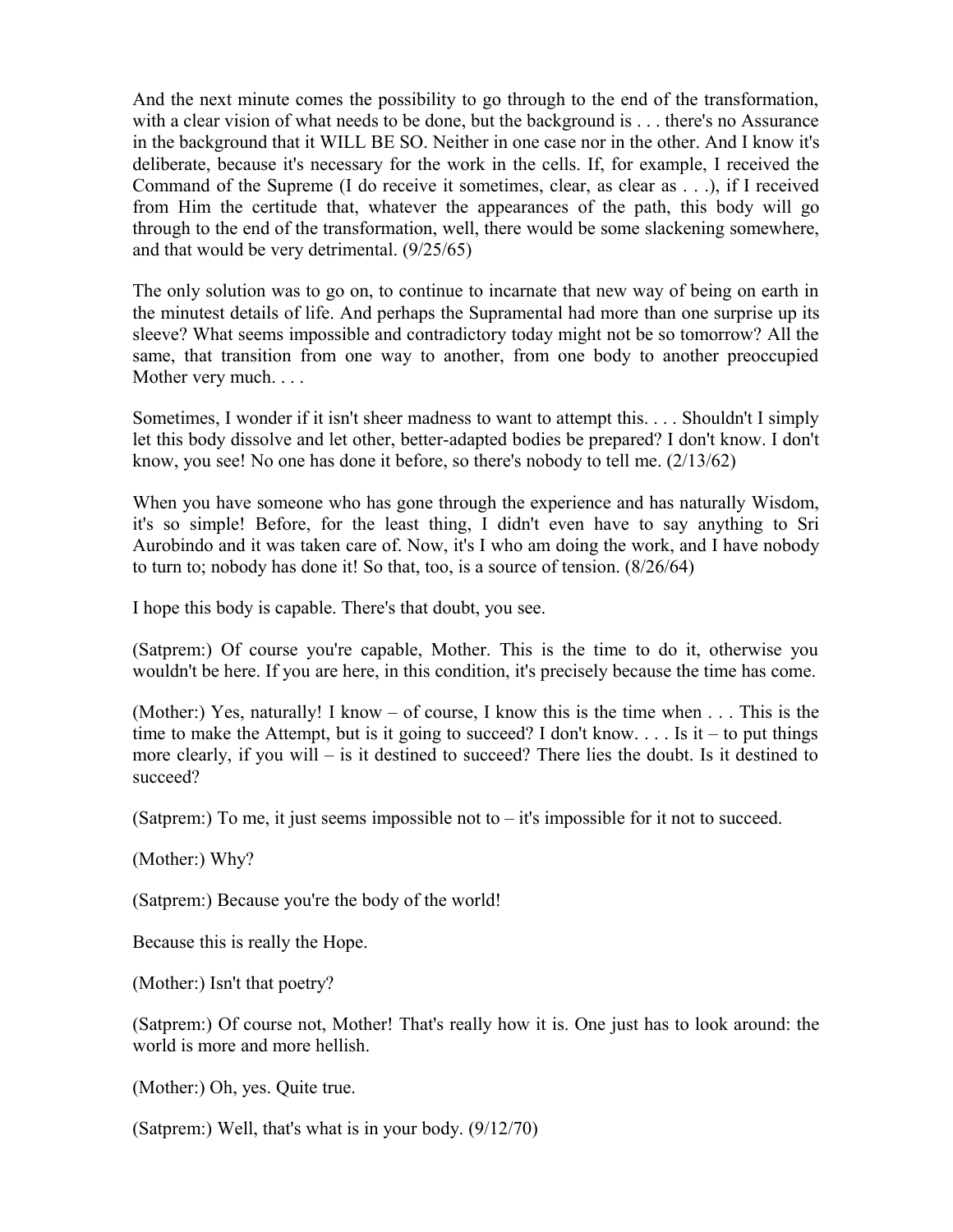I have the feeling that if I last till I am a hundred (which means another six years), much will be accomplished – much. Something important and decisive will be accomplished. I am not saying that the body will be capable of transformation itself (I have no indication of that), but the consciousness – the physical, material consciousness becoming . . . "supramentalized." That's it; that's the work being done now. And that's what's important.  $(4/26/72)$ 

## **The Contagion**

On the positive side, if we may say so, there were two factors that, sooner or later, seemed to guarantee the success of the undertaking.

The first was that new way of being on earth was clearly contagious from one body to another. Fortunately, our bodies are not shut in separate little boxes the way our heads are! Made from the same mold, our cells have their own means of communication, and whatever is acquired by one is sooner or later passed on to another. Thus, there was "contagion" around Mother.

(Satprem:) I well understand that certain things are happening in you, but . . .

(Mother:) Look, if they are happening in one body, they can happen in all bodies! I am not made of anything different from others. The difference is consciousness. That's all. This body is made exactly the same way, with the same things. I eat the same things, and it was formed in the same way, absolutely. And it was as stupid, as obscure, as unconscious, as stubborn as all the other bodies in the world.

It all began when the doctors declared that I was very ill – that was the beginning [in April 1962]. Because the body was then completely drained of its habits and strength, which allowed the cells slowly, very slowly to awaken to a new receptivity and open themselves directly to the divine Influence. Each cell is vibrating.

Otherwise, it would be hopeless! If this substance, which began as – even a stone has already some form of organization  $-$  it was certainly worse than a stone: absolute, inert unconsciousness. Then it slowly, very slowly, awakens. . . . For the animal to become a man, it took nothing but the infusion of a consciousness – a mental consciousness – and what's happening now is the awakening of the consciousness that was in the depths, all the way down in the depths. The mind was withdrawn, the vital was withdrawn, everything was withdrawn – when I was supposedly ill, the mind was gone, the vital was gone, and the body was left on its own – on purpose. And it's just because the mind and vital were gone that there was that impression of a serious illness. But in the body left on its own, the cells slowly began to awaken to consciousness (ascending gesture of aspiration). After both the mind and vital were gone, the consciousness that had been infused into the body BY the vital (from the mind into the vital and from the vital into the body) slowly began to emerge. It began with that explosion of Love all the way up above, at the extreme supreme altitude, and it slowly, very slowly came down into the body. And that sort of physical mind – something really quite stupid that used to go round and round, forever repeating the same thing, the same thing a hundred times – gradually became enlightened, conscious, organized, and fell silent. And from that silence rose an aspiration expressed by prayers.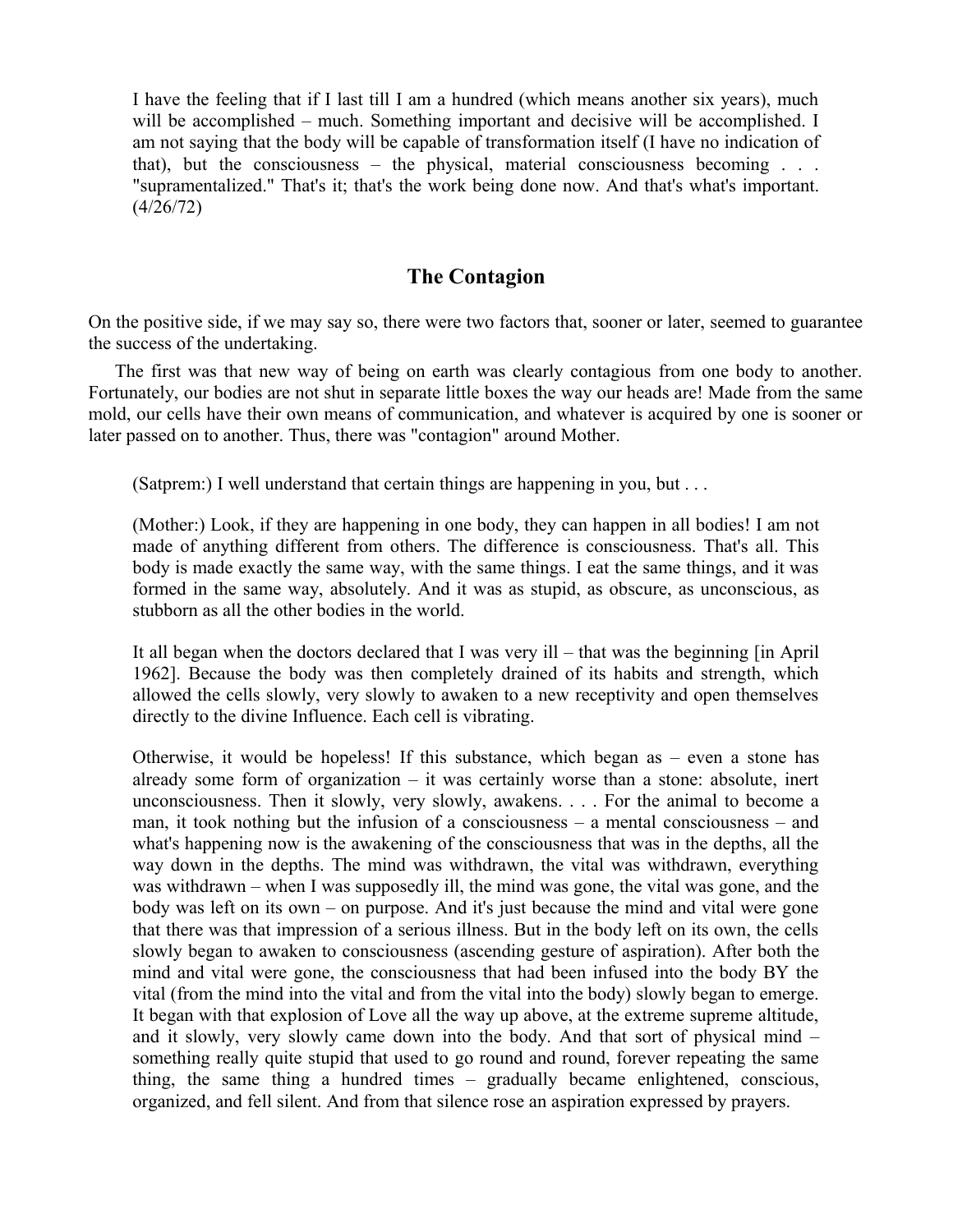This is the complete denial of all past spiritual assertions: "If you want to live a fully conscious divine life, you must leave your body; the body cannot follow." Well, Sri Aurobindo came and said, "Not only can the body follow, but it can be the basis for manifesting the Divine."

The work remains to be done...

But it's all ONE SINGLE substance, exactly the same everywhere, which was unconscious everywhere. And what's remarkable is that, automatically, some very unexpected experiences are happening here and there (gesture indicating scattered points throughout the world), in people who don't even know anything. (11/22/67)

I'll soon become dangerously contagious, you know! (4/4/70)

But once it is done – that's what Sri Aurobindo had said – once one body has done it, it becomes capable of passing it on to others. And, as I mentioned, there is now (I am not speaking of a total and detailed phenomenon, certainly not), but there is here and there (gesture showing scattered points on the earth) one experience or another suddenly happening in people. It's contagious. I know it! And that's the only hope, because if everybody had to go through the same experience. . . . (11/22/67)

## **No More Wear and Tear**

The second factor comes to light through experience: When the body was in the harmonious position, the erosion of time no longer existed. There was no more friction with life's circumstance, no "jagged edges" anywhere; everything became a vast and harmonious – "divine" – unfolding, like great undulating waves, from morning breakfast to the swarm of disciples who still had to be seen every day. The body thus seemed to be able to last an eternity.

(Mother:) The conditions for prolonging the body almost indefinitely are known or almost known (they are more than just an inkling; they are known). And they are learned through the work necessary to counteract the EXTREME FRAGILITY of the physical balance of the body in transformation. It's a study of each minute, as it were, almost of each second.  $(4/17/65)$ 

You see, my body is beginning – beginning – to understand that the divine side means a life that is . . . (Mother opens her arms in an immense gesture) progressive and luminous. But there's the accumulation of past experiences that says, "Oh, this isn't possible!" That's it. And that stupid "not possible" is what delays and spoils things.

It's based on the fact that the minute the body leaves the true attitude it becomes painful: everything starts to hurt, to be laborious – you have the feeling of death and dissolution in everything. And this is what strengthens . . . matter's stupidity. (8/30/72)

Sri Aurobindo had said, "The intermediate stage will be prolongation of life at will." And my impression is that it's possible. But on the condition that . . . the body itself have only one idea: transformation. It has to be quiet, concentrated . . . I can stay for hours like that, in a sort of receptive contemplation, and it seems like a second. Time, yes, is curious. There is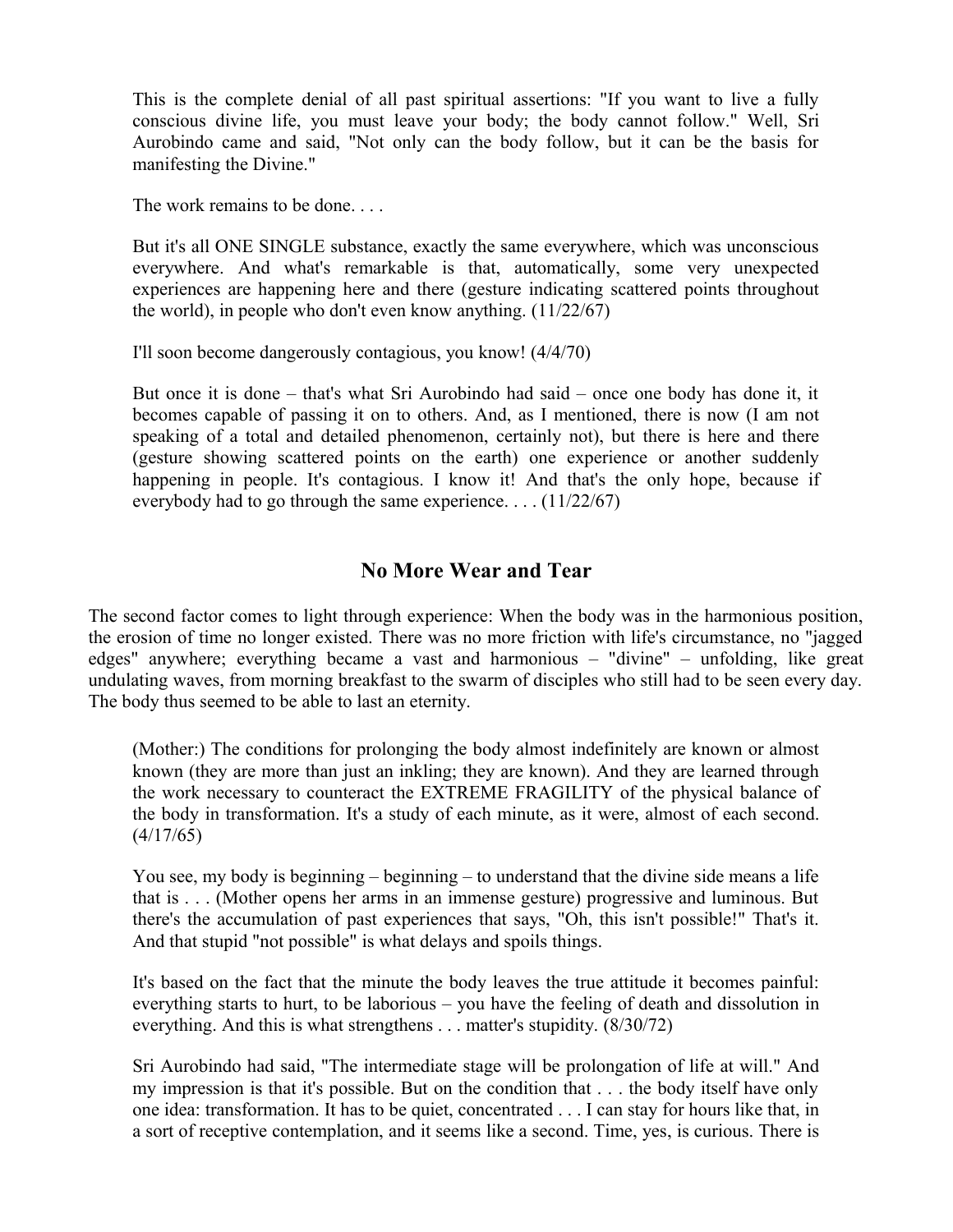a certain receptive contemplation in which . . . (suspended gesture with a smile) time ceases to exist. (9/14/71)

But every time I ask my body what it would like, all the cells say, "No, no! We are immortal; we want to be immortal. We are not tired; we are ready to fight for centuries if necessary. We have been created for immortality and we want immortality." I am realizing that the nearer you get to the cell, the more the cell says, "But I am immortal!" (10/16/62)

## **Everything Is Going There**

Thus, one could hope that the contagion would spread, first in the human bodies around Mother, then perhaps at greater distances around the earth. And since the body could in principle last indefinitely, one could look forward to a constant progression, a "densification" of the new Possibility, which would gradually, at its own rhythm, carry out the necessary bodily mutations and change our human world into an entirely supramental world in a continuous and harmonious fashion.

But this is perhaps too human and "logical" a way to envision the transformation of the world into a world of harmony. The Supramental has its own laws, which are infinitely flexible and wise. The Supramental is also infinite compassion; it takes the present conditions of the earth into account in all its operations. It does not destroy, does not break; it simply puts things before their content of truth . . . until they have had enough of their current falsehood. It is not in a hurry, for it is supreme. It is at the heart of all things, their springs and intimate hope. If evolution cannot follow this path, well, it will follow another! We are all going there anyway, for everything is going there.

(Sri Aurobindo:) The obscuration of earth will not prevail against the supramental truthconsciousness, for even into the earth it can bring enough of the omniscient light and omnipotent force of the spirit to conquer. All may not open to the fullness of its light and power, but whatever does open must to that extent undergo the change. That will be the principle of transformation. (1:20)

What the supramental will do the mind cannot foresee or lay down. The mind is ignorance seeking for the Truth, the supramental by its very definition is the Truth-Consciousness, Truth in possession of itself and fulfilling itself by its own power. In a supramental world imperfection and disharmony are bound to disappear. . . . But what, how, by what degrees it will do it, is a thing that ought not to be said now – when the Light is there, the Light will itself do its work – when the supramental Will stand on earth, that Will will decide. It will establish a perfection, a harmony, a Truth-creation – for the rest, well, it will be the rest – that is all.  $(22:12)$ 

(Mother:) I have here all the examples, a small sampling of all the attitudes, and I clearly see the reactions; I see the same Force, the same unique Force, acting in that sampling and producing naturally different results, but for a more profound vision those "differences" are very superficial: it's only "they like to think that way, so let them think that way." But the actual inner progress, the inner development, the essential vibration, is not affected – not in the least. One person aspires with all his heart for Nirvana, another aspires with all his might for the supramental manifestation, and in both the vibratory result is about the same. It's all one single mass of vibrations getting more and more prepared to . . . receive what has to be. (5/19/65)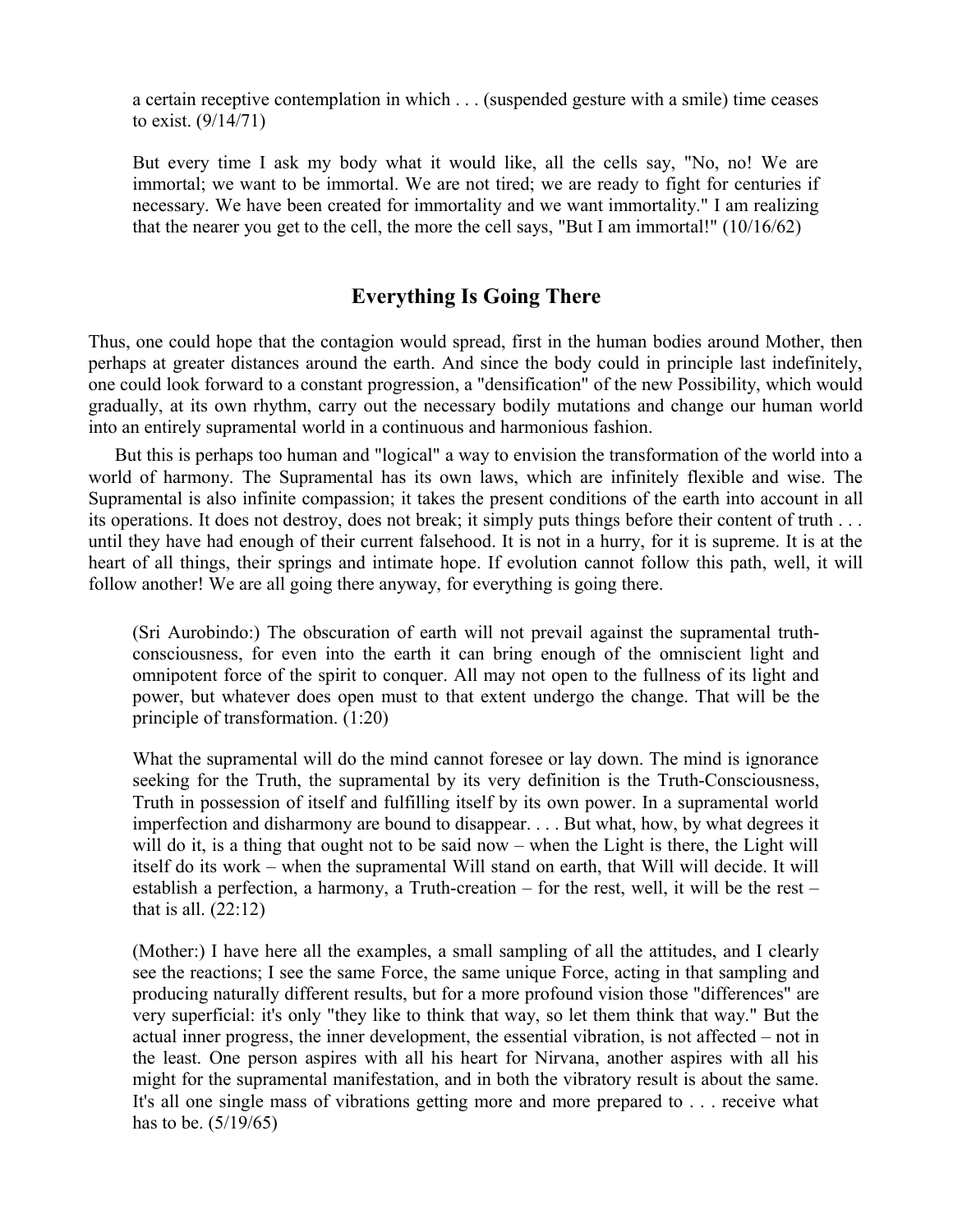We consider this appearance (Mother points to her body) as . . . for the ordinary consciousness, it seems to be the most important – it's obviously the last thing that will change. For the ordinary consciousness, it's the last thing that will change because it's the most important: that will be the surest sign. But it isn't that way at all! Not at all. It's the changes IN THE CONSCIOUSNESS – which has taken place – that is the important thing. All the rest is consequences. But here, in this world, this material world, it seems the most important because it's – it's completely upside down. For us, when the body can be visibly other than it is now, we will say, "Ah now the thing is done." Not so – the thing IS done. This [the body] is a secondary consequence. (4/29/70)

## **The Battle of the World**

In any case, very practically, Mother's body was the site of a gigantic battle extending far beyond the limits of a small human body. In her body was being played out something like the future of the world.

(Mother:) It's really interesting. It's as though my body were the site of a battle between what wants obstinately to hang on and what wants to take its place. There are truly marvelous moments – glorious moments – and the next second or next minute such a violent attack! That's the situation. And my body is . . . For food, for example, there are times when I eat without even noticing that I am eating, except that everything tastes delicious; and the next second, I can't swallow a thing! It's like this (gesture of being pulled from one side to the other). So my only solution is to be as quiet as possible. As soon as I am quiet, it calms down. Suddenly, you get the feeling you're about to die, and the next minute it's . . . eternity. It's truly an extraordinary experience. Extraordinary. There comes a moment when everything, absolutely everything seems to be full of confusion and darkness – there's no hope, no chance of seeing things clearly – and the next minute, everything is crystal clear. (11/13/71)

You see, the little body . . . the little body is like a point, but it feels like the expression of a tremendous power, and yet it is rather . . .: no capacity, no expression, nothing – and rather . . . miserable. And yet . . . it is like a condensation – the condensation of a TREMENDOUS power! Sometimes it's even difficult to bear. (9/2/70)

I am absolutely convinced (because I have had experiences to prove it) that the life of this body – what makes it move, evolve – can be replaced by a force. I mean, it's possible to achieve a sort of immortality, and the wear and tear can also disappear. These are the two things possible: the force of life can come and the wear and tear can disappear. And it can come psychologically, through complete obedience to the divine Impulsion, which means that at each instant you have the force that is necessary, you do the thing that is necessary – all these are certitudes. Absolute certitudes. It is not hope, not imagination; it's a certitude. It's just a question of education and slow transformation, of changing the habits. It's possible – all this is possible. The only thing is, how long will it take to eliminate the necessity of a skeleton (to take only this example)? That seems to me to be still very far ahead. I mean, it will still require many intermediate stages. Sri Aurobindo said that one can prolong life indefinitely. That part is clear. But we are not yet built with a substance that completely escapes dissolution, the necessity of dissolution. The bones last a long time; in favorable conditions, they can even last a thousand years, but that doesn't mean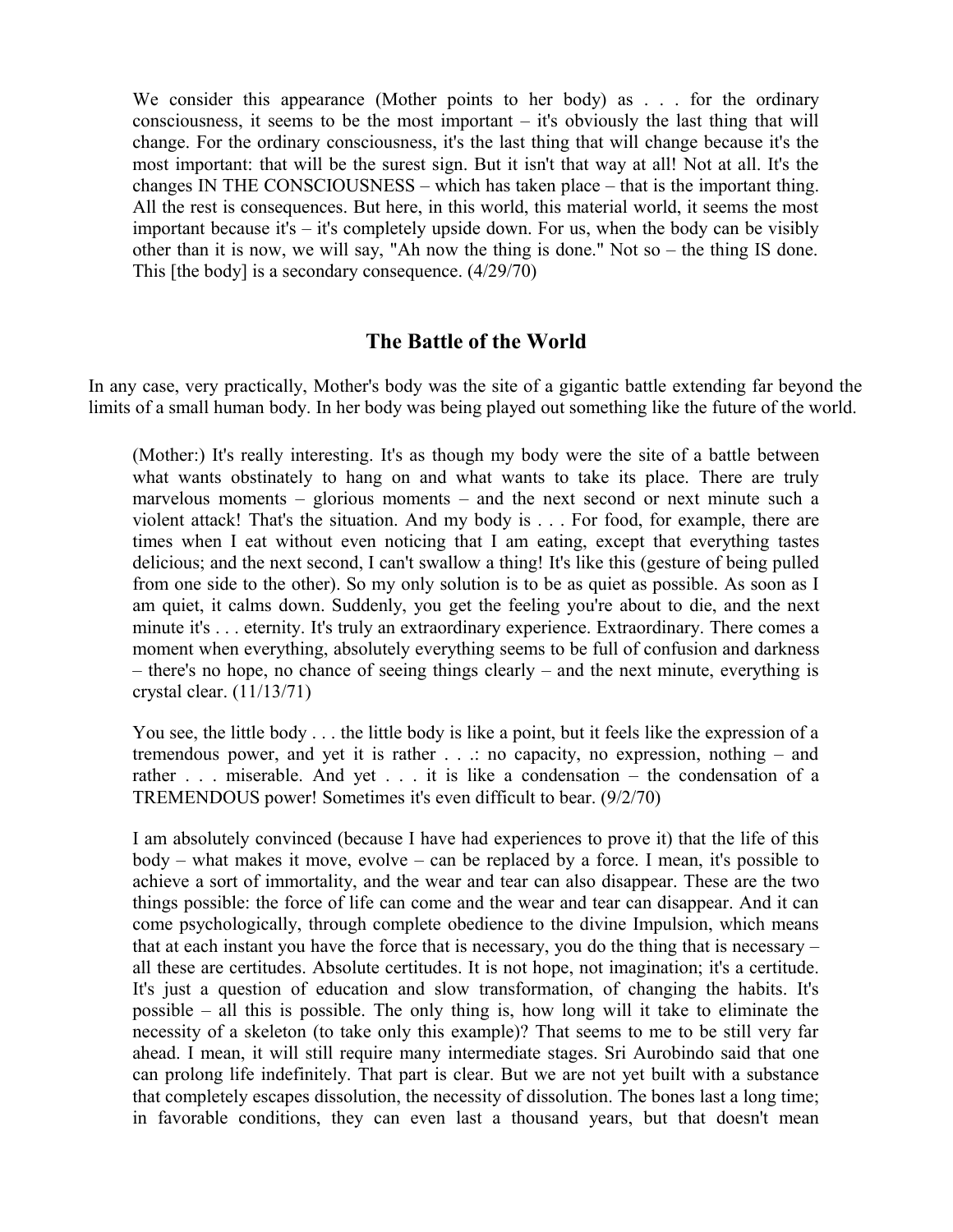immortality in principle. . . . I can conceive of a perpetual change; I could even conceive of a flower that would not wither. But this principle of immortality . . . That is, a life basically escaping the necessity of renewal, a life in which the eternal Force manifests itself directly and eternally, and yet in a body that is physical (Mother touches the skin of her hands). I can readily accept a progressive change that would make this substance into something capable of eternally renewing itself from inside out – and that would be immortality – but it seems to me that many steps would be necessary between what exists now, what we are at present, and that other life mode. For instance, if you asked these cells, with all the consciousness and experience they now have, "Is there anything you are incapable of doing?," in all sincerity they will reply, "No! Whatever the Lord wants, I can do." That's their state of consciousness. But in the appearance, it's different. My personal experience is this: all I do with the Presence of the Lord, I do without effort, without difficulty, without fatigue or wear and tear, like this (Mother extends both arms in a great harmonious Rhythm), but it's still open to outside influence, and the body is obliged to perform tasks that are not directly the expression of the supreme Impulsion, hence the fatigue, the friction. Yet a supramental body suspended in a world that is not the earth would hardly be a solution, would it! We need something that has the power to resist the contagion. Man can't resist the contagion of the animal – he can't; he is in constant relation with it. So what will that being do? It would seem that for a long time – a long time – the law of contagion will prevail.

(Satprem:) I don't know, I don't see any impossibility there.

(Mother:) No?

(Satprem:) As long as that power of Light is there, I don't see what could touch it.

(Mother:) But the whole world would be crushed! That's it, you see. When That comes, when the Lord is there, there's not one person in a thousand for whom it isn't terrifying. Not in the brain, not in thought – right here, in the flesh. So suppose – suppose it happens – let one being be the condensation and expression, a representation, of the supreme Power, of the supreme Light. What would happen?!

(Satprem:) Well, that's the whole problem.

(Mother:) Yes.

(Satprem:) Because I don't see it as a difficulty

of the transformation itself. It seems to be more a difficulty with the world.

(Mother:) If everything could change at the same time, it would be all right, but it's visibly not the case. If one being were transformed all alone . . .

(Satprem:) Yes, it would be unbearable, maybe.

(Mother:) Indeed!

(Satprem:) That's perhaps the whole problem. (9/30/66)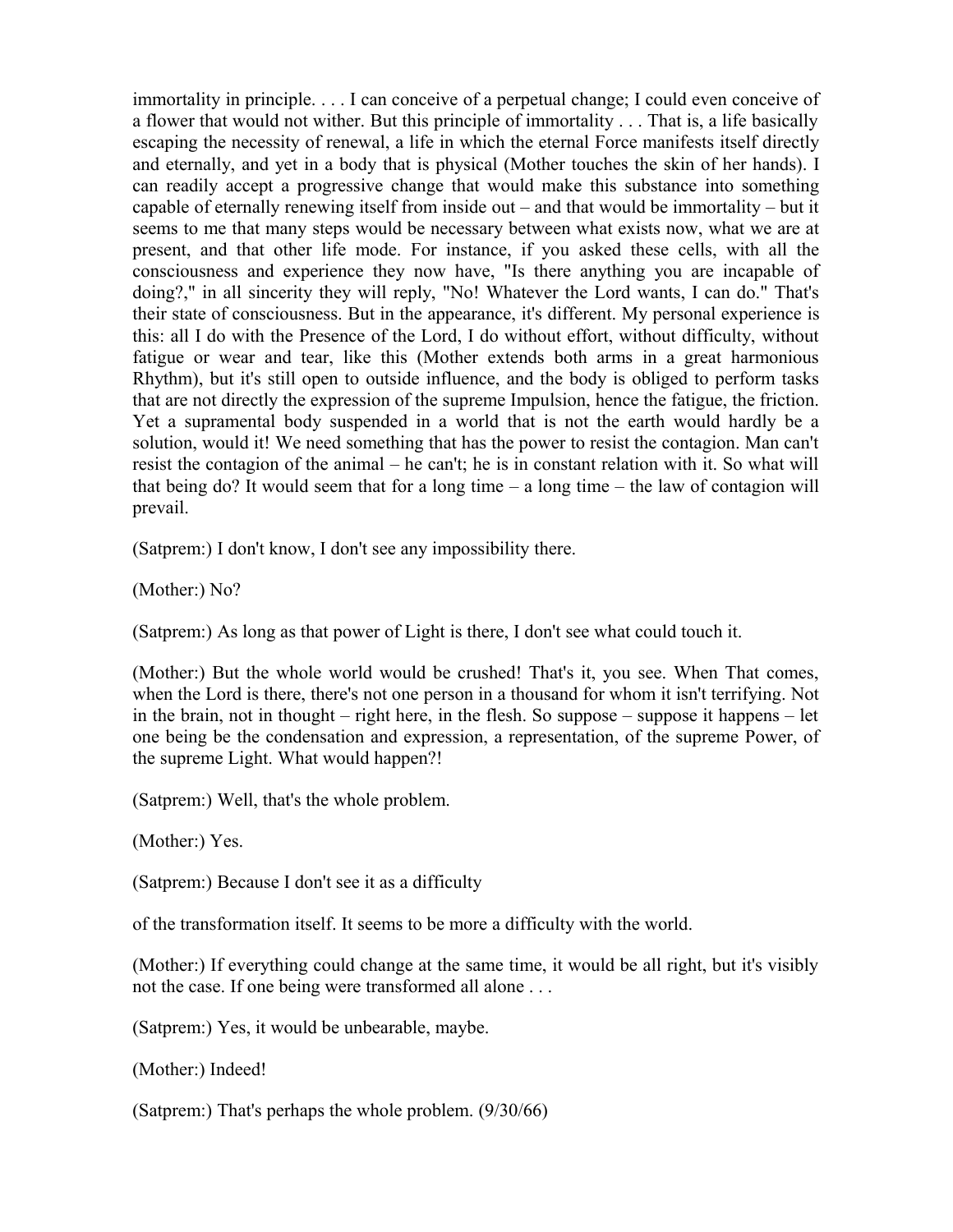## **The End of Habits**

What battle did she not wage! What victory did she not win over the old human habit! It was night and day nonstop.

(Mother:) I have made interesting discoveries. Illnesses, accidents, catastrophes, wars – all that is because the human material consciousness is so small, so narrow that it has a mad taste for drama. The seed of the problem is that smallness, that extreme smallness of the physical consciousness – the material physical consciousness – which has an absolutely perverse taste for drama. Drama – the least thing has to turn into a drama: you have a toothache, it's a drama; you bump into something, it's a drama; two nations are at loggerheads, it becomes a drama – everything becomes a drama. A taste for drama. You have a little bodily disorder, a little thing that should have remained absolutely unnoticed – well, it creates a big hullabaloo, a drama! . . . The same teeth that I have had for so long (so long in the same state, that is!), which haven't given me any trouble for years – all of a sudden they, too, have decided it was time to stir up drama! So, raging toothache, swelling – completely and utterly ridiculous!

And that discovery about drama did not come as a thought, you know, not as an observation; it was something acutely experienced, caught as one catches a thief. I caught it. And it's universal, all over the earth. . . . The minute I understood that, it started to quiet down. . . . But death, too, is the result of a taste for drama – what a lovely drama, phew!  $(6/14/67)$ 

We are making an experiment: finding how to go from the old method to the new one, and so it's . . . The body knows nothing. It is completely ignorant – it has no experience and doesn't know anything; it just has a good will (Mother opens her hands). It has (laughing) a number of sensations about what's happening, which are not always very pleasant, and that's all. It doesn't know. It doesn't know the effect – how, why, and all that. Naturally – that is part of what's demanded – it must eat; but in what proportion and how? The transition – how does one make the transition? The pace of the transition, the process of the transition? It knows nothing. This poor body can't say anything because it doesn't know anything. Everything it thought it had learned in ninety years has been clearly proven to be totally worthless (Mother laughs), and now everything has to be learned again. (12/20/69)

In the body (in the cells, in the consciousness of the body) there is a great, constant battle between all the materialistic ideas and the true consciousness, and that creates a . . . (grating gesture). In fifteen minutes, everything starts to grate – you're in pain, you feel uncomfortable, as if everything were going to be torn, with unbearable contradictions – and suddenly, with the pressure of the true consciousness, suddenly, brrm! everything disappears in a minute and it becomes . . . a marvel. But it isn't something stable: the battle goes on.

But it's truly interesting. (3/7/70)

I had the impression of being all the suffering of the world – all the suffering of the world felt at once. . . . There is a place, a sort of place, where there is such a dreadful anguish. . . . Do you hear how difficult it is for me to breathe? That's it. It's constant. It's here (Mother draws a line across the top of her chest). It's here. There's a sort of interdiction to . . .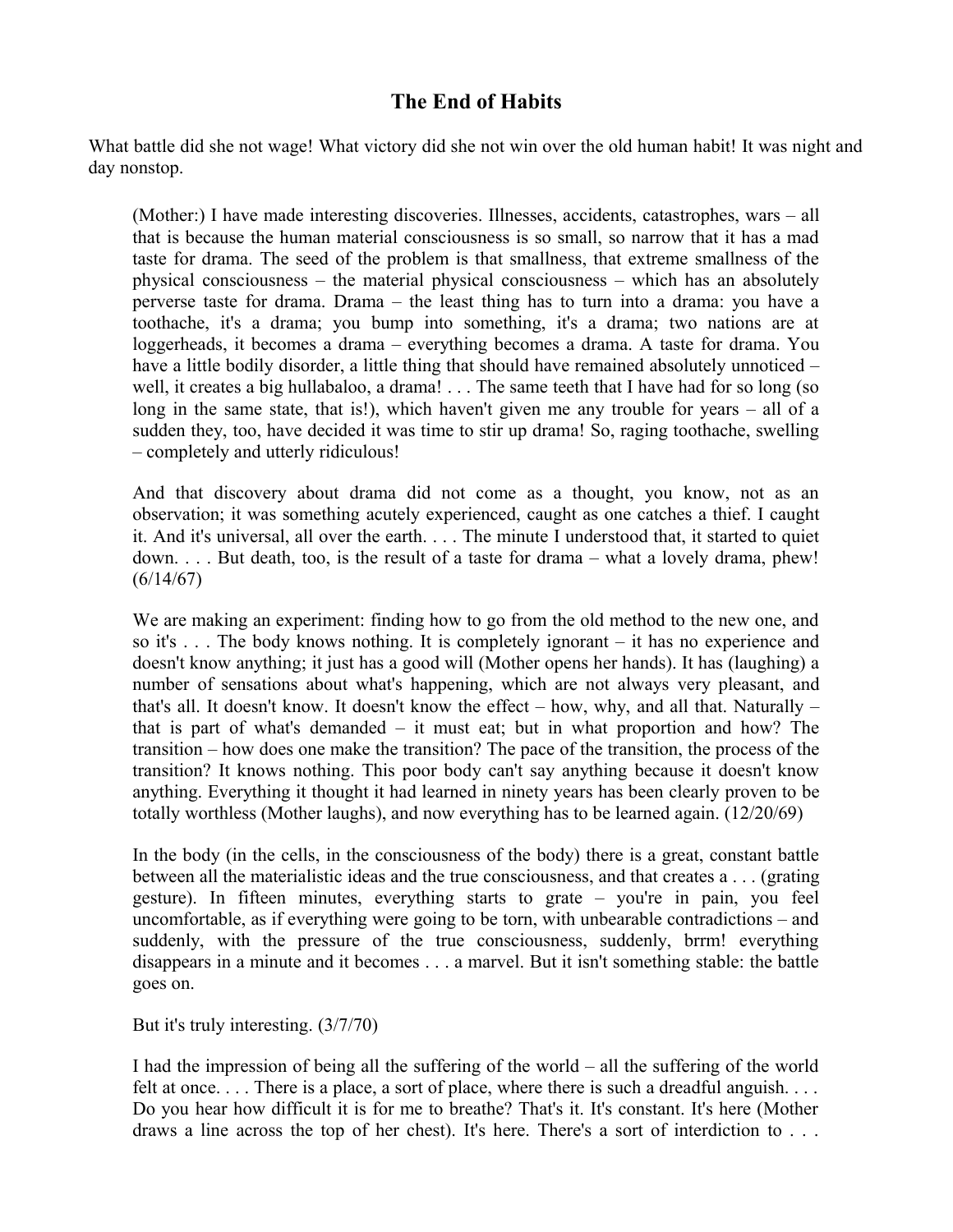(Mother makes a gesture of rising to join with the Origin above the head). As if I absolutely had to find something. . . . Strangely, it's from here to here (gesture from the waist to the knees), but mainly here (waist). I can't say what it is, but it's a dreadful anguish. When it comes here (chest), I scream. It's in the legs down to the knees. Now I can hardly walk. It's extremely physical, material. . . . I have absolutely no doubt that it will be conquered, you understand, but, the point is, has the time come?

. . . That doubt is what's really torturing me. (9/9/70)

A little body that seemed to embody all human difficulty, all human weight and inertia.

(Mother:) It's the feeling of being constantly between life and death, and the minute you take the right attitude – the minute the part concerned takes the right attitude – everything is fine. It's extraordinary. But it's formidable because there's constant danger. I don't know, maybe a hundred times a day, the sensation of: life or  $-$  for the cells, you understand  $-$  life or disintegration. And if they tense up, as they usually do, it becomes quite nasty. But they are learning to . . . (Mother opens her hands in a gesture of abandon). And then everything is all right. (3/8/72)

It's really curious. At the same time – not one inside the other or one with the other, but one AND the other – at the same time (Mother puts the fingers of her right hand between the fingers of her left hand): a marvel and a horror. Life as it is, as we perceive it in our ordinary consciousness – as it is for humans – seem so . . . dreadful that one wonders how it's possible to live such a thing even for a minute. And the other, AT THE SAME TIME – a marvel. A marvel of light, of consciousness, of power – marvelous! Oh, and a power! . . . It isn't the power of one person (Mother pinches the skin of her hand); it's something – it's something that is everything. You just can't express it. (8/28/71)

There's truly something new – it's no longer as it was. All our common sense, our logic, our practical sense – shattered, finished, no more power. No more reality. It no longer corresponds to reality.

It's truly a new world. (5/6/72)

When will we take flight with our true, promised wings? When will we get an earth in the image of our dreams? It isn't Mars or Venus that holds the key to our future, but ourselves, here. One would need to understand what is happening, what was happening inside a little body quietly seated in a remote corner of the globe, a little body staring at a certain point in front of it with a terrifying and pathetic intensity.

(Mother:) These last few days I've had the feeling, a sort of perception, of a TREMENDOUS power! A power, you know, that seemed capable of reviving a dead person. A tremendous power that uses this (the body) without any conscious identification but completely naturally, without – as though there were no resistance. It's a natural condition, and it isn't one thing or another but . . . EVERYTHING (gesture indicating an immense movement) that . . . acts according to circumstances. (4/22/70)

Everything was contained there, in that unwavering look. She was staring at "the problem." Or perhaps, sometimes, the happy azure fields where we will gambol, at last free and light in a physical body.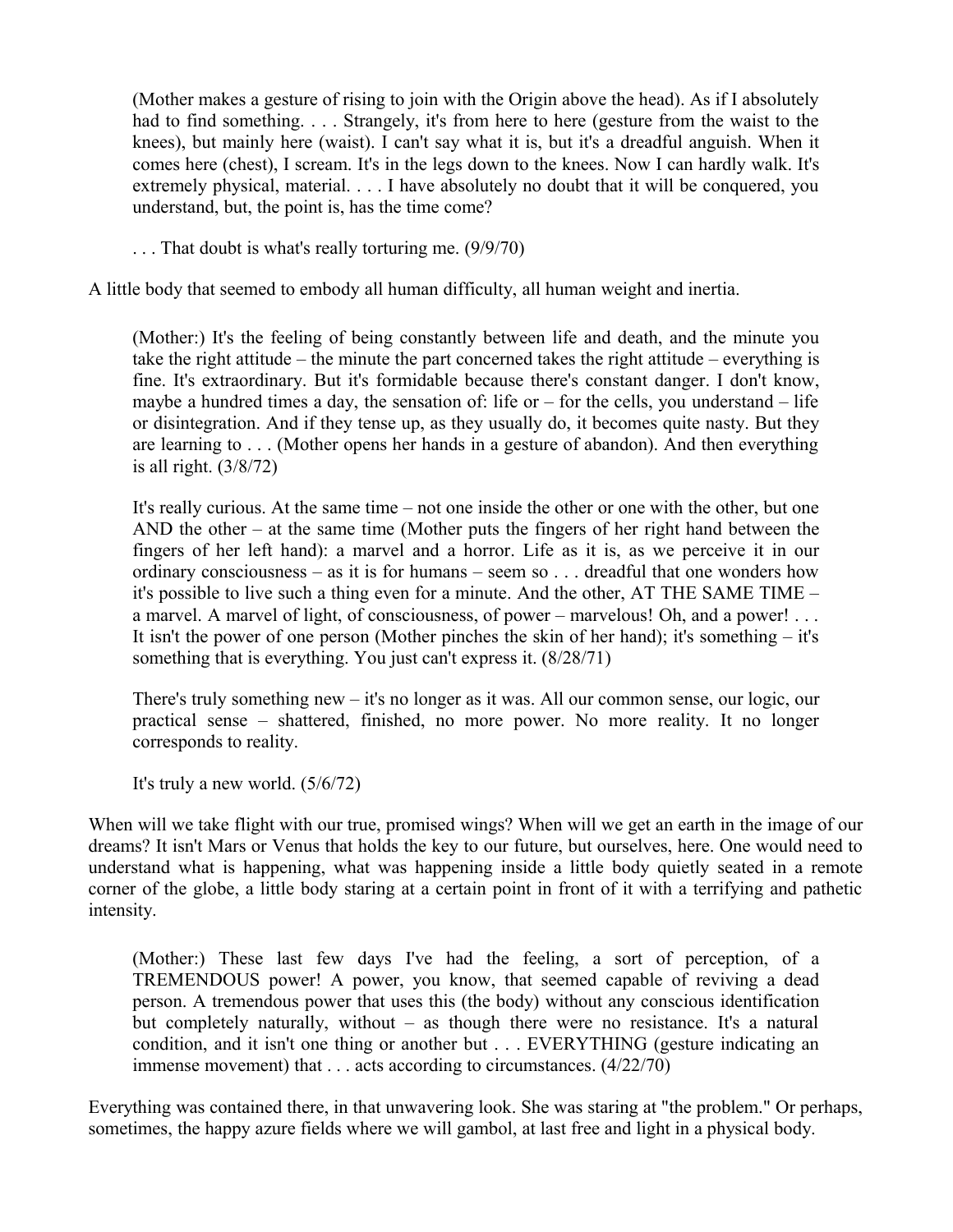(Mother:) There's really something different in the world. Naturally, it will take time to be fully established. That's the battle. From every side, at every level, things are pouring in and externally saying, "Nothing is changed." But that's not true. It isn't true; the body knows it isn't true. Now it knows – it knows the direction.  $(3/14/70)$ 

## **The Resistance**

There was "That," and "this." And how does one go from one to the other? The process had begun, that marvelous and so surprising Supramental was there, active on earth, but a human body was still a human body.

(Mother:) The problem – the problem is that the world is not ready! The substance we are made of (Mother touches her own body) partakes of the lack of readiness of the world – of course, since it's the same thing! It's all the same, one and the same thing. There may be in this body a little more light, but so little it's not worth mentioning – it's all the same. . . . Oh, a vile slavery! (2/18/61)

The system has begun not to want to function in the old way. So what do you do when it comes to eating? Food doesn't have the least attraction for me – none whatsoever. It seems a completely stupid thing, and yet it "has" to be taken. And the doctors want everything to function as usual – it's impossible. It puts me in a state of – it creates a sort of conflict in the nature. You see, things are going too fast, and at the same time the old nature is resisting – encouraged by doctors and habits. . . . Of course, I can see that if the transformation took place like lightning, it would be terrifying for people. (1/30/71)

A miracle? A glorified body suddenly? But who would be able to bear it? The little humans around Mother were already near exhaustion. They were giving more and more signs of weariness. That Supramental was so strange and contradictory! Mother appeared to be literally melting away, seemingly doomed to increasing physical impotence: she hardly ate, no longer slept at night, and spent all her time seated in her armchair, slightly bent over, staring at the space in front of her – as Sri Aurobindo used to do – or else with her eyes closed, an indefinable expression on her face.

(Mother:) I am in full transformation; that's why I've lost control. I can no longer do what I used to do. But I see – I see clearly where it's going, but it isn't there yet. So I am not good for anything anymore. This is just interesting from a documentary point of view, because when this phase is over, when the supramental really begins to come, things will change and this will only have a historical value. It's really the transition between two worlds.  $(8/4/71)$ 

The body feels it no longer belongs to the old way of being, but it knows it isn't in the new way yet; it's still . . . It is no longer mortal and not yet immortal. It's quite strange. Quite strange. And sometimes you go from the most dreadful discomfort to . . . the marvel – it's strange. An inexpressible bliss. Things are no longer what they were, and they aren't what they are supposed to be. There it is. Strange. (9/18/71)

Sometimes her body whimpered like a child. She no longer spoke, except to Satprem, and everything that "Mother" had stood for in the disciples' understanding had stopped. She spent her time "sleeping,"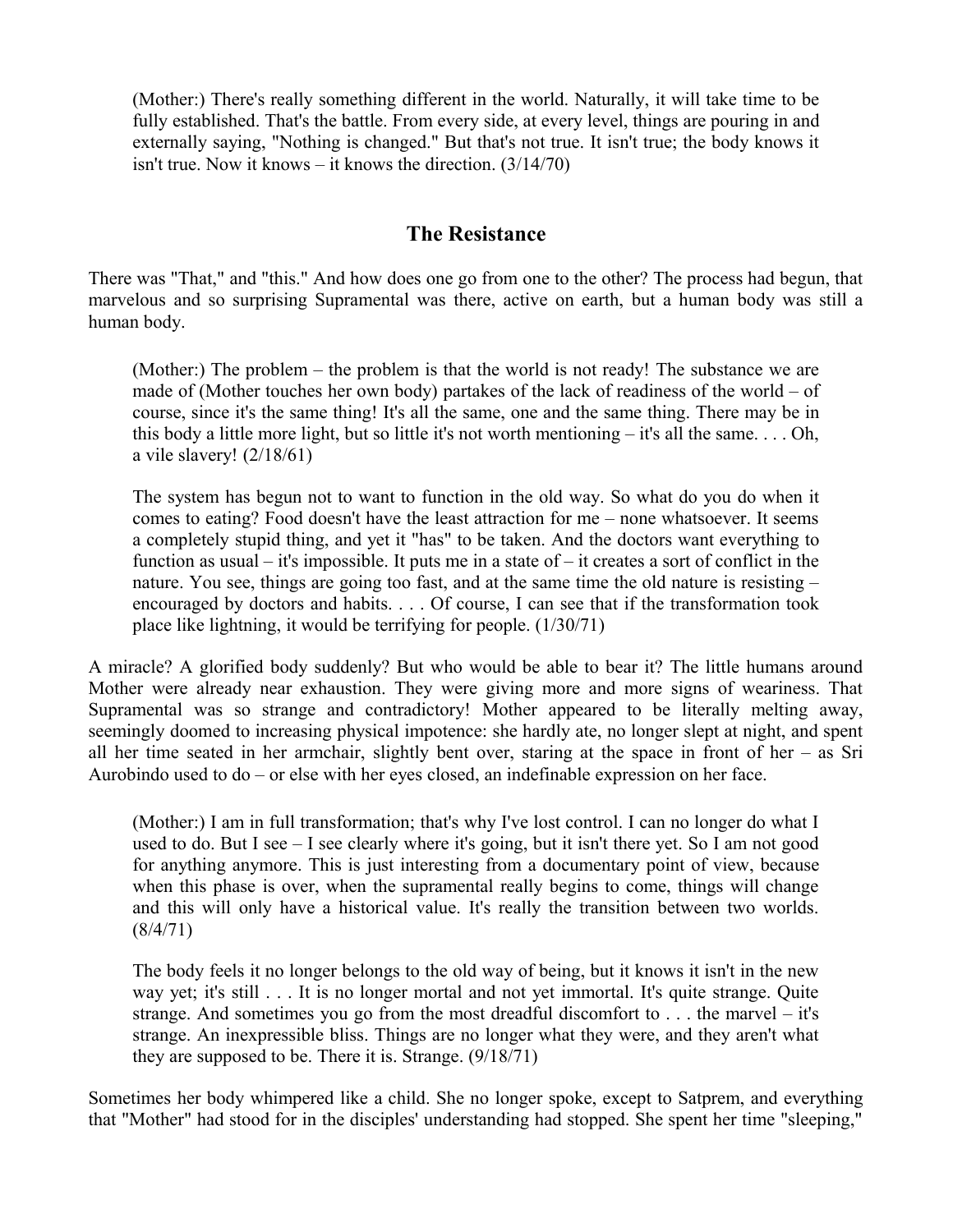they said.

(Mother:) Yesterday, for some time, I was put in contact with people's thoughts, the way they think. And I saw that I have to be extremely careful  $-I$  had better keep quiet because they could easily think that I've become unhinged! You know: "One gets old, there's arteriosclerosis of the brain, one becomes a little stupid, it's the second childhood." I saw it all. It was quite funny! I saw, I was shown a whole way of thinking – and they think they're very clever, very knowledgeable! Anyway. . . . (7/14/62)

I really think the physical world is changing, It will probably become evident in a few hundred years, because it takes a long time to become visible to the ordinary human consciousness. But the contact is there (Mother feels the air between her fingers), as if . . . it were made of something different.

And then, from time to time, something says to me, "Don't say anything! Don't say anything!" I mustn't say a word because people around me would think I am losing my mind. (5/27/72)

They think – they are very polite, very well behaved – but they think: Mother is beginning to . . . she's going down! (Mother laughs) All of a sudden (in the middle of doing something or writing or anything at all), all of a sudden, I go into a consciousness in which all the relations are different, and there's a sort of power trying to exert itself. It's very interesting, of course, so instead of continuing what I was doing, I follow the movement – "Look, Mother's falling asleep again!" I read their thoughts as clear as daylight, their reactions, etc. And I am polite; I don't say anything. If I weren't polite, it would create disasters.

But at least one person will know!

. . . I look at this body, and sometimes (when there is too much incomprehension, when those around me are too utterly uncomprehending), it says, "Ah, just let me go." It says to me ("it" is what is still unconscious, too unconscious and not receptive enough), it says, "All right, let me go. Never mind; just let me go." Like that. Not disgusted or tired, just . . . And it's so pitiful. So I say to it (with a tone as if talking to a child), "No, no, no."

It's a question of patience, you know. Just a question of patience.

What is going to happen?

I don't know. We'll see.

In any case, you, for one, will know. You will be able to tell them (laughing), "It isn't as you think. . . ." I would tell them myself, but they won't listen to me. (2/27/71)

And always the idea that I am o-l-d. I am getting o-l-d, and of course, for them my consciousness must be half clouded. They don't have faith, that's the sum and substance of it. (2/27/71)

## **The Forced Departure**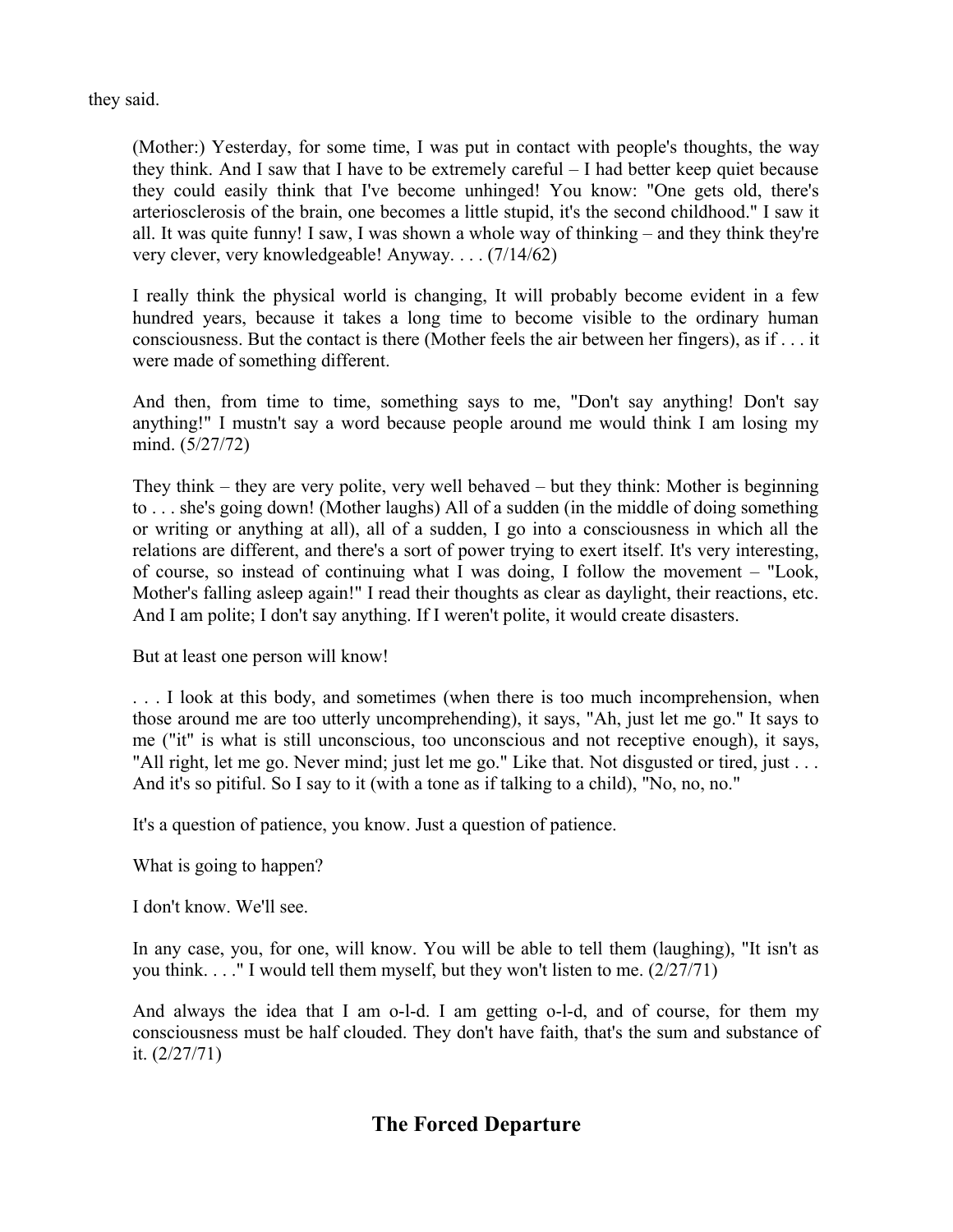They had had enough. Enough of that impossible Supramental Sri Aurobindo had promised for so long, which had apparently "descended" in 1956 and kept drawing ecstatic and rapturous comments from Mother, but which nobody ever saw. Where were the "miracles" of the Supramental, the new man as promised by Sri Aurobindo, the sunlit transformation? There was just a great weariness in their minds, bad moods, ceaseless quarrels here and there – a lot of little muffled explosions. They had waited all this time, exercised immeasurable patience and good will for that Supramental – they had "given their life" for it. For what result? Was not this another tall tale, a dream for the next millennium? And Mother, silent in her armchair and staring. . . .

It had to stop.

They decided to hasten events. The most headstrong among them took the initiative. First, communications had to stop with the only human element who understood what Mother was trying to do in the silence of her room, who was not deceived by the apparent contradiction of her condition, the only one who did not think her old or crazy.

(Mother:) Fortunately I keep silent – I only speak to you – otherwise they would surely say, "Mother's unhinged!" (4/22/70)

I have to be careful when I am with people, otherwise they might think I am going crazy! (9/18/71)

My child, you're the only person I can say this to – there's nobody, not one person! No one who could even understand. And that increases the difficulty, because I am constantly weighed down by the stupidity of people's thoughts (stupidity in the sense that they don't understand), the thoughts of all those around me, who think that  $I$  – what they call "I" is not me! – am sick and that  $\dots$  I can't say anything! (4/6/63)

Satprem had to be removed because his support only helped prolong and justify an impossible and incomprehensible situation. It was not easy to "see" a new being and a new species in that little body increasingly short of breath. So, one day, as he was about to enter Mother's room as usual, Satprem found the door closed: "Mother is sick. She can't see anybody." Mother was "sick." It was straightforward and simple. Even the doctor agreed.

(Mother:) I have nothing to do with an illness from which one recovers! I can't recover! – it's a work of transformation. All this way of thinking, feeling, reacting really belongs to another world – really another world. . . . To the point that, if I didn't respect people's peace of mind, I would say, "I'm not sure I'm alive or dead." Because there is a life, a type of life vibration, that is totally independent of  $-$  no, let me put it this way: the way people ordinarily perceive life, feel that they are alive, is intimately connected to a certain perception they have of themselves; now, suppress that perception entirely, that type of perception, that type of relation people call "I am alive" – suppress it – how can you say, "I am alive" or "I am not alive"? It NO LONGER EXISTS. . . . So what they call "I am alive" . . . I can't say "I am alive" as they do. It's something totally different.  $(6/12/62)$ 

I am surrounded, you see, by people who think I am sick and treat me like a sick person. And I know I am not sick. But everything, absolutely everything is demolished, in disorder. (5/16/70)

And of course, what's a nuisance is that people don't know anything, don't understand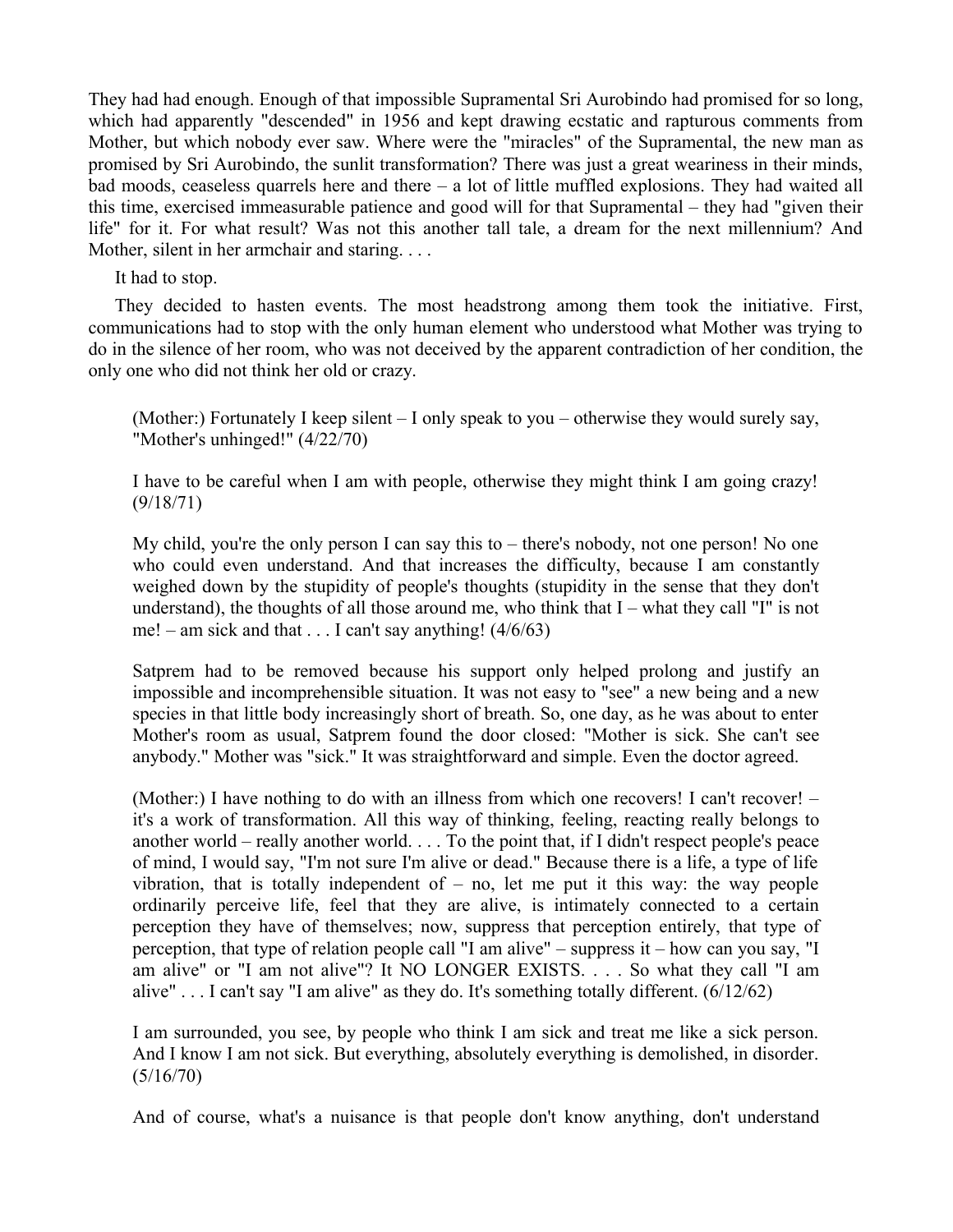anything, even the ones who see me all the time, like the doctor, for instance. (2/18/61)

The scenario then unfolded very quickly. Deprived of any human support and understanding, completely isolated from the outside world, treated with powerful drugs and guarded night and day by her close attendants, Mother managed to hold out for another six months. And one day she left. On November 17, 1973, her heart simply stopped. Now she was making sense again! A stiff little body on a white sheet – this is concrete and reassuringly human. Death, indeed, makes sense. They were going to make her into a saint, organize a funeral worthy of her greatness, with a beautiful coffin in rosewood, placed next to Sri Aurobindo's beneath the flower-covered slab. They had picked up the trail again. Sri Aurobindo and Mother were back. And everybody felt so close to them, so full of emotion while watching that coffin, carried by six pairs of arms. . . .

## **The End of the Story?**

So the curtain falls. The story is over. All those hundreds of hours of recorded conversations with Satprem, all the words she spoke, where she alluded to something quite different from a little death at the end of the road, that Hope she spelled out day after day – gone, forgotten, another fairy tale? Death has the last word as usual and everything comes to a stop? And, as usual, the only choice of the living is between a new church and disbelief?

Well, not exactly.

Indeed, that would be really to misjudge the Supramental and forget what Sri Aurobindo had so often repeated. To begin with, it is not to create another teaching or external movement that Sri Aurobindo had toiled all those years (nor to do miracles), but to bring upon the earth a new principle of consciousness, another way of living life (and death). He had done his work thoroughly, honestly: he had prepared the ground, drawn down the new seed, watched day after day over the first tender roots. . . . For her part, Mother had grown a first plant above the ground and in the open air of everyday life, established a firm root system that withstood earthly conditions. Sri Aurobindo and Mother had demonstrated that a truly new life was possible on earth. What more could we ask? There only remained to try it. The living had a third choice after all.

(Sri Aurobindo:) It is not intended to supramentalise humanity at large, but to establish the principle of the supramental consciousness in the earth-evolution. If that is done, all that is needed will be evolved by the supramental power itself. It is not therefore important that the mission should be widespread. What is important is that the thing should be done at all in however small a number; that is the only difficulty. (22:11)

(Mother:) I don't know, but it seems to be the first time that the instrument, instead of being intended to bring the "News," the "Revelation," the spark, has been intended to . . . to realize – to do the work, the hidden labor. And indeed, it acknowledges it, but it doesn't blissfully go into the joy of that acknowledgement, and every minute, despite what is done, it is forced to see how much work remains to be done! So the body will only rejoice when the work is done. What does it mean, "the work done"? It means something ESTABLISHED. (11/15/67)

It is now up to us humans to take over, to understand what they have done and follow the marks and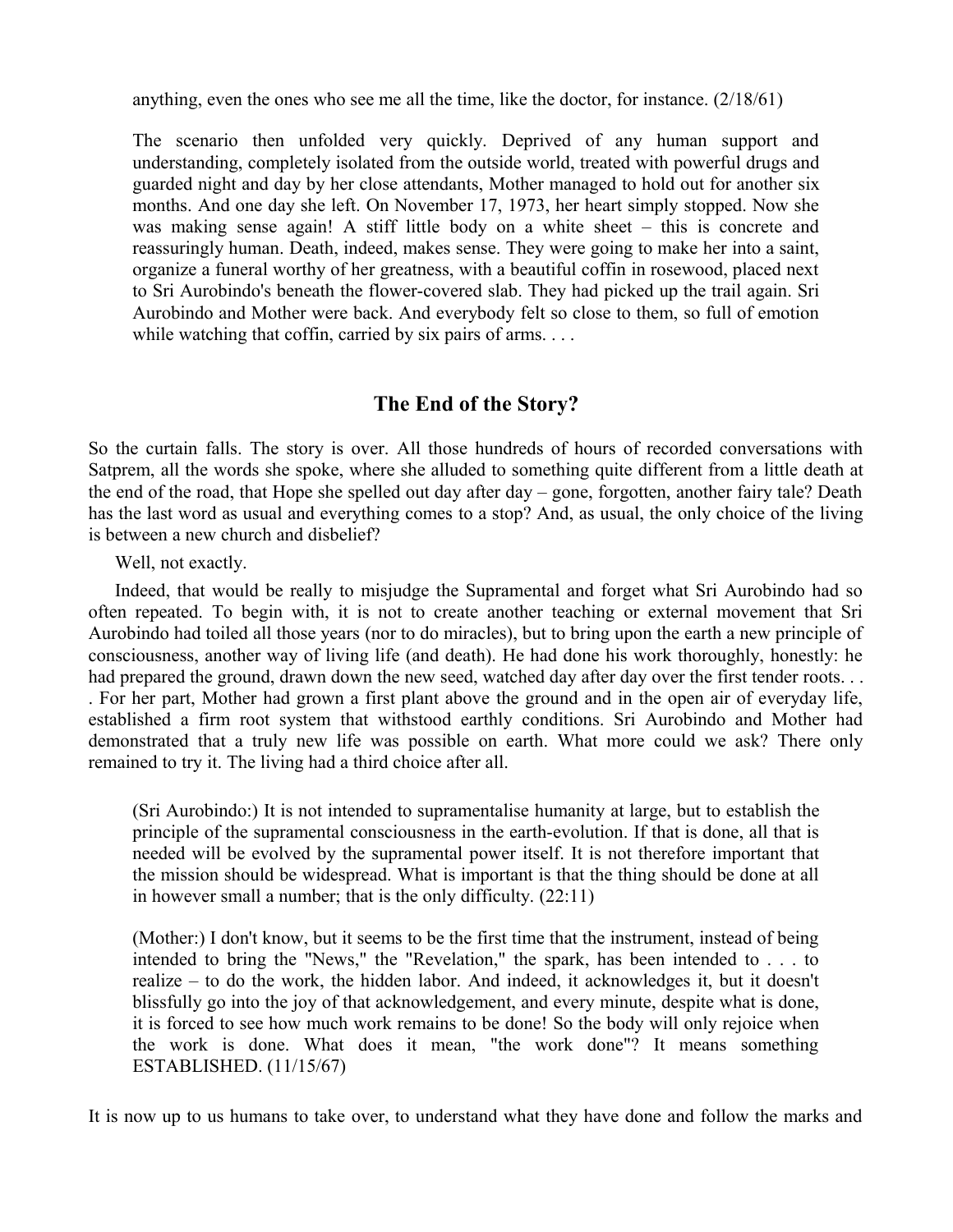signposts they have left. After all, a new world, a new way of being on earth, is worth some effort. Unless we wish to continue in the old way? It's always a possibility. The choice is entirely ours. That, they cannot do for us. A little commitment is necessary on our part.

Mother is gone, of course, but she had fully accomplished her task. She stayed until the last minute, the extreme limit. And it is truly because the incomprehension around her was too absolute that she decided to leave. She could as well have stayed indefinitely, one could say, for she had found the secret of overlife.

(Mother:) The step that humanity must take immediately is to overcome exclusivism once and for all. To be supple enough and wide enough to combine everything together. This is what I keep knocking against these days, in every domain – every domain. . . . In the body, too. The body has the habit of: "This and not that, this OR that, this or that. . . ." No, no, no – this AND that. The great division, you know: life versus death. That's the long and the short of it. And everything is a consequence of that. Well-words are stupid, but – overlife is life AND death together. (1/3/70)

You see, it isn't that death disappears (death as we conceive of it, as we know it, and as compared to life as we know it) – it isn't like that, not like that at all. BOTH are in the process of changing . . . into something we still don't know, which seems both extremely dangerous and totally marvelous. Dangerous, because the slightest wrong move has frightfully serious consequences. And marvelous. This is the consciousness, the true consciousness of immortality – it isn't "immortality" as we conceive of it; it's something else. We tend to want certain things to be true (what we perceive as favorable) and others to disappear – it doesn't work that way! It doesn't work that way. It's that EVERYTHING becomes different. (7/12/72)

We will very much miss her silvery laughter. If she were here, we could walk hand in hand toward a happier world. But she is not far – just behind the paper-thin veil of our material consciousness – and who knows if one day she will not appear to our physical gaze, unsealed at last?

And this is where the existence and research of Satprem take on their full meaning. Mother said it repeatedly: he was the only one who really understood and followed her, the only person who did not politely swallow the official version of Mother's death. To run counter to such an . . . overwhelmingly concrete fact is not an easy task: "Am I not crazy? Or just plain dreaming?" Indeed, it is insane to challenge the combined wisdom of such a respectable and spiritual pack. It takes courage and perhaps more than courage. The battle that Satprem had to go through after Mother's departure in order to preserve the Agenda and publish it integrally, despite all the obstacles "fraternally" strewn beneath his footsteps, is on a par with the best James Bond. One day, the story of that fight will be interesting to relate. But in the meantime – and that is what primarily counts – we are engaged in the second stage of the Experience: the human stage. Are humans going to realize that the world has changed in its foundations? Today's world is as cataclysmic and dangerous as can be; all sorts of worldwide catastrophes seem to loom over us. Will they have to manifest with full forces for us to understand that the human world is finished in its present mental form, that it must mutate to something else or perish? There is that "other" possibility – in the cells – which would thrust us into such a new and surprising world, where all the old cataclysmic ghosts no longer have any place, a world of absolute spontaneity, infinite peace, eternal youth. . . . But the old ghosts still seem to have a lot of attraction for the human consciousness. Which one will win? It's almost like a race. It would take very little to tip the scales: a few human eyes opening up, and . . .

Such is the challenge and such is the meaning of the first man to try to follow Sri Aurobindo's and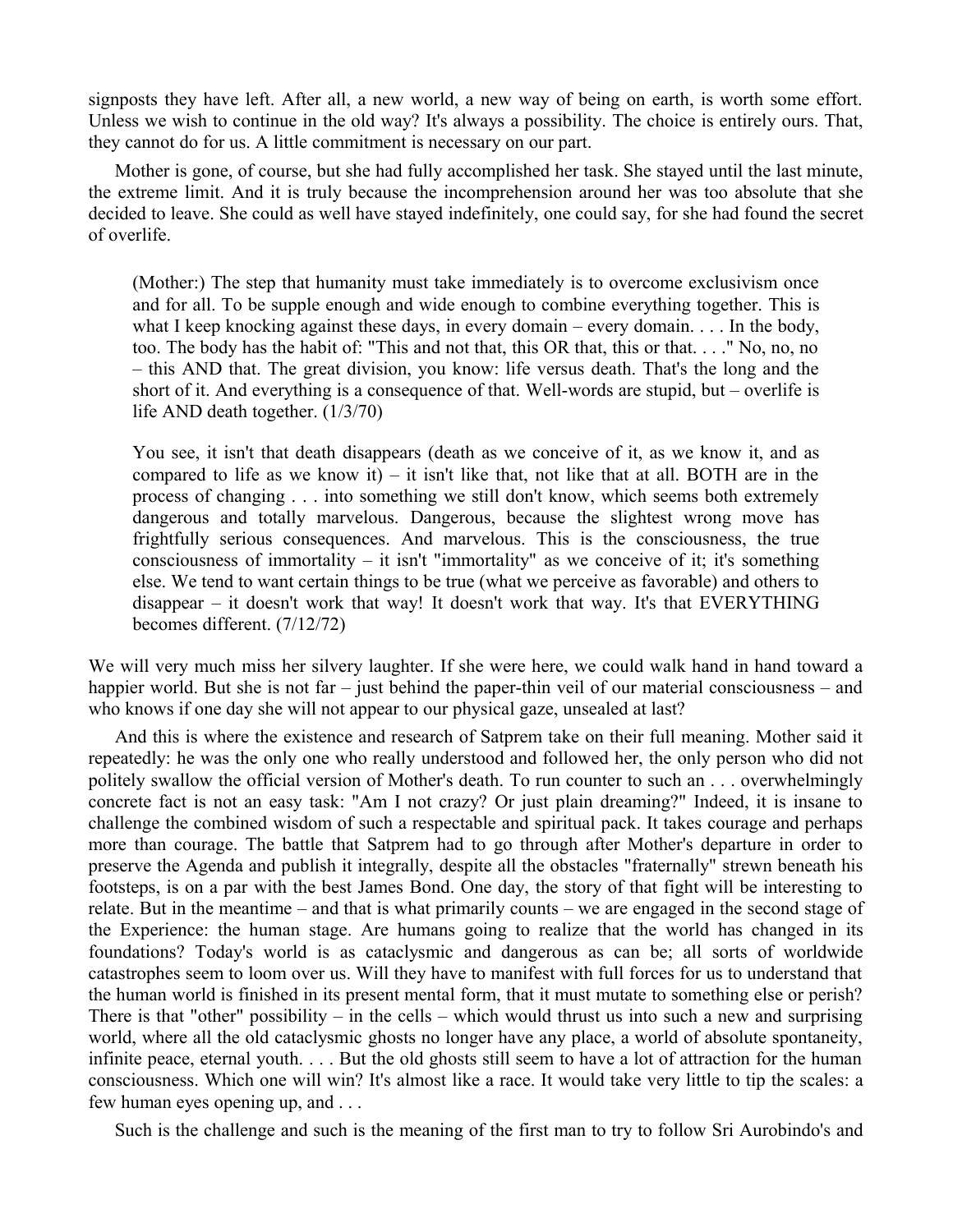Mother's footsteps in the cellular consciousness of a human body. All is still possible and open because that man is trying. Will we understand his words? Time is perhaps shorter than we think.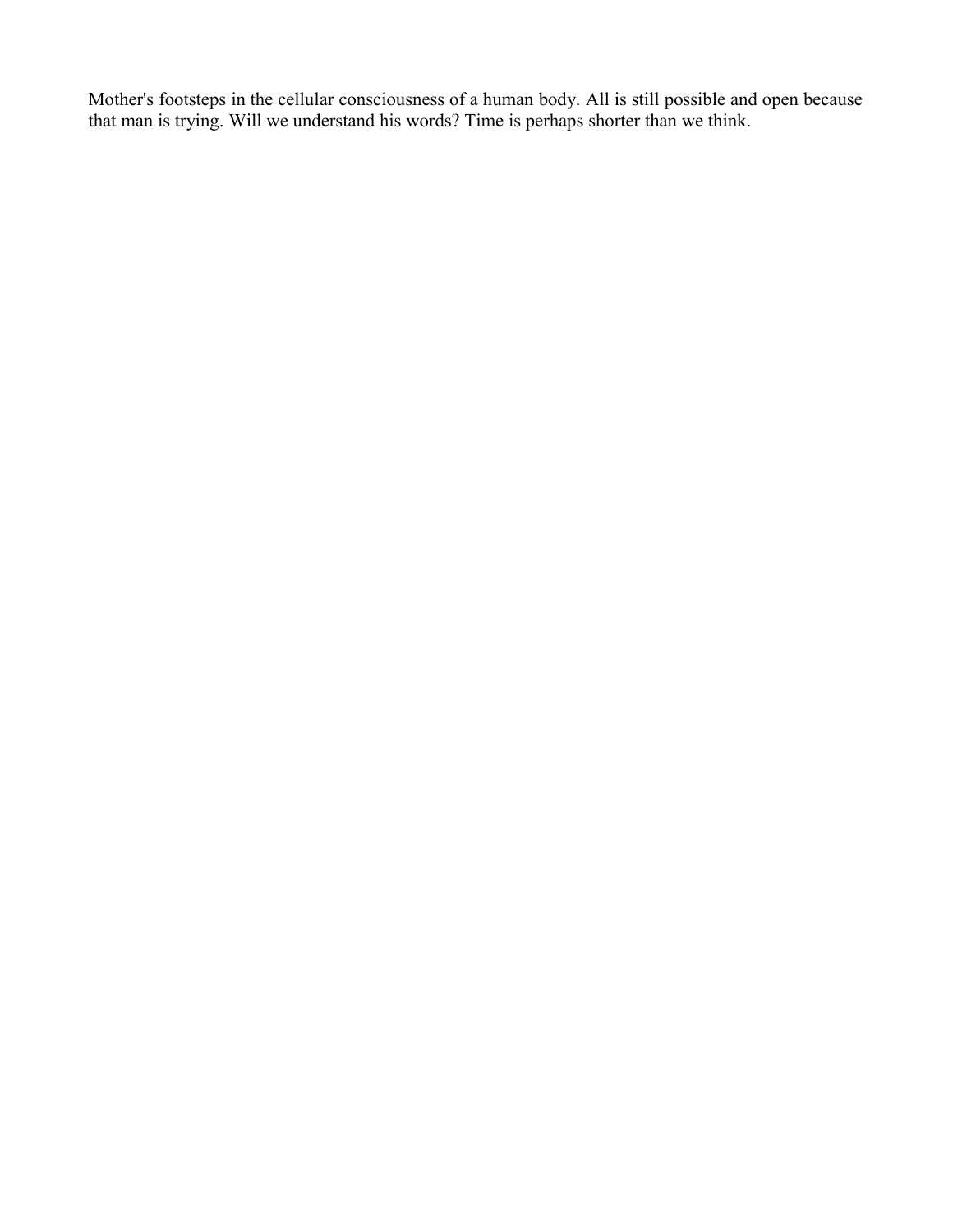# **PART THREE**

# **SATPREM**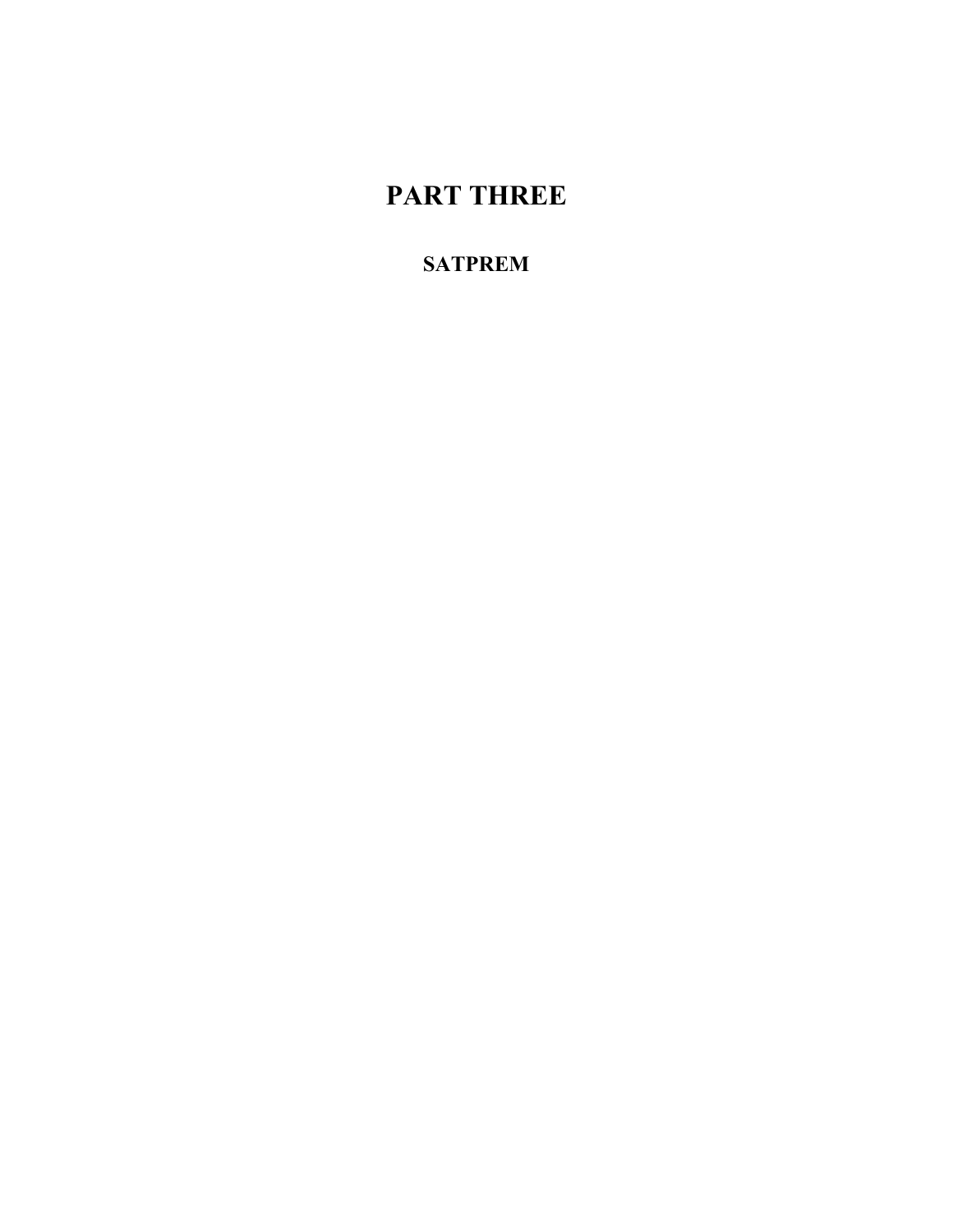## **Let Us Try . . .**

A mind absolved from life, made calm to know, A heart divorced from the blindness and the pang, The seal of tears, the bond of ignorance, He turned to find that wide world-failure's cause.<sup>[3](#page-50-0)</sup>

To effect evolution, we need to be in contact with our body. We are never in contact with our body – or if we are, it is always through a series of more or less distorting filters, a whole vertical structure we call ourselves: our thoughts, feelings, sensations and many reactions to life's stimuli. We "think" our body sick because the symptoms fit the description in Merck's Manual; we "feel" that such and such a pain indicates a worsening of the situation; we "fear" cancer and we are "afraid" of dying – in the end it's always death. But what does our body think? And how can we know what it thinks – or, rather, what it really goes through – as long as we think for it, feel for it, and fear the worst for it (always the worst, to be sure)? All that automatic, reactive buzz, all those "layers" of human habit which hem our body in an implacable web of ready-made truths and pre-concluded conclusions must stop interfering. They have to fall silent. The body must be left on its own in order to express its own possibilities, normally shrouded and appropriated by all the "higher" mental and vital activities. Left to itself, the body will reveal its secrets. If it is divine, built divinely, those divine traits must then manifest themselves. It's a risky game, perhaps mortal. But as we shall see, the basic postulate is correct: the body is divine. Left on its own, it shows it in an astonishing and miraculous way (we are just not used to these miracles, while for the body they are completely natural.)

#### **The Breakthrough**

This is how Satprem describes, in one of his most recent letters, the battle to break through those layers of mental habit that cover us.

"The New World is not an escape – it is a conquest. A difficult conquest, more difficult than the conquest of the Sahara desert or the ascent of Mount Everest = they are child's play. I am not in the habit of exaggerating. And if you cannot fight your battle now, right where you are, you will not be able to fight it later – it is now that you pass the test (or don't pass it).

"And it does become dangerous, for the New World will not tolerate one second of deception, not one grain of falsehood – otherwise you don't pass; it throws you out and it can be absolutely ruthless. In the old days, they spoke of 'dragons' and 'serpents' that guarded the "Treasure' – it is a picturesque translation of a real fact. You do not cheat with the dragon: if you are not pure, you get burned. Therefore, your battle of purity, of sincerity, of honesty, of true and divine simplicity, must be waged now, or else you will be thrown out, and the second time might be worse than the first. One does not approach these serious and grave things without danger – though it's only dangerous for insincerity and impurity.

". . . What, then, is this battle all about? It is quite simple. We know the general system of the world – rather, a few know it: those who have tried to get out of it. That System is cruel: there are implacable

<span id="page-50-0"></span><sup>3</sup>Sri Aurobindo, Savitri, p. 202.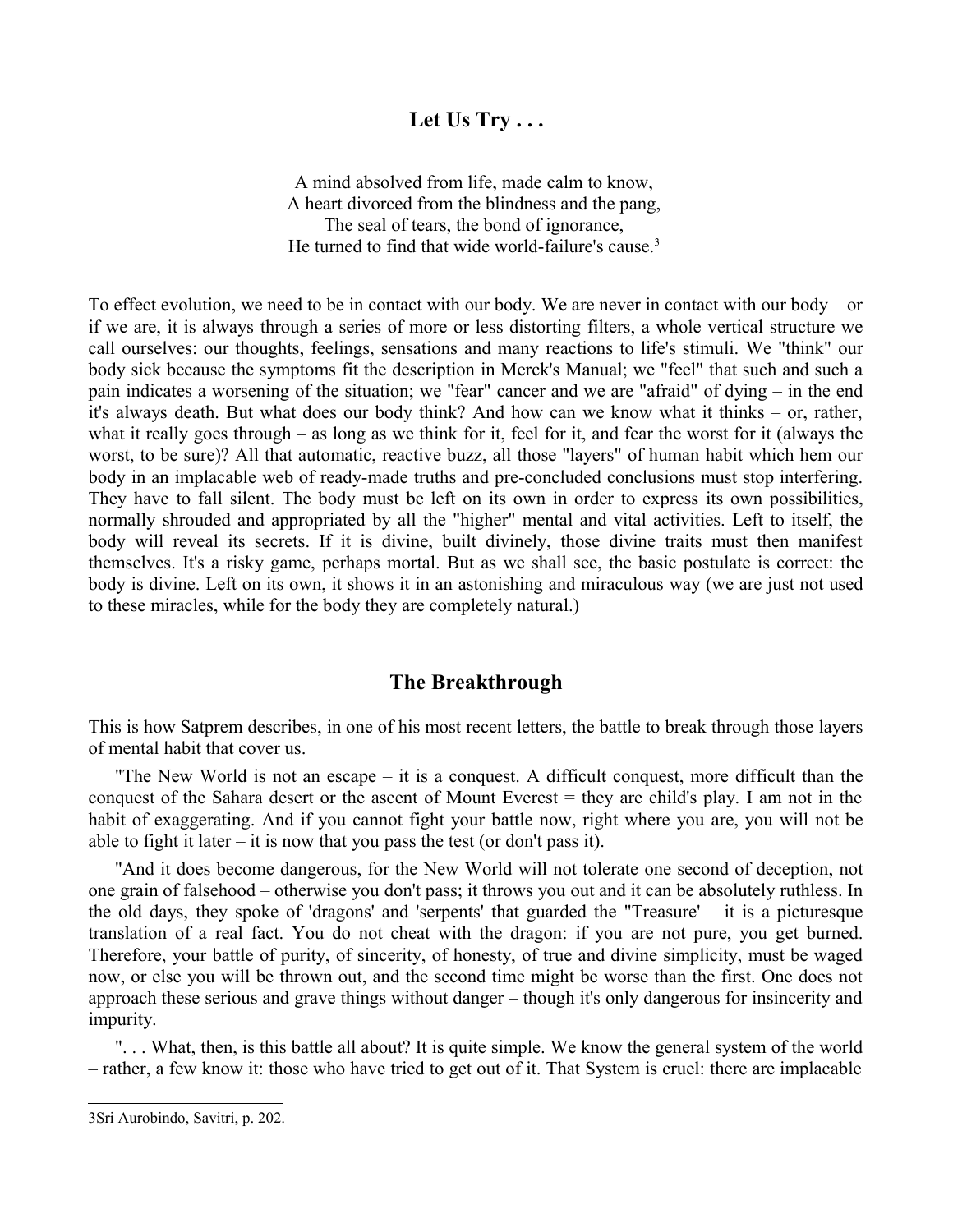and very nasty forces lying in wait at every street corner for the 'lawbreaker,' and if you break the law, the Sordid begins to show its teeth. But as long as you march in step, the Sordid gives you broad and charming smiles. It is called Justice, Poetry, Religion, Ideal – it takes on every mask to hide the real story, the sordid story. Personally, I was brutally freed from the masks at the age of twenty<sup>[4](#page-51-0)</sup>  $-$  I have been a lawbreaker for 40 years. I know the trade well.

"So, when you are courageous and a little obstinate, you get out of the System. That is the easiest and 'fun' part of the Battle. You are 'against' – it's simple. You stand 'apart' – it's simple (not always so simple). But then, if you are honest and sincere with yourself, you quickly realize (more or less quickly) that the System has its roots within, right inside your own flesh. The Sordid is cozily inside and holds you by a thousand invisible little strings, which sway you this way and that. This is beginning to be far less amusing and far more difficult, because the Sordid, the System, then begins to show its teeth inside – there, I can assure you, it takes a lot of heroism not to let yourself be eaten up. One can be eaten up by pulling the wool over one's eyes and fantasizing about oneself. You are then no longer dealing with nice little cops, quite becoming in their easily recognizable uniform, but with cruel, universal forces, which hold the entire human world in prison – you are the prime keeper of your own jail. There, as I have learned myself, you must be very strong, that is, very pure – purity is the only force. To overwhelm the Dragon, there is no other weapon than purity.

"Hence the New World means uprooting the System from within oneself. And ultimately, the System has roots right down into the genetic code and in each cell, because we are the son of the father who was the son of the great-grandfather who was . . . All the holy Church is there, and all the holy Horror. Do you understand the magnitude of the battle?

"So if you are still at the stage of whipping out the machine gun, of banging your fist on the table, writing poetry, and saying 'me,' you are entirely beside the point and entirely the puppet of those cruel forces – you will write the poetry of Revolt and the novel of the glorious 'me,' which is but a ridiculous little marionette. For those forces, revolt is as good as surrender, evil as fine as good, love (so-called) as tantalizing and delectable as hate. They are the two masks of the Sordid. And the 'me' is the toothsome little puppet of those forces. You get out of that horrid System when you begin to throw that famous 'me' out the window, because, at any rate, that 'me' is merely the 'me' of the grandfather, the greatgrandfather and all the holy Tribe – you must get out of the Tribe once and for all.

". . . I could tell you a little story. It happened more than 25 or 30 years ago. I was in Ceylon (it was another world, then), in the south of Ceylon, in a village on the edge of the jungle. I lived in the temple, slept in the temple, and every day I begged for my food with my copper pot – at that time I thought I was out of the System! I was usually given rice mixed with sliced green pepper. That pepper was so hot that it burned my fingers when I ate my rice. Finally, since I had already contracted typhus in the camps and amoebic dysentery, I started to purge blood every day. I was very sick, but I went on with the same diet anyway because I'm stubborn. And one day, as I was washing my copper pot along the river bank, I started to indulge in self-pity, saying to myself, 'Here you are at the end of the world (there was still an 'end of the world,' then), with nothing, and you're croaking.' In other words, I was spinning pitiable yarns for my own benefit, but, still, I was in a rather bad way. Then all of a sudden, on the bank of that river, while I was washing my copper pot and holding my aching guts, a Force came over me, literally seized me and shouted into my ears, 'But what does it matter what you think!'

"I tell you, a mask fell off me. Suddenly I was no longer the same: what I thought did not matter in the least. Everything we think is a fairy tale; it's FAKE. A total, unmitigated lie. Dysentery is a lie, typhus is a lie, cancer is a lie, everything is a lie – everything we think is false and fake. There is SOMETHING ELSE.

<span id="page-51-0"></span><sup>4</sup>In Nazi concentration camps, where Satprem spent a year and a half for belonging to the French Resistance.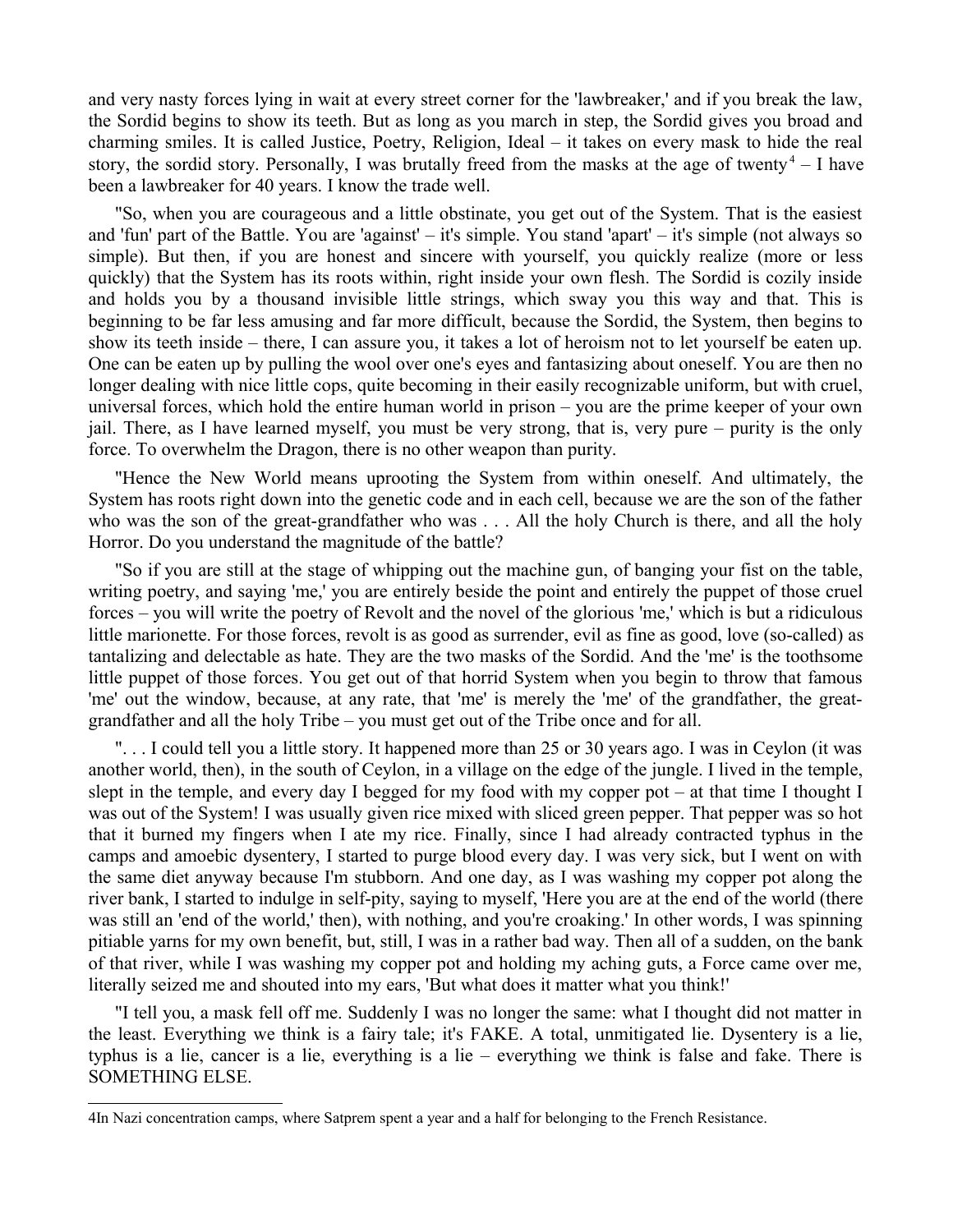"This is the first mask that falls: the mask of the mind.

"Then there is a second mask: the mask of the wonderful and eternal sentiments that fill human beings. This one is a far more deceptive and tougher mask: I 'love,' I 'feel' – oh, all that holy tribe of passions and desires and hurt feelings and 'I feel . . .'! Yet they are nothing but sordid little strings pulled by the same cruel forces. So there, too, you must reach the point of the cry: 'But what does it matter what I feel!' And a whole set of theatrics falls.

#### "Not easy.

"Once that second mask – the vital mask – falls off, you are very near what I would call the 'burning Zero.' In other words, there is nothing left; everything is broken, unmasked – you are naked and ridiculous and nothing whatsoever. Then it begins burning inside. That is, it begins to BE – something that is neither the grandfather nor the great-grandfather, neither poetry nor religion nor ideal nor anything of the whole damn sordid story. Something that IS – without words, pure, simple as a fire or a child. You are the child of the fire. You are the burning nothing. You ARE.

"This is the beginning.

"Afterwards, you have to go on uprooting the other falsehoods in the depths of the body, in the cells – that is the last part of the battle." (letter from Satprem to a brother, June 1983)

This breakthrough, this descent to the cellular level, takes, of course, several years – a very short time considering the millennia of human habits involved. It requires courage, but especially a lot of patience and endurance. And it is readily done in the midst of everyday life. Indeed, one must live a normal life to do it, for it is life itself that provides at every instant the opportunity to measure one's own progress, the degree of stillness of the various parts of the being: as long as there are reactions to one thing or another, it means that that particular point is not conquered, not silenced – EVERYTHING must come to a stop.

In Satprem's case, this descent must have taken place unknown to all (except him!), while Mother was still in her body, while he was engaged in a very "external" and fierce battle to publish the Agenda. In 1982, all 13 volumes of the Agenda having been duly published down to the last comma, Satprem suddenly found himself before a terrible wall. He had finished all his external work: he had written all the books that he had to, the hundreds of letters that he had to; he had extended unceasing encouragement to this one and that one, and his sweet smile, which dispelled all our little clouds in a second. What was there left to do? A man, in a physical body, must do something. The fire burning in his heart was telling him that surely he could not go on writing books and letters till doomsday. He had done it, and it had become another routine, obviously pleasant for the recipients – but he had perhaps something better to do?

## **Let Us Try**

Thus, gradually, from within, from that rather strange condition of inner stillness in which he lived came the need to go farther down, right into the body, as Mother and Sri Aurobindo had done. This was in May 1982.

". . . What was just an 'idea' or a conjecture (transformation) has become the one pressing and imperative need. I don't know anything about it; all I know is that there is an imperative, inevitable, irreversible aspiration, as it were, and it has become a sort of physical necessity, a groping need, and I will not be able to do anything else. I have no idea of the direction to take, or where I am going, but in a sense it does not really matter; what matters is that one-pointed concentration and the unfolding of an almost physical need, which holds or must hold its own ineluctable direction. There is a kind of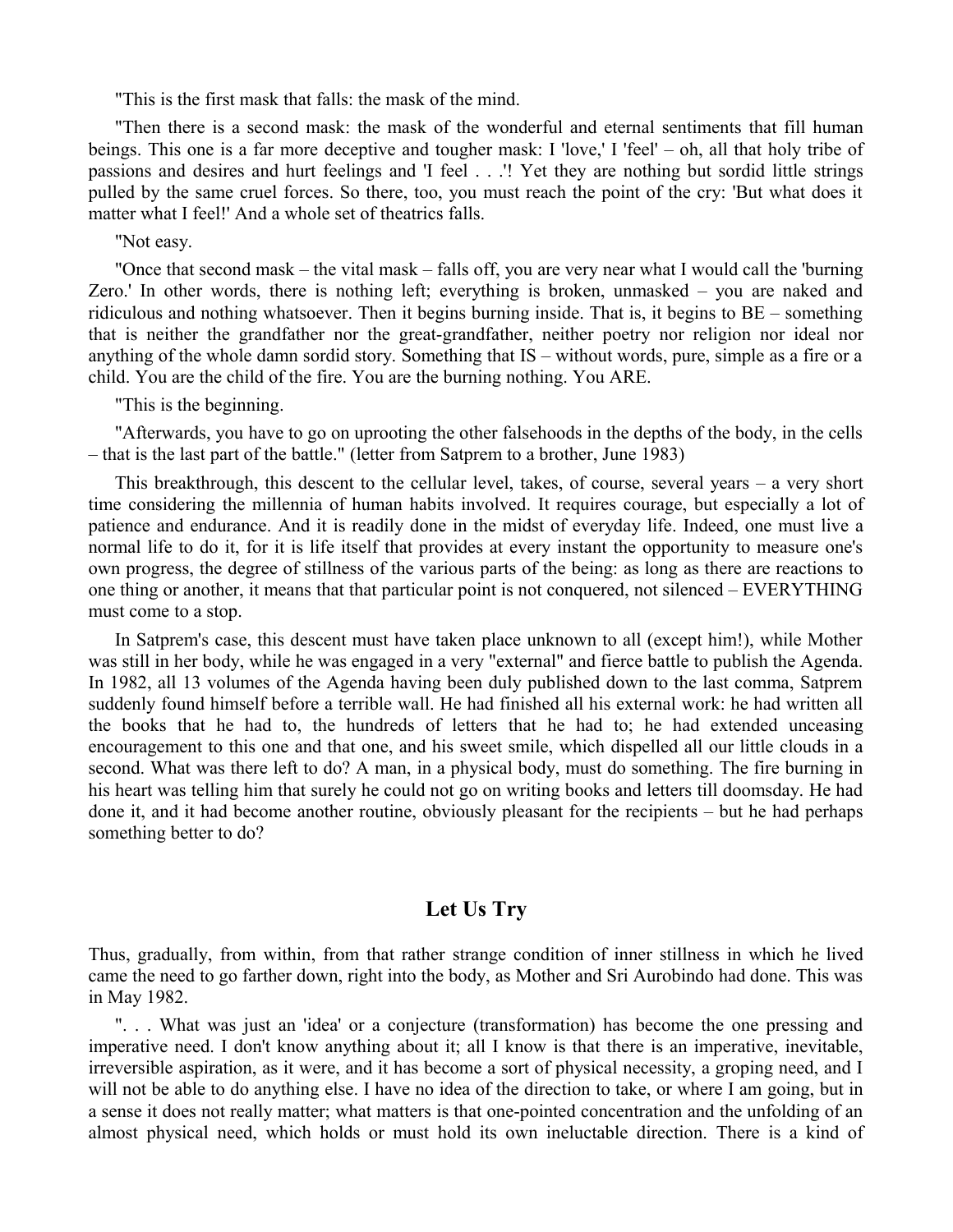awakening of the aspiration in the physical consciousness, and it moves according to its own unknown laws (unknown to me). All I know is that I want to live exclusively in that. All I mentally and almost physically know is the necessity of producing one first earthly sample of the new species – of taking one first step, of materializing one first possibility as a concrete realizable hope for those other human beings who have the potential. The earth needs a concrete hope and a clear sign of its next course – so all can say, even if they cannot yet be it: this is where we are going. It is the only obvious thing to do, even if it is impossible. What would have appeared to me before as a kind of unbounded ambition has become a simple and indisputable fact. I don't care in the least about being the 'first sample,' but it has to take place somewhere on the earth, in a first human who will put his body at the disposal of . . . 'that.' I don't care whether I succeed or not, and in a way it is none of my business; my business is to try to the utmost. It is possible, even probable, that other unknown people are attempting to do the same thing in their own way, with a different vocabulary or in a different form, but the evolutionary drive is ineluctable and imperative, and it seizes all those who are willing to put themselves 'at the disposal of.' Whatever may happen to others, I feel impelled to follow this path, without the least 'personal' overtone – actually, you no longer have any idea where the 'I' is in that groping darkness, where your only hope is the divine Hand, if it cares to take mine. The only new capital and simple fact that happened is that one day (it was May 14), I felt something saying yes. That and the aspiration in the physical consciousness are the only two driving forces in something that looks otherwise totally dark.

". . . The appearance of a first sample of the divine species on earth is ineluctable. And it can be anyone; the main thing is that our aspiration should carry that 'anyone' to his divine destination. The enterprise is certain. By withdrawing, Mother and Sri Aurobindo wanted to leave to the human being the grace or favor of taking the first step of his own evolution and passing through the gates They opened. Satprem is just one aspirant among others, and with or without him the work will be done and a first terrestrial sample will inevitably be born to the divine life." (letter from Satprem to Luc, May 1982)

Simultaneously, Satprem decided to withdraw from public view, along with his companion, Sujata, not to enjoy a well-deserved peace and realization away from worldly life, but to devote himself more exclusively to that ultimate battle in the roots of life. A total concentration was necessary, for, at that level, the least mistake can be fatal; no "slip" is permitted when it comes to the functioning of the cells – we depend too much on them.

#### **The Double Mooring**

From that "strategic" retreat, he sent some rare, essential news about the new phase he was engaged in:

"I want to tell you a 'dream' I had some time ago, which is one of the landmarks in the story since Mother left. It is actually the continuation and conclusion of that vision I had immediately after Mother left, in which I saw a great crevice in the desert and me lying flat over it (with my bicycle on my back!) to make a bridge or join with the other side of the crevice. I nearly completely missed the vision I am about to tell you, but I had an experience that suddenly made me realize the meaning and importance of what I had seen. These are not visions; they are actions.

"This is what I noted down in my notebook under the date of March 21 (spring equinox):

"I remember that two nights ago, that is, during the night of the 18th to the 19th, I saw something that now makes sense: I was aboard a rather large boat (not a sailboat, I don't think), and we were about to dock and moor the boat alongside the quay. The boat was still moving and I could see the big steel cable moored to a bitt, but that cable was unwinding, and the boat began to leave the quay without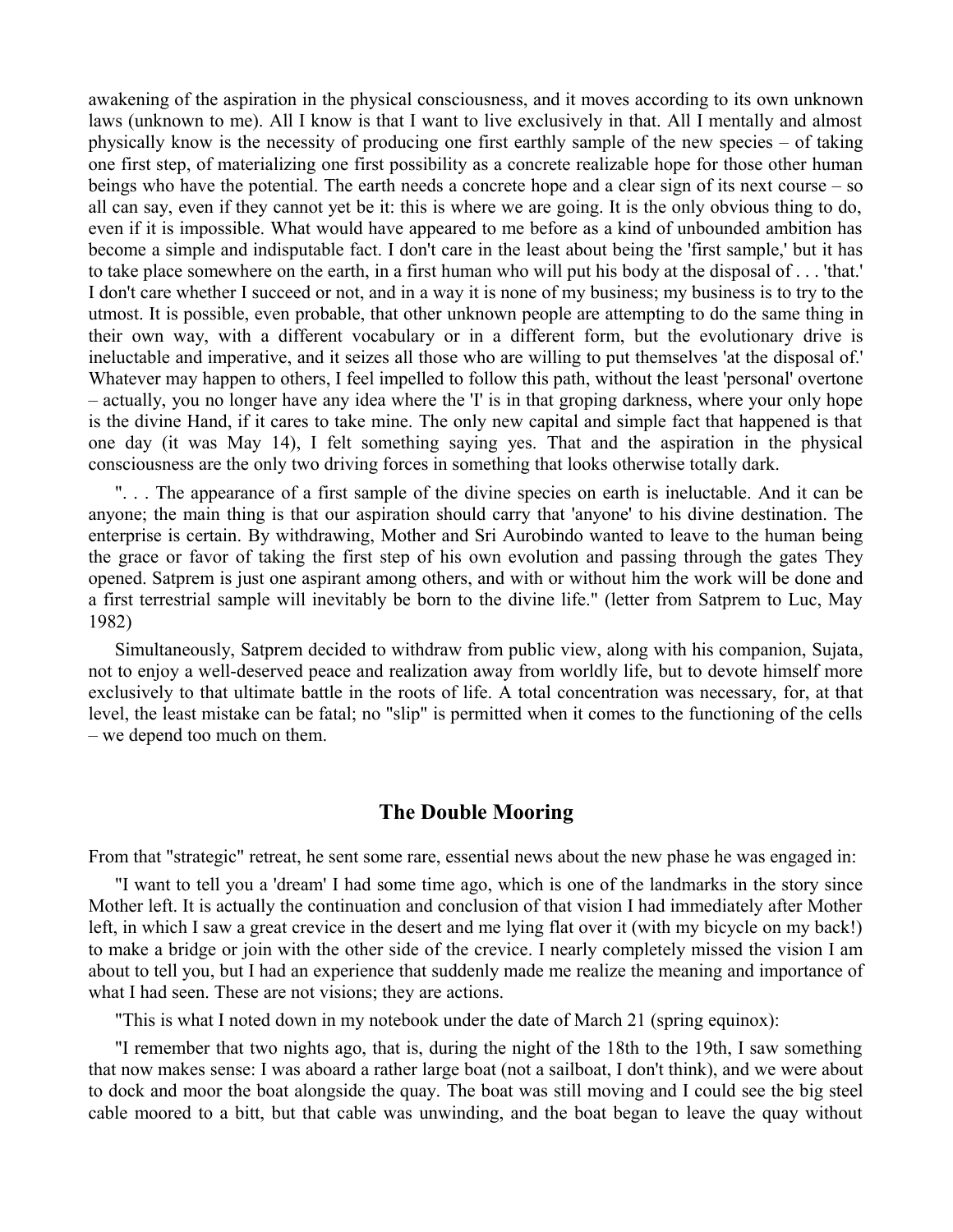casting off its mooring, moving slowly away from the coast. Then we passed by a beautiful, all-white building standing in the distance, all alone in the middle of the sea (on second thought, it may have been a temple, but very clean, very white, very harmonious, standing roughly half-way). Finally, the boat reached the other shore or other side (side of what, I don't know, and I can't say I saw a 'shore,' but it was the 'other side' of the first quay, to which we were still moored). And we moored on that second side, too, with a big steel cable. I thought to myself, 'Well, well, this is a double mooring.'

"I cannot describe the boat because I was too busy maneuvering it, nor could I see who was on board, but there seemed to be a few people, not many. This was the side one disembarked on. What was most prominent in my consciousness was that 'double mooring' and the big steel cable that connected us with the first quay.

"To sum up, both sides are connected with a big cable and you do not leave the mooring of one to travel to the other. It is a double mooring.

"I think the first quay stands for the earth and the other quay, for the supramental world. The white building at midway must be the world of the gods and religions.

"Well, it looks like we are coming to land." (letter from Satprem to Luc, April 1983)

#### **The New**

The vision is quite clear: Satprem had made the junction, the "double mooring," between the terrestrial shore – bodily matter – and the supramental shore "up above." Like Sri Aurobindo, like Mother, his cells were directly in contact with the higher Fire – without any intermediary. Freed of all the distorting and asphyxiating layers, his bodily substance was directly imbibing the Consciousness-Force that moves the universe – an astronaut without a space suit, you might say! What was going to happen?

"Somehow, I feel a necessity to take stock of the situation – never mind if the stock is still incomplete. To mentalize things only muddies them, like putting a lid between yourself and 'the thing.'

"Actually, I could boil down my entire discourse to a fortuitous and insignificant little experience that happened recently. I met X and asked him somewhat mechanically, 'What's new?' And at that very moment, something in me stopped, looked up, and said (it was not me saying it), 'The New is here.'

"That is the fact.

"I have therefore spent a whole year in concentration. It was on May 14, 1982, that I sat down and said to myself, 'Let us try.' And it was on May 13, 1983, that I was abruptly torn out of that concentration to go to R. This was a difficult exercise and a 'test.'

" . . . But the fact, the other fact, is that the moment the plane took off for R., a tremendous power seized hold of me – the kind I experienced during my solitary concentrations – and literally doubled me up and did not leave me – in the train, the streets, the car and everywhere. It was so extraordinarily dense that I said to Sujata, sitting next to me, 'But don't you feel this?' (the impression was that it could smash and flatten just about anything). And the funny thing is, Sujata replied, 'Yes, I feel a relaxation in my whole body.' I was like an electrical power station and she was relaxing! (I now understand why.) What is most extraordinary is that nobody seems to feel it. It is an incredible power, unbearable for the human norm, yet it seems as transparent as air. I don't know, but if you transposed that power to the vital level, it would blow up everything it went through (and if you transposed it to the mental level, it would explode the brain). And yet it's like air! But what is supremely interesting is that this power is bearable (humanly bearable) only at the level of MATTER – but a purified matter, otherwise it also explodes (that is, any obstacle or cover-up explodes; there is a whole 'adjustment' and process of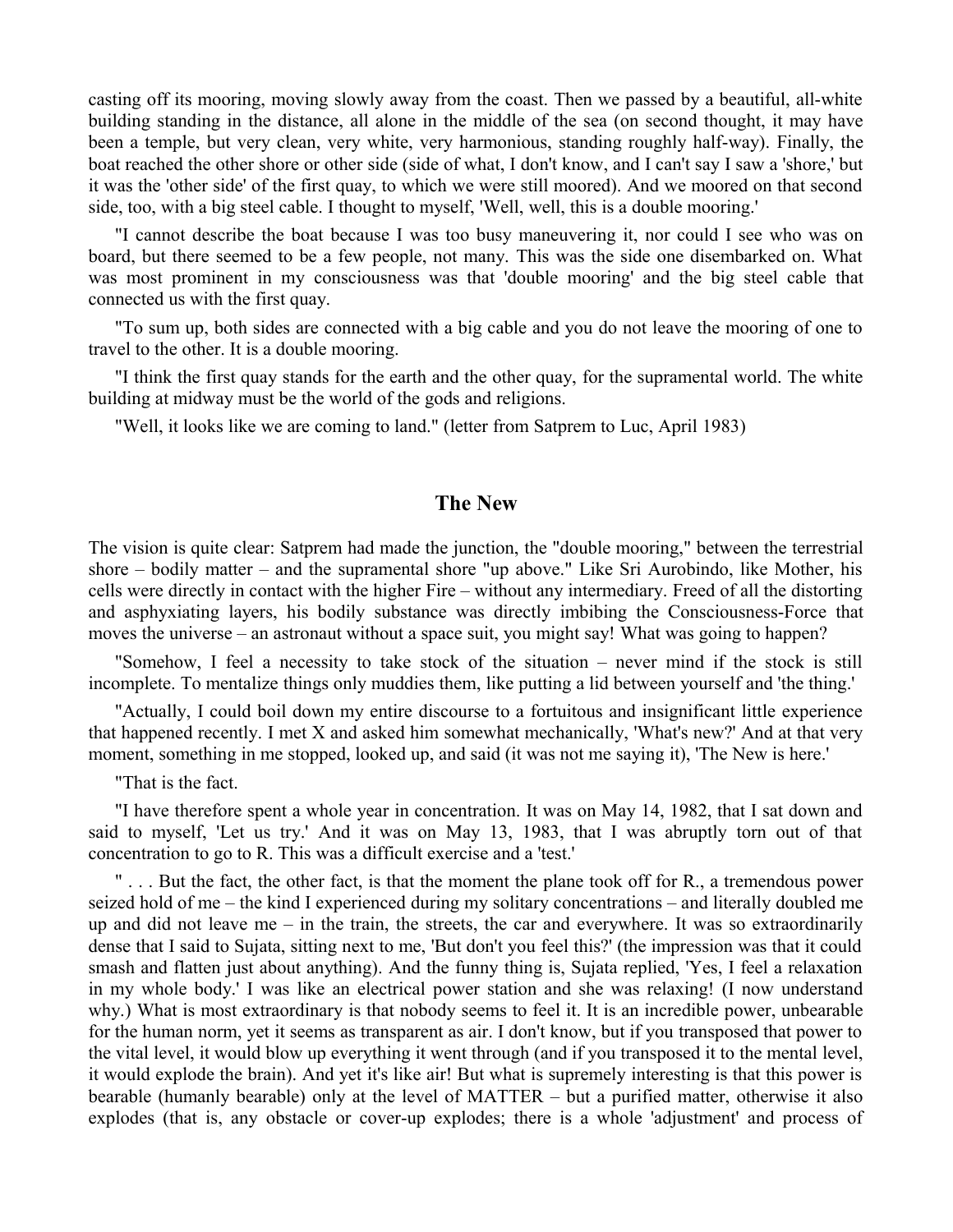purification to undergo, first – that's been the work for the last year). The supreme intensities of the Spirit are bearable only at the level of matter . . . as if they were the same thing. And anything in between is falsehood.

"That opens up new horizons.

"The fact, then, is that that Power is now established. This was the difficult exercise.

"I cannot tell you in two pages what has happened during the last year. But I did manage to keep a diary where the daily stages are objectively recorded – one day it may be useful, unless the Experience takes place in vivo and physically, in which case it will be visible, as Mother would say, and we won't need a 'diary'! But it is taking place. How far will it go? I don't know, but it has begun.

"The one last fact I wanted to mention to you is something quite surprising, which has happened hundreds of times, and which is a real discovery for me. It is really 'my' discovery. I don't know how to say it in simple terms because it is new (except for Sri Aurobindo and Mother, and maybe the Vedic Rishis, nobody has seen it before, and Mother and Sri Aurobindo have not even mentioned it explicitly anywhere – at least I am not aware of it). In order for you to understand the 'fact,' I have to backtrack a little:

"The first stage of this supramental yoga is the awakening of the aspiration in the material consciousness, the body-consciousness. I need not tell you what that is. As a result of this aspiration, 'That descends, the supramental descends. And that's a marvel – a rather frightening marvel at the beginning – but a marvel the likes of which you have never seen! It takes months to accustom the body to that cataract (it's more like molten ore), because all the intermediate layers have to be purified. Any obstruction blows up or threatens to blow up everything; the least speck of dust has 'explosive' effects. It is long and difficult to withstand, and absolutely marvelous. Thus, 'That' descends and grinds (does it ever!) and churns and purifies all the intermediate magma. This is the first 'line' between the human material consciousness and the supramental Consciousness. Then, one day, you enter the second stage (or third, rather), and this is where I made my discovery.

"As a result of those repeated 'descents,' one day, suddenly, the whole MATERIAL consciousness, the BODY-CONSCIOUSNESS, starts to rise! This is totally unheard of! We have heard of (or felt) the Kundalini rising. It's something I have experienced thousands and thousands of times for so many years. It rises above and blossoms out into a vast and very luminous and pleasant expanse – and so on and so forth. But here, all of a sudden, one day, it's as if (not 'as if') the body were under a gigantic magnet and the whole consciousness OF THE BODY starts to rise. (You feel millions of minuscule particles caught by the 'magnet' and starting to rise from everywhere at once.) The first time, you have absolutely the impression of dying – this is the 'way out' when one dies. And for quite a long time, every day the body feels it is about to die. It is a feeling difficult to overcome; it's difficult not to 'let go.' But then, the higher it rises (truly, peak after peak after peak), the more you feel that, instead of a rarefied air, you are going through dense layers, denser and denser, almost unbearable – it almost reaches the breaking point, as if that material body-consciousness entered a molten atmosphere 'up there.' And this is where, after days and weeks of 'adaptation,' something quite surprising happened: you rose and rose under the attraction of that magnet and it felt denser and denser, and suddenly, without any explanation, it was right THERE. You were no longer ascending or descending – it was THERE. It was right in the body, at the level of matter, without high or low – that same density of atmosphere or power was directly and immediately there. It's like a sudden reversal: you have arrived. As if you had spent days and days climbing to heaven, and all of a sudden that heaven above was right in front of you, in your bedroom and in your everyday body! You feel a little stupid. You are wideeyed – but there it is.

"I can find explanations after the fact, but the supremely interesting point (what I call 'my' discovery) is that the material body-consciousness is what rises and joins with the Supramental. I had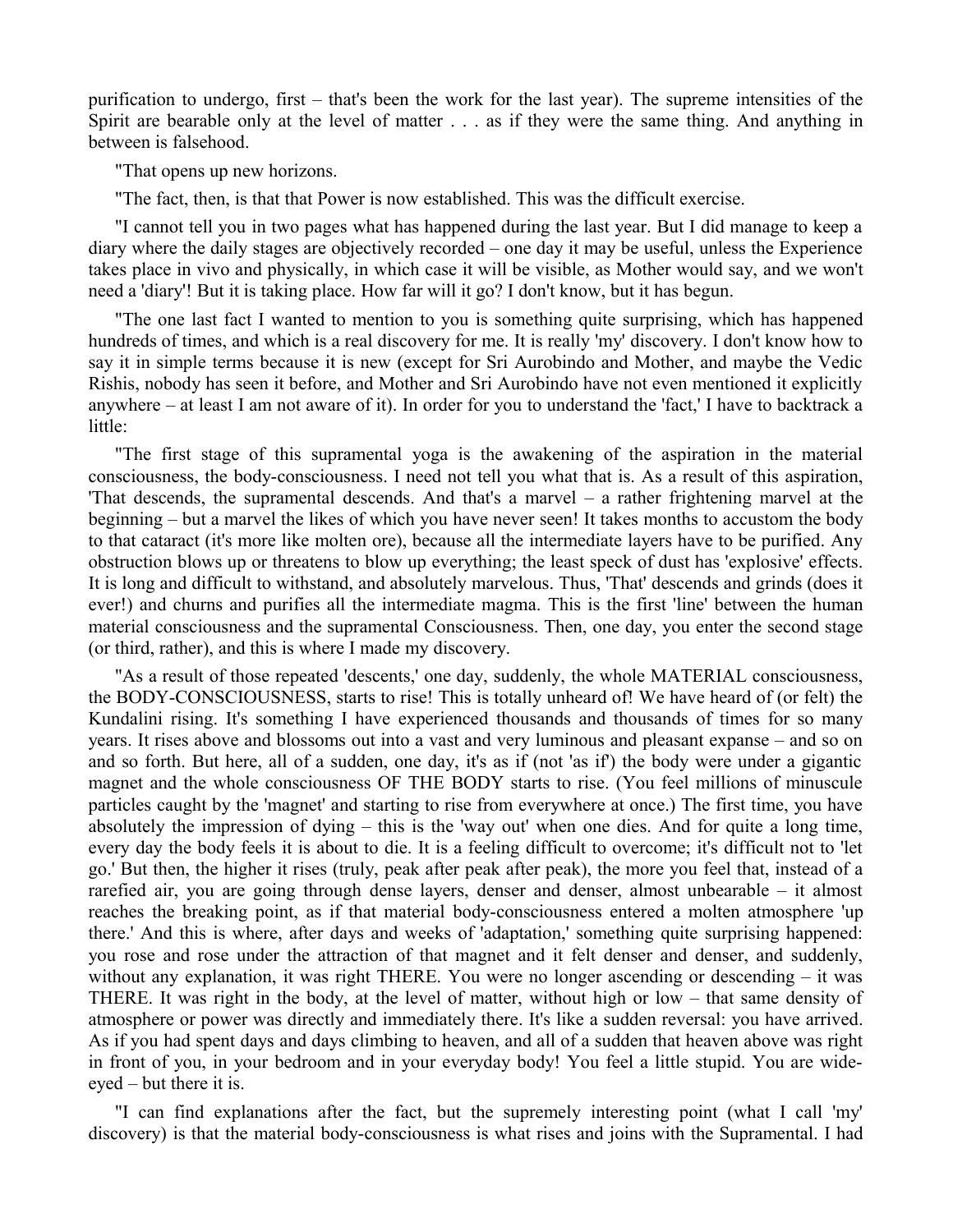always wondered about that supramental consciousness that one draws from 'above' and about that supramental plane located 'above,' and I had often asked Mother, 'But how and why above? It should rather be found below, by going down instead of up.' Indeed, I could not understand how the Kundalini or the mental consciousness or the vital consciousness or the 'spiritual' consciousness – or any form of consciousness we know – could possibly establish a contact with the Supramental. I found it illogical that the mind, even at its highest levels, should make the connection with the Supramental – you might as well ask the old fish to make the connection with the lizard without leaving its higher spiritual fish consciousness! And Mother had never clearly answered my question. She was always saying (like Sri Aurobindo) that one had first to find the Supramental above – what she did not say is that you have to find it with the material consciousness, the BODY-CONSCIOUSNESS! Have you ever heard of the material consciousness rising! Well, it is a fact: it rises. You even feel, underneath, that you are about to die. Mother had said it: 'The body is the bridge.' But have you ever heard of a body rising above to find the Supramental? Well, the contradiction is now resolved (for me).<sup>[5](#page-56-0)</sup>

"My explanation after the fact may be awkward, but I am going to try anyway. There is that sudden reversal: all of a sudden, it's right there; what you were actually searching for up above, that interminable climb through denser and denser layers suddenly ends on a puzzling and mystifying little window. It's there; you're in it, as if you had never risen! You climb to heaven for hours and days – to end up finding heaven on earth (and on your two feet)! What does it all mean? (I really opened my eyes wide; I mean, I opened my eyes right in the middle of the experience to touch my body and make sure I was not dreaming or 'spiritualizing.') Finally, I seemed to understand this: you 'rise,' that is to say, the body-consciousness rises to go through the fishbowl; it traverses all the layers covering matter – and it gets denser and denser as you get near the most external peels or the most external crust – then, all of a sudden, the body-consciousness finds itself again; it finds itself again in the Supramental as though it had never left it! Heaven is in matter, all the way down in matter. All the intermediate layers (mental, vital, etc.) are what makes a gangue or cocoon of falsehood difficult to break through. But once that is broken through, matter is itself again, that is, divine! It is perfectly divine without high or low. It has never ceased being divine; it's only that 'plug' of men

"One truly understands only when one is 'on the scene.' And then it's brand new. Therefore, I apologize to Mother, to Sri Aurobindo, and to the Vedic rishis, in all humility; and I have to admit I did not understand anything until it happened to me. And I invite my exegete friends to leave the page 372 and to take a 'direct' trip on the Oyapock River."

Later, Satprem added the following:

"To be more precise, when Mother told me that experience, I had not clearly understood what she meant. I thought it was the Kundalini, since she said that later 'it' came down from center to center. But in what I experienced (for weeks, day after day and for hours on end), it was the whole body that rose; there was no 'Kundalini,' or else the whole body was the Kundalini! It was a total mass."

tal and vital dirt that prevents the whole Current from being wholly and divinely itself. The bodyconsciousness 'rises' through the layers and suddenly finds itself again!

"Thus, one understands that everything can be done and everything is possible.

<span id="page-56-0"></span><sup>5</sup>To clarify this last paragraph, Satprem was later asked about a conversation he had with Mother on January 24, 1961 (excerpted in part 2 of this book), in which she clearly says, "The consciousness rose, rose, rose – rose until . . . the junction took place. . . . And it was the consciousness of the body." This is what he replied:

<sup>&</sup>quot;Yes, later, much later I remembered that experience of Mother's and asked myself if it was not the same thing. But what people don't understand is the enormous difference between the schoolboy hearing about the Amazon and the person suddenly thrust face to face with the Oyapock River – you may well tell him, 'Look, that's exactly what you read on page 372 of your geography book'; he will shake his head and say, 'Well, maybe, but it's still not the same thing!'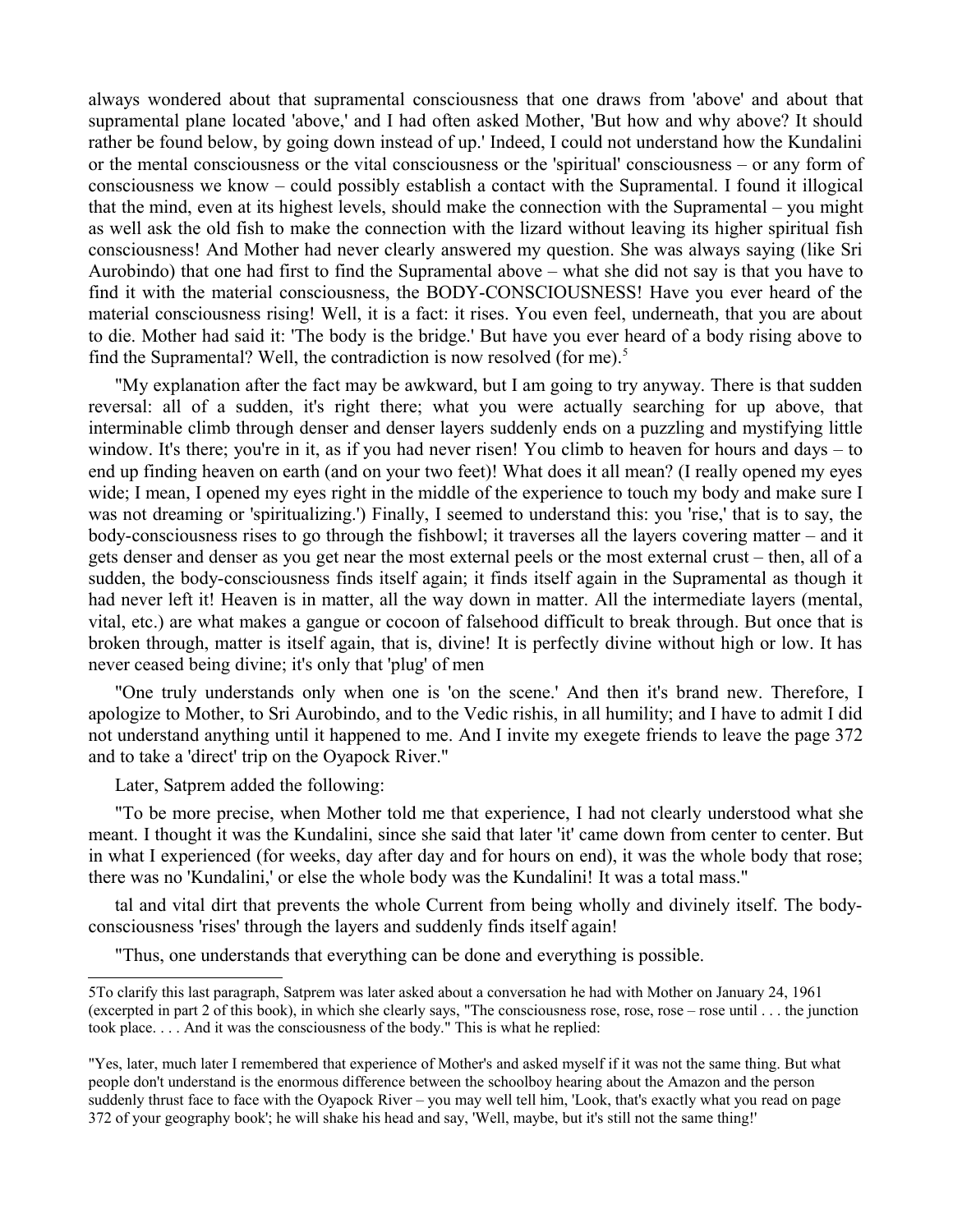"This is exactly my vision of the 'double mooring': you do not leave the earthly, material mooring to moor to the supramental quay. It's a double mooring. The 'journey' is the crossing of the layers. Once they are crossed, there is only one quay and one earth – but a true earth!

#### "The 'New' is here!

"There remains to do a long and slow  $(?)$  and thorough cleansing of all the cells and atoms – so 'That' can flow unobstructed. Then EVERYTHING WILL BE POSSIBLE.

"But the passage is made. It is open. And it is open for everybody. Mother's 'web' is an absolute reality: if one point opens up, everything opens up for everybody. They have made a hole in the web. I can testify to it. Who wants to go through?

"And I understand why Sujata felt a 'relaxation' when I felt like a nuclear reactor! She was herself again!" (letter from Satprem to Luc, April 1983)

Satprem had reached the site of the work. At that fundamental level, there was no distance, no time, no distinction between bodies. Everything was ONE. He stood in the very heart of the world, at the tenuous origin where things are born. And he was also in the midst of a formidable energy, terrifying for a little human body – the very Energy of creation. One cannot even imagine what it is. But there, at least, one was no longer dreaming or pleasantly spiritualizing; one was right before THE Thing, and no nonsense.

The real miracle, the astonishing marvel is that this should be at all possible at the human level of things, which always appears to us so frail and impotent. Actually, it is all those muddy layers that hold us in their heavy shackles of impossibility and weakness! On its own, matter is all-powerful; it is totally divine and made in the very image of the energy that created the universe. Only a sort of sticky illusion prevents us from realizing it – let us wipe the illusion out of our bodies and lives, and we will be before Reality.

But what does one do exactly at that level of absolute power. What is the task of the pioneer confronted with the "original egg"?

Two years had passed since Satprem had withdrawn from the world to be closer to the world. We were now in the spring of 1984. A meeting was arranged without any guarantee that he would be able to speak of his work. One does not "speak" of these things. Throughout the ages, those who have truly contributed to the earth's welfare in the silence of their heart have done so without words; actions speak for themselves, in the language of life. What is at stake here, though, is human evolution, a possibility opened in principle for every human being. And Satprem has always been willing to share his experiences, in the hope that a word here or there might help someone grasp the truth of his or her being, to seize a little of the Reality hidden beneath the appearance of the outer personality.

\* \* \*

(Sri Aurobindo:) No one is a god, but each man has a god within him. To manifest him is the aim of the divine life. That everyone can do. I admit that certain individuals have greater or lesser capacities. . . . But whatever the capacity, if once God places his finger upon a man and his spirit awakes, greater or lesser and all the rest make little difference. The difficulties may be more, it may take more time, what is manifested may not be the same – but even this is not certain. The god within takes no account of all these difficulties and deficiencies; he forces his way out. Were there few defects in my mind and heart and life and body? Few difficulties? Did it not take time? Did God hammer at me sparingly –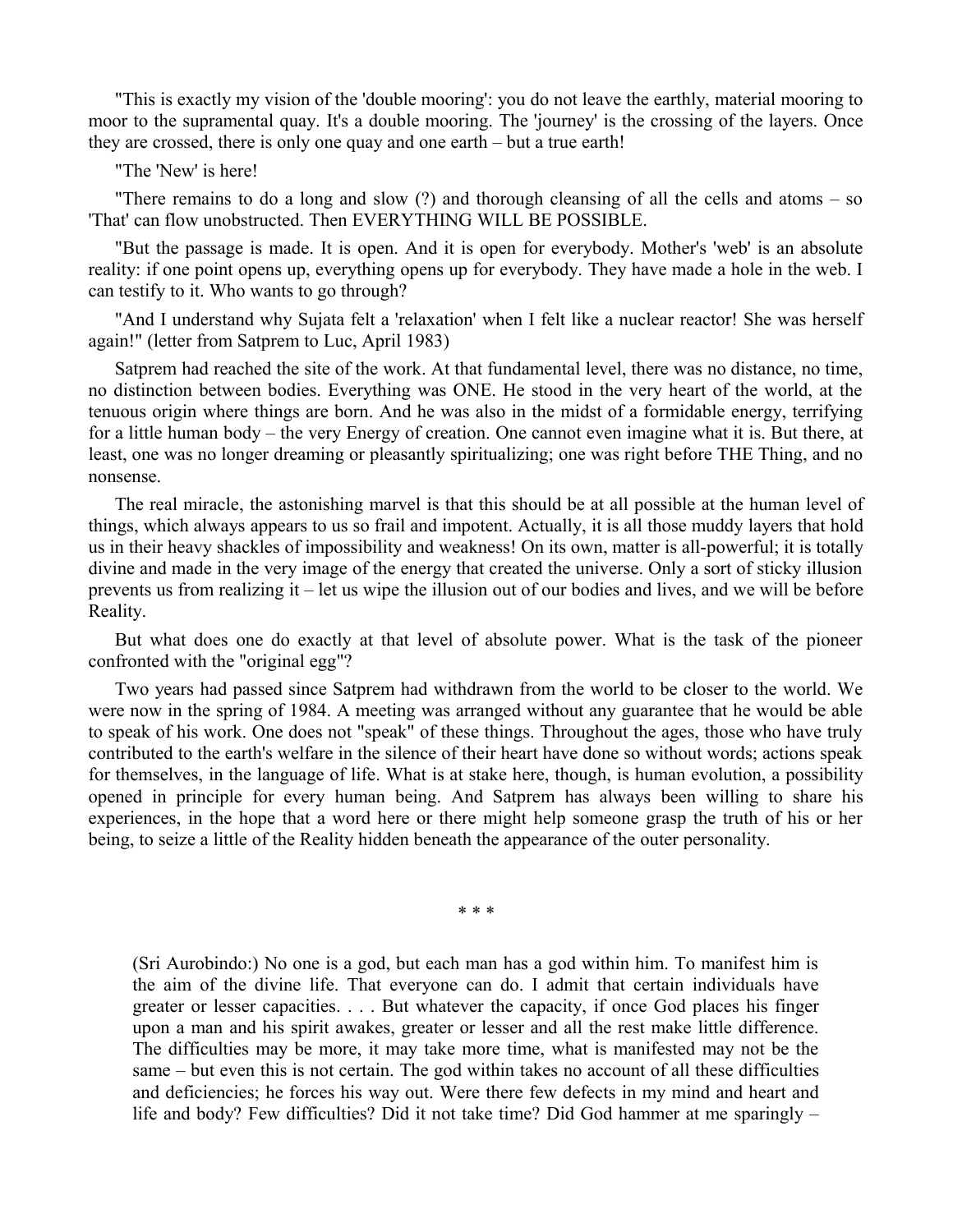day after day, moment after moment? Whether I have become a god or something else I do not know. But I have become or am becoming something – whatever God desired. This is sufficient. And it is the same with everybody. (letter from Sri Aurobindo to his younger brother, April 7, 1920)

# **Uprooting Death**

Satprem had greatly changed since I had last seen him. Something indefinable in his look betrayed the new intensity he was living in day after day. He was totally "present," with even a mischievous little gleam in his eye, and light-years away at the same time, as if his body were a bridge between some infinite dimension where the worlds are created and the immediate space in front of us. Something inexpressible around him, like great wings of infinite softness, reminded one of Mother – it was there without words, concretely – but if one looked too probingly or tried to "understand," everything vanished. One had to be soft oneself, to let the great wings enfold one without thought or understanding. Then, after a while, one "understood," but in a different way: the understanding came from within, with a soft heat, and one knew: "Yes, this is it."

Several days passed. Sometimes, in the evening, Satprem would invite me to accompany him on his walk in the countryside. We would sit in silence under the trees, and everything would stop except for that life of life kindled within the being and illuminating everything with its rays of knowledge and peace. The world around unfolded divinely. One day, however, he had broken the silence: "In this business, you spend your time dying without dying!" That had slipped out of him, perhaps because he had felt my silent questions beside him. But he could not or would not say more. There were so many things implied in that little sentence, a whole mysterious and dangerous world, that I was left speechless.

Abruptly, a few days later, after inviting me to accompany him, Satprem added, "You might as well take your tape recorder – one never knows!" We walked some distance in silence, sat down before a lovely expanse of green. I pressed the button:

(Satprem:) The whole work is actually to . . . try to build, to fabricate the base of that transitional being – that being who is still human and will make . . . I don't know . . . the transition to the supramental man, who will no longer be animal, no longer driven in the animal way.

That's the work Mother was doing.

I don't know what will happen, but what I understand – I can only talk about what I understand at this time, through my experience – is that the whole task is to . . . UPROOT death. One could say, the FRAUD of death. But it isn't a mental fraud; it goes right down to the roots of life – to the very first claws of life in matter, as it were, to the ROOTS, what we call the roots of life. Well, you actually realize that the roots of life are the roots of death – they are the same thing.

*(silence)*

It's a real labor to reach that point and realize that . . . You see, what they call "death" is nothing; it's just the end result, but you realize what a CRUEL domination has seized hold of all life – at least human life. It's a cruel, dreadful, horrible domination. It's . . . abominable. And that's the CRUEL DOMINATION over life in matter.

So, in a way, the whole work is to EXPOSE that.

But, of course, this doesn't take place in your head – you expose it after you've managed not to die from it! And then, you face it a thousand times, ten thousand times, a hundred thousand times, every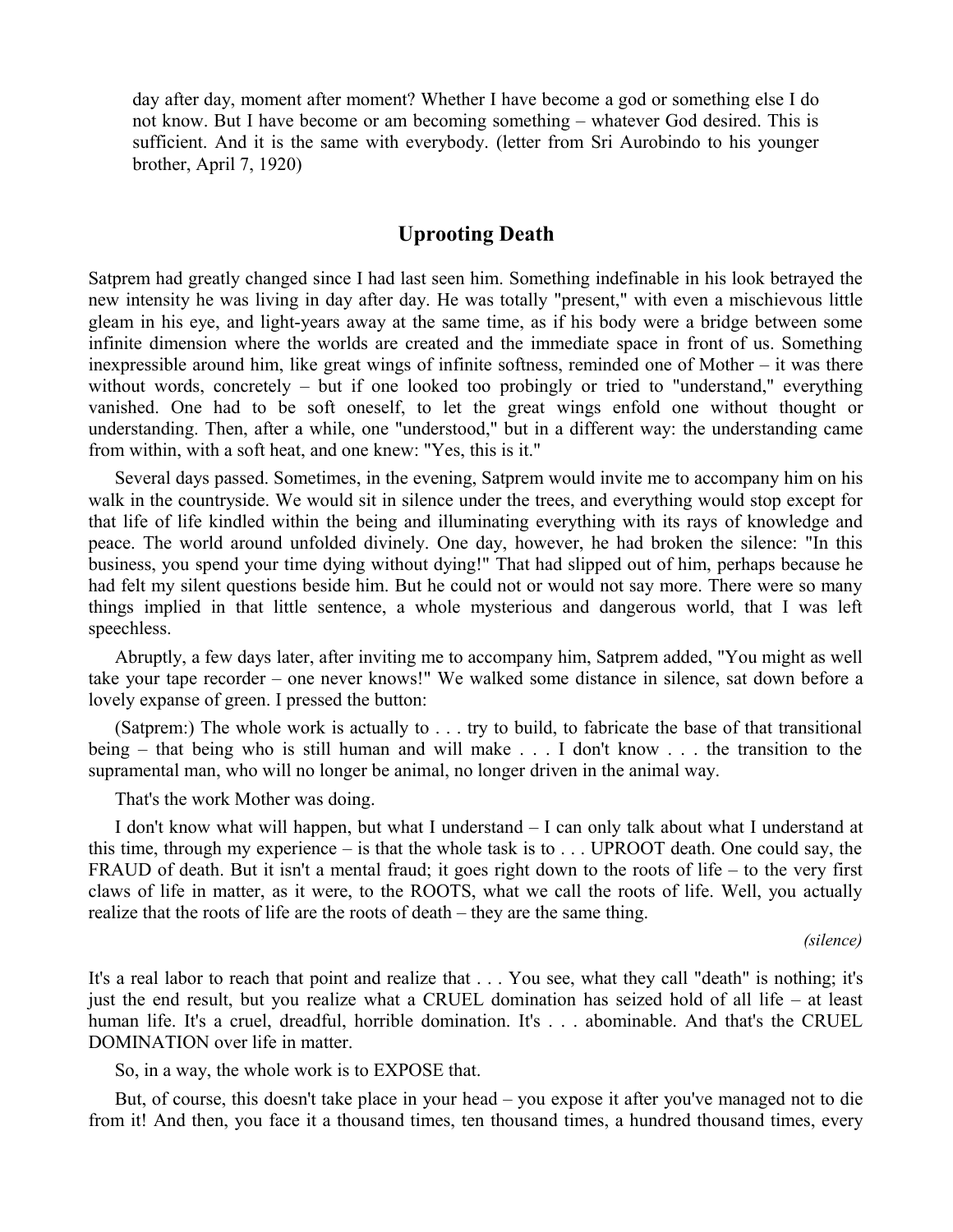second, for hours, and every day.

That's what the work is all about, you see, in a way to . . . EXPOSE THE FRAUD, this falsehood that wants us to believe that it rules, that it is life.

Death wants us to believe that it is life.

But the moment you start uprooting the fraud (all this takes place in the body, you understand; it's in the body), well, you also uproot . . . it makes you believe: "You see, you're dying! You're dying! Your heart will stop and your brain will give out and . . . " That's what happens. You are made to see this, feel this, in thousands of ways.

So the whole work is to . . . (Of course, you can't possibly do it, do this work, so long as the other Force is not there. How could you do that with your own forces? How could you even go down at that level without the other Power?) So it's like a . . . battle, I don't know, between that cruel domination which wants you to believe – and has very powerful means to make you believe! – that it is not at all an illusion, that it rules and that . . . Look, this is life, and if you start fooling with it, you're simply going to croak! It can be very convincing when it wants to.

But it's a fraud!

It's a lie.

What we call life is DEATH!

And it's as though the body had millions of fibers planted in an old evolutionary soil, an old evolutionary soil that is human, that is – well, it's "life," and if you pull out the roots, it'll just die!

So you must pull out the roots and then turn them around toward true life – true life, which is without death – PURE life.

That's it.

*(silence)*

And then, you see, every time that Power of the new life comes, the whole body is thrown into a dreadful fright! Well, my FAN-TAS-TIC discovery (Satprem pounds the ground with his fist), you see, my fantastic discovery is: WHAT IS AFRAID – IT'S DEATH THAT IS AFRAID!

It's death, inside the body, that is afraid – and tries to scare you to death and convince you: "You're dying, you're dying, you're dying. . . ."

It's death you are uprooting – not life. On the contrary, you're trying to bring in some real life.

That's  $it$  – that's it.

*(silence)*

When that Power comes down, there's a dreadful squirming in the body – mortal.

But the day I began to discover it was death that was afraid of dying, it was such a revelation for me, such a tremendous help. But this has to take place in the body, you understand. When your heart starts going "thump, thump" and gets stuck and . . . Well, afterwards, when it realizes – when it persists and realizes it didn't die, or when its brain is about to burst and it realizes it didn't burst. . . . But it takes many instances, you know, many such operations to uproot that falsehood, that fraud, that cruel domination. Because death is merely the end, but before getting there, you see all the horrors, the abominations, the suggestions: all that dominates, all that cruel squirming that dominates life (pounding the ground), dominates men, dominates human consciousnesses – everything.

It's a CRUEL domination.

So the body must begin to realize that what dominates is the Lord, what dominates is Life, not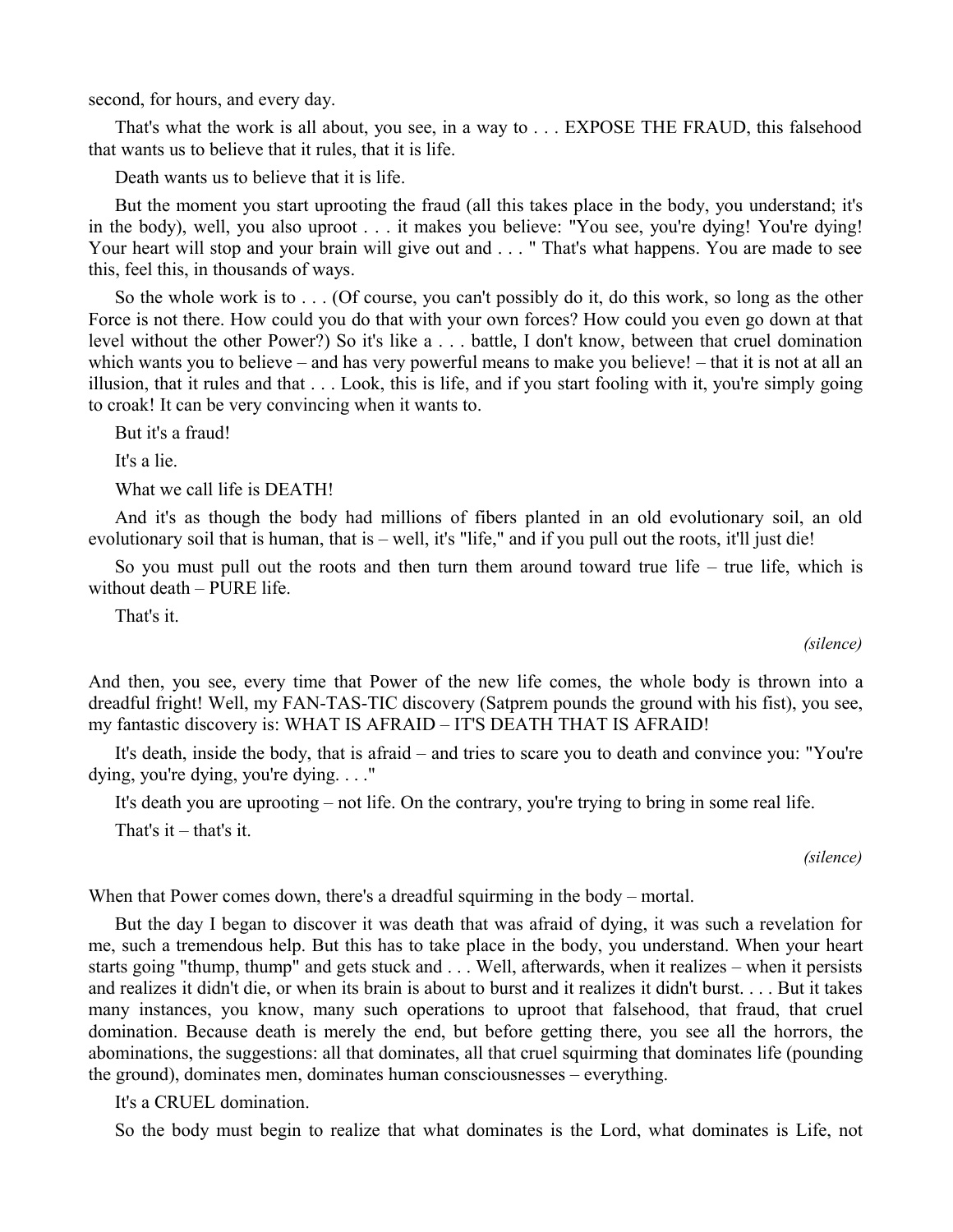death, that what is being uprooted from it is its old mortal rot – what is being uprooted is its old disaster.

I can assure you, that "stupid death," as Mother used to say – but it isn't stupid; it's nasty – that nasty death is saying, "Ah, you think I'm stupid!"

It's extremely clever, you know – it's clever day and night.

And very cruel.

But it's a FRAUD.

(Sri Aurobindo:) Life and death are in fact one, and we may say from different points of view that all death is only a process and change of life or that all life is only an activity of death. Really both are one energy whose activity presents to us a duality of aspects. (16:359)

\* \* \*

The Upanishads seized hold of the same truth when they declared life to be the dominion of King Death, described it as the opposite of immortality and even related that all life and existence here were first created by Death for his food. (16:338)

(Mother:) There can be no victory unless death is conquered. Death must be overcome; there must be no more death. This is very clear. (9/8/65)

#### **Life Without Death**

(Satprem continues:) That transitional being is one who is WITHOUT DEATH – it doesn't mean "immortal" as simplistic people think: one "regains youth" and all that nonsense. In fact, I don't know how it will be – I don't want to speculate – but it will be PURE life. That is to say, a life in which there is no death as at present, completely intertwined with life like a snake.

It will be PURE life: life without death.

It doesn't mean "immortal"; it means without death. There, death does not exist – death and ALL its tricks. Because death is just the end result, the culmination of meanness, deceit, cruelty, falsehood, perversity – of everything we see everywhere around us.

We see it "outside," but when you go inside yourself and you see DECEIT, MEANNESS, CRUELTY – and you realize how deeply ingrained all that filth is!

Death is nothing but the outcome of that.

That's exactly what Sri Aurobindo said: It's a "SPELL."<sup>[6](#page-60-0)</sup> We must destroy that spell. The body must break through that spell. Only ABSOLUTE PURITY can break through.

So I think that's what the transitional being is: it means trying to uproot that filth, somehow....

<span id="page-60-0"></span><sup>6</sup>A spell is laid upon [our] glorious strengths (29:371)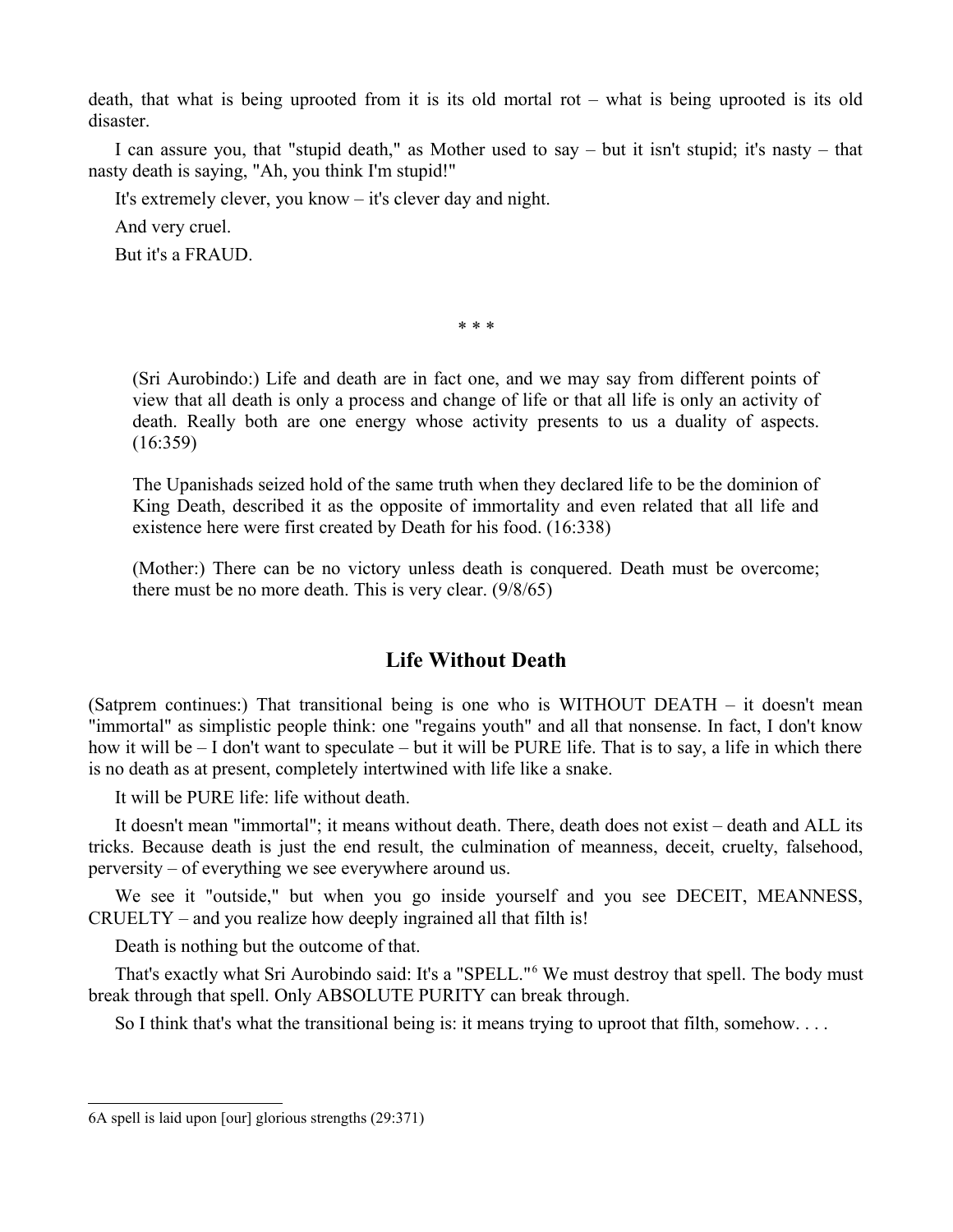(Mother:)There's a difference between immortality and the state without death. Sri Aurobindo explained it very well in Savitri. The state without death is what we can envision in the future for the human physical body: it is constant rebirth. Instead of slipping back and disintegrating for want of plasticity and from incapacity to adjust to the universal movement, the body is broken up in a forward movement, as it were.

There is an element that remains constant: in each type of atom, the inner arrangement of the elements is different, and that's what makes the difference in the substance. In the same way, maybe each person has a different and particular way of arranging the cells of his body, and that particular way is what persists throughout every outer change; everything else is broken up and rebuilt – but broken up in a forward movement instead of sinking backward into death, and rebuilt in a constant aspiration to follow the progressive movement of the divine Truth. (11/25/59)

\* \* \*

What lives, what rules, what dominates, what is true, what is ONE, is . . . the Divine, is Mother – that's what exists, you understand. While everything else wants you to believe that falsehood is what exists.

We are filled with that mortal squirming, everywhere, in everything – snakes and claws, venom and suggestions – oh, it's  $\dots$  I don't know, we're full of it!

*(silence)*

That's the BASE: a life without death, a pure life, a life . . . freed from the fraud, from the illusion, from the MAGIC of death. That's the base. We have to build that base. Mother, Sri Aurobindo have built it, but a few bodies have to be willing to . . . follow!

What will happen after that base is established does not preoccupy me, I must say. But what is clear is that this (Satprem strikes the ground several times with the palm of his hand) is done – all the rest is divine play.

So you spend your time dying without dying.

#### **The New Power**

The body needs a good dose of it to begin . . . to feel differently.

For instance, the other day I truly thought I was going to die. My heart was really in a bad way. And I was in real pain. . . . But the body was not in the least worried – just the same it spent the day lying flat on the bed, but not in the least worried. It was just in pain. The next day, it wasn't at all over. I sat up and . . . that tremendous Power came, and the heart started to have, you know, those irregular heartbeats, which are kind of frightening for a body (!) Because when that Power comes, you feel as if it were going to crush everything – and what's a poor human heart compared to that!

Well, that was the breakthrough: the body took the resolution to say, "But dammit, is this the divine power or what! Is it the divine power that's trying to kill me? Good, if it wants to kill me, let it kill me!"

That was the body's reaction.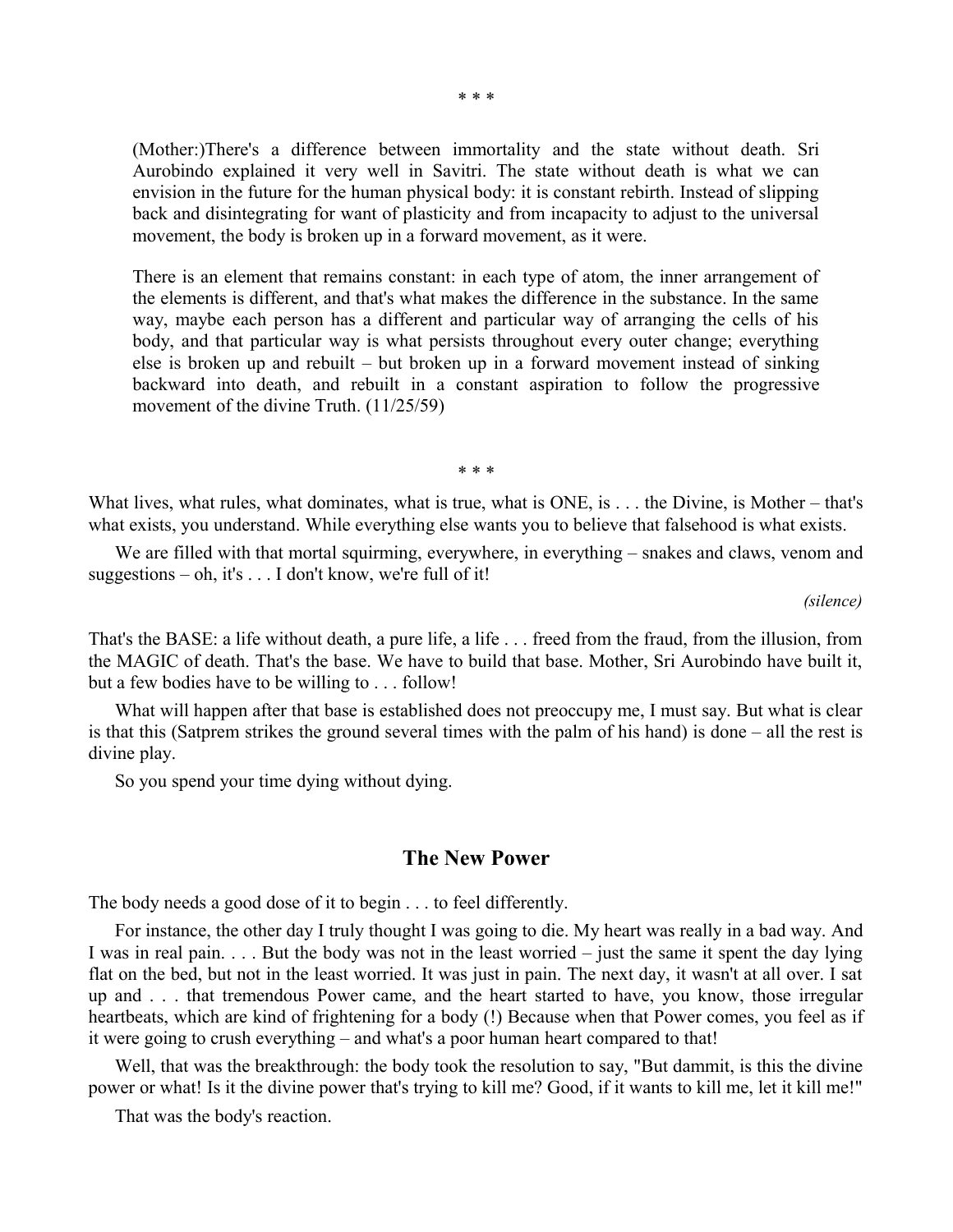I stayed for, I don't know, an hour and a half, two hours, under that . . . Cataract (I don't know what else to call it; it's a Niagara of power, it's fantastic). And the body simply didn't concern itself with those . . . fluttering heartbeats. Everything went perfectly well for – after an hour and a half, I was a little tired, so I went and lay down. But everything went very smoothly. There was nothing wrong with me. On the contrary, it was going through like a breeze, a breeze, a breeze . . . And it is like a breeze! You see, what creates the explosion is all the falsehood and death swelling up and saying, "No, no, no, no, no, no, no. . . ."

\* \* \*

(Mother:) I've noticed that if I resist, it gets worse. If I make myself fluid, there's no more friction. . . . If you tense up and things resist, naturally you are going to get hurt. It's like people who know how to fall: they fall and don't break anything. But those who don't know how to fall, the least little fall and they pull something. It's the same thing. We must learn to be . . . perfect oneness. To correct, to straighten is still to resist. (1/11/67)

What is not receptive feels the pressure, but what is receptive feels, on the contrary, a sort of . . . powerful expansion. (5/6/72)

\* \* \*

I had the same experience the other day. I had a racking headache, a real misery in my head (you know how it is, don't you?), and that same Power came. I said to myself, "It's going to break everything, shatter everything to pieces – it isn't possible.  $\ldots$  " I stayed very quiet. But then, that same TREMENDOUS power is . . . it's like a breeze, a breeze, a breeze. . . .

*(silence)*

It's death that swells up, tenses and starts . . . going into hysterics – it wants you to believe that you are going to burst, that everything is going to burst.

But, of course, that kind of "operation" has to go on for several months, you understand.

(Luc:) But what does that Power do exactly? What is its . . function?

(Satprem:) Look, how do you go down into a body? When you want to dig a hole in something, what power do you use for digging? How would you dig in there without that power?

If you use your mind, it's like looking at all this with a little flashlight – which merely reflects on the surface. In order to go deeper, you literally need to dig in there, in those layers. The rishis said it: they said "digging." What are you going to "dig" with? What power? Your mental power? Even the power of your soul? Or your vital power? What can penetrate there? Only that Power has the FORCE to penetrate there. But the moment it penetrates, it stirs up all the death that's in there!

Do you understand?

The first step, of course, is to establish a contact with that Power. Afterwards, well, it does the job – some job! . . . It's not you who do the job; all you have to do is try not to be party to that . . . mortal squirming. You mustn't be party to it – that's the difficulty.

We mustn't be party to it.

And it tries to get you in every conceivable way, using every conceivable means. I need not go into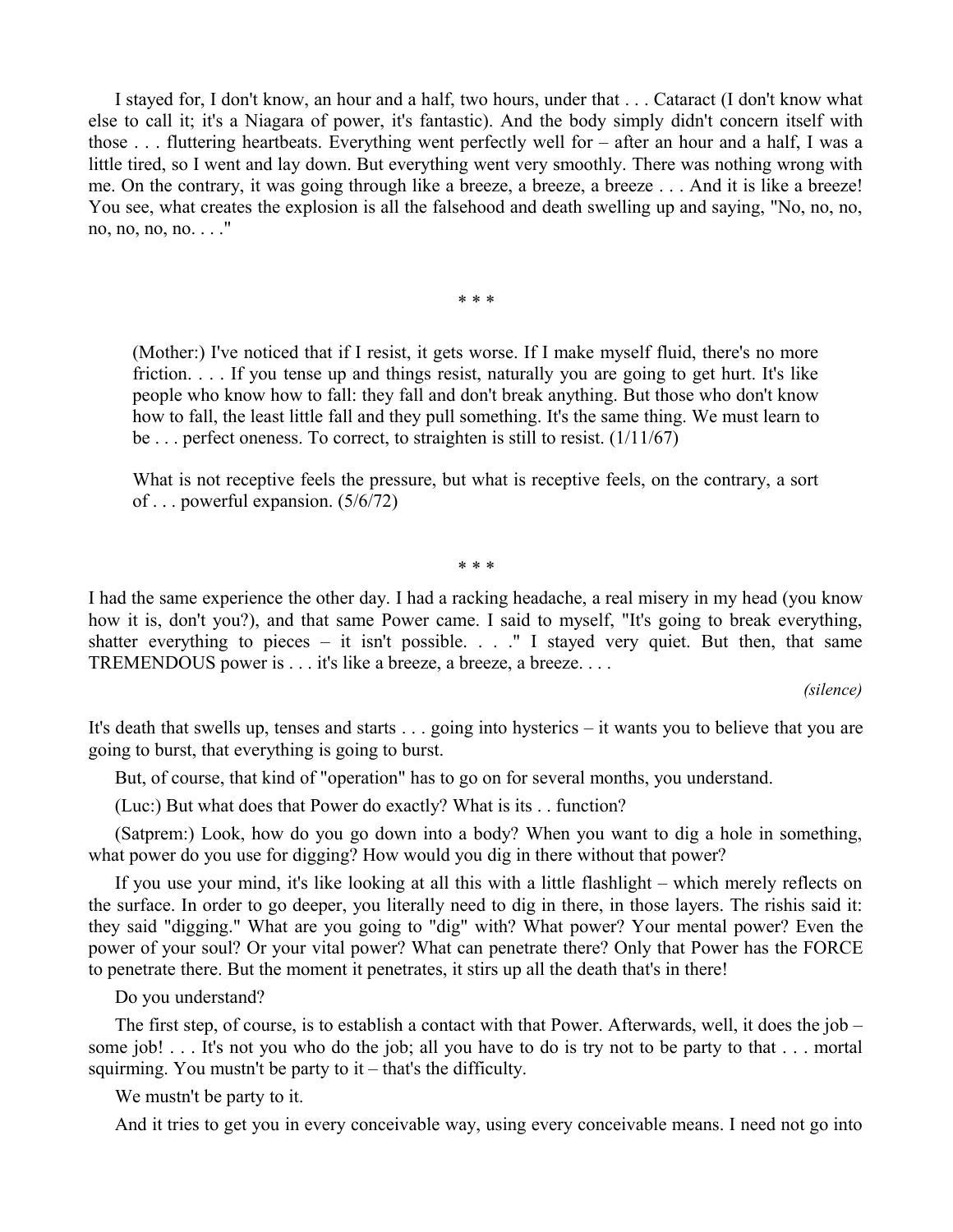details. . . .

Well, that's some "digging," I assure you.

\* \* \*

(Mother:) As a result of that intensity of aspiration [in the body], I have a very clear and almost constant perception of the extent to which the material substance is made of falsehood and ignorance. As soon as the consciousness is quiet, at peace, in the luminous vision, it's as if all the falsehood came from everywhere. It isn't an active perception in the sense that I do not "try" to see: things come spontaneously before the consciousness. And you realize what tremendous power of Truth-Energy is necessary to clear up and transform all that! (2/26/64)

#### **The Spell**

Oh, now I understand the "process" – well, I listened to Mother for so many years, and of course I "understand" with my head, but now I understand with my body. I can assure you, it's one thing to see the fraud in your head and something else to see it in your body – to become aware of the roots of that cruelty. Oh, it's abominable!

\* \* \*

(Sri Aurobindo:)

On dim confines where Life and Matter meet . . . a weird and pigmy world Where this unhappy magic had its source. (28:136)

\* \* \*

Humans do not realize.

On the contrary, they spin, they endlessly spin all possible threads so as to be bound hand and foot by death. They spin them in every way: with their newspapers, their television, their science, their books, their novels, their adventures, their . . . They spin . . . truly, they SPIN death around them for the sake of spinning – they spin and spin endlessly. So afterwards, when you want to undo all that . . . you must ask yourself, "My God, but what are they doing! What are they doing?"

Because all the means they use are PART of death! They are all the TRICKS of death: their surgery, their medicine, their physics, their science – they are all the tricks of death, the inventions of death, tricks to tie you up even more tightly.

Even their cures are part of death!

And they have frightful reasons on their side: "You see, you're going to die of this." They have certainty on their side, countless proofs – death is FULL of proofs. And you are absolutely under its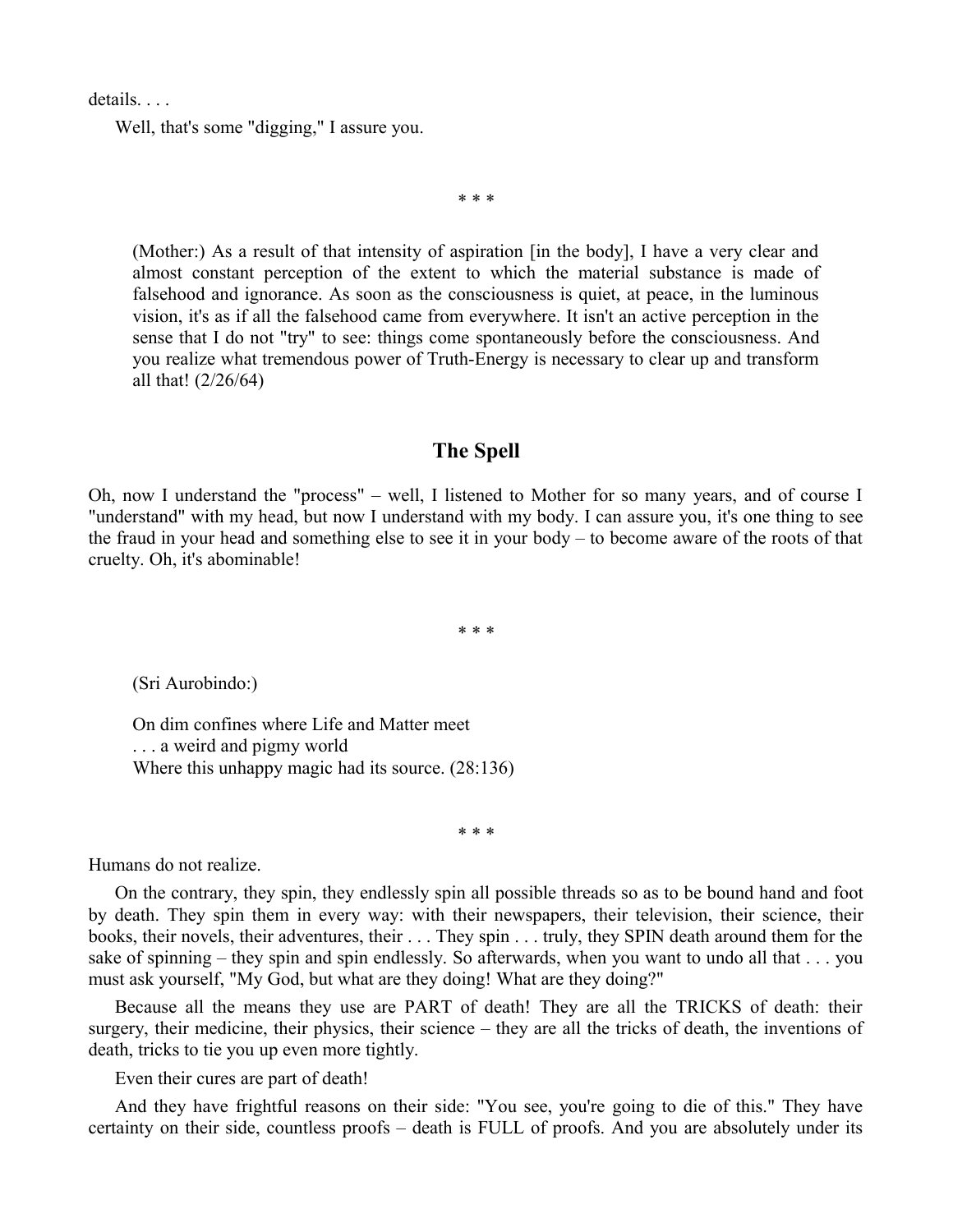control: even if you have some faith in your heart and your head, come a crucial moment, well, you're scared out of your wits and you go to the phone and call the doctor. And then go and acknowledge that you are wrong; then go and try to convince your body: "Look, this is not what you think!"

But they go on spinning, regardless. And so the world is in a colossal, dreadful spider web – which they spin foolishly, you see, day after day, with all their "things": their television, their newspapers, their novels, their literature, their poetry, their philosophy. Everything is an ENORMOUS spider web.

(long silence)

Six or seven months ago, I don't know, when for the first time I suddenly realized – but realized in my body, you understand – that it's death that is afraid of dying, it was such a . . .

It's DEATH that's afraid of dying.

Yes, I remember exactly.

And that's where you understand, you realize that Mother and Sri Aurobindo have seen all, realized all. But to realize it in your mind isn't enough. I recall that phrase of Sri Aurobindo where he speaks of the "deep falsity of Death." The deep falsity of Death – well, it's "deep" within the body's tissues! That's where it's deep. But it's FALSE. It is a FRAUD. It is a  $LIE - a$  lie with millions of proofs on its side.

It is a lie.

The deep falsity of Death. . . .

You see, Sri Aurobindo often speaks of this "magic spell" or this "deformation spell" (at least four or five times in Savitri – it had struck me each time). "Spell" – he repeats the word three times or four times in Savitri.

Well, that's what it is. It's really a "spell."

\* \* \*

(Sri Aurobindo:)

Although God made the world for his delight, An ignorant Power took charge and seemed his Will And Death's deep falsity has mastered Life. (29:629) The body's tissues thrill apotheosised, Its cells sustain bright metamorphosis . . . As if reversing a deformation spell (28:171)

(Mother:) Death isn't something inevitable; it's an accident that has always happened up until now – at least it seems to have always happened – and we have got it into our head and will to conquer and overcome that accident. But this is such a terrible battle, so gigantic, against all the laws of Nature, all the collective suggestions, all the terrestrial habits that, unless you are totally fearless and a first-class warrior, you had better not begin the battle. You need to be an absolutely dauntless hero, because at every step and every second you have to do battle against everything that is established. So it isn't easy. And even individually, you have to fight with yourself, because, if you want your physical consciousness to be in a state that permits physical immortality, you must be free of everything that the physical consciousness now stands for. So it's a struggle at every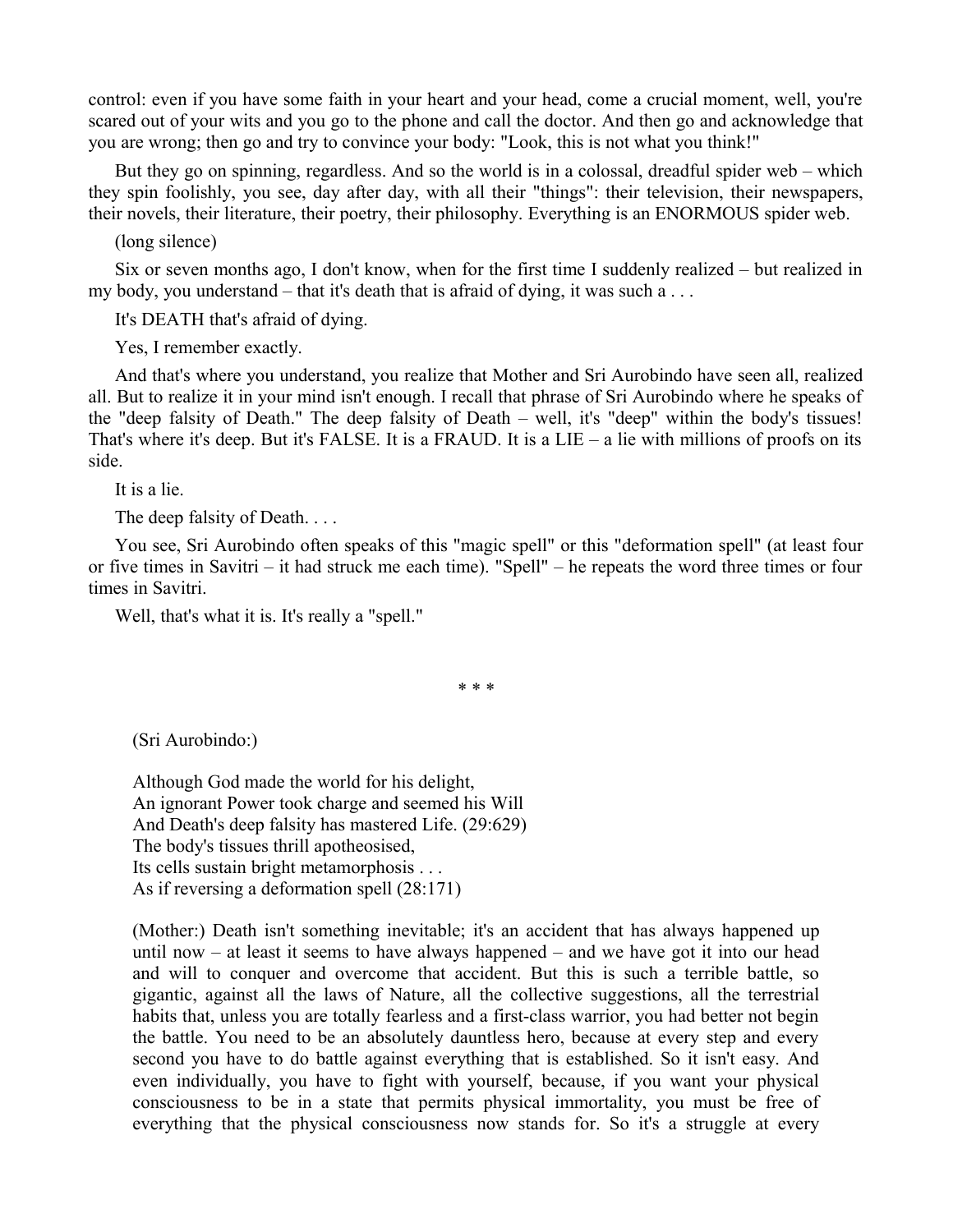second. All the feelings, all the sensations, all the thoughts, the reflexes, the attractions and repulsions, all that exists and makes up the very fabric of our physical life must be overcome, transformed and freed from all its habits. That means struggling every second of the day against thousands and millions of adversaries. (10/14/53)

\* \* \*

In other words, the "divine life" begins when you can uproot that fraud, when you can create a base of pure life. Then the divine life begins – anyway, the one that . . . I don't know, I don't see it yet, but it will come. But this is not some philosophical divine life! It's a very . . . material divine life.

I have been talking a lot. . . .

(Satprem gets up)

And all their DNA molecules – that's still a view from inside the prison.

The New Being

(We resumed our walk. Satprem's words had made such a profound impact on me. I imagined his battle against the dark and demonic forces he had just described. Everything seemed so simple and obvious: we just had to go down into our body and kill the dragon dwelling there, the death snugly ensconced in our tissues, and we would be free at last on a true, happy and harmonious earth. I was walking beside him and our footsteps had a strange echo on that country road; they seemed to go deeper than the surface, almost as if they touched and pressed upon another dimension – perhaps a little bit upon the dragon's tail?

A few days earlier, a mutual friend had told us of a dream in which she had seen at length, and even talked to, a marvelous being, a child, of a different constitution from earthly beings, yet with a form very close to that of humans. That dream, and what was evoked by it, had very much struck Satprem.)

(Luc:) And what about that "new being" that S. saw in her dream?

(Satprem:) That's the future, the supramental being, the being who in fact is no longer made of all that mortal fabric of falsehood. It's a being who is made . . . divinely.

(Luc:) Could one say that the work you are doing is  $-$ 

(Satprem:) You know, I wouldn't say "I" am doing, because you really have a feeling that the "I" is precisely what creates the obstruction – rather, you try not to stand in the way.

(Luc:) I understand. But is it conceivable that your endeavor brought that possibility faster, I mean, that child who seemed so close, so "concrete"? Could one say that in a sense he is born of –

(Satprem:) He is born of the supplications of some, and perhaps many, people who . . . Well, supplications. There are some good people on this earth, you know, who say to themselves, "My God, this isn't possible!" People who ache, you know. Well, there are ignorant supplications and others that are less ignorant. Without a doubt, every call has contributed. If there were nobody on this side to call for something truer, why should the Divine bother to do anything? He must be called, the Divine. . . . To call is in fact the first step toward liberation. There are no "individuals" in this – just calls. PURE calls. There may not be many, but there are some. There are beings who ache.

Sri Aurobindo and Mother sowed something, but on the other side there has to be . . . They threw her into the tomb, so there has to be a few people pure enough, with enough true love in their heart, to call her, to draw her out! Otherwise, why should she come out? She would stay forever in her tomb if people don't want her!

We must – we must call her.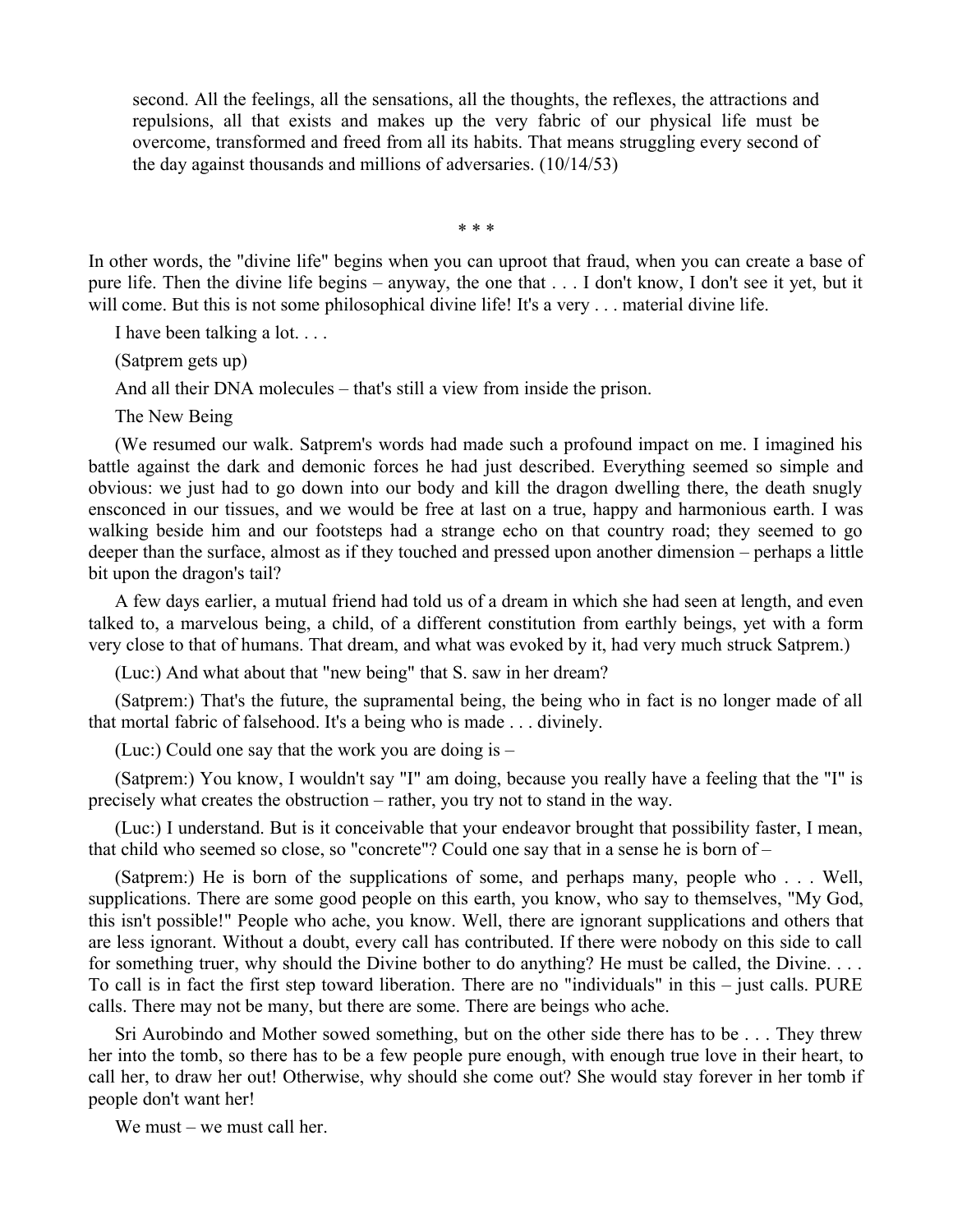And REALLY call her, you understand.

Not just as an idea.

It's SCALDING to be sincere; it's PAINFUL to be sincere.

So if this new being is . . . materialized, it's a marvelous grace. There's no other word for it. It's the solution to everything – if he's really materialized. Personally, I have seen him, but in a subtler world. Did he actually become material? It looks like it. I don't know, but for the last month or two, I have had such a strong feeling that something had to happen. . . . It's possible – it isn't impossible. If he is here, it brings such a tremendously positive energy into the atmosphere – it's extraordinary! People can't understand, or else they understand through roundabout ways or masks. . . . It's bound to hasten everything toward the better, toward the True, and of course toward the collapse of Falsehood.

I don't know, my child.

We'll see – we'll see what happens.

I can only speak of my own experience: it's becoming very, very intense, very acute. One feels, I don't know, on the . . . brink of something.

Oh, yes! I understand Mother! – everything, absolutely everything. It's a pity I understand so late, because if I had understood her better then, I would have loved her a little more. That often makes me sad. . . .

*(silence)*

Well, anyway, my child, we'll see what happens. We must just do our part – let that white laser penetrate through all that squirming of falsehood. We must do our part, and that's all.

\* \* \*

(Mother:) After speaking of the descent of the Supramental, he [Sri Aurobindo] said that we have to evolve an intermediate being between our present mental condition (even the most elevated mind) and the supramental region, because he said that if we entered the Gnosis directly, the change would be so abrupt that the constitution of our physical being would not be able to bear it – some intermediate being is necessary. In view of what I have experienced, I am totally convinced of it: twice, there was an actual possession by the supramental world, and twice the body – the actual physical body – felt it was going to be completely disintegrated by . . . what could almost be called the opposition of conditions.  $(10/15/61)$ 

(Sri Aurobindo:) It is not to be supposed that all humanity would rise in a block into the supermind; at first those only might attain to the highest or some intermediate height of the ascent whose inner evolution has fitted them for so great a change or who are raised by the direct touch of the Divine into its perfect light and power and bliss. The large mass of humanity might still remain for long content with a normal or only a partially illumined and uplifted human nature. But this would be itself a sufficiently radical change and initial transformation of earth-life; for the way would be open to all who have the will to rise, the supramental influence of the truth-consciousness would touch the earth-life and influence even its untransformed mass and a hope would be there and a promise eventually available to all which now only a few can share in or realise. (16:22)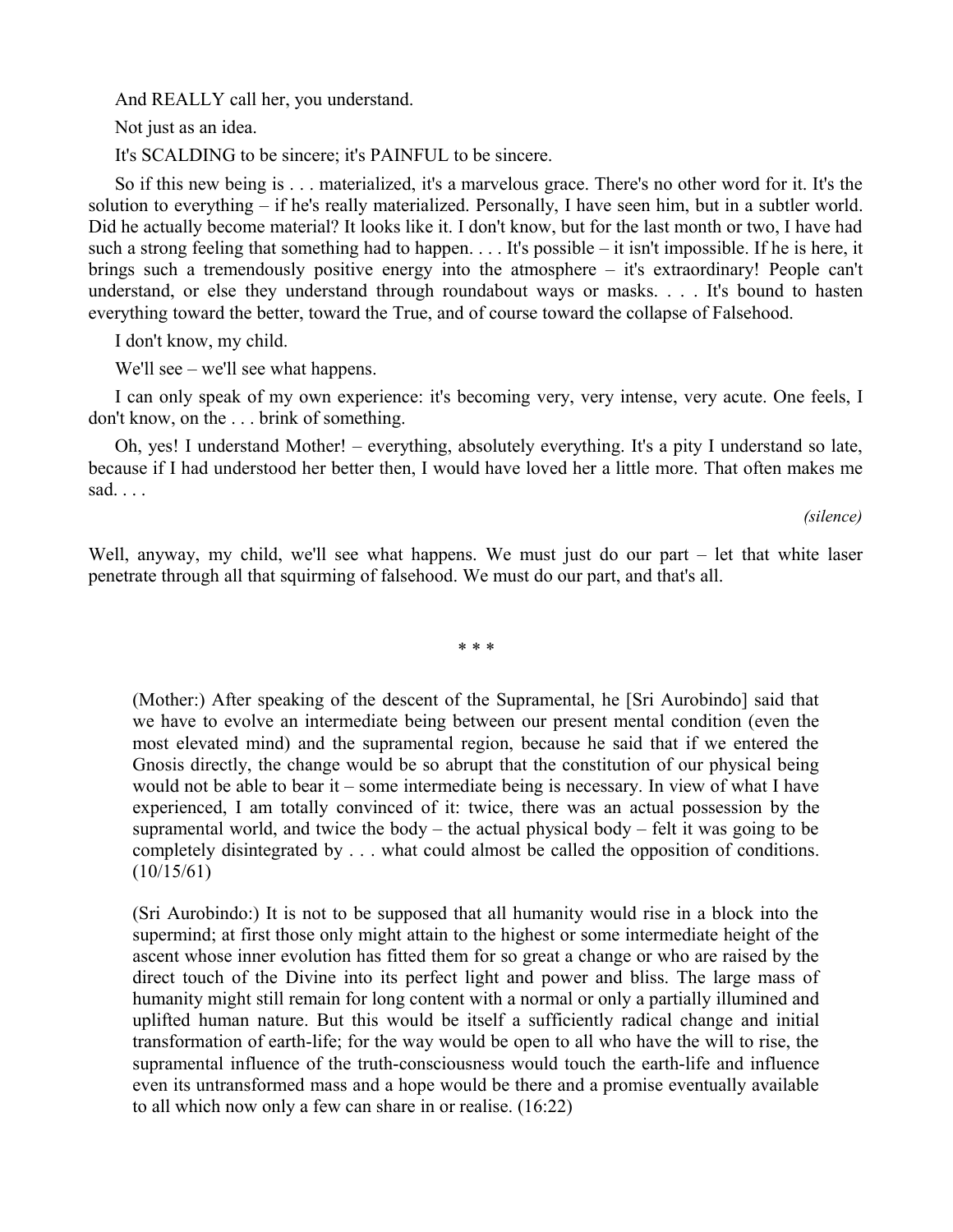\* \* \*

(Once again we sat under a tree. All human sounds seemed to have ceased. And again that same feeling of compact power near Satprem, at once gentle and imperative, which seizes you from within.)

(Satprem laughing:) They'll think he's an extraterrestrial!

(It took me a moment to come

back to reality  $\ldots$ )

(Luc:) Ah, yes, that he came down from Venus!

(Satprem:) Oh, you know, their stupidity knows no limit! It knows no limit.

But I think that particular being will have . . . "powers" – but not the ones they think. Not the ones they think. He will burst the BUBBLE.

It's no use speculating. We know nothing – nothing.

We know nothing.

The description [of the new being] that S. gave is ABSOLUTELY exact – and it's perfectly material.

Personally, I very much felt that something would happen – that something had to happen. That's all I can say.

*(silence)*

Well, if he is here in matter, maybe his "radar" (laughing) will guide him to us, and he will come and say hello?

I did see something, but not in that form.

*(silence)*

We are stuck inside a mortal fishbowl. We are like fish, hopelessly fish, and anything beyond the fishbowl is death-death-death-death – it's asphyxiation. Evidently, a few beings have tried to say, to show – to prove – that in fact one is not "asphyxiated"; one merely moves into another air, into a true life. And the whole "transition" is to try to poke one's nose outside of this human fishbowl. So if a first being quietly glides and slips to the surface, can you imagine what an extraordinary help that can be? A being who would be "supramental." If he is here, if he manifests himself . . . it will cause many things to collapse, it will help many things to collapse, many barriers. But, nonetheless, a few beings had to – have to – try to poke their nose to the surface, into the other air – which is NOT mortal.

\* \* \*

(Sri Aurobindo:) . . . Not only is death a seeming, but life itself is a seeming, and beyond life and death there lies a condition which is truer and therefore more permanent than either. (12:1)

That is the true existence, the Life from which our life proceeds; that is the immortality, while what we cling to as life is "hunger that is death." (12:204)

(Mother:) There's still a colossal work for everything to be transformed. But when you are on what could be called "the other side" (there are no "sides," but . . .), in the other state, it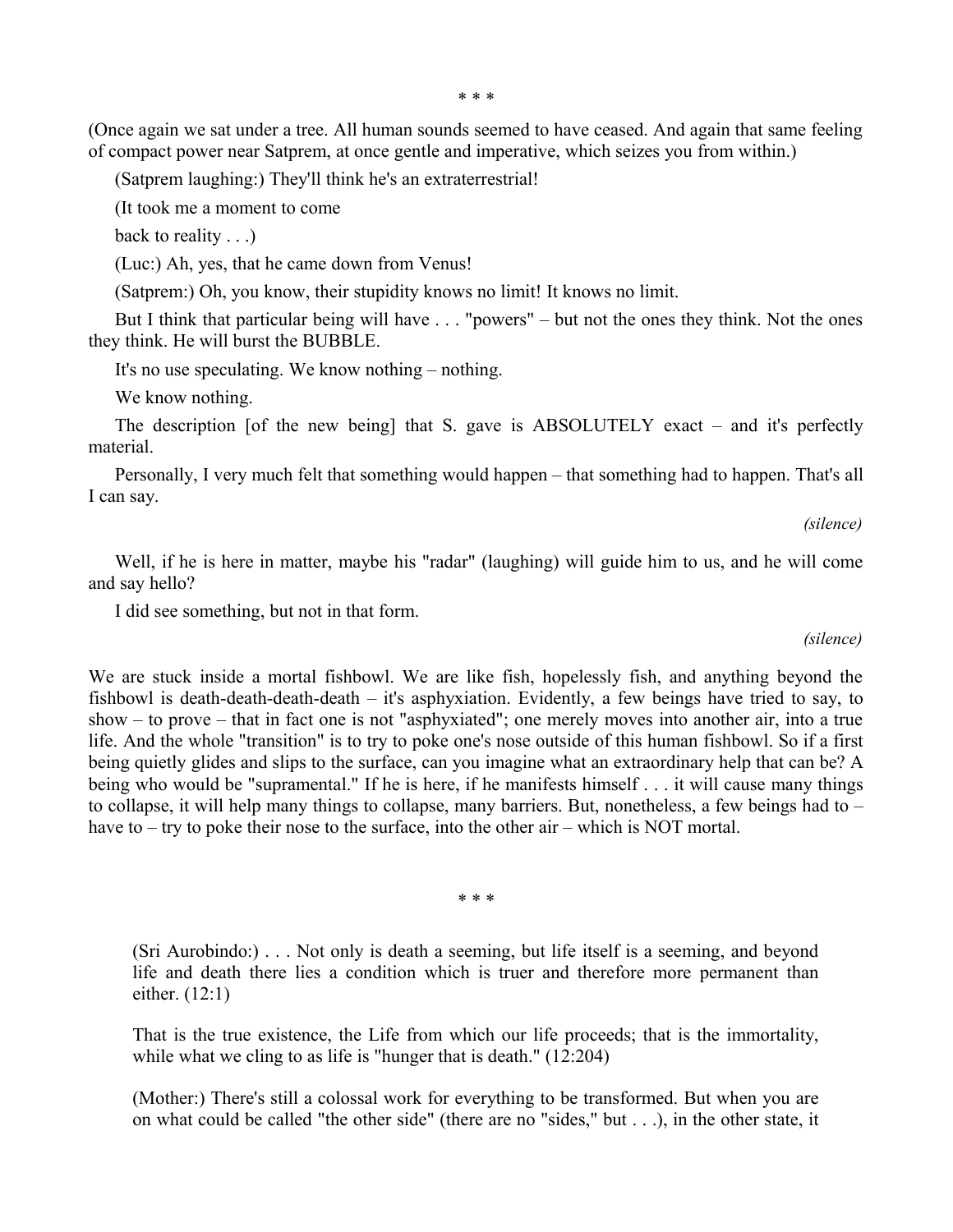looks so natural, so simple, that you wonder why things aren't that way, why it is so difficult. And the moment you are back on this side, it's . . . (Mother takes her head between her hands). Clearly, there's still some mixture.

Truly, the ordinary state, the old state, is conscious death and suffering (I mean, I have a conscious perception of that). While in the other state, death and suffering seem to be totally unreal. (10/18/69)

## **The Cry**

(To my surprise, the next day Satprem asked me again to bring the tape recorder on our walk. I felt encouraged to ask the question I had been reluctant to ask.)

(Luc:) I wanted to ask you a question about that "power" you spoke of yesterday. From the outside, one gets the impression that it is rather as if a car were moving at a certain speed, and accelerated and accelerated – and suddenly there's a sort of break in the movement of the car: it leaves the road and takes off into the air – it behaves in an altogether "unclassical" manner. As if that "power" had nothing in common with our usual notion of spirituality.

(Satprem:) But of course, it has nothing in common!

They would be crushed to a pulp if they were in contact with that!

The rishis, yes, they knew. . . .

(Luc:) So my question is to know how – not how one gets it (I understand one doesn't "get" it; it has to come by itself), but –

(Satprem:) What helps to make it come?

(Luc:) Yes . . . what has to happen, at some point, in the being – in the body – for that Thing to manifest?

(Satprem:) All right, let me put things as simply as possible (I always use the same metaphor because I find it very vivid): we are REALLY like fish inside a fishbowl – it's an absolute fact. It is a fishbowl of horror, of pain, of calamity. But then . . . (after all, sometimes there is a grace in life), all of a sudden, something in the body cries out . . . CRIES OUT – something cries out materially, not in the mind, not as a result of self-discipline or anything of the sort. A cry suddenly bursts out of the ordinary man in the street because he is SUFFOCATING. And all of a sudden . . . the fish sticks its nose out on the other side of the water, into another air – which is formidable (formidable, because he's still a fish). But, you see, you stick your nose out on the other side, you emerge – it's your SUBSTANCE that has to emerge there, nothing else! I'm talking of the cry of the man who is condemned to death, the cry of the man who is being tortured, the cry of the nightmare, the cry of  $-$  you've reached the END, you understand; you simply can't go on: you're dying.

So what is the way to get there? The way is uncatchable, indescribable; it belongs to no system, no spirituality, no . . . – it belongs to the substance that CRIES OUT.

That cries out.

All of a sudden, in the middle of its nightmare, it cries out. In the midst of its pain, of its . . . it lets slip a cry.

And you emerge a first time. You emerge . . . and you are in that other Power of life – which is Life.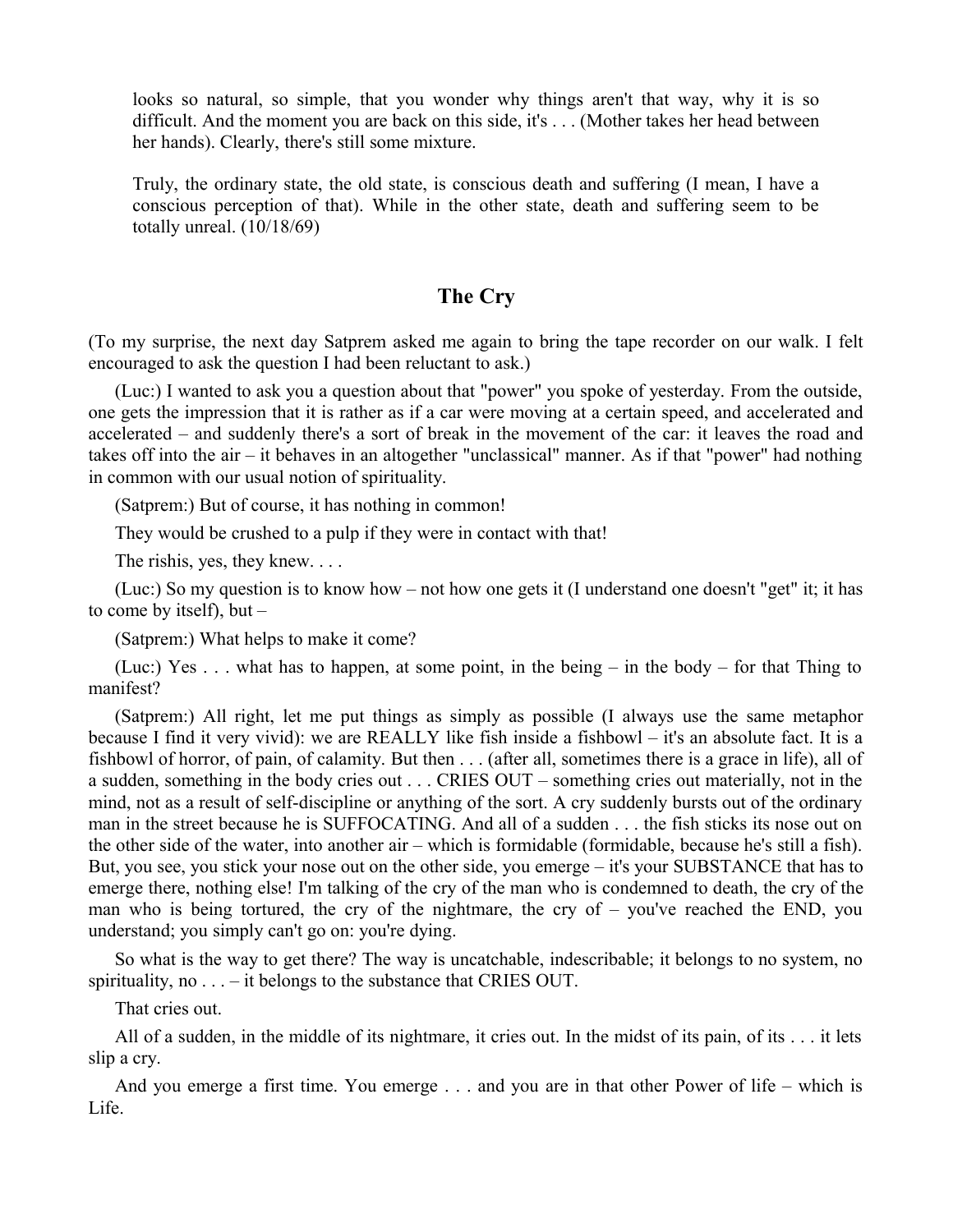\* \* \*

(Sri Aurobindo:)

All the world is changed to a single oneness (5:563)

#### **A Revolution in the Body**

But the most extraordinary discovery that  $I - in$  my body, you understand, because you can discover anything you want in your head, it's just hot air; whereas when the body makes a discovery, it's . . . absolute, you know. It's like: suddenly it knows how to swim, or suddenly it knows how to  $-$  it KNOWS. These are absolute discoveries. Well, it was extraordinary that day when the body suddenly REALIZED (it was feeling all the horror of that cruelty, that suffering, that . . .), when it said to itself, "WHY, THIS ISN'T LIFE DYING; THIS IS DEATH LIVING!"

Do you understand?

It is DEATH that lives – it isn't life that dies; it's DEATH that lives.

I felt that death everywhere – death-death-death; cruel death. Death in every way: in my mind, my heart, my life. There was nothing but death and horror, really – what kind of life is this, for God's sake!

What kind of life is this?

And then – I don't know how to describe it, because for the body it's quite simple and overwhelming, like a complete reversal of all its values, but not "intellectual values" – suddenly it was right there in the flesh; it was . . . it was like being born to the world! Or being born to a world.

That's it: it isn't life that . . . ; it's DEATH that lives.

It created a sort of . . . revolution in the body, a complete reversal, a real breakthrough, I assure you.

There isn't any method.

You see, it is right at the point of dying that you begin to emerge. "At the point of dying" – you can die in your heart, die in your mind, die in your . . . in fact, we never stop dying in this life; that's all we do! But it has to become sufficiently . . . that death has to hold you sufficiently in its grip . . . so that there is such an intense aspiration in the body, you see – as when it is asphyxiated.

As when it is asphyxiated.

Well, look, there isn't any manual for that! You must . . . all of a sudden you kick the bottom of that . . . that hell, and you emerge. But "emerge" – it's in your SUBSTANCE that you emerge, not in your head, you understand! It is both EXTREMELY SIMPLE and absolutely indescribable. There is no "path"; it's something completely automatic. There is no literature about it. There is no philosophy on it.

For the body, the Divine is something one DRINKS.

#### \* \* \*

(Mother:) And it isn't the result of an aspiration or research, an effort or a tapasya [discipline],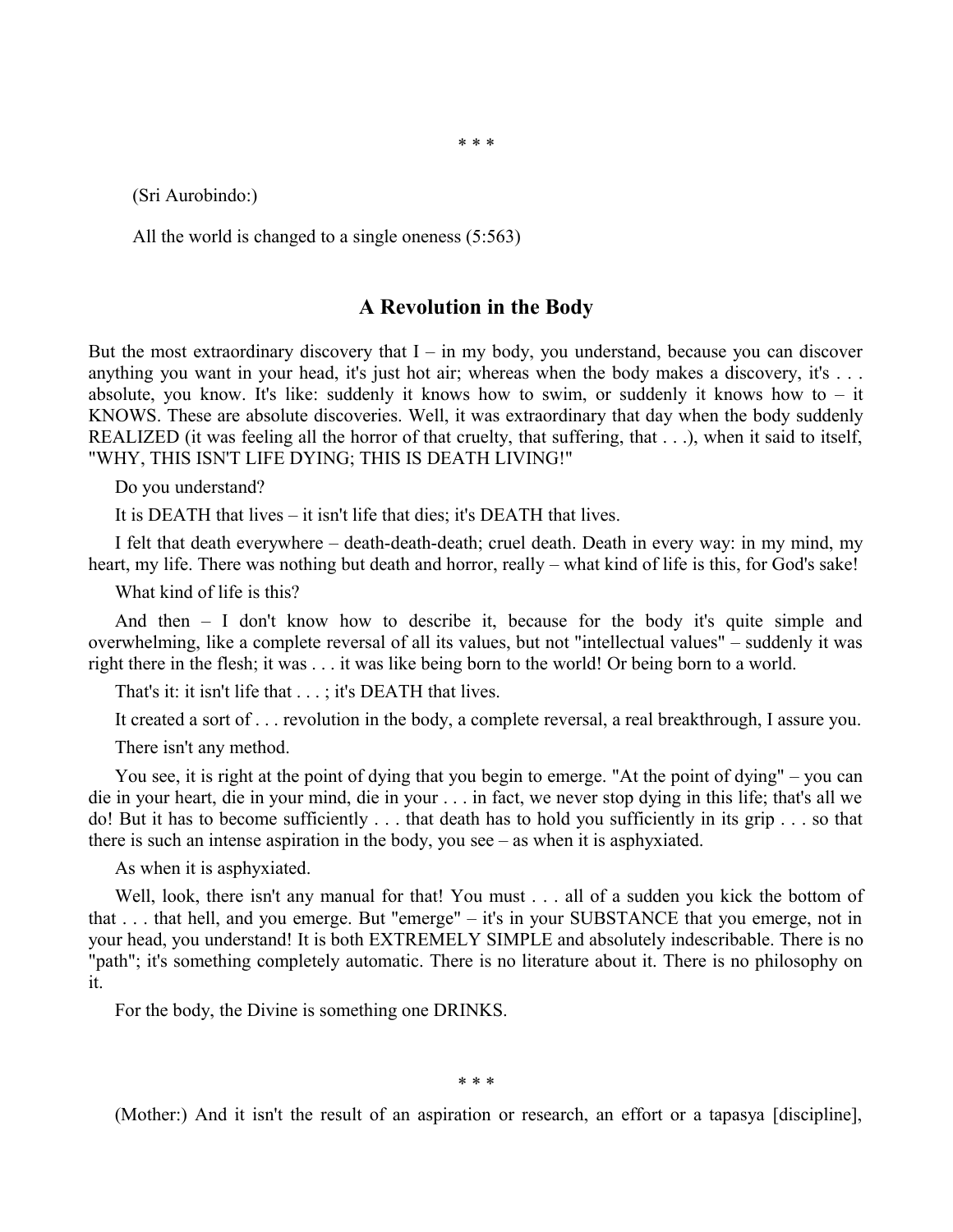nothing of the kind – it comes: plop!

. . . And there is no imitating it. What's wonderful is that it can't be imitated! Everything else – for example, all ascetic realizations – can be imitated. But that cannot be imitated, because . . . there's no equivalent anywhere.

. . . All your aspiration, your tapasya, your effort, all that is individual – absolutely no effect. It comes, and that's it.

You can do only one thing, which is to ANNUL YOURSELF AS MUCH AS POSSIBLE. If you can annul yourself completely, the experience is total. And if one could keep that blank state constantly, then the experience would remain there constantly. (2/25/61)

I tell you, the first time, it was – oh, it was like drinking nectar! The body was drinking. It drank for HOURS – it drank and drank and drank and drank.

I had never seen anything like it!

It was . . . it was unbelievable! It drank and drank and drank and drank – really as if it had been thirsty for thousands of years, and suddenly it was DRINKING the Divine! There was not even such a word as "divine"; it was just life pouring in for the first time.

\* \* \*

(Sri Aurobindo:)

I have drunk the Infinite like a giant's wine. (5:161)

\* \* \*

So that Power is . . .

You can't describe the way – it's automatic. You can't "understand" it; you can't understand a way that doesn't exist – it is made for you. You can't "understand" it, because how can you ask a fish to understand what happens in the sunlight? It's impossible – it's another . . . way of being.

So it's automatic.

The only thing is the beginning: "Really, it's hell in here!" It's hell, and that's all. And it isn't just hell in your head – you're at the end of your rope! Then, all this matter, all that is covered up, you know, ENTOMBED, shut in a tomb – all this body covered up by that dreadful mental formation: that philosophy, religion, atavism . . . (the body is almost literally in a TOMB beneath all that!) – all of a sudden, all that breaks open.

The body suffocates! – we are just not aware of it. We notice it . . . we notice it when it begins to die! But there's obviously no manual on suffocation or asphyxiation – at that moment whatever must happen happens. . . .

Then, gradually – and that's the painful part – the old fish learns how to live in that other air, that other Power, that other kind of breathing.

But it is as material as this (Satprem makes a fist). It's really – it isn't a metaphor – that material. One day, when the first fish became amphibian, it must have gone through hell – it must have been asphyxiated and suffocated in order to invent a new way of breathing. Well, this is exactly the same thing, you see.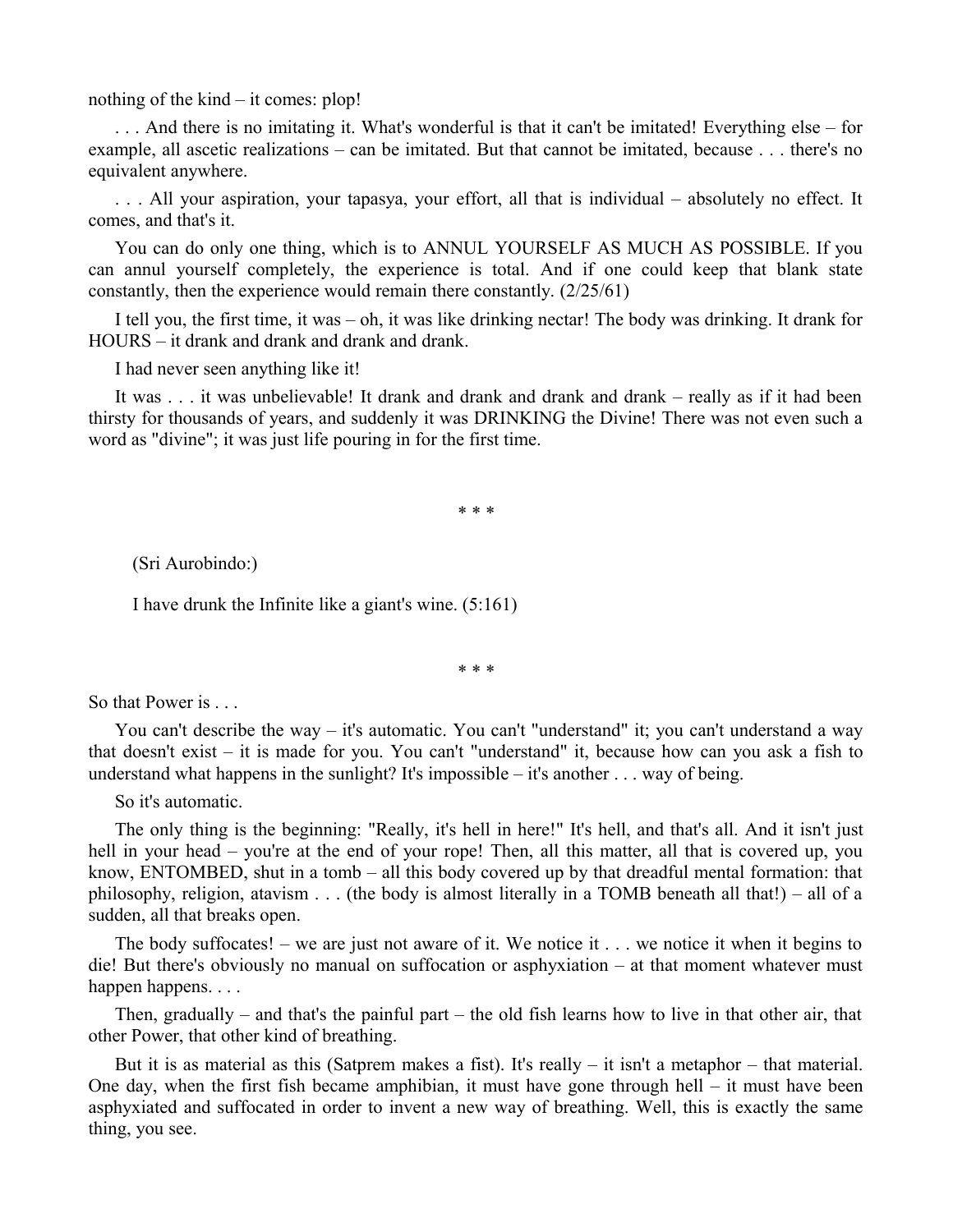It's EXACTLY the same – MATERIALLY the same.

These are not "metaphors."

#### **The Other Air**

I can tell you quite simply how it happened, the first time when really . . . when it happened. I don't need to tell you all the details: truly, since the age of twenty I have been thrown into horror, and I did go through a lot of horror and pain and – a lot, a lot. . . .

Anyway . . .

*(silence)*

But a time comes when you really reach the end of the line. To reach it at twenty is already difficult; to reach it at sixty is in a way easier – but it's also more difficult. So there's really that . . . burning NEED in the body – because all spiritualities and ideas and methods and all that are part of the fishbowl, part of the asphyxiation, part of the NOTHING, you see. And then there's this matter, this body, so full of pain – and genuine pain, you know, because one has lived enough to be able to feel a little of that misery, which is not only one's own, but the misery of this dreadful world. So you say to yourself, "That's it, you're going to die, and then what? What will you have DONE? What will you have truly LIVED? What is – WHERE IS LIFE, for God's sake?! Where is life?"

Where is life?

Well, one of these times (you can't pinpoint one in particular; there are millions of times, thousands of times, and some days it's more vivid than others – well, that day it was more vivid), it's absolutely as if everything in the body, all this consciousness, this . . . (this what? What drives this body), all this were seized with such an intensity – a MORTAL intensity, I could say – with such a CRY . . . I could see the entire course from the time I was twenty, with the Gestapo, till I was sixty – and what I saw was forty years of horror! FORTY years, you understand: I am sixty and I still find the SAME HORROR!

Truly, one can't talk about those things. . . .

So it's . . . I don't know. Of course, that cry happened many times before – many, many times, I am sure, and since very long ago.

But there was a day when all that cry of the body was like millions and billions of material particles, which started to rise and rise and rise and rise from the whole body. . . . So I said to myself, "This is it, you're going to die." And I couldn't have cared less. It was really like millions of particles of my body which . . . (were they the consciousness of my body? or the cry of my body? or what? – I can't say). But there was really the feeling of countless tiny particles leaving the body. As if the whole body were being emptied, you know – being emptied of all its being, of all its . . . life (or blood?).

And all of a sudden, it found itself . . . well, it found itself in that other air. . . . It had the impression of rising and rising and rising (while, in fact, it stayed right on the ground), and then it emerged into . . . into another air, another Power, another – call it what you like.

You can't describe these things. I tell you, it is both extremely simple and . . . People have to experience it, that's all.

People have to experience it.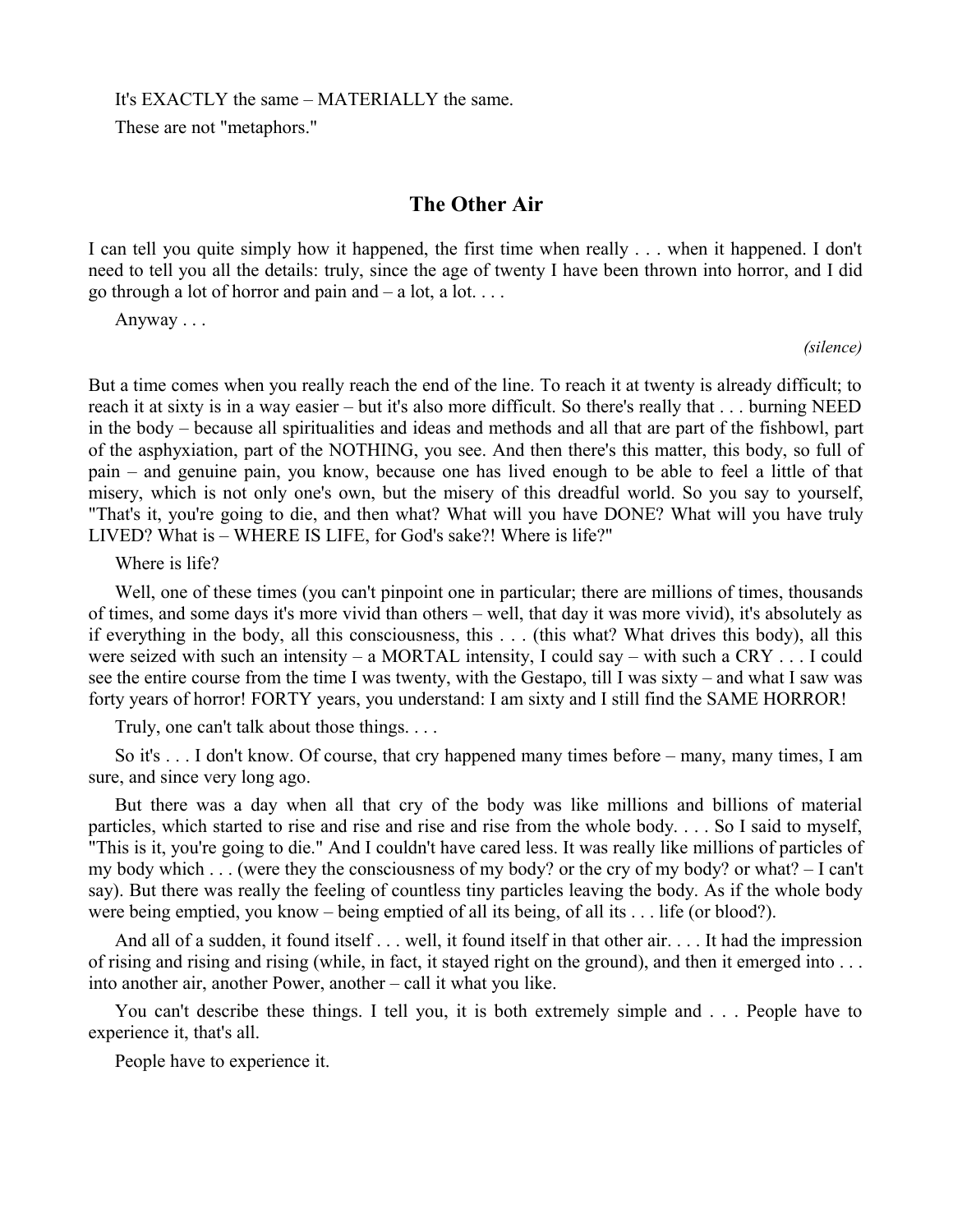(Sri Aurobindo:)

A divine force shall flow through tissue and cell And take the charge of breath and speech and act And all the thoughts shall be a glow of suns And every feeling a celestial thrill. Often a lustrous inner dawn shall come Lighting the chambers of the slumbering mind; A sudden bliss shall run through every limb And Nature with a mightier Presence fill. Thus shall the earth open to divinity And common natures feel the wide uplift, Illumine common acts with the Spirit's ray Nature shall live to manifest secret God, The Spirit shall take up the human play, This earthly life become the life divine. (29:710)

(Mother:) It's a state, a state of intense vibration where you have at once a feeling of omnipotence, even in this (Mother pinches the skin of her hand), in this old thing, and . . . a luminous omnipotence. And always with something comparable to goodness, benevolence, but far beyond those things (they seem like ridiculous distortions in comparison). This (gesture of expansion) and static at the same time. In other words, there's a feeling of eternity in the cells. (4/23/69)

\* \* \*

There must be enough of a CRY, enough intensity of call, enough . . . This is perhaps how all mutations happened? Because a given species is dying – well, it's got to find the other way, or perish.

This is what has to happen in a few individuals.

And it can be ANY individual.

The grace is . . . to call.

That's all.

We could also say that the grace is to asphyxiate. . . .

That's true.

And, of course, this has nothing to do with any spirituality. You see, I did do . . . well, I've had all sorts of experiences in my life. So as far as the regions "above" are concerned, the super-regions of yogis and people who practice meditation, I know them well – I've explored them. Well, I tell you, they seem like a paltry dream in comparison – like a dream. That power has such a DENSITY! And yet, it is such an incredible nectar. It's something you TASTE, you DRINK, you . . . INHALE. How can you possibly describe that? For the body, which has been living in death for . . . well, for nearly sixty years in my case (and for each person, it's been death for as long as he or she has lived), all of a sudden, it's life!

All of a sudden, it's life!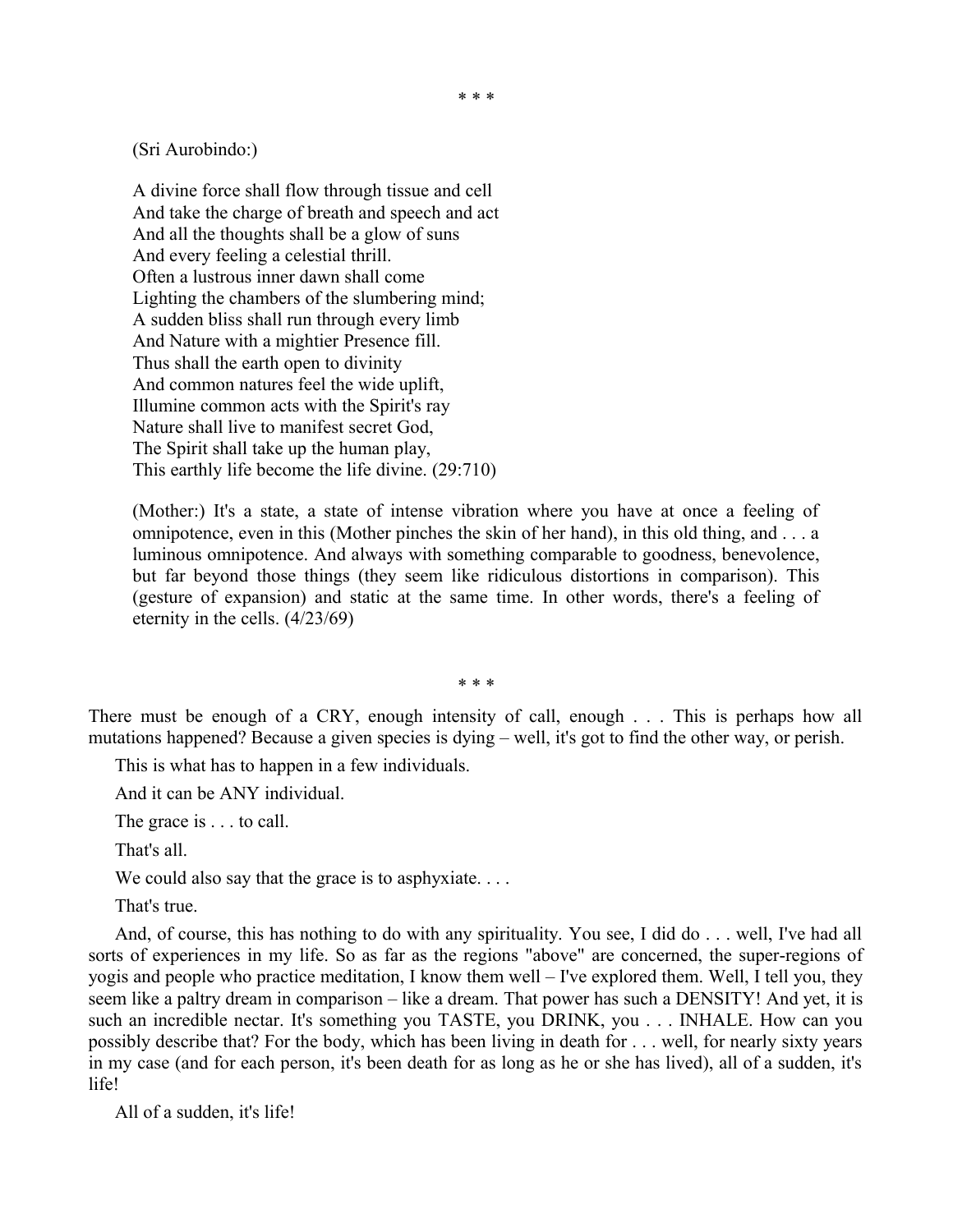But it's a life that . . . You do not emerge into it once and for all, you see. You carry with you all the old fish. So you must constantly . . . well, now the old fish must learn the new way of breathing, the new way of being. It must be learned. And learned how? Well, learned by asphyxiating, by painful labor, by – you learn it on the job. This is not in any manual, you see. And then, it will vary; it will be different for each individual. How do you learn to evolve from fish to amphibian? How do you learn to grow legs to walk on the ground? Yes, how do you learn? . . .

That's it, you see.

The fins have to change into something that can walk, the lungs have to change into something that can breathe the air – it's a completely new way of being. It has to be developed, to be learned. . . .

\* \* \*

(Mother:) It can't last, mostly because of the constant contact with . . . (gesture showing the old world around Mother). But even without that contact, for example at night, it may stay an hour, two hours, in that state, and suddenly, you don't know why, it slips back into the other way. And you hurt here, hurt there; you're uncomfortable, oh . . . terrible. (4/9/69)

### **An Automatic Path**

Well, there isn't any manual for that. There's nothing.

It's a wonderful path (in a sense), because, since you can't know ANYTHING about it, you're certain not to make any mistakes! You are certain. You can't make any mistakes. Because you can't know what the next step should or shouldn't be – you simply can't. You don't know – you know NOTHING! What does a fish know about life in the sunshine? It knows NOTHING.

So it's a totally automatic path – totally material and totally automatic. You meet all the obstacles, all the difficulties, all the complications – all that is necessary for you to learn the new way of breathing, the new way of walking, the new way of being. And you can't invent it; you can't plan it – it's impossible. Impossible.

You can't make any mistakes – there is no road!

\* \* \*

(Mother:) No more ties – free, free, free, free! Always ready to change everything, except one thing: aspiration, that thirst. (10/7/64)

I don't know what's going to happen – the body is not told what will happen. Actually, it's easy to understand: if the body knew in advance what will happen, it would probably do something stupid instead of being very attentive and very . . . well, receptive, not just "listening" (it isn't just a matter of hearing something), but attentive to the Impulse, to do exactly what must be done – what is expected of it – for everything, absolutely everything, down to the last detail: eating, sleeping, speaking, moving, everything. To be like that all the time, all the time: attentive to do nothing except what has to be done. (6/25/69)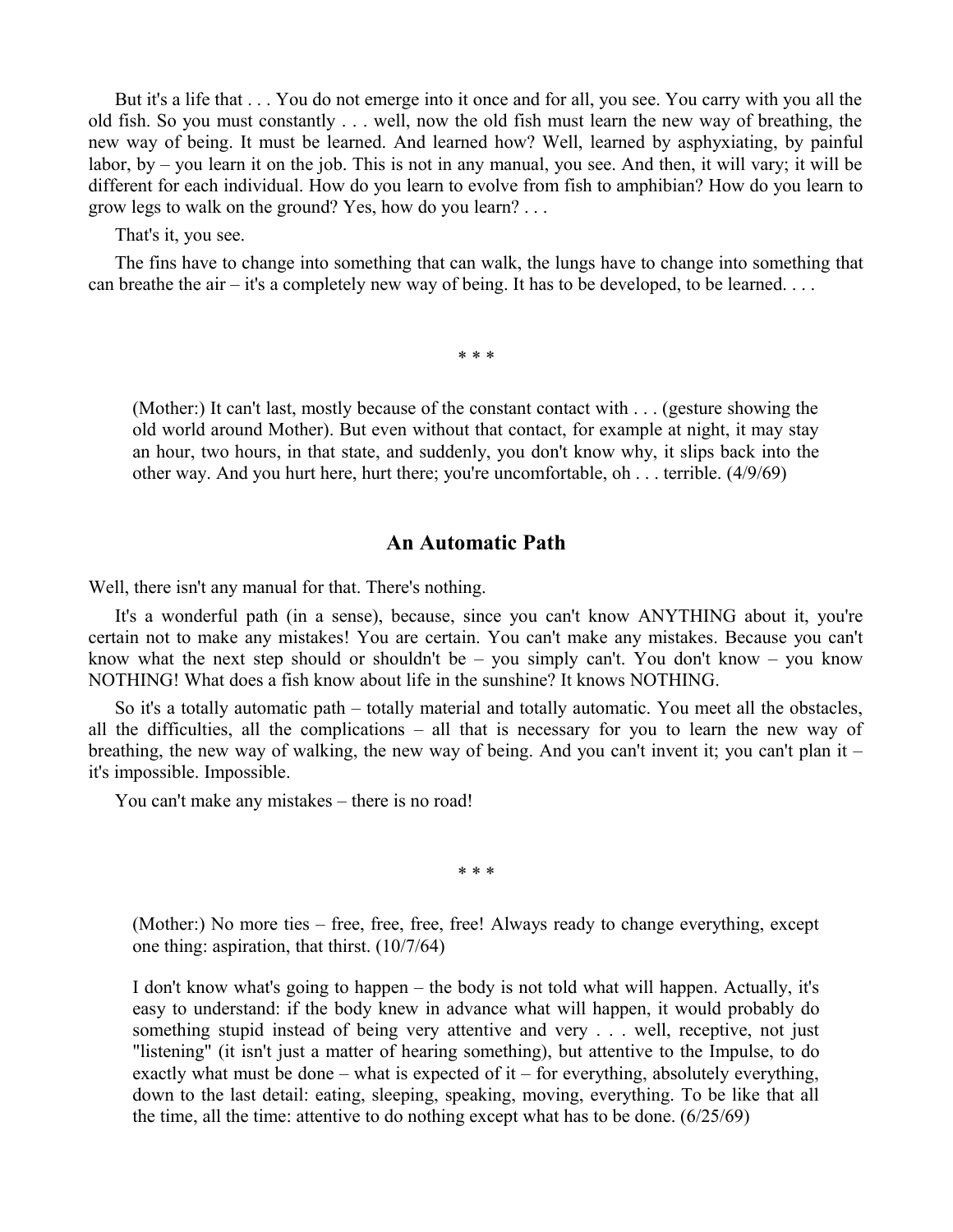\* \* \*

And, you know, if you tried to deceive yourself – pfft! (gesture of a blade across the throat) It's impossible, you see, because it is overwhelming. It is, in fact, a PURE air, so if the least thing is impure, it's . . . simply pulverized. And that's not a joke! You must be TOTALLY pure – in fact, the whole task is for the old fish to purify itself of all its old . . . way of being. And if you try to bring a little of the fish into the other air, it EXPLODES! You can't cheat with "that," you see. You simply can't; it's impossible – it's a material fact. You can't bring any of the fish to the other side; it's impossible.

I could say any fool can do it. But it has to be a fool who is really asphyxiating, really crying out, really calling, really . . .

All those who believe they have remedies, panaceas, tricks are still completely stuck in the death of the fishbowl – they are nothing but panaceas of death. The point is, you must be at the end of all "panaceas" – at the end of everything.

\* \* \*

(Mother:) It's day after day, you know, with something new every day; and always the same immediate conclusion: I know nothing, I understand nothing, I am nothing. . . . The negation of EVERYTHING. All the mental props of the human consciousness are gone. And for little things, for big things – for everything. (5/10/69)

\* \* \*

If Sri Aurobindo and Mother had not MADE the way, it would be completely impossible, you know, because . . . you would panic instantly. It would be impossible – they had to open the way because you would think you've gone insane. You'd fall directly into death!

So the way has been opened.

In other words, the surface of that . . . mortal illusion has been BROKEN. And through that break, let's say that others, in turn, can pass: their cry can get through.

\* \* \*

(Mother:) It must be "worked out," as they say; it must be worked out in detail, but the change is accomplished – the change is ACCOMPLISHED. That is, the material conditions that have been elaborated by the mind, fixed by it (Mother closes her fist tightly), and which seemed so inevitable – to the point that those who had a living experience of the higher worlds thought it necessary to escape this material world, abandon it, in order really to live the Truth (that's the origin of all those theories and beliefs) – but now it's no longer the case! Now it's no longer the case. The physical is capable of receiving the higher Light,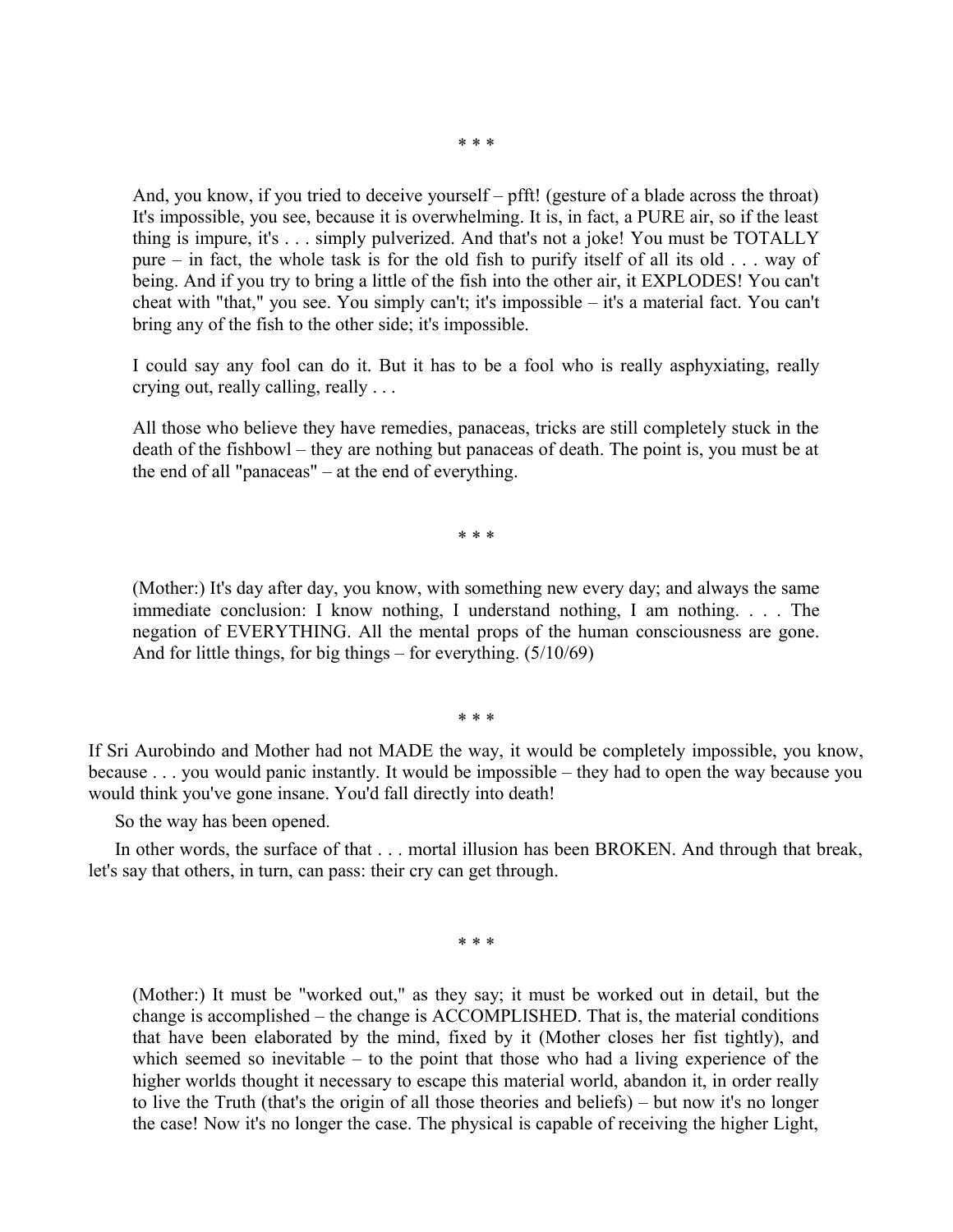the Truth, the true Consciousness, and of MANIFESTING it.

It isn't easy; it requires endurance and will-power, but a day will come when it will be totally natural. The door is just ajar – and now we have to walk through it. (3/14/70)

\* \* \*

That's the difficult part, but it's also a marvel – a lived marvel. But you can't talk about these things. It's like discovering life, you see!

It's truly like that.

## **The Delight in the Body**

I didn't realize. . . . Once, I had to go to F. to the dentist, and I felt really miserable, as if I were at the end of my life. I felt so . . . exhausted by all those people rushing and bustling about. And I did not realize how much of that other air I had already absorbed (you don't realize that you absorb a lot, a lot of that other air). I came back home – and suddenly what an incredible TORRENT OF LIFE came pouring in! The body, these billions of cells were all drinking and drinking and drinking and drinking as if . . . I can't say. It's . . . it's concrete!

It's truly a nectar. It's something that has never been experienced.

So, for the body, it's divine – it is the Divine. It's adorable, delightful; it's a delight. No words are necessary – but the body understands! It understands.

\* \* \*

(Sri Aurobindo:)

It is Thy rapture flaming through my nerves And all my cells and atoms thrill with Thee; My body Thy vessel is and only serves As a living wine-cup of Thy ecstasy. (5:135)

\* \* \*

You can't imagine how marvelous it is. . . . It's really as if this body – this body, these cells – had lived for thousand and thousands of years, gone through desert after desert after desert, and suddenly it finds the water of life – a water it never knew, an air it never knew, which is its first breath ever. It's unbelievable, I assure you. It's unbelievable! It isn't expressible – it's a fact. You can't compare it with anything.

And that is life!

That is life. A life that will . . . build everything, that will make Life! – which has never been, you see.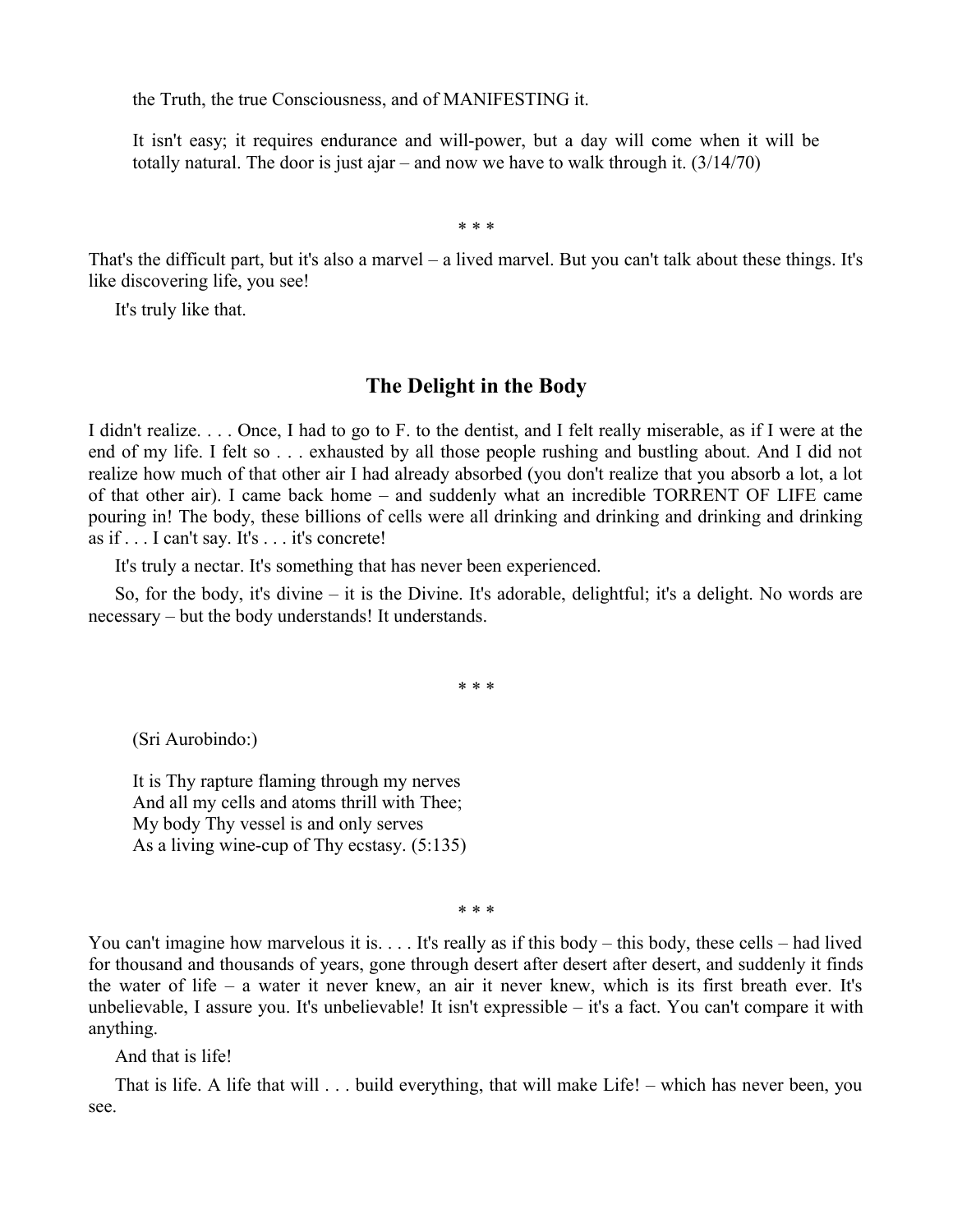Which has never been....

We'll see what the future has in store – that doesn't preoccupy me.

*(silence)*

That swelling of delight in the body! . . . It's unbelievable, inexpressible!

It's a complete revolution, a trauma in reverse. I don't know how to describe it: it was dead and now it is living! How can you express that? And even trying to express it is . . .

Yes.

\* \* \*

(Sri Aurobindo:)

All my cells thrill swept by a surge of splendour. Rigid, stone-like, fixed like a hill or statue, Vast my body feels and upbears the world's weight; Dire the large descent of the Godhead enters Limbs that are mortal. (5:53)

(Mother:) When the new way comes in pure, unmixed, the body, the consciousness of the body still has that reaction of . . . (Mother makes a movement of surprise) wonder at something that still seems impossible. (4/4/70)

\* \* \*

But that, it doesn't forget – it doesn't forget. That leaves a marvelous imprint everywhere, in its myriad cells. From that moment on, it – that's what helps, what will help it to undergo that purification (indeed painful) of everything that's left of the old fish, you see. That's the tough part: that old death that still sticks to you, yes (laughing), the remains . . . of the old fish, which must still be purified.

But it leaves such an imprint . . . I don't know.

It's like a collapse in reverse. I can't tell you: It was dead and now it is living; it was locked in a prison of all sorts of things, and pfft, the prison is gone! You have to breathe that to . . . all of sudden to appreciate the sort of CATACLYSM it creates in that squirming – but a wonderful cataclysm! It's a reversal of everything: there was death, and now there's life (while the body thought there was life when there was, in fact, death). Everything is reversed. And not in the HEAD – the body has UNDERSTOOD.

It has understood forever.

*(silence)*

Come, let's walk a little. . . .

(Mother:) Mentally, you can explain everything, but it means absolutely nothing. For the body, for the material consciousness, it's an abstraction. Once the material consciousness has grasped something, it knows it a hundred times better than we can know something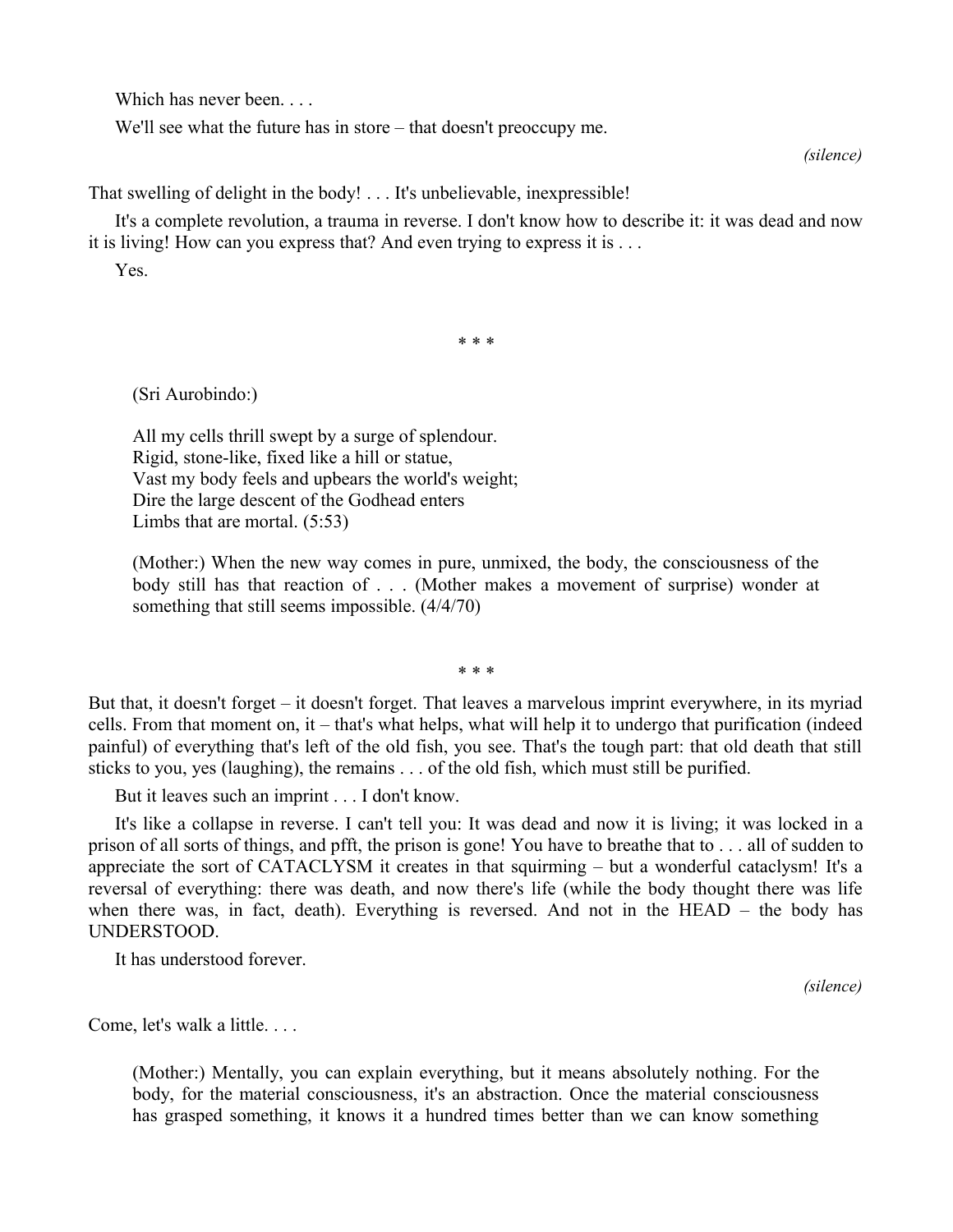through mental knowledge. When it knows, it acquires the power to do – that gives the power to do. (3/13/68)

Before – long ago, many years ago – whenever I had an experience, it was the mind that more or less benefited from it, then spread it around and used it. Now it's no longer that way: it's the body directly; it's the body that has the experience, and it is much truer. There's a certain intellectual attitude that puts a sort of veil or some . . . I don't know, something, something unreal over our perception of things – it's an attitude, just an attitude. It's as if you were looking through a veil or a . . . something, a certain atmosphere. Whereas the body feels the thing in itself – it BECOMES it. (7/25/70)

# **A World Simply True**

(We resumed our walk. All the trees around us stood out with amazing clarity on the horizon. Satprem continued:)

And so they all spend their time worshipping the tomb of Mother and Sri Aurobindo – instead of making a HOLE in it!

*(silence)*

They are the ones who are entombed.

*(silence)*

It will be so beautiful the day when that tomb of the world, the tomb of pain and falsehood and horror BREAKS OPEN, when a new earth comes into being at last, into the open air, into a delightful air, a true air, yes, really true. . . .

It's TRUE world, you know! (in a sobbing voice) It's . . . TRUE. For once, it's true, simply true.

*(silence)*

Perhaps the blessing of our times, of our century, of our . . . (the blessing of our horror, one could say) is that we have reached such a horrible point that . . . things will break and we'll emerge into something else. Not break with their bombs – that's still the triumph of the old death – but something that breaks in the human consciousness. This is perhaps the blessing of this horrible age. Before, the Horror had a lovely mask: it had beautiful literature, beautiful religion, beautiful spirituality. Everything was gilded and respectable – now it's stark naked. That, too, is a blessing. You can no longer be deceived. There's a whole illusion that nobody can entertain anymore; all that is finished. These are moments of grace, precisely because the illusion is for the most part shattered.

Shall we sit a little?

(We sat at the edge of a field,beneath a beautiful tree witha smooth, straight trunk.)

(Luc:) The trouble is that in this world – in society, let's say – if a man had such an experience, if his cry succeeded in tearing the veil, in breaking the fishbowl, he would instantly think he'd gone crazy!

(Satprem:) You must never forget that that "other thing" is truly divine: it's the pure Divine, the lived Divine. So it takes a very great care of . . . whatever may happen. One could say that it automatically takes care of what's there. That's the whole point: it's "unthinkable," it's . . . an automatic, effortless, natural marvel. Completely natural: "it" does exactly what is needed, and "it" knows exactly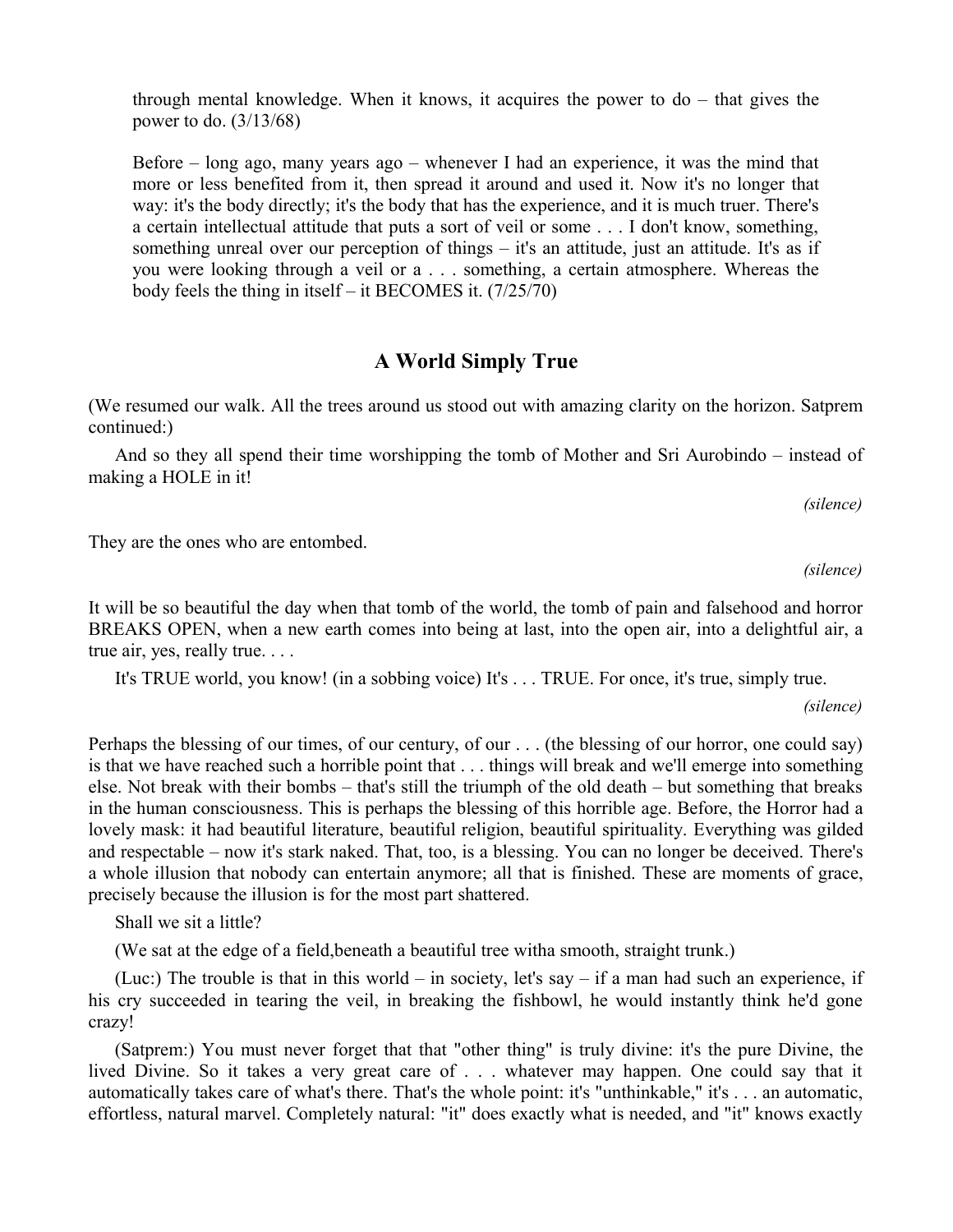everything there is to know.

Those who'd become crazy are those who would have cheated in one way or another.

It's measured – it has to be, I should think! If you emerged completely, entirely into it, well, there would probably be an explosion; everything would be shattered, pulverized. As far as I can tell, it comes in stages. In stages – that is, each time it's a deeper physical layer that is touched. Naturally, the deeper it is, the more powerful it is. . . . It's measured – there's no need of any description, of any system, because it's marvelously and automatically divine.

It is precisely the opposite of everything that happens in this phony, twisted mind, which is capable of taking the most marvelous spirituality and turning it into the most marvelous fakery – it's the OPPOSITE of that.

In a way, it's frightening, but it's frightening for the old death, for the old falsehood, for everything that's twisted.

That's what has to happen to everyone . . . just in the right "measure," in the right way, at the right moment.

Only death can die!

It's . . . really the truth.

Oh, you know, it's so extraordinarily simple!

Only falsehood can become crazy! Only what is twisted can become twisted. . . . It's very simple!

*(silence)*

Someone, obviously, had to . . . open the passage for the first time, because . . . Someone had to do it once. And that's where the work done by Sri Aurobindo is fantastic, you know – it's unbelievable.

It's unbelievable. . . .

\* \* \*

(Sri Aurobindo:)

I have been digging deep and long Mid a horror of filth and mire A bed for the golden river's song, A home for the deathless fire. I have laboured and suffered in Matter's night To bring the fire to man; But the hate of hell and human spite And the Titan kings assail, . . . A voice cried, "Go where none has gone! Dig deeper, deeper yet Till thou reach the grim foundation stone And knock at the keyless gate." . . . [I] plunged through the body's alleys blind To the nether mysteries I have delved through the dumb Earth's dreadful heart And heard her black mass' bell.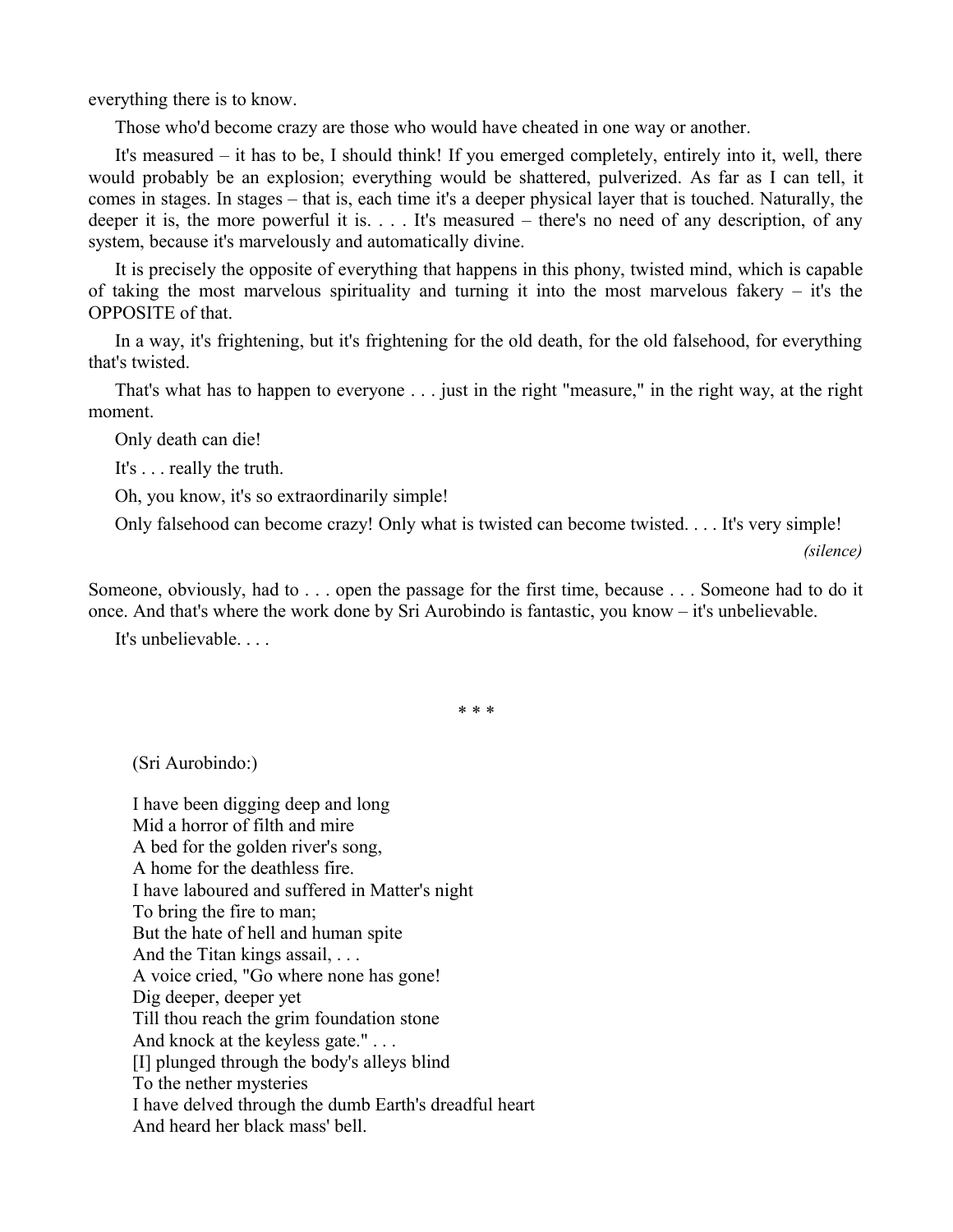I have seen the source whence her agonies part And the inner reason of hell. (5:99)

\* \* \*

Well, people, the world, are approaching that Moment. We are approaching that moment of . . . the Marvel.

While, for them, it's a cataclysm, it's "death" – but everything is upside down! Everything is upside down! For them, we are approaching a cataclysm, the end of God knows what, of the world. But it continues. . . . It's certainly the end of the fish . . . (that wouldn't be too bad!) or at least of this kind of . . . intelligent fish.

We must dare!

*(silence)*

There are plenty of "manuals" on how to do Yoga – there's no manual for being thirsty.

*(silence)*

And if you are thirsty, the river comes to you; if you are not thirsty, the river does not exist.

It does not exist.

*(silence)*

The Marvel. . . .

One day, you know, it struck me – it struck me without warning. It seized hold of me in such an  $\dots$ unbearable way. I had just turned sixty, and one night! I again found myself with the Gestapo, in that world of horror. And I thought, "So there it is: you've dragged that horror for forty years. You've dragged that horror for FORTY years – and you're still dragging it!"

It was . . . crushing, really. I was crushed with despair. I found myself again in that nightmare, in that perverse world, as only humans can invent perversity. And I thought, "This has been going on for FORTY years!"

I have had that nightmare thousands of times.

Well, the entire world is right in the nightmare.

\* \* \*

(Sri Aurobindo:)

It was a space where nothing could be true, . . . A vast deception was the law of things (28:206)

\* \* \*

This is what you have to take back with you: That exists. There is that Marvel – IT EXISTS.

It isn't complicated.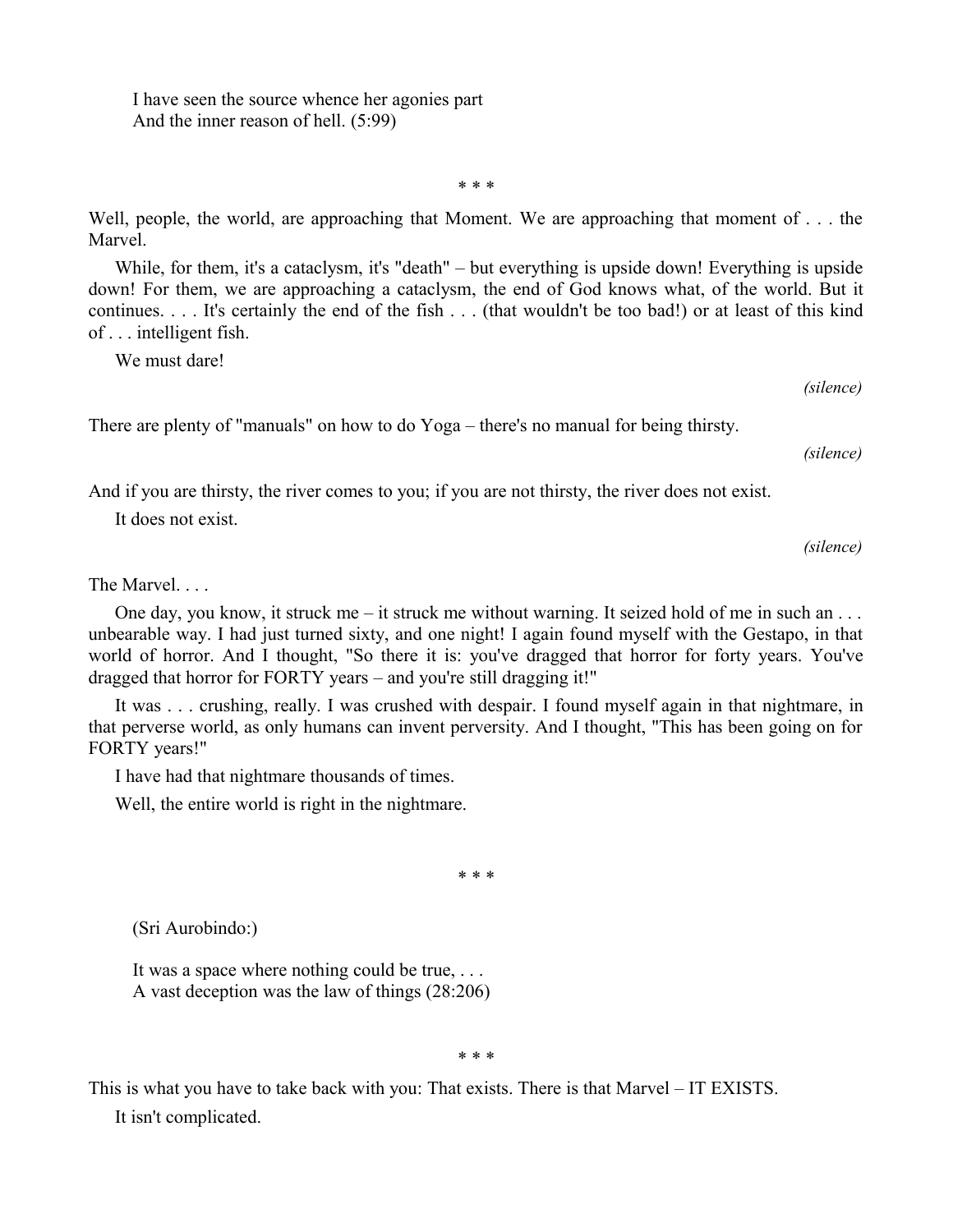It exists.

We just have to realize it's there....

*(silence)*

*(silence)*

What is that Marvel going to do? What is that Power of pure life going to do? We don't know. There is no path – it just happens. We cannot "understand" – it just happens. We don't know how it works.

You see, sometimes, when that Marvel comes, it's like . . . I can't say, it's at once a Nectar and a torrent of FIRE, unbearable for all that is mortal, precisely. So if you put people face to face with a flood of FIRE and told them, "Well, go right ahead!" – they couldn't do it. And it's obvious: you can't do it. Well, all life is like that, with death saying: "You can't do it. You can't do it. Listen, be reasonable; you can't do it." It's DEATH that makes all the you-can't-do-it, you-can't-do-it, you-can'tdo-it. . . . And that's that – and mathematical to boot.

So it isn't in the head that you can do this. It must be experienced by the cells of our body! That "you-can't-do-it" must simply cease to exist for the cells! And then it will be over: no more "you-can'tdo-it." Then everything will be possible.

\* \* \*

(Mother:) All the impossibilities, all the "it-can-not-be," "it-cannot-be-done" – all that is swept away. But it's swept away in principle, and it's trying to become a fact, a concrete fact. (8/5/70)

\* \* \*

So I don't imagine anything, I don't speculate about anything, but I know that's how it is: that some "you-can't-do-its" are clearing out, and all the "you-can't-do-its" will eventually clear out, and . . . we'll see what happens!

But the first and foremost magic wand of death is that "you-can't-do-it."

That's how it possesses us. And it's a magic wand that's "scientific" to boot!

But one can't undo the "spell" in one's mind. Only the BODY can undo its own spell. That's the only place where it can be undone, where you go from the fishbowl into the open air. It's your old fish matter that emerges – it's in matter that it can be done, that the spell can be undone, not in the brain. It may be good to know about it intellectually, but that's not where it takes place, you see. This is not a "liberation" up above in heaven – it takes place IN matter. And there, well, everyone's on his own. It just happens.

And sometimes it happens in spite of yourself and in an unexpected way! You can't do anything about it. All you can do is to cry, to . . . to do the work of a true human being, that is, a little sincere.

But the world that is coming is prodigious, you know! It is there, approaching ... waiting for us – waiting for us to get out of this evil spell.

The thing is, you can't pretend anything, you can't invent anything; it's done FOR you. It is precisely a world in which there is no more "pretending," no more "cheating": it's the pure simplicity of Truth – I say "Truth," but it's still an abstract world; it's PURE simplicity, you see, like breathing air. You can't cheat. You can't "imagine things," you can't invent things – you can't pretend. There can be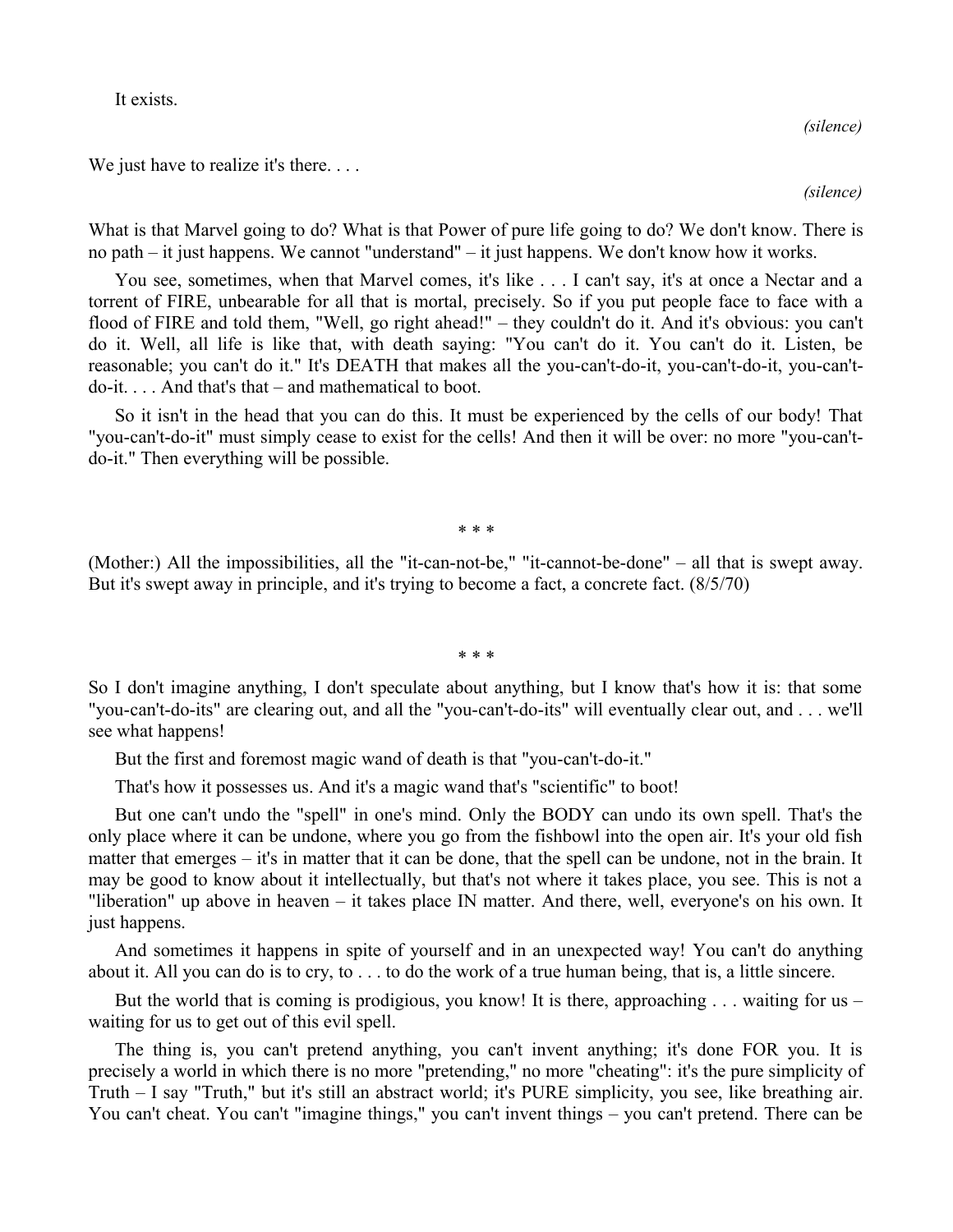no counterfeiter, no fraud – it's the "Truth." It's PURE air. And if you try to cheat, you die instantly! Everything that's corrupted and mortal in you dies instantly.

\* \* \*

(Mother:) "What You will, as You will." Truly, you must have the concrete sensation that this [the body] does not exist – it's just as if "utilized" – and that there is ONLY THAT. That conscious immensity . . . (Mother opens her arms wide), that IMMENSE Force, IMMENSE Vibration, which presses and presses and presses . . . and then the Thing opens up, and when it opens, that spreads out.

This is the only solution. There's no other solution. All the rest is . . . aspirations, conceptions, hopes – it's still the superman, but it isn't the supramental. It's higher humanity trying to lift its humanity upward, but . . . it's useless. It doesn't work.

I have such a vivid image of all that humanity grappling to raise itself, trying to catch hold of something, but it doesn't give itself – it just wants to take! And that won't do. It must annul itself. Then something else can come and take its place.

That's the whole secret. (12/13/69)

What is absurd here is all the artificial means one must use. Any fool has more power if he has the means of acquiring the necessary contrivance. Whereas in the supramental world, the more conscious you are and in harmony with the truth of things, the more authority willpower has over matter. Authority is true authority. If you want clothes, you must have the power to make them, a genuine power. If you don't have that power, well, you go naked. There's no contrivance to make up for the lack of power. Here, not once in a million is authority the expression of something true. Everything is extraordinarily stupid. (2/58)

Well, it's going to be – it will be – an absolutely wonderful world, you know! Not in the sense that people think, but wonderfully simple – divinely simple! No more tricks. No more gimmicks. No more "Great Powers" – all those people loaded with "Powers": the superyogis, superpresidents. . . . No more powers – the only "power" is simply to breathe and to be. No more "powers," you see – all that is over. These "powers" are just the tricks of Falsehood: "Me, I am capable of doing this and that!"

\* \* \*

It's death that is "capable."

*(silence)*

Oh, how good it will feel the day when all the frauds of the world CRUMBLE! It will feel so good!

*(silence)*

And in the meantime, they elect the next president – they always elect the next liar. Or else they pick up the phone to call the next liar who will help them . . . to die.

*(silence)*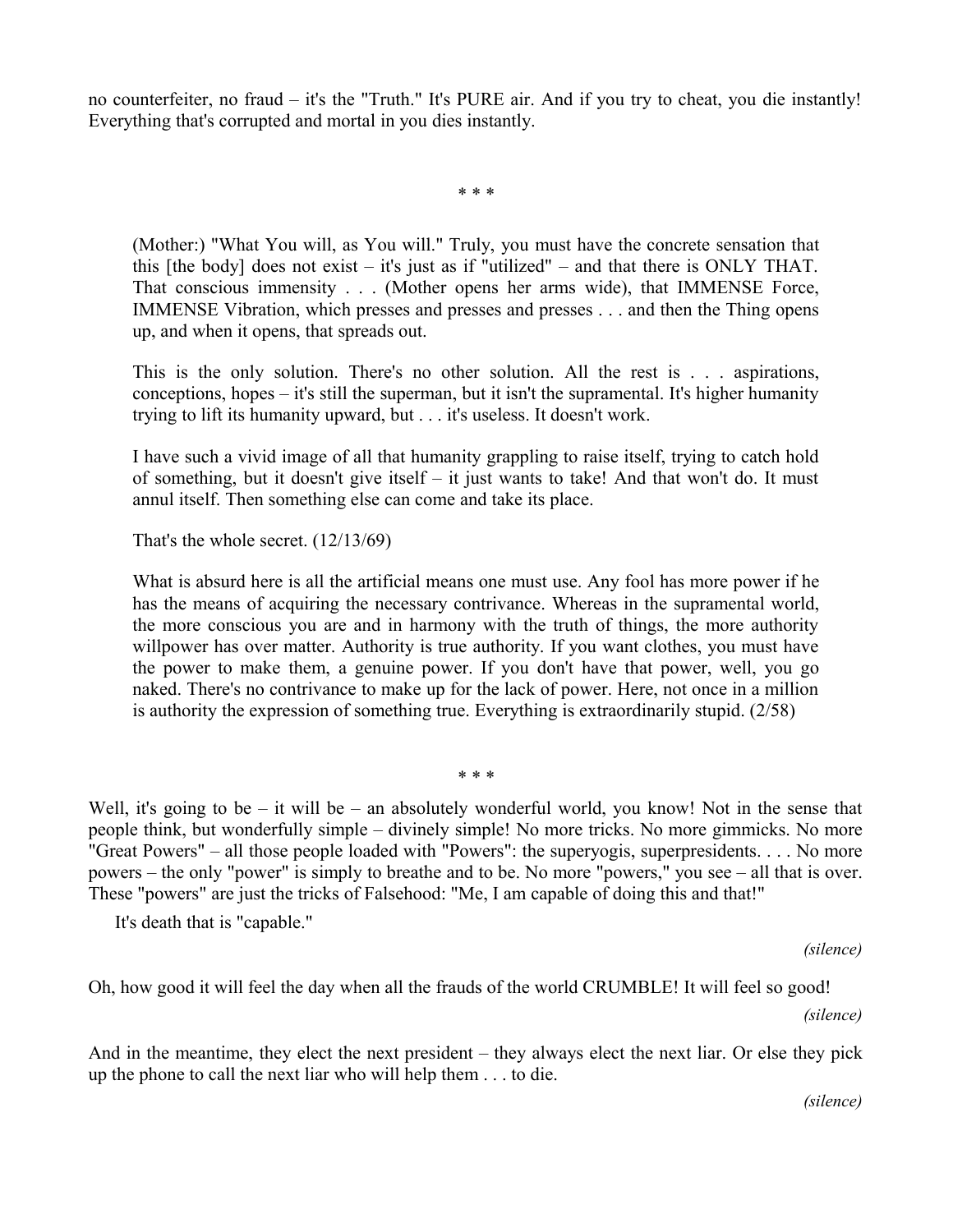I speak to you, brother, because you will be in that world. Not "another" world – this one. You will be there – you will. You are already in it. You still don't realize it completely, because . . . you have a job to do, and in order to do that job effectively, you still need to wear masks. . . .

It's temporary.

*(silence)*

Mother is gracious, you know. . . . She is gracious. It takes very little on our part – our poor part – it takes very little for Her to . . . rush to the rescue and help.

We are very obtuse, you know. We are precisely doing our old work of being obtuse.

*(silence)*

I think . . . everything is VERY CLOSE.

We have been created . . . for that Marvel . . . for that Delight . . . on earth.

(*to be continued . . .*)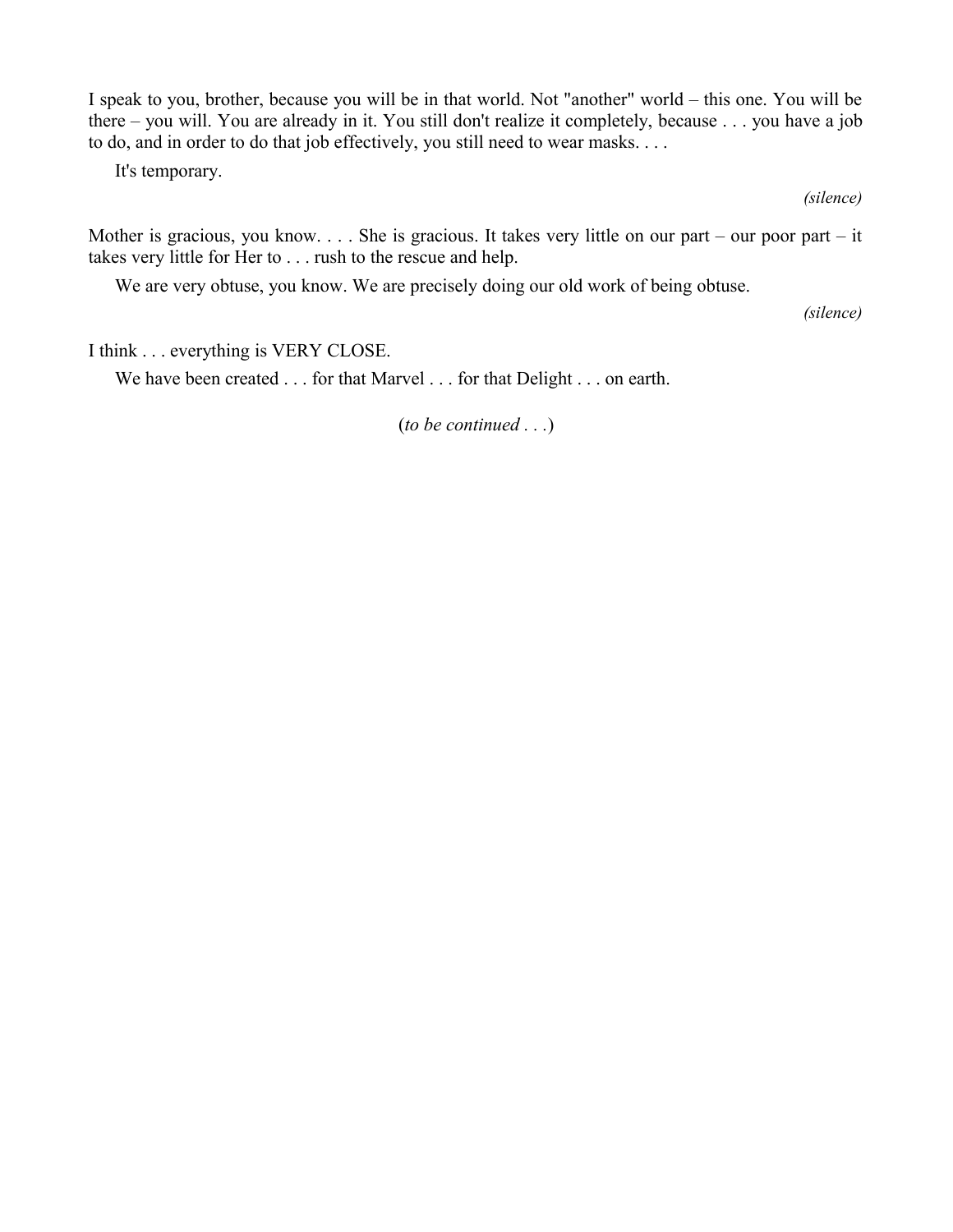### **BIOGRAPHICAL NOTES**

Sri Aurobindo was born on August 15, 1872, in Calcutta, India. At the tender age of seven, his father, a country doctor, sent him to England for "serious studies," as was the custom of the day among certain anglicized Indian families. For 13 years Sri Aurobindo would be immersed in Western culture – which would eventually reward his academic prowess with abundant laurels. In 1893, at the age of twenty, his Cambridge degree in his pocket, he returned to India to find a profoundly revolting political and social situation in his country (under British rule). After a few years spent between a teaching post of French and English at the College of Baroda and the private secretariat of the local maharaja, Sri Aurobindo moved to Calcutta and entered the political fray. Simultaneously, he set out on his inner quest not to escape into higher worlds of consciousness, but as a means of sharpening his revolutionary action against the British occupation. As editor of the daily Bande Mataram (Hail to Mother India) and leader of the Extremist Party, he would soon be suspected of participating in a criminal attempt against a British magistrate, and he would spend a year in prison while awaiting trial. That year of forced isolation made him realize that the occupation of his country by a foreign power was but one aspect of a much vaster problem: the transformation of human nature. "It is not just a revolt against the British empire that we must wage, but a revolt against the whole universal Nature!" he exclaimed. Acquitted but still pursued and spied on by the British police, he had to take refuge in French India, in Pondicherry, where he arrived in 1910. This is where he spent the rest of his life until 1950, in the "ashram" that gradually formed around him under the supervision of Mother, who joined him in 1920. His written work, mostly composed between 1914 and 1920, comprises poetry, plays, "philosophy" and an enormous body of letters to try to explain to his disciples what he was doing in the silence of his room.

\* \* \*

It was while visiting Pondicherry in 1914 that MOTHER met Sri Aurobindo for the first time. She would come back and settle beside him in 1920, after a stay in Japan and a short visit to China. Mother was born in Paris in 1878 as Mirra Alfassa. As a young girl she already had strange experiences that took her into the past and perhaps into the future; she met Sri Aurobindo "in dream" ten years before meeting him physically in Pondicherry. Gifted in mathematics, music and painting, she befriended many of the great Impressionist painters of the time – Gustav Moreau, Rodin, Monet – and married a painter, whom she divorced to marry a philosopher, who took her on a trip to Pondicherry. She lived thirty years beside Sri Aurobindo, assuming the direction of his ashram and, after his departure in 1950, plunging herself into the "yoga of the cells" to open the "Great Passage" to the next species. For almost twenty years, from 1954 to 1973, she confided her intimate experiences and the unfolding of the physical process of transformation to Satprem, who alone was willing materially to believe in what she was doing. These conversations constitute Mother's Agenda in 13 volumes.